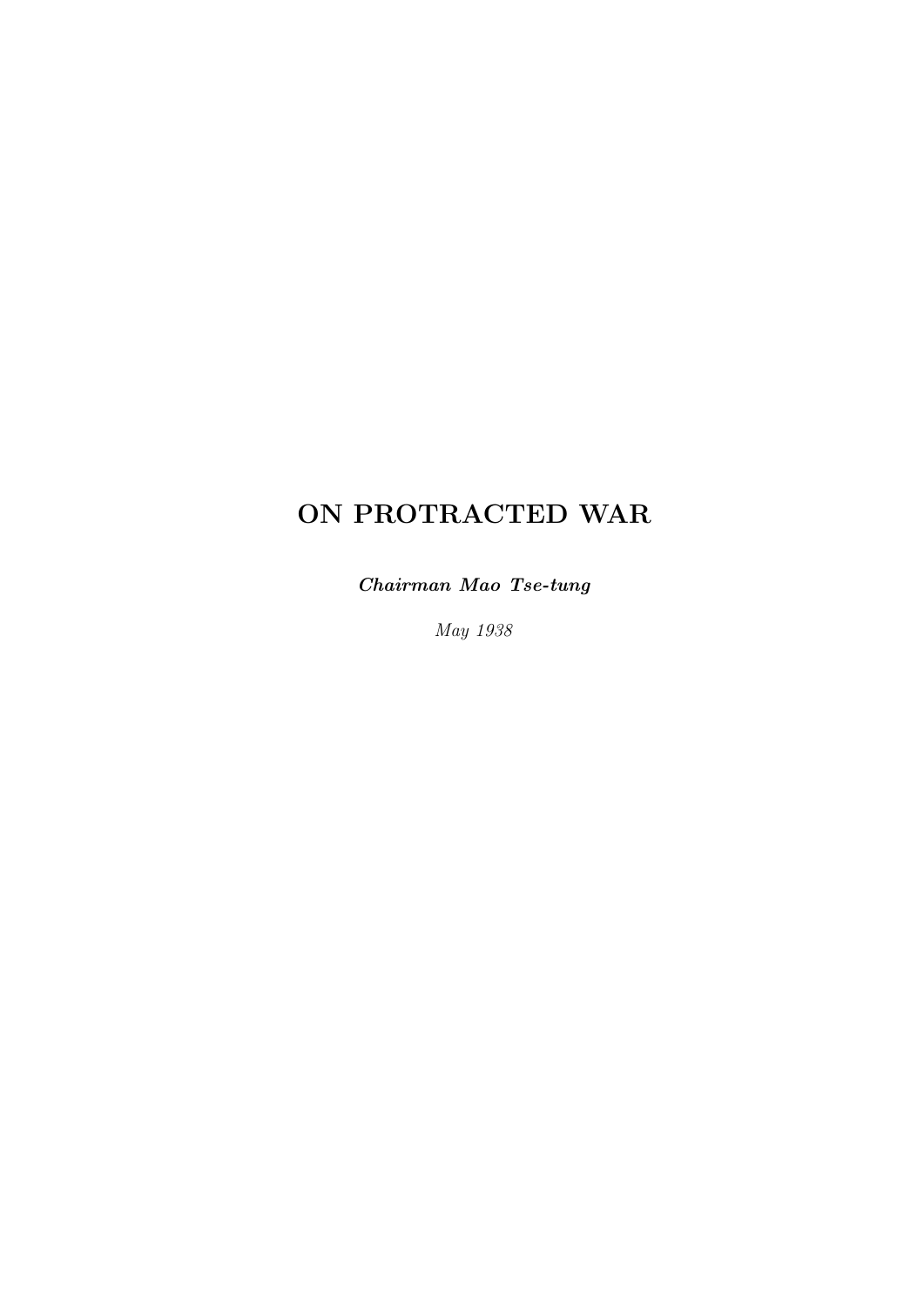This series of lectures was delivered by Comrade Mao Tse-tung from May 26 to June 3, 1938, at the Yenan Association for the Study of the War of Resistance Against Japan.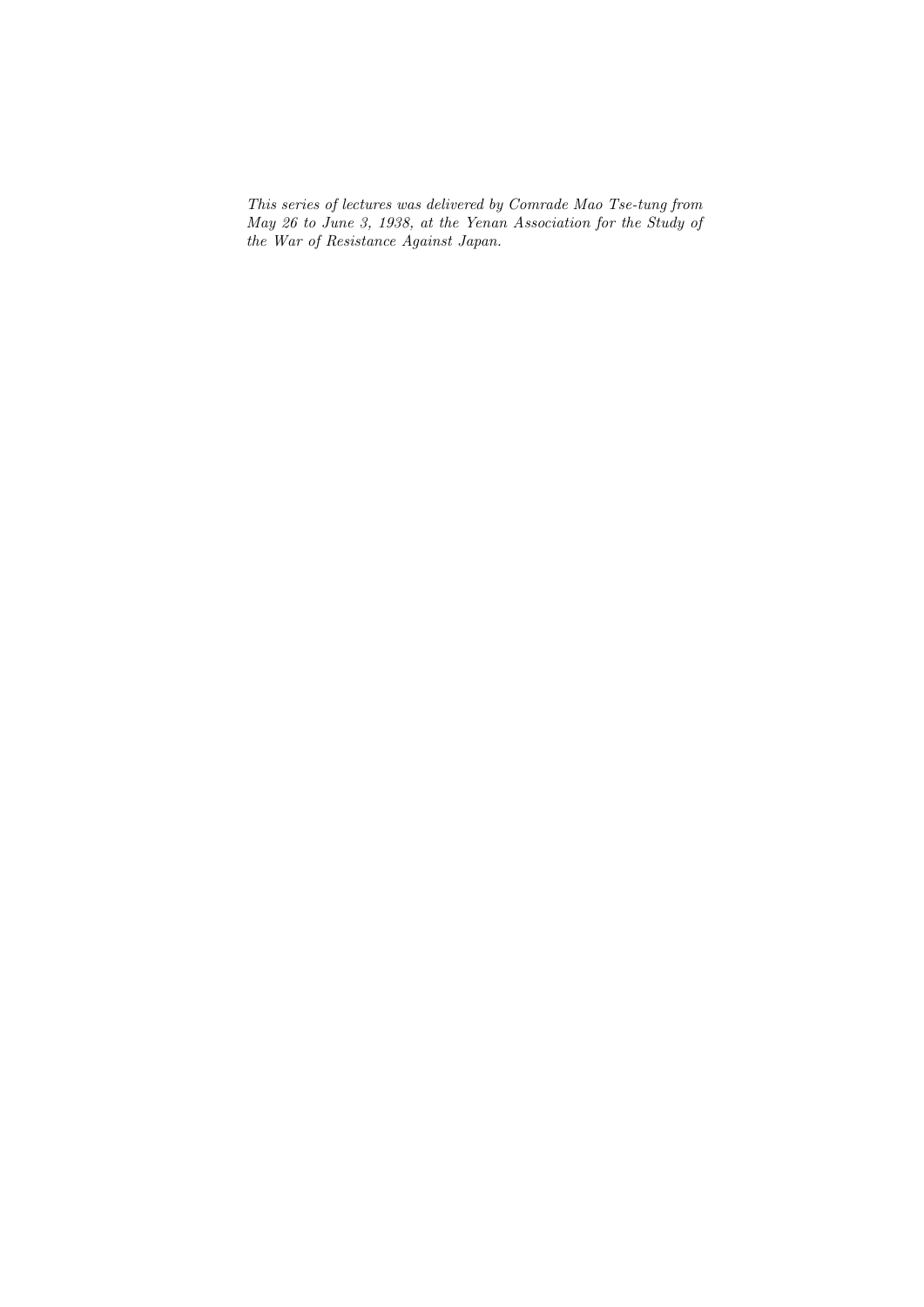### **Contents**

| 1        | <b>Statement of the Problem</b>                                                                                 | 4  |
|----------|-----------------------------------------------------------------------------------------------------------------|----|
| $\bf{2}$ | The Basis of the Problem                                                                                        | 11 |
| 3        | Refutation of the Theory of National Subjugation                                                                | 15 |
| 4        | Compromise or Resistance? Corruption or Progress?                                                               | 19 |
| 5        | The Theory of National Subjugation is Wrong and the Theory<br>of Quick Victory is Likewise Wrong                | 23 |
| 6        | Why a Protracted War?                                                                                           | 25 |
| 7        | The Three Stages of a Protracted War                                                                            | 28 |
| 8        | A War of a Jigsaw Pattern                                                                                       | 36 |
| 9        | <b>Fighting for Perpetual Peace</b>                                                                             | 39 |
|          | 10 Man's Dynamic Role in War                                                                                    | 42 |
|          | 11 War and Politics                                                                                             | 44 |
|          | 12 Political Mobilization for the War of Resistance                                                             | 46 |
|          | 13 The Object of War                                                                                            | 48 |
|          | 14 Offense within Defense, Quick Decisions within a Protracted<br>War, and Exterior Lines within Interior Lines | 50 |
|          | 15 Initiative, Flexibility, and Planning                                                                        | 54 |
|          | 16 Mobile Warfare, Guerrilla Warfare, and Positional Warfare                                                    | 65 |
|          | 17 War of Attrition and War of Annihilation                                                                     | 69 |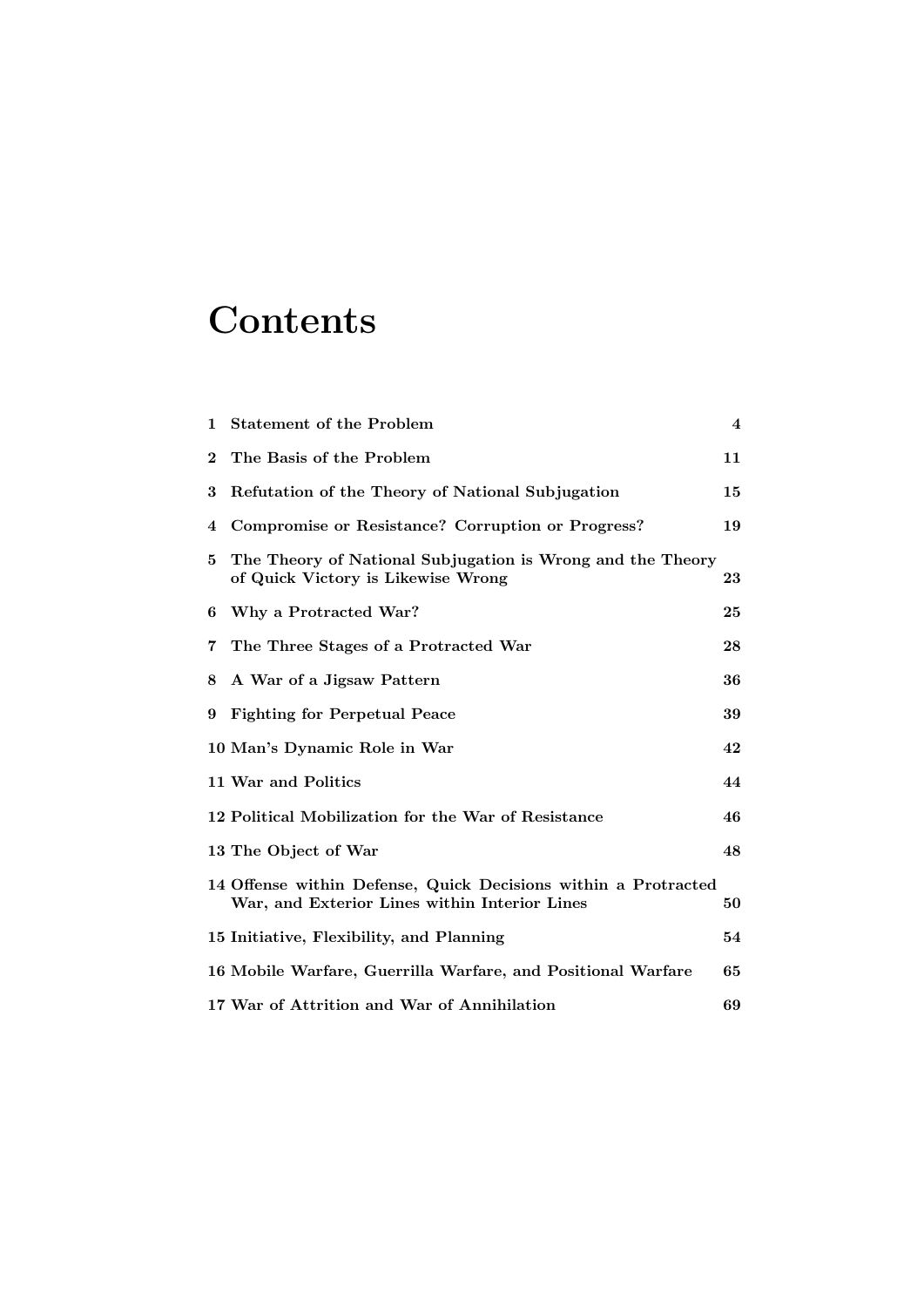| 18 The Possibility of Exploiting the Enemy's Mistakes              | 72  |
|--------------------------------------------------------------------|-----|
| 19 The Question of Decisive Engagement in the Anti-Japanese<br>War | 75. |
| 20 The Army and the People are the Foundation of Victory           | 78  |
| 21 Conclusions                                                     | 82  |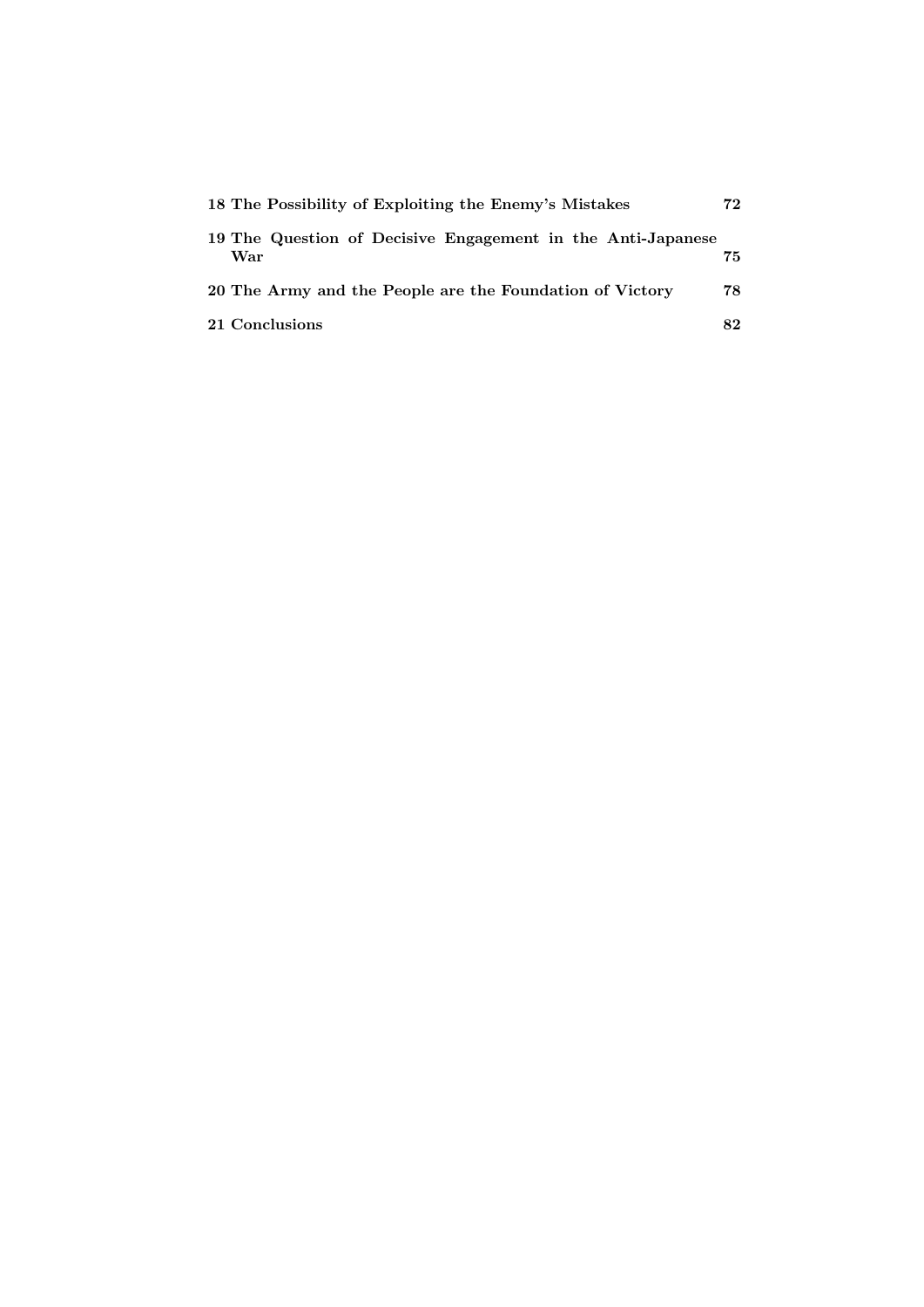### Chapter 1

### Statement of the Problem

1. It will soon be July 7, the first anniversary of the great War of Resistance Against Japan. Rallying in unity, persevering in resistance and persevering in the united front, the forces of the whole nation have been valiantly fighting the enemy for almost a year. The people of the whole world are attentively following this war, which has no precedent in the history of the East, and which will go down as a great war in world history too. Every Chinese suffering from the disasters of the war and fighting for the survival of his nation daily yearns for victory. But what actually will be the course of the war? Can we win? Can we win quickly? Many people are talking about a protracted war, but why is it a protracted war? How to carry on a protracted war? Many people are talking about Final victory, but why will final victory be ours? How shall we strive for final victory? Not everyone has found answers to these questions; in fact, to this day most people have not done so. Therefore the defeatist exponents of the theory of national subjugation have come forward to tell people that China will be subjugated, that final victory will not be China's. On the other hand, some impetuous friends have come forward to tell people that China will win very quickly without having to exert any great effort. But are these views correct? We have said all along they are not. However, most people have not yet grasped what we have been saying. This is partly because we did not do enough propaganda and explanatory work, and partly because the development of objective events had not yet fully and clearly revealed their inherent nature and their features to the people, who were thus not in a position to foresee the over-all trend and the outcome and hence to decide on a complete set of policies and tactics. Now things are better, the experience of ten months of war has been quite sufficient to explode the utterly baseless theory of national subjugation and to dissuade our impetuous friends from their theory of quick victory. In these circmstances many people are asking for a comprehensive explanation. All the more so with regard to protracted war, not only because of the opposing theories of national subjugation and quick victory but also because of the shallow understanding of its nature. "Our four hundred million people have been making a concerted effort since the Lukouchiao Incident, and the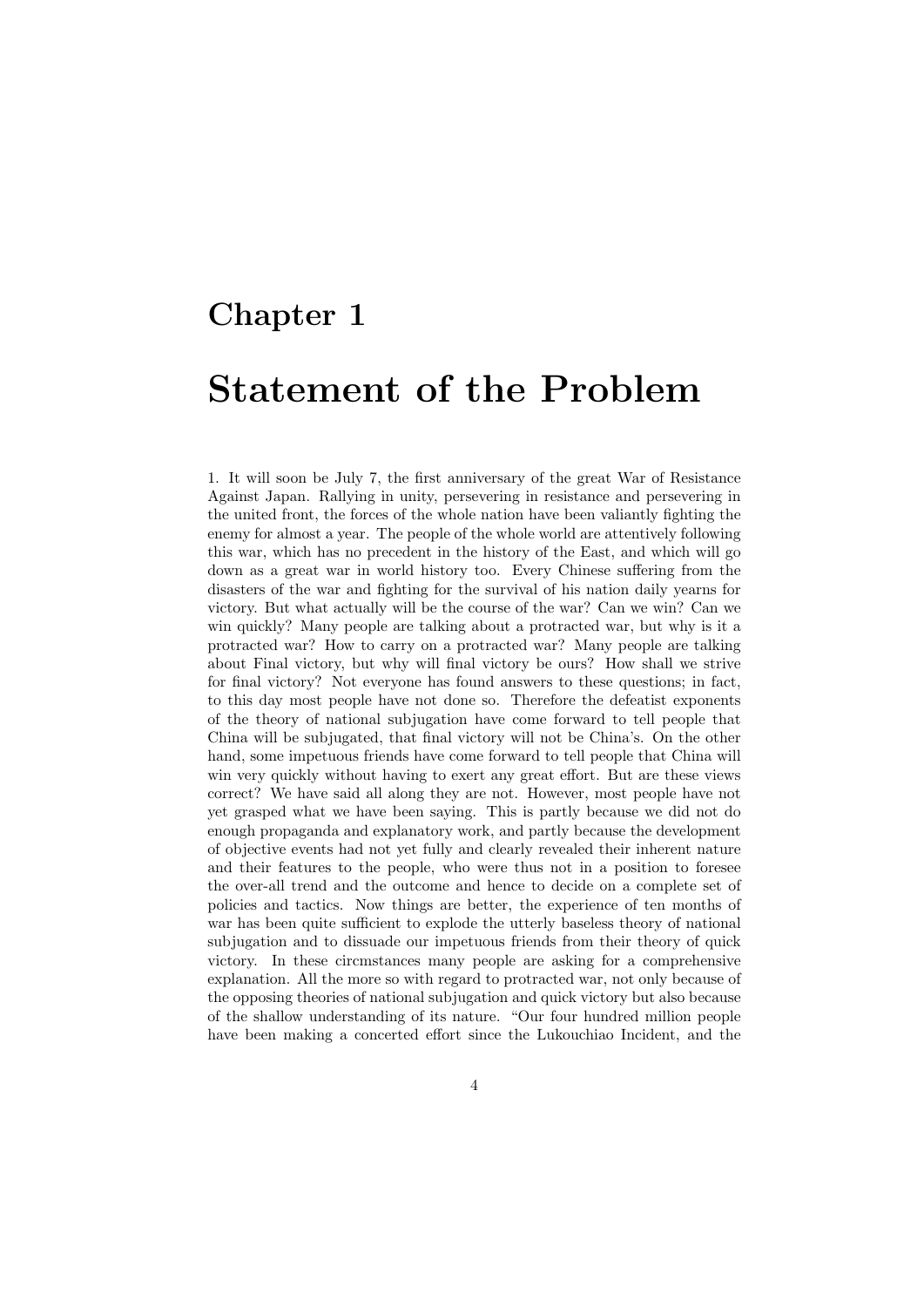final victory will belong to China." This formula has a wide currency. It is a correct formula but needs to be given more content. Our perseverance in the War of Resistance and in the united front has been possible because of many factors. Internally, they comprise all the political parties in the country from the Communist Party to the Kuomintang, all the people from the workers and peasants to the bourgeoisie, and all the armed forces from the regular forces to the guerrillas; internationally, they range from the land of socialism to justiceloving people in all countries; in the camp of the enemy, they range from those people in Japan who are against the war to those Japanese soldiers at the front who are against the war. In short, all these forces have contributed in varying degrees to our War of Resistance. Every man with a conscience should salute them. We Communists, together with all the other ant-Japanese political parties and the whole people, have no other course than to strive to unite all forces for the defeat of the diabolical Japanese aggressors. July 1 this year will be the 17th anniversary of the founding of the Communist Party of China. A serious study of protracted war is necessary in order to enable every Communist to play a better and greater part in the War of Resistance. Therefore my lectures will be devoted to such a study. I shall try to speak on all the problems relevant to the protracted war, but I cannot possibly go into everything in one series of lectures.

2. All the experience of the ten months of war proves the error both of the theory of China's inevitable subjugation and of the theory of China's quick victory. The former gives rise to the tendency to compromise and the latter to the tendency to underestimate the enemy. Both approaches to the problem are subjective and one-sided, or, in a word, unscientific.

3. Before the War of Resistance, there was a great deal of talk about national subjugation. Some said, "China is inferior in arms and is bound to lose in a war." Others said, "If China offers armed resistance, she is sure to become another Abyssinia." Since the beginning of the war, open talk of national subjugation has disappeared, but secret talk, and quite a lot of it too, still continues. For instance, from time to time an atmosphere of compromise arises and the advocates of compromise argue that "the continuance of the war spells subjugation"<sup>1</sup> . In a letter from Hunan a student has written.

> In the countryside everything seems difficult. Doing propaganda work on my own, I have to talk to people when and where I find them. The people I have talked to are by

<sup>&</sup>lt;sup>1</sup>This theory of national subjugation was the view held by the Kuomintang. The Kuomintang was unwilling to resist Japan and fought Japan only under compulsion. After the Lukouchiao Incident (July 7, 1937), the Chiang Kai-shek clique reluctantly took part in the War of Resistance, while the Wang Ching-wei clique became the representatives of the theory of national subjugation, was ready to capitulate to Japan and in fact subsequently did so. However, the idea of national subjugation not only existed in the Kuomintang, but also affected certain sections of the middle strata of society and even certain backward elements among the labouring people. As the corrupt and impotent Kuomintang government lost one battle after another and the Japanese troops advanced unchecked to the vicinity of Wuhan in the first year of the War of Resistance, some backward people became profoundly pessimistic.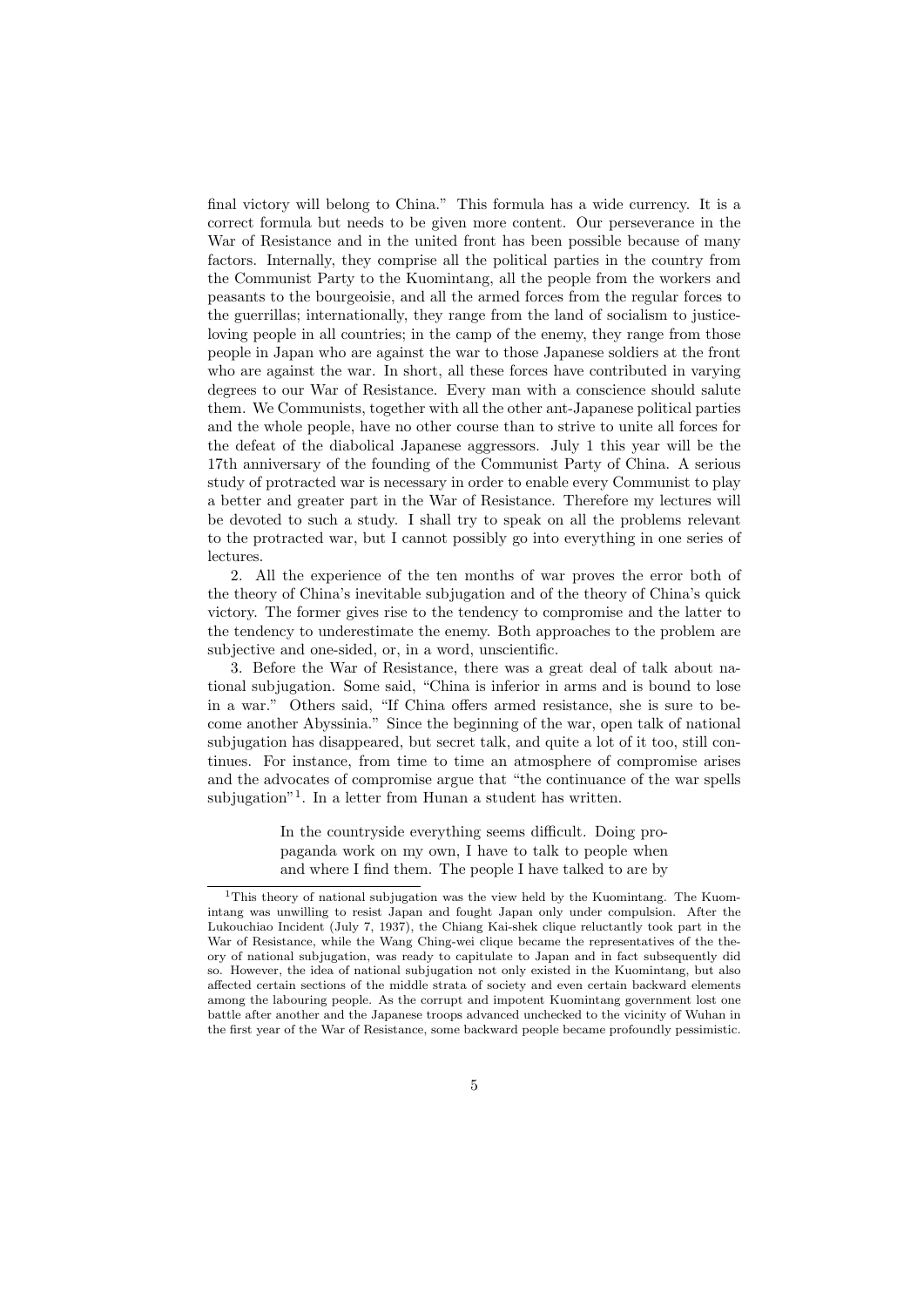no means ignoramuses; they all have some understanding of what is going on and are very interested in what I have to say. But when I run into my own relatives, they always say: "China cannot win; she is doomed." They make one sick ! Fortunately, they do not go around spreading their views, otherwise things would really be bad. The peasants would naturally put more stock in what they say.

Such exponents of the theory of China's inevitable subjugation form the social basis of the tendency to compromise. They are to be found everywhere in China, and therefore the problem of compromise is liable to crop up within the anti-Japanese front at any time and will probably remain with us right until the end of the war. Now that Hsuchow has fallen and Wuhan is in danger, it will not be unprofitable, I think, to knock the bottom out of the theory of national subjugation.

4. During these ten months of war all kinds of views which are indicative of impetuosity have also appeared. For instance, at the outset of the war many people were groundlessly optimistic, underestimating Japan and even believing that the Japanese could not get as far as Shansi. Some belittled the strategic role of guerrilla warfare in the War of Resistance and doubted the proposition, "With regard to the whole, mobile warfare is primary and guerrilla warfare supplementary; with regard to the parts, guerrilla warfare is primary and mobile warfare supplementary." They disagreed with the Eighth Route Army's strategy, "Guerrilla warfare is basic, but lose no chance for mobile warfare under favourable conditions', which they regarded as a "mechanical" approach.<sup>2</sup> During the battle of Shanghai some people said: "If we can fight for just three months, the international situation is bound to change, the Soviet Union is bound to send troops, and the war will be over." They pinned their hopes for the future of the War of Resistance chiefly on foreign aid.<sup>3</sup> After the Taierhchuang victory,<sup>4</sup> some people maintained that the Hsuchow campaign should be fought as a "quasi-decisive campaign" and that the policy of protracted war should be changed. They said such things as, "This campaign marks the last desperate struggle of the enemy," or, "If we win, the Japanese warlords will

<sup>2</sup>These views were to be found within the Communist Party. During the first six months of the War of Resistance, there was a tendency to take the enemy lightly among some members of the Party, who held the view that Japan could be defeated at a single blow. It was not that they felt our own forces to be so strong, since they well knew that the troops and the organized people's forces led by the Communist Party were still small, but that the Kuomintang had begun to resist Japan. In their opinion, the Kuomintang was quite powerful, and, in co-ordination with the Communist Party, could deal Japan telling blows. They made this erroneous appraisal because they saw only one aspect of the Kuomintang, that it was resisting Japan, but overlooked the other aspect, that it was reactionary and corrupt.

<sup>&</sup>lt;sup>3</sup>Such was the view of Chiang Kai-shek and company. Though they were compelled to resist Japan, Chiang Kai-shek and the Kuomintang pinned their hopes solely on prompt foreign aid and had no confidence in their own strength, much less in the strength of the people.

<sup>4</sup>Taierhchuang is a town in southern Shantung where the Chinese army fought a battle in March 1938 against the Japanese invaders. By pitting 400,000 men against Japan's 70,000 to 80,000, the Chinese army defeated the Japanese.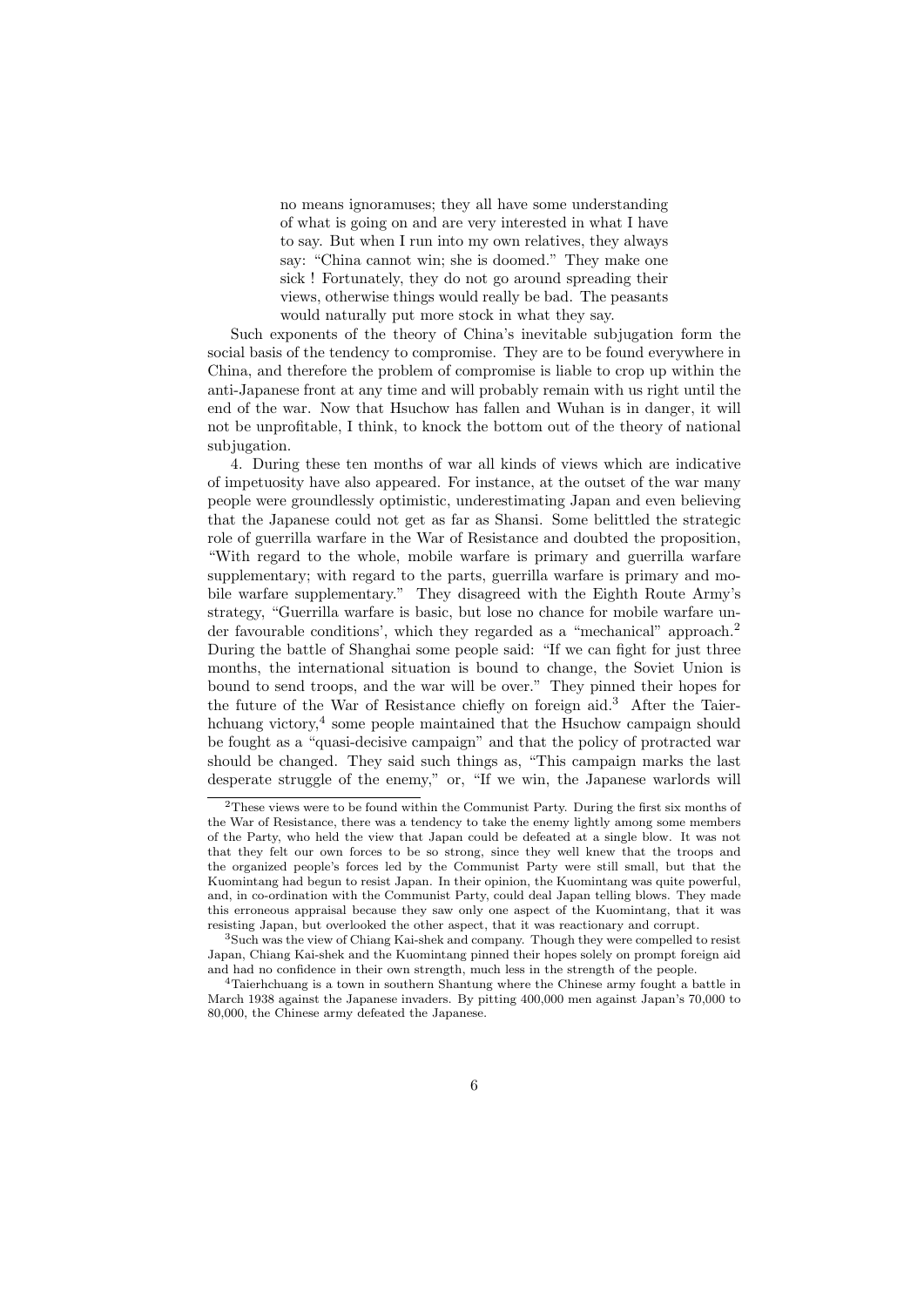be demoralized and able only to await their Day of Judgement."<sup>5</sup> The victory at Pinghsingkuan turned some people's heads, and further victory at Taierhchuang has turned more people's heads. Doubts have arisen as to whether the enemy will attack Wuhan. Many people think "probably not", and many others "definitely not". Such doubts may affect all major issues. For instance, is our anti-Japanese strength already sufficient? Some people may answer affirmatively, for our present strength is already sufficient to check the enemy's advance, so why increase it? Or, for instance, is the slogan "Consolidate and expand the Anti-Japanese National United Front" still correct? Some people may answer negatively, for the united front in its present state is already strong enough to repulse the enemy, so why consolidate and expand it? Or, for instance, should our efforts in diplomacy and international propaganda be intensified? Here again the answer may be in the negative. Or, for instance, should we proceed in earnest to reform the army system and the system of government, develop the mass movement, enforce education for national defence, suppress traitors and Trotskyites, develop war industries and improve the people's livelihood? Or, for instance, are the slogans calling for the defence of Wuhan, of Canton and of the Northwest and for the vigorous development of guerrilla warfare in the enemy's rear still correct? The answers might all be in the negative. There are even some people who, the moment a slightly favourable turn occurs in the war situation, are prepared to intensify the "friction" between the Kuomintang and the Communist Party, diverting attention from external to internal matters. This almost invariably occurs whenever a comparatively big battle is won or the enemy's advance comes to a temporary halt. All the above can be termed political and military short-sightedness. Such talk, however plausible, is actually specious and groundless. To sweep away such verbiage should help the victorious prosecution of the War of Resistance.

5. The question now is: Will China be subjugated? The answer is, No, she will not be subjugated, but will win final victory. Can China win quickly? The answer is, No, she cannot win quickly, and the War of Resistance will be a protracted war.

6. As early as two years ago, we broadly indicated the main arguments on these questions. On July 16, 1936, five months before the Sian Incident and twelve months before the Lukouchiao Incident, in an interview with the American correspondent, Mr. Edgar Snow, I made a general estimate of the situation with regard to war between China and Japan and advanced various principles for winning victory. The following excerpts may serve as a reminder:

#### Question: Under what conditions do you think China can defeat and destroy the forces of Japan?

<sup>&</sup>lt;sup>5</sup>This view was put forward in an editorial in the Ta King Pao, then the organ of the Political Science Group in the Kuomintang. Indulging in wishful thinking, this clique hoped that a few more victories of the Taierhchuang type would stop Japan's advance and that there would be no need to mobilize the people for a protracted war which would threaten the security of its own class. This wishful thinking then pervaded the Kuomintang as a whole.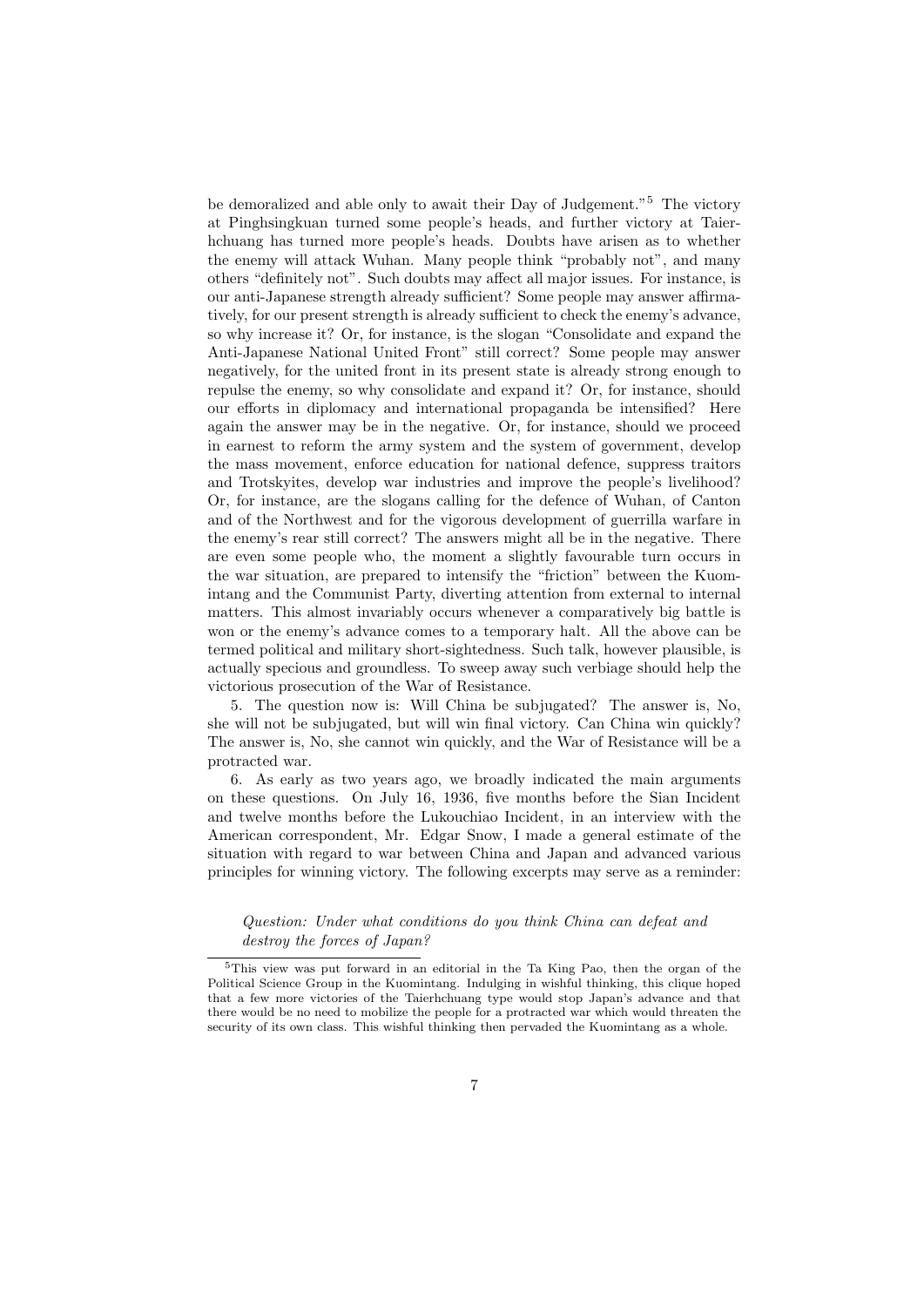Answer: No. Like the people of the whole country, the Chinese Communist Party will not allow Japan to retain an inch of Chinese territory.

Question: What, in your opinion, should be the main strategy and tactics to be followed in this "war of liberation"?

Answer: Three conditions are required: first, the establishment of an anti-Japanese united front in China; second, the formation of an international anti-Japanese united front; third, the rise of the revolutionary movement of the people in Japan and the Japanese colonies. From the standpoint of the Chinese people, the unity of the people of China is the most important of the three conditions.

Question: How long do you think such a war would last?

Answer: That depends on the strength of China's anti-Japanese united front and many other conditioning factors involving China and Japan. That is to say, apart from China's own strength, which is the main thing, international help to China and the help rendered by the revolution in Japan are also important. If China's anti-Japanese united front is greatly expanded and effectively organized horizontally and vertically, if the necessary help is given to China by those governments and peoples which recognize the Japanese imperialist menace to their own interests and if revolution comes quickly in Japan, the war will speedily be brought to an end and China will speedily win victory. If these conditions are not realized quickly, the war will be prolonged. But in the end, just the same, Japan will certainly be defeated and China will certainly be victorious. Only the sacrifices will be great and there will be a very painful period.

Question: What is your opinion of the probable course of development of such a war, politically and militarily?

Answer: Japan's continental policy is already fixed, and those who think they can halt the Japanese advance by making compromises with Japan at the expense of more Chinese territory and sovereign rights are indulging in mere fantasy. We definitely know that the lower Yangtse valley and our southern seaports are already included in the continental programme of Japanese imperialism. Moreover, Japan wants to occupy the Philippines, Siam, Indo-China, the Malay Peninsula and the Dutch East Indies in order to cut off other countries from China and monopolize the southwestern Pacific. This is Japan's maritime policy. In such a period, China will undoubtedly be in an extremely difficult position. But the majority of the Chinese people believe that such difficulties can be overcome; only the rich in the big port cities are defeatists because they are afraid of losing their property. Many people think it would be impossible for China to continue the war, once her coastline is blockaded by Japan. This is nonsense. To refute them we need only cite the war history of the Red Army.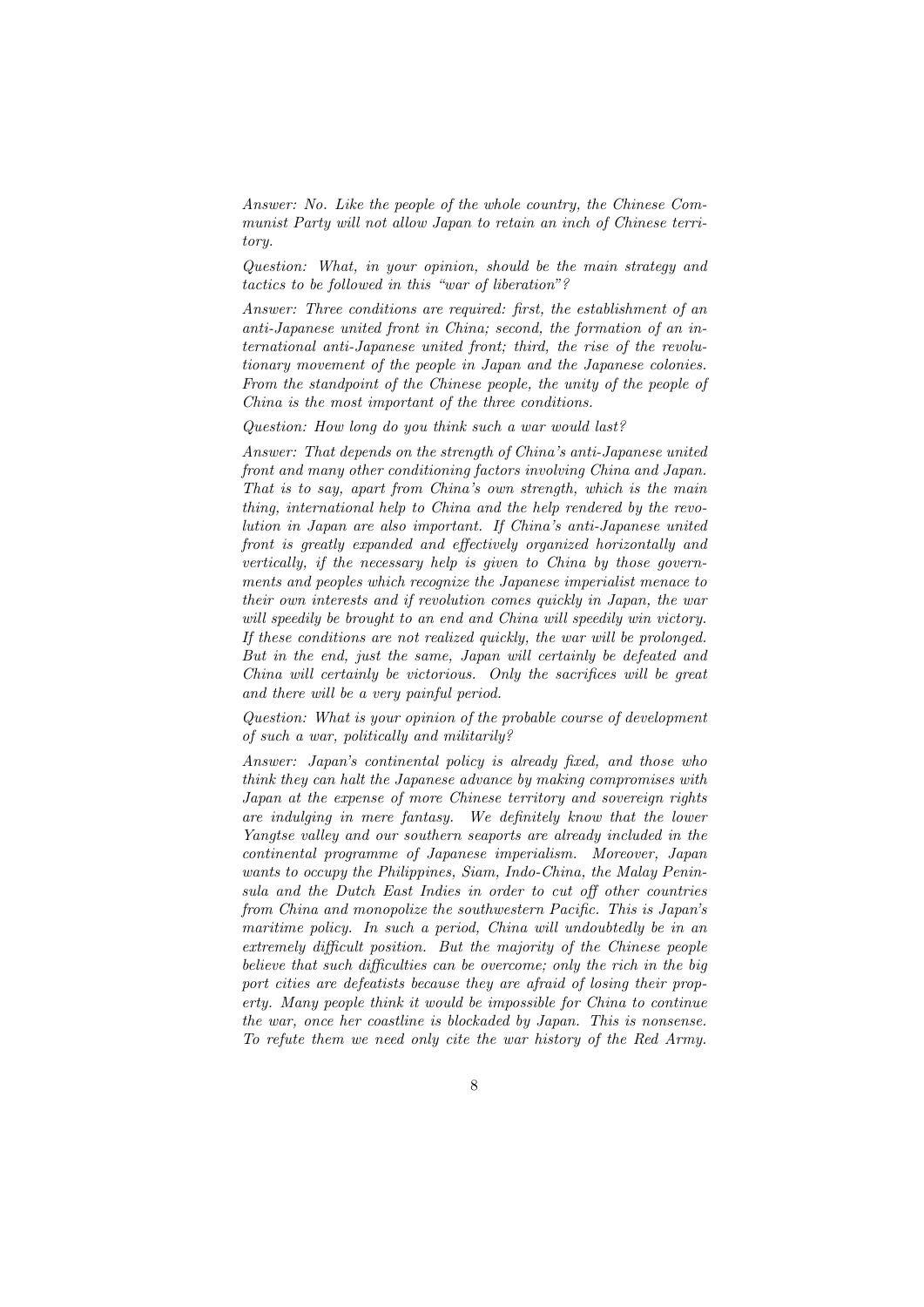In the present War of Resistance Against Japan, China's position is much superior to that of the Red Army in the civil war. China is a vast country, and even if Japan should succeed in occupying a section of China with as many as 100 to 200 million people, we would still be far from defeated. We would still have ample strength to fight against Japan, while the Japanese would have to fight defensive battles in their rear throughout the war. The heterogeneity and uneven development of China's economy are rather advantageous in the war of resistance. For example, to sever Shanghai from the rest of China would definitely not be as disastrous to China as would be the severance of New York from the rest of the United States. Even if Japan blockades the Chinese coastline, it is impossible for her to blockade China's Northwest, Southwest and West. Thus, once more the central point of the problem is the unity of the entire Chinese people and the building up of a nation-wide anti-Japanese front. This is what we have long been advocating.

Question: If the war drags on for a long time and Japan is not completely defeated, would the Communist Party agree to the negotiation of a peace with Japan and recognize her rule in northeastern China?

Answer: No. Like the people of the whole country, the Chinese Communist Party will not allow Japan to retain an inch of Chinese territory.

Question: What, in your opinion, should be the main strategy and tactics to be followed in this "war of liberation"?

Answer: Our strategy should be to employ our main forces to operate over an extended and fluid front. To achieve success, the Chinese troops must conduct their warfare with a high degree of mobility on extensive battlefields, making swift advances and withdrawals, swift concentrations and dispersals. This means large-scale mobile warfare, and not positional warfare depending exclusively on defence works with deep trenches, high fortresses and successive rows of defensive positions. It does not mean the abandonment of all the vital strategic points, which should be defended by positional warfare as long as profitable. But the pivotal strategy must be mobile warfare. Positional warfare is also necessary, but strategically it is auxiliary and secondary. Geographically the theatre of the war is so vast that it is possible for us to conduct mobile warfare most effectively. In the face of the vigorous actions of our forces, the Japanese army will have to be cautious. Its war-machine is ponderous and slow-moving, with limited efficiency. If we concentrate our forces on a narrow front for a defensive war of attrition, we would be throwing away the advantages of our geography and economic organization and repeating the mistake of Abyssinia. In the early period of the war, we must avoid any major decisive battles, and must first employ mobile warfare gradually to break the morale and combat effectiveness of the enemy troops.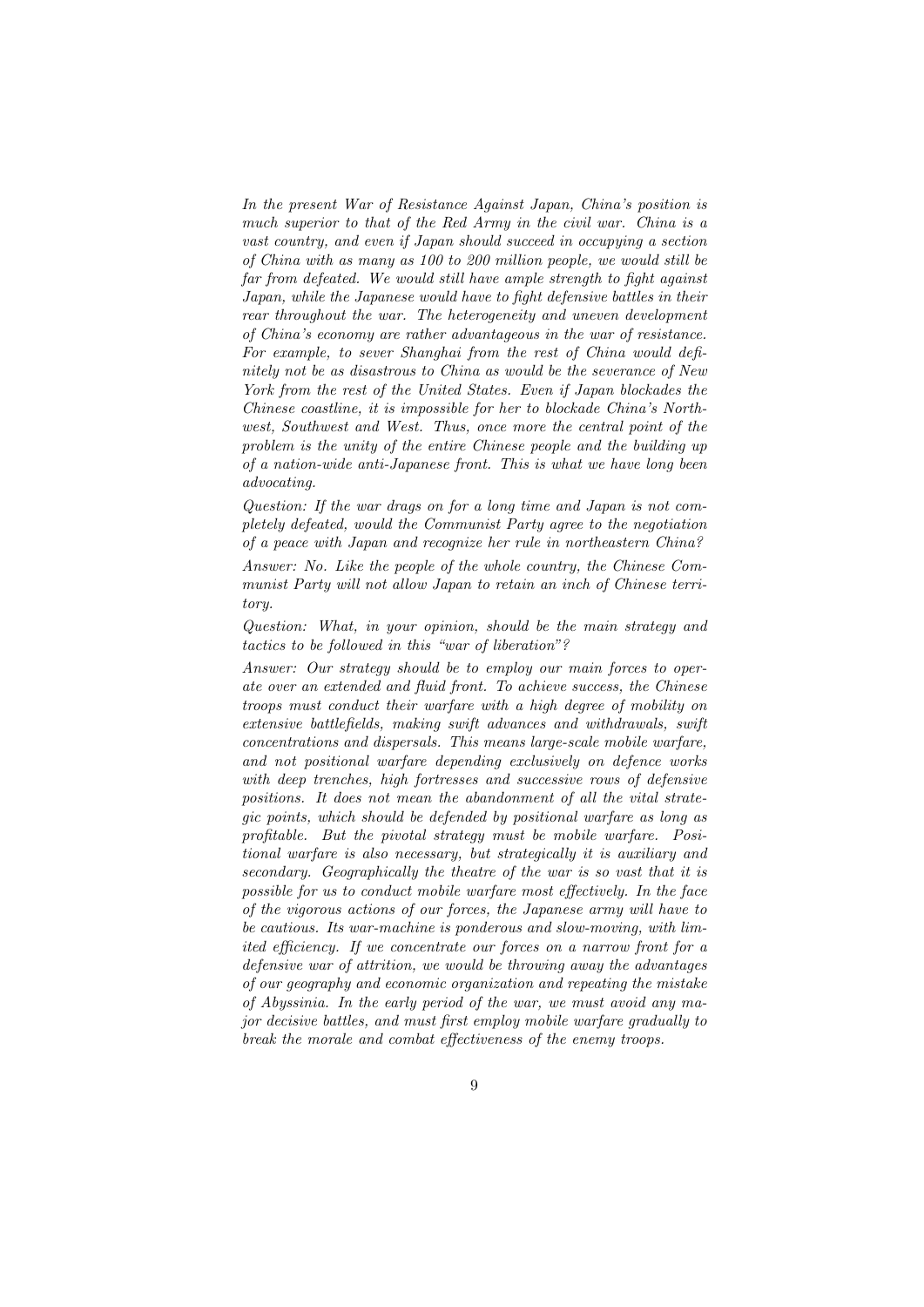The above views have been proved correct in the light of the experience of the ten months of war and will also be borne out in the future.

7. As far back as August 25, 1937, less than two months after the Lukouchiao Incident, the Central Committee of the Chinese Communist Party clearly pointed out in its "Resolution on the Present Situation and the Tasks of the Party":

The military provocation by the Japanese aggressors at Lukouchiao and their occupation of Peiping and Tientsin represent only the beginning of their large-scale invasion of China south of the Great Wall. They have already begun their national mobilization for war. Their propaganda that they have "no desire to aggravate the situation" is only a smokescreen for further attacks.

The resistance at Lukouchiao on July 7 marked the starting point of China's national War of Resistance.

Thus a new stage has opened in China's political situation, the stage of actual resistance. The stage of preparation for resistance is over. In the present stage the central task is to mobilize all the nation's forces for victory in the War of Resistance.

The key to victory in the war now lies in developing the resistance that has already begun into a war of total resistance by the whole nation. Only through such a war of total resistance can final victory be won.

The existence of serious weaknesses in the War of Resistance may lead to many setbacks, retreats, internal splits, betrayals, temporary and partial compromises and other such reverses. Therefore it should be realized that the war will be an arduous and protracted war. But we are confident that, through the efforts of our Party and the whole people, the resistance already started will sweep aside all obstacles and continue to advance and develop.

The above thesis, too, has been proved correct in the light of the experience of the ten months of war and will also be borne out in the future.

8. Epistemologically speaking, the source of all erroneous views on war lies in idealist and mechanistic tendencies on the question. People with such tendencies are subjective and one-sided in their approach to problems. They either indulge in groundless and purely subjective talk, or, basing themselves upon a single aspect or a temporary manifestation, magnify it with similar subjectivity into the whole of the problem. But there are two categories of erroneous views, one comprising fundamental, and therefore consistent, errors which are hard to correct, and the other comprising accidental, and therefore temporary, errors which are easy to correct. Since both are wrong, both need to be corrected. Therefore, only by opposing idealist and mechanistic tendencies and taking an objective and all-sided view in making a study of war can we draw correct conclusions on the question of war.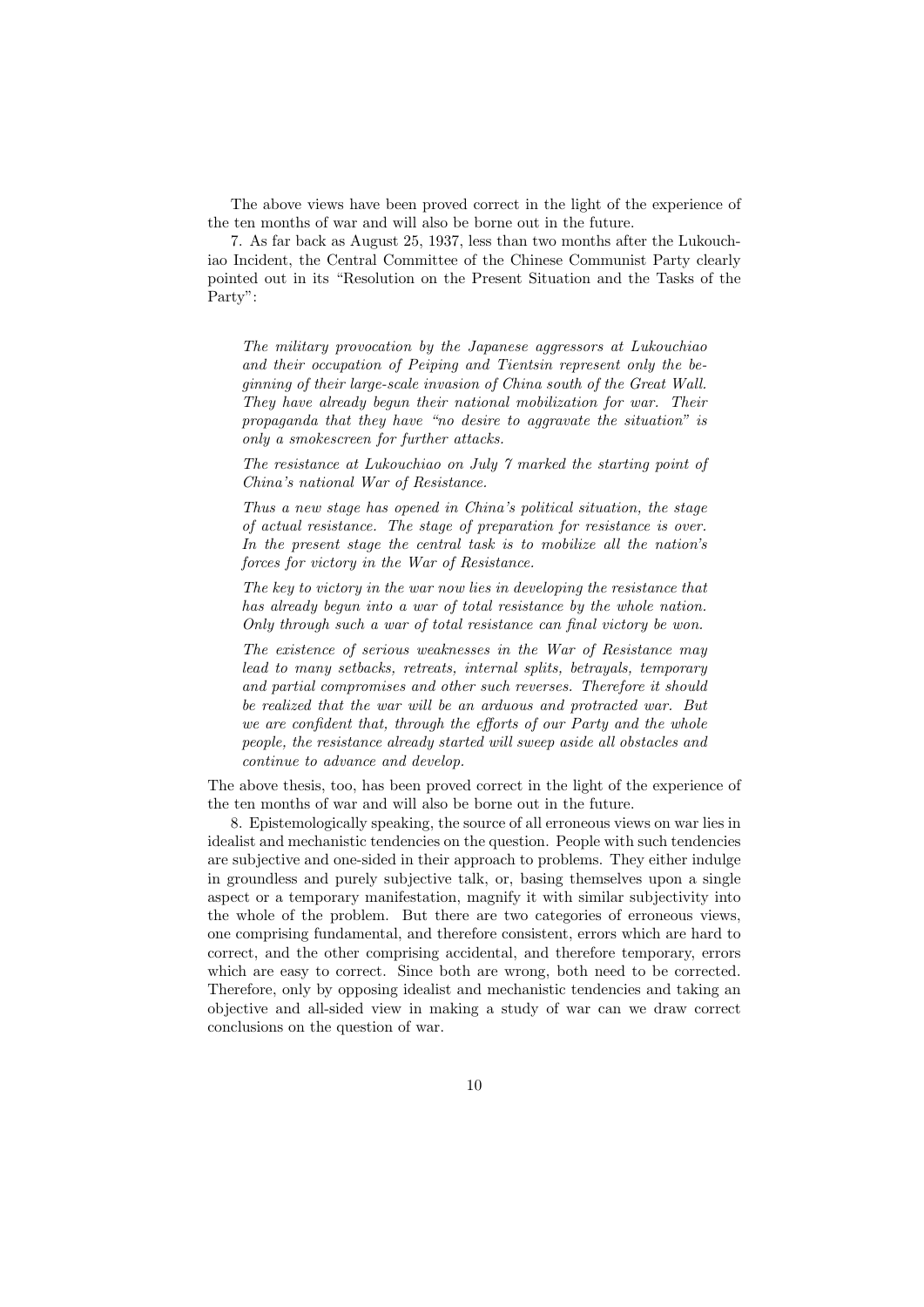#### Chapter 2

### The Basis of the Problem

9. Why is the War of Resistance Against Japan a protracted war? Why will the final victory be China's? What is the basis for these statements?

The war between China and Japan is not just any war, it is specifically a war of life and death between semi-colonial and semi-feudal China and imperialist Japan, fought in the Nineteen Thirties. Herein lies the basis of the whole problem. The two sides in the war have many contrasting features, which will be considered in turn below.

10. The Japanese side. First, Japan is a powerful imperialist country, which ranks first in the East in military, economic and political-organizational power, and is one of the five or six foremost imperialist countries of the world. These are the basic factors in Japan's war of aggression. The inevitability of the war and the impossibility of quick victory for China are due to Japan's imperialist system and her great military, economic and political-organizational power. Secondly, however, the imperialist character of Japan's social economy determines the imperialist character of her war, a war that is retrogressive and barbarous. In the Nineteen Thirties, the internal and external contradictions of Japanese imperialism have driven her not only to embark on an adventurist war unparalleled in scale but also to approach her final collapse. In terms of social development, Japan is no longer a thriving country; the war will not lead to the prosperity sought by her ruling classes but to the very reverse, the doom of Japanese imperialism. This is what we mean by the retrogressive nature of Japan's war. It is this reactionary quality, coupled with the military-feudal character of Japanese imperialism, that gives rise to the peculiar barbarity of Japan's war. All of which will arouse to the utmost the class antagonisms within Japan, the antagonism between the Japanese and the Chinese nations, and the antagonism between Japan and most other countries of the world. The reactionary and barbarous character of Japan's war constitutes the primary reason for her inevitable defeat. Thirdly, Japan's war is conducted on the basis of her great military, economic and political-organizational power, but at the same time it rests on an inadequate natural endowment. Japan's military, economic and political-organizational power is great but quantitatively inadequate. Japan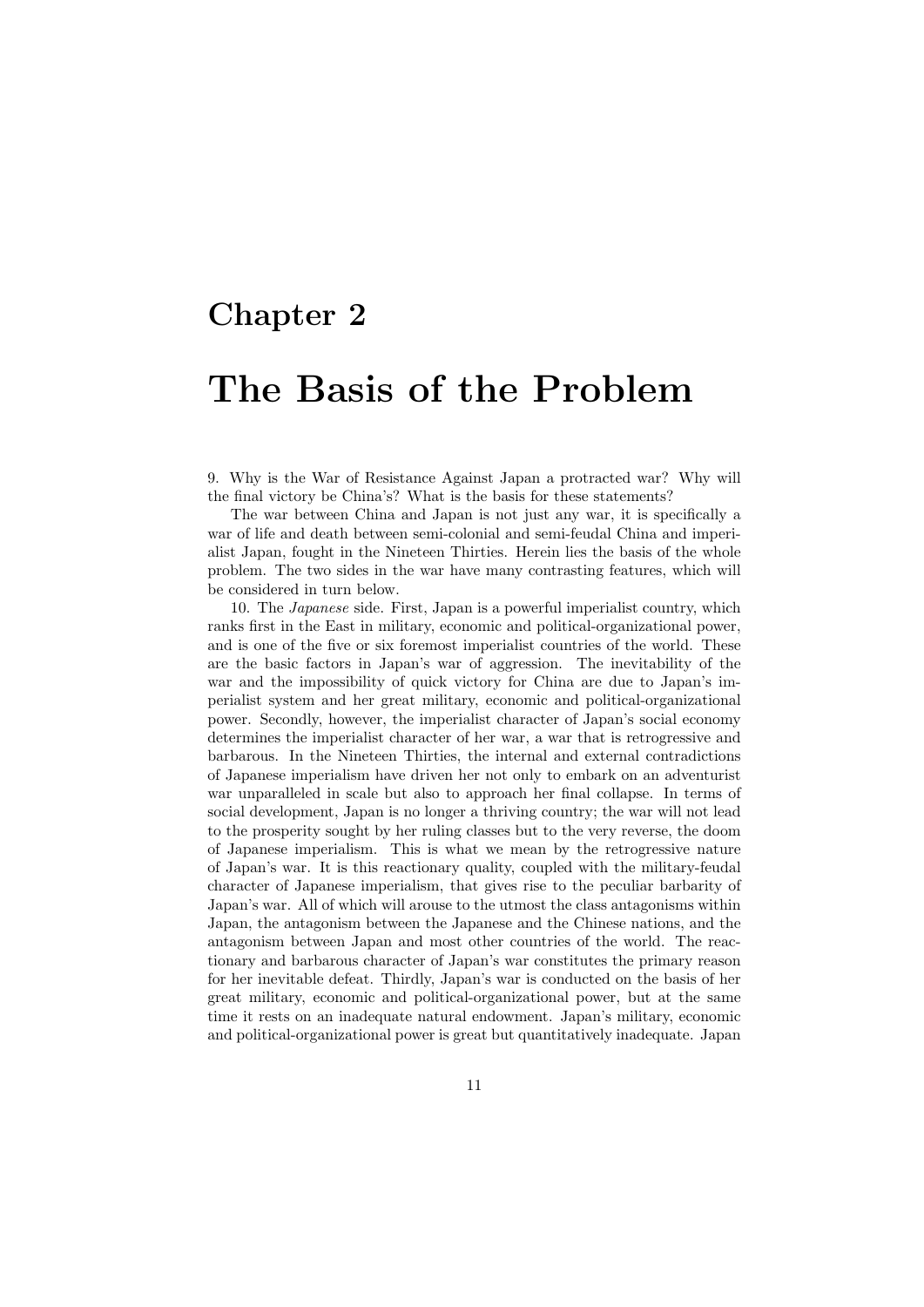is a comparatively small country, deficient in manpower and in military, financial and material resources, and she cannot stand a long war. Japan's rulers are endeavouring to resolve this difficulty through war, but again they will get the very reverse of what they desire; that is to say, the war they have launched to resolve this difficulty will eventually aggravate it and even exhaust Japan's original resources. Fourthly and lastly, while Japan can get international support from the fascist countries, the international opposition she is bound to encounter will be greater than her international support. This opposition will gradually grow and eventually not only cancel out the support but even bear down upon Japan herself. Such is the law that an unjust cause finds meagre support, and such is the consequence of the very nature of Japan's war. To sum up, Japan's advantage lies in her great capacity to wage war, and her disadvantages lie in the reactionary and barbarous nature of her war, in the inadequacy of her manpower and material resources, and in her meagre international support. These are the characteristics on the Japanese side.

11. The Chinese side. First, we are a semi-colonial and semi-feudal country. The Opium War,  $^1$  the Taiping Revolution,  $^2$  the Reform Movement of 1898,

<sup>2</sup>The Taiping Revolution, or the Movement of the Taiping Heavenly Kingdom, was the mid-19th century revolutionary peasant movement against the feudal rule and national oppression of the Ching Dynasty. In January 1851 Hung Hsiu-chuan, Yang Hsiu-ching and other leaders launched an uprising in Chintien Village in Kueiping County, Kwangsi Province, and proclaimed the founding of the Taiping Heavenly Kingdom. Proceeding northward from Kwangsi, their peasant army attacked and occupied Hunan and Hupoh in 1852. In 1853 it marched through Kiangsi and Anhwei and captured Nanking. A section of the forces then continued the drive north and pushed on to the vicinity of Tientsin. However, the Taiping army failed to build stable base areas in the places it occupied; moreover, after establishing its capital in Nanking, its leading group committed many political and military errors. Therefore it was unable to withstand the combined onslaughts of the counter-revolutionary forces of the Ching government and the British, U.S. and French aggressors, and was finally defeated in 1864.

<sup>1</sup>For many decades, beginning with the end of the 18th century, Britain exported an increasing quantity of opium to China. This traffic not only subjected the Chinese people to drugging but also plundered China of her silver. It aroused fierce opposition in China. In 1840, under the pretext of safeguarding its trade with China, Britain launched armed aggression against her. The Chinese troops led by Lin Tse-hsu put up resistance, and the people in Canton spontaneously organized the "Quell-the-British Corps", which dealt serious blows to the British forces of aggression. In 1842, however, the corrupt Ching regime signed the Treaty of Nanking with Britain. This treaty provided for the payment of indemnities and the cession of Hongkong to Britain, and stipulated that Shanghai, Foochow, Amoy, Ningpo and Canton were to be opened to British trade and that tariff rates for British goods imported into China were to be jointly fixed by China and Britain.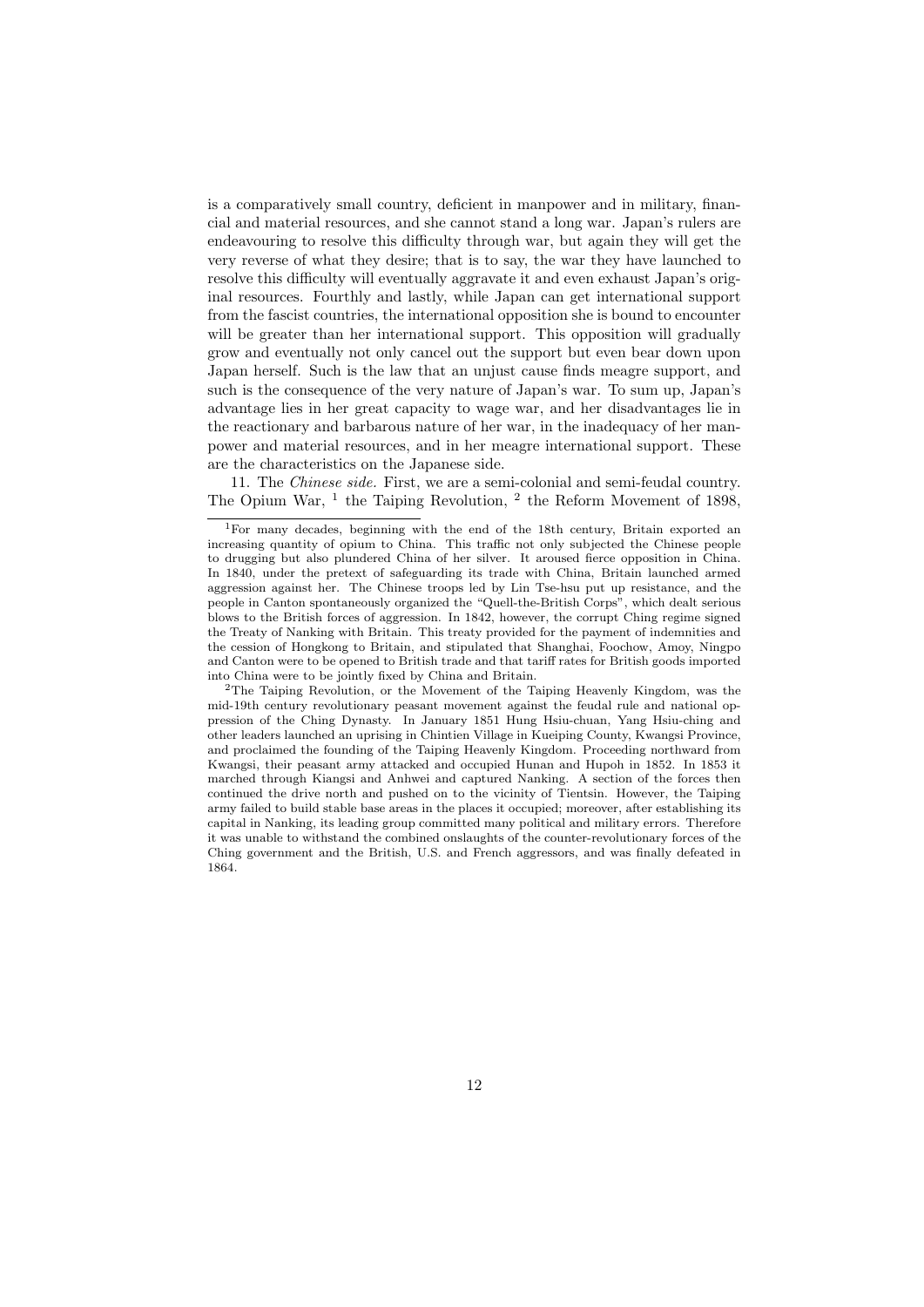<sup>3</sup> the Revolution of 1911<sup>4</sup> and the Northern Expedition  $5$ -the revolutionary or reform movements which aimed at extricating China from her semi-colonial and semi-feudal state–all met with serious setbacks, and China remains a semicolonial and semi-feudal country. We are still a weak country and manifestly inferior to the enemy in military, economic and political-organizational power. Here again one can find the basis for the inevitability of the war and the impossibility of quick victory for China. Secondly, however, China's liberation movement, with its cumulative development over the last hundred years, is now different from that of any previous period. Although the domestic and foreign forces opposing it have caused it serious setbacks, at the same time they have tempered the Chinese people. Although China today is not so strong as Japan militarily, economically, politically and culturally, yet there are factors in China more progressive than in any other period of her history. The Communist Party of China and the army under its leadership represent these progressive factors. It is on the basis of this progress that China's present war of liberation can be protracted and can achieve final victory. By contrast with Japanese imperialism, which is declining, China is a country rising like the morning sun. China's war is progressive, hence its just character. Because it is a just war, it is capable of arousing the nation to unity, of evoking the sympathy of the people in Japan and of winning the support of most countries in the world. Thirdly, and again by contrast with Japan, China is a very big country with vast territory, rich resources, a large population and plenty of soldiers, and is capable of sustaining

<sup>&</sup>lt;sup>3</sup>The Reform Movement of 1898, whose leading spirits were Kang Yu-wei, Liang Chi-chao and Tan Szu-tung, represented the interests of the liberal bourgeoisie and the enlightened landlords. The movement was favoured and supported by Emperor Kuang Hsu, but had no mass basis. Yuan Shih-kai, who had an army behind him, betrayed the reformers to Empress Dowager Tzu Hsi, the leader of the die-hards, who seized power again and had Emperor Kuang Hsu imprisoned and Tan Szu-tung and five others beheaded. Thus the movement ended in tragic defeat.

<sup>4</sup>The Revolution of 1911 was the bourgeois revolution which overthrew the autocratic regime of the Ching Dynasty. On October 10 of that year, a section of the Ching Dynasty's New Army who were under revolutionary influence staged an uprising in Wuchang, Hupeh Province. The existing bourgeois and petty-bourgeois revolutionary societies and the broad masses of the workers, peasants and soldiers responded enthusiastically, and very soon the rule of the Ching Dynasty crumbled. In January 1912, the Provisional Government of the Republic of China was set up in Nanking, with Sun Yat-sen as the Provisional President. Thus China's feudal monarchic system which had lasted for more than two thousand years was brought to an end. The idea of a democratic republic had entered deep in the hearts of the people. But the bourgeoisie which led the revolution was strongly conciliationist in nature. It did not mobilize the peasant masses on an extensive scale to crush the feudal rule of the landlord class in the countryside, but instead handed state power over to the Northern warlord Yuan Shih-kai under imperialist and feudal pressure. As a result, the revolution ended in defeat.

<sup>5</sup>The Northern Expedition was the punitive war against the Northern warlords launched by the revolutionary army which marched north from Kwangtung Province in May-July 1926. The Northern Expeditionary Army, with the Communist Party of China taking part in its leadership and under the Party's influence (the political work in the army was at that time mostly under the charge of Communist Party members), gained the warm support of the broad masses of workers and peasants. In the second half of 1926 and the first half of 1927 it occupied most of the provinces along the Yangtse and Yellow Rivers and defeated the Northern warlords. In April 1927 this revolutionary war failed as a result of betrayal by the reactionary clique under Chiang Kai-shek within the revolutionary army.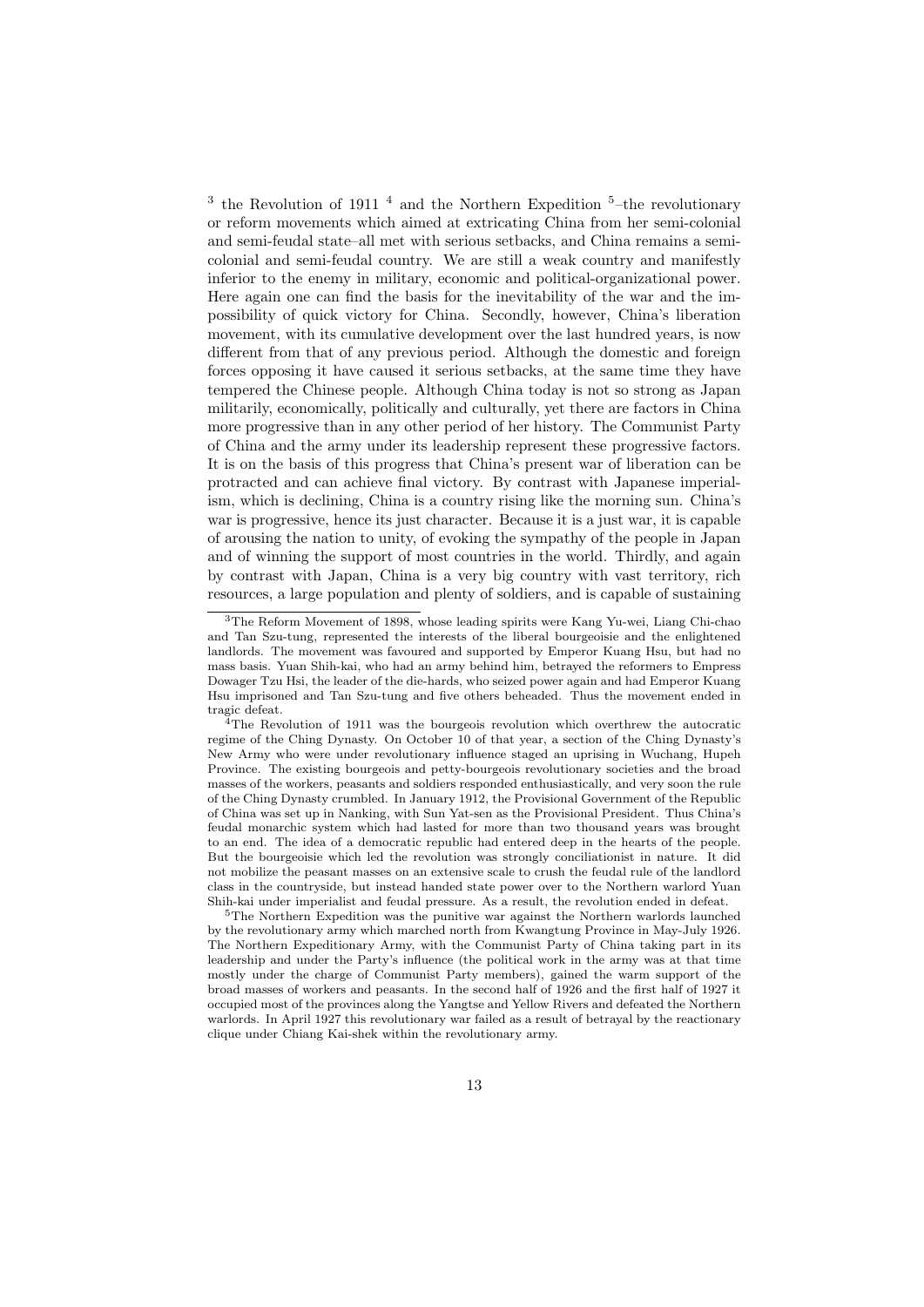a long war. Fourthly and lastly, there is broad international support for China stemming from the progressive and just character of her war, which is again exactly the reverse of the meagre support for Japan's unjust cause. To sum up, China's disadvantage lies in her military weakness, and her advantages lie in the progressive and just character of her war, her great size and her abundant international support. These are China's characteristics. 12. Thus it can be seen that Japan has great military, economic and political-organizational power, but that her war is reactionary and barbarous, her manpower and material resources are inadequate, and she is in an unfavourable position internationally. China, on the contrary, has less military, economic and political-organizational power, but she is in her era of progress, her war is progressive and just, she is moreover a big country, a factor which enables her to sustain a protracted war, and she will be supported by most countries. The above are the basic, mutually contradictory characteristics of the Sino-Japanese war. They have determined and are determining all the political policies and military strategies and tactics of the two sides; they have determined and are determining the protracted character of the war and its outcome, namely, that the final victory will go to China and not to Japan. The war is a contest between these characteristics. They will change in the course of the war, each according to its own nature; and from this everything else will follow. These characteristics exist objectively and are not invented to deceive people; they constitute all the basic elements of the war, and are not incomplete fragments; they permeate all major and minor problems on both sides and all stages of the war, and they are not matters of no consequence. If anyone forgets these characteristics in studying the Sino-Japanese war, he will surely go wrong; and even though some of his ideas win credence for a time and may seem right, they will inevitably be proved wrong by the course of the war. On the basis of these characteristics we shall now proceed to explain the problems to be dealt with.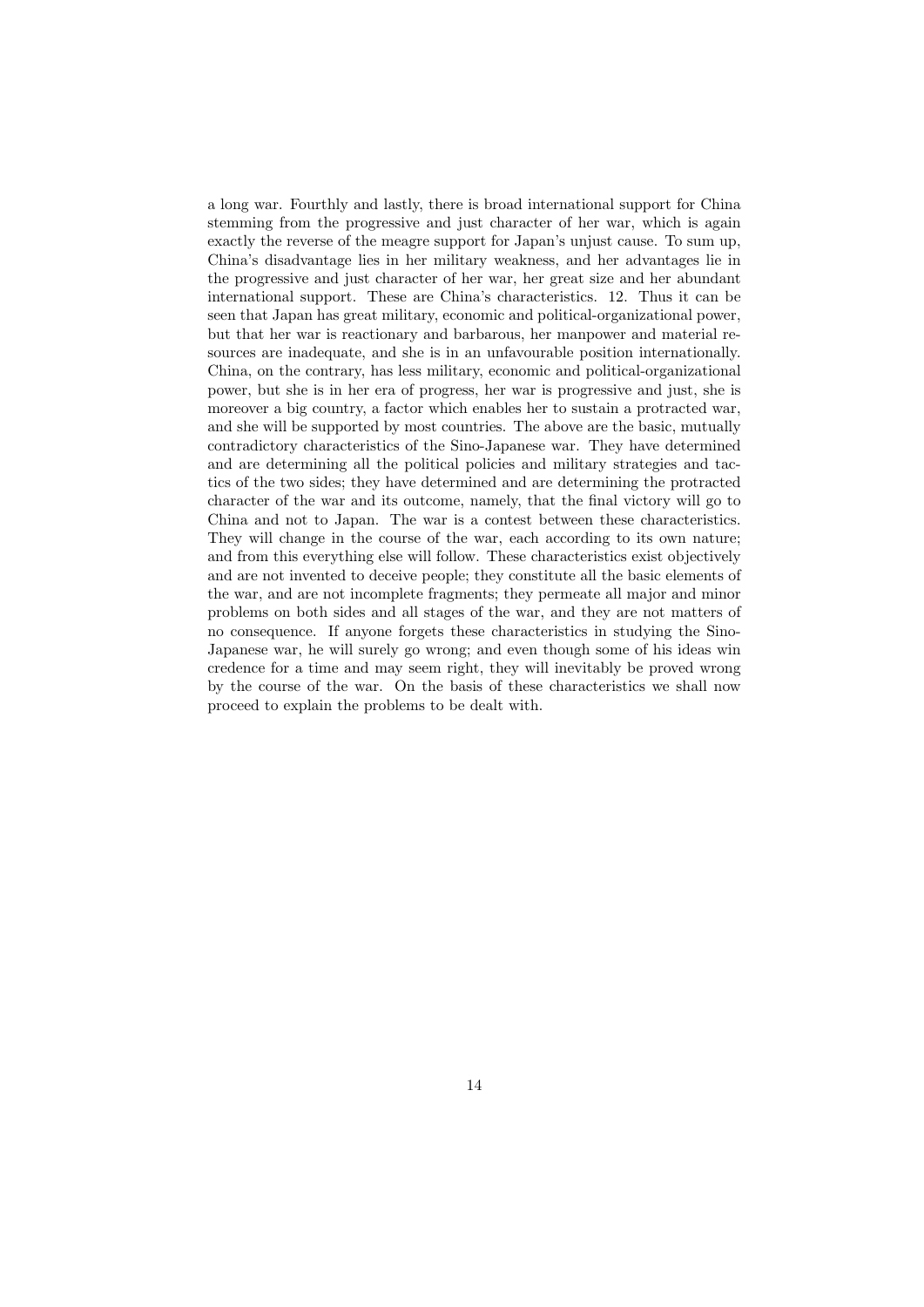#### Chapter 3

# Refutation of the Theory of National Subjugation

13. The theorists of national subjugation, who see nothing but the contrast between the enemy's strength and our weakness, used to say, "Resistance will mean subjugation," and now they are saying, "The continuance of the war spells subjugation." We shall not be able to convince them merely by stating that Japan, though strong; is small, while China, though weak, is large. They can adduce historical instances, such as the destruction of the Sung Dynasty by the Yuan and the destruction of the Ming Dynasty by the Ching, to prove that small but strong country can vanquish a large but weak one and, moreover, that a backward country can vanquish an advanced one. If we say these events occurred long ago and do not prove the point, they can cite the British subjugation of India to prove that a small but strong capitalist country can vanquish a large but weak and backward country. Therefore, we have to produce other grounds before we can silence and convince all the subjugationists, and supply everyone engaged in propaganda with adequate arguments to persuade those who are still confused or irresolute and so strengthen their faith in the War of Resistance.

14. What then are the grounds we should advance? The characteristics of the epoch. These characteristics are concretely reflected in Japan's retrogression and paucity of support and in China's progress and abundance of support.

15. Our war is not just any war, it is specifically a war between China and Japan fought in the Nineteen Thirties. Our enemy, Japan, is first of all a moribund imperialist power; she is already in her era of decline and is not only different from Britain at the time of the subjugation of India, when British capitalism was still in the era of its ascendancy, but also different from what she herself was at the time of World War I twenty years ago. The present war was launched on the eve of the general collapse of world imperialism and, above all, of the fascist countries; that is the very reason the enemy has launched this adventurist war, which is in the nature of a last desperate struggle. Therefore, it is an inescapable certainty that it will not be China but the ruling circles of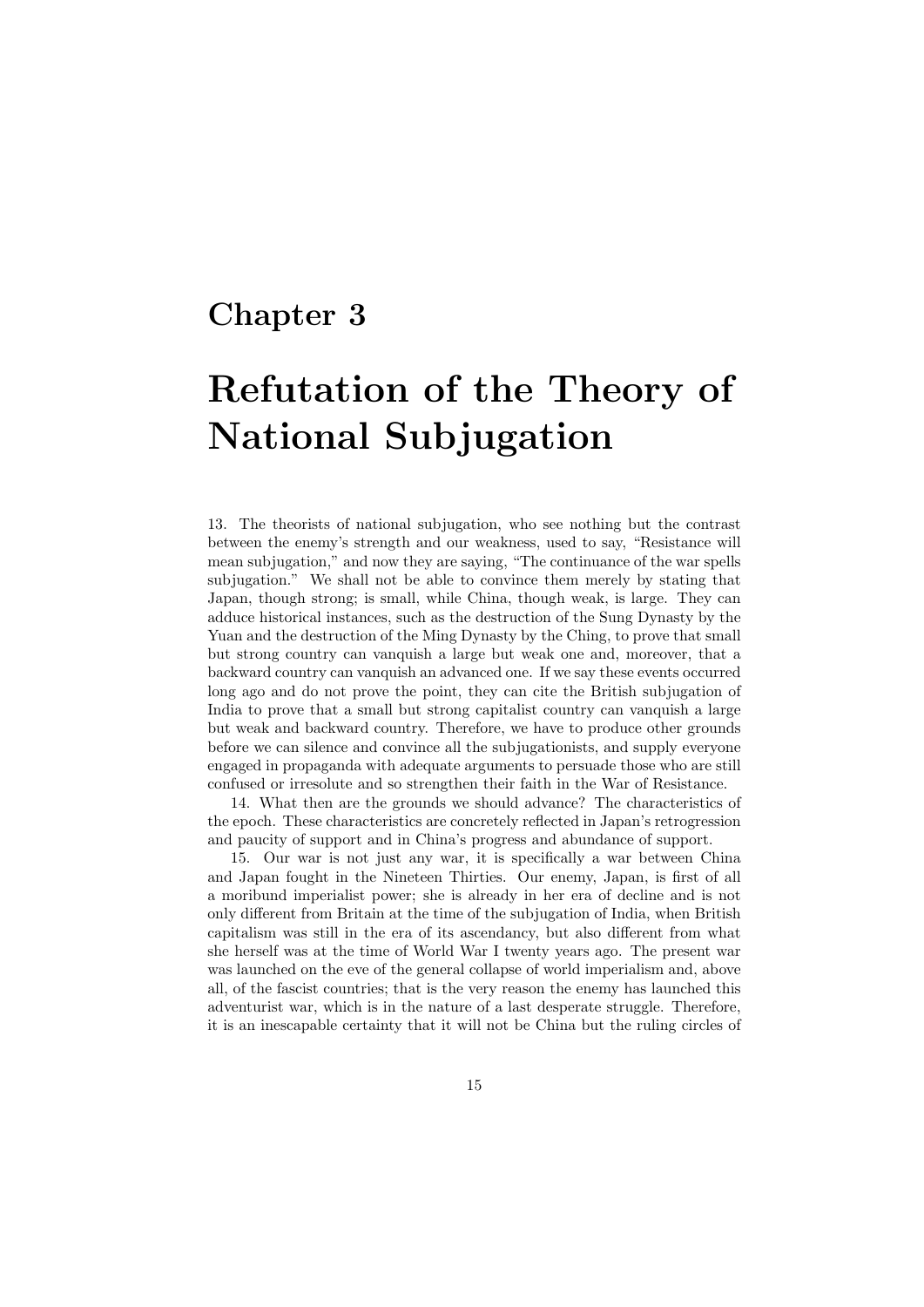Japanese imperialism which will be destroyed as a result of the war. Moreover, Japan has undertaken this war at a time when many countries have been or are about to be embroiled in war, when we are all fighting or preparing to fight against barbarous aggression, and China's fortunes are linked with those of most of the countries and peoples of the world. This is the root cause of the opposition Japan has aroused and will increasingly arouse among those countries and peoples.

16. What about China? The China of today cannot be compared with the China of any other historical period. She is a semi-colony and a semi-feudal society, and she is consequently considered a weak country. But at the same time, China is historically in her era of progress; this is the primary reason for her ability to defeat Japan. When we say that the War of Resistance Against Japan is progressive we do not mean progressive in the ordinary or general sense, nor do we mean progressive in the sense that the Abyssinian war against Italy, or the Taiping Revolution or the Revolution of 1911 were progressive, we mean progressive in the sense that China is progressive today. In what way is the China of today progressive? She is progressive because she is no longer a completely feudal country and because we already have some capitalism in China, we have a bourgeoisie and a proletariat, we have vast numbers of people who have awakened or are awakening, we have a Communist Party, we have a politically progressive army–the Chinese Red Army led by the Communist Party–and we have the tradition and the experience of many decades of revolution, and especially the experience of the seventeen years since the founding of the Chinese Communist Party. This experience has schooled the people and the political parties of China and forms the very basis for the present unity against Japan. If it is said that without the experience of 1905 the victory of 1917 would have been impossible in Russia, then we can also say that without the experience of the last seventeen years it would be impossible to win our War of Resistance. Such is the internal situation.

In the existing international situation, China is not isolated in the war, and this fact too is without precedent in history. In the past, China's wars, and India's too, were wars fought in isolation. It is only today that we meet with world-wide popular movements, extraordinary in breadth and depth, which have arisen or are arising and which are supporting China. The Russian Revolution of 1917 also received international support, and thus the Russian workers and peasants won; but that support was not so broad in scale and deep in nature as ours today. The popular movements in the world today are developing on a scale and with a depth that are unprecedented. The existence of the Soviet Union is a particularly vital factor in present-day international politics, and the Soviet Union will certainly support China with the greatest enthusiasm; there was nothing like this twenty years ago. All these factors have created and are creating important conditions indispensable to China's final victory. Large-scale direct assistance is as yet lacking and will come only in the future, but China is progressive and is a big country, and these are the factors enabling her to protract the war and to promote as well as await international help.

17. There is the additional factor that while Japan is a small country with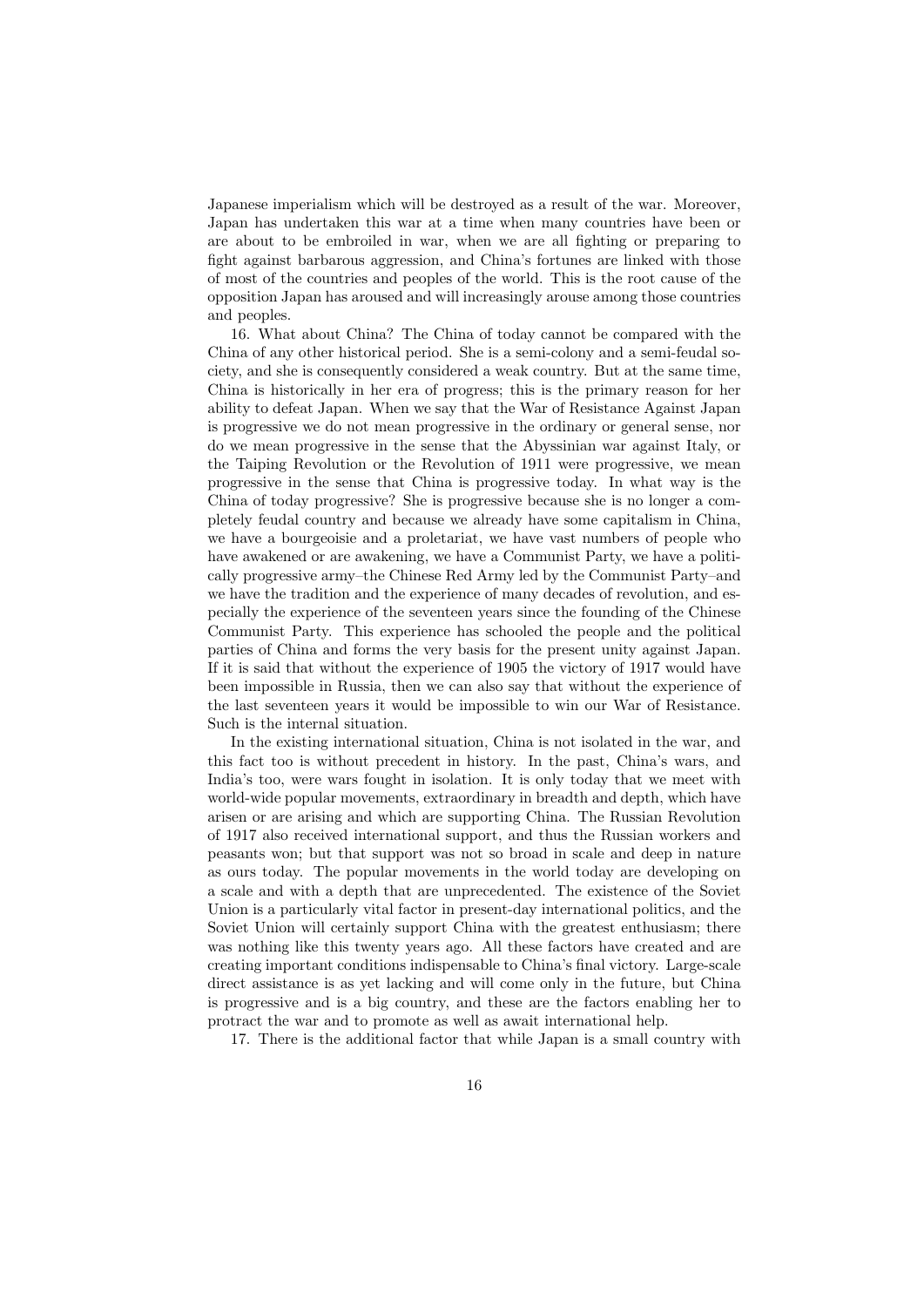a small territory, few resources, a small population and a limited number of soldiers, China is a big country with vast territory, rich resources, a large population and plenty of soldiers, so that, besides the contrast between strength and weakness, there is the contrast between a small country, retrogression and meagre support and a big country, progress and abundant support. This is the reason why China will never be subjugated. It follows from the contrast between strength and weakness that Japan can ride roughshod over China for a certain time and to a certain extent, that China must unavoidably travel a hard stretch of road, and that the War of Resistance will be a protracted war and not a war of quick decision; nevertheless, it follows from the other contrast–a small country, retrogression and meagre support versus a big country, progress and abundant support–that Japan cannot ride roughshod over China indefinitely but is sure to meet final defeat, while China can never be subjugated but is sure to win final victory.

18. Why was Abyssinia vanquished? First, she was not only weak but also small. Second, she was not as progressive as China; she was an old country passing from the slave to the serf system, a country without any capitalism or bourgeois political parties, let alone a Communist Party, and with no army such as the Chinese army, let alone one like the Eighth Route Army. Third, she was unable to hold out and wait for international assistance and had to fight her war in isolation. Fourth, and most important of all, there were mistakes in the direction of her war against Italy. Therefore Abyssinia was subjugated. But there is still quite extensive guerrilla warfare in Abyssinia, which, if persisted in, will enable the Abyssinians to recover their country when the world situation changes.

19. If the subjugationists quote the history of the failure of liberation movements in modern China to prove their assertions first that "resistance will mean subjugation", and then that "the continuance of the war spells subjugation", here again our answer is, "Times are different." China herself, the internal situation in Japan and the international environment are all different now. It is a serious matter that Japan is stronger than before while China in her unchanged semi-colonial and semi-feudal position is still fairly weak. It is also a fact that for the time being Japan can still control her people at home and exploit international contradictions in order to invade China. But during a long war, these things are bound to change in the opposite direction. Such changes are not yet accomplished facts, but they will become so in future. The subjugationists dismiss this point. As for China, we already have new people, a new political party, a new army and a new policy of resistance to Japan, a situation very different from that of over a decade ago, and what is more, all these will inevitably make further progress. It is true that historically the liberation movements met with repeated setbacks with the result that China could not accumulate greater strength for the present War of Resistance–this is a very painful historical lesson, and never again should we destroy any of our revolutionary forces. Yet even on the present basis, by exerting great efforts we can certainly forge ahead gradually and increase the strength of our resistance. All such efforts should converge on the great Anti-Japanese National United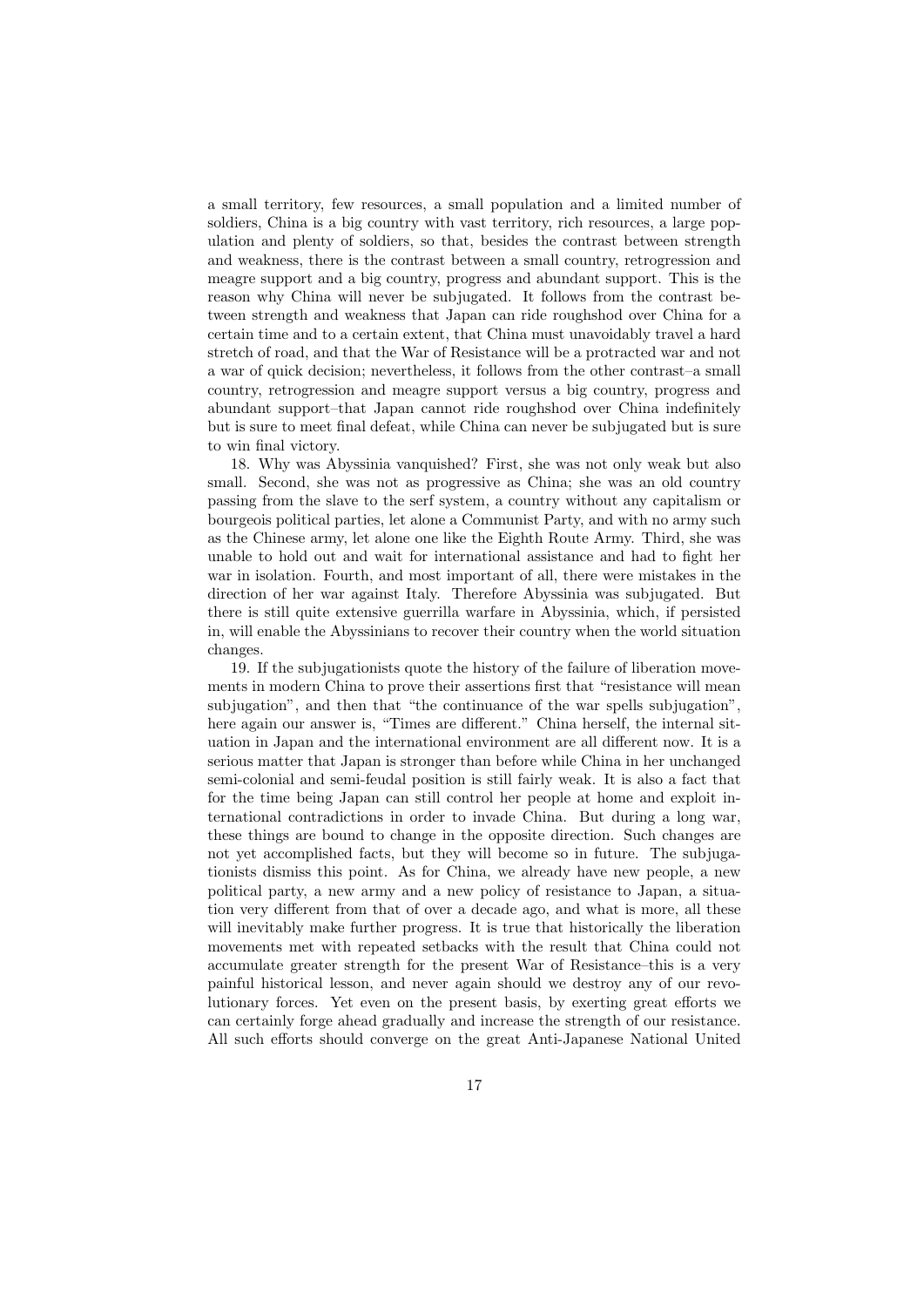Front. As for international support, though direct and large-scale assistance is not yet in sight, it is in the making, the international situation being fundamentally different from before. The countless failures in the liberation movement of modern China had their subjective and objective causes, but the situation today is entirely different. Today, although there are many difficulties which make the War of Resistance arduous–such as the enemy's strength and our weakness, and the fact that his difficulties are just starting, while our own progress is far from sufficient–nevertheless many favourable conditions exist for defeating the enemy; we need only add our subjective efforts, and we shall be able to overcome the difficulties and win through to victory. These are favourable conditions such as never existed before in any period of our history, and that is why the War of Resistance Against Japan, unlike the liberation movements of the past, will not end in failure.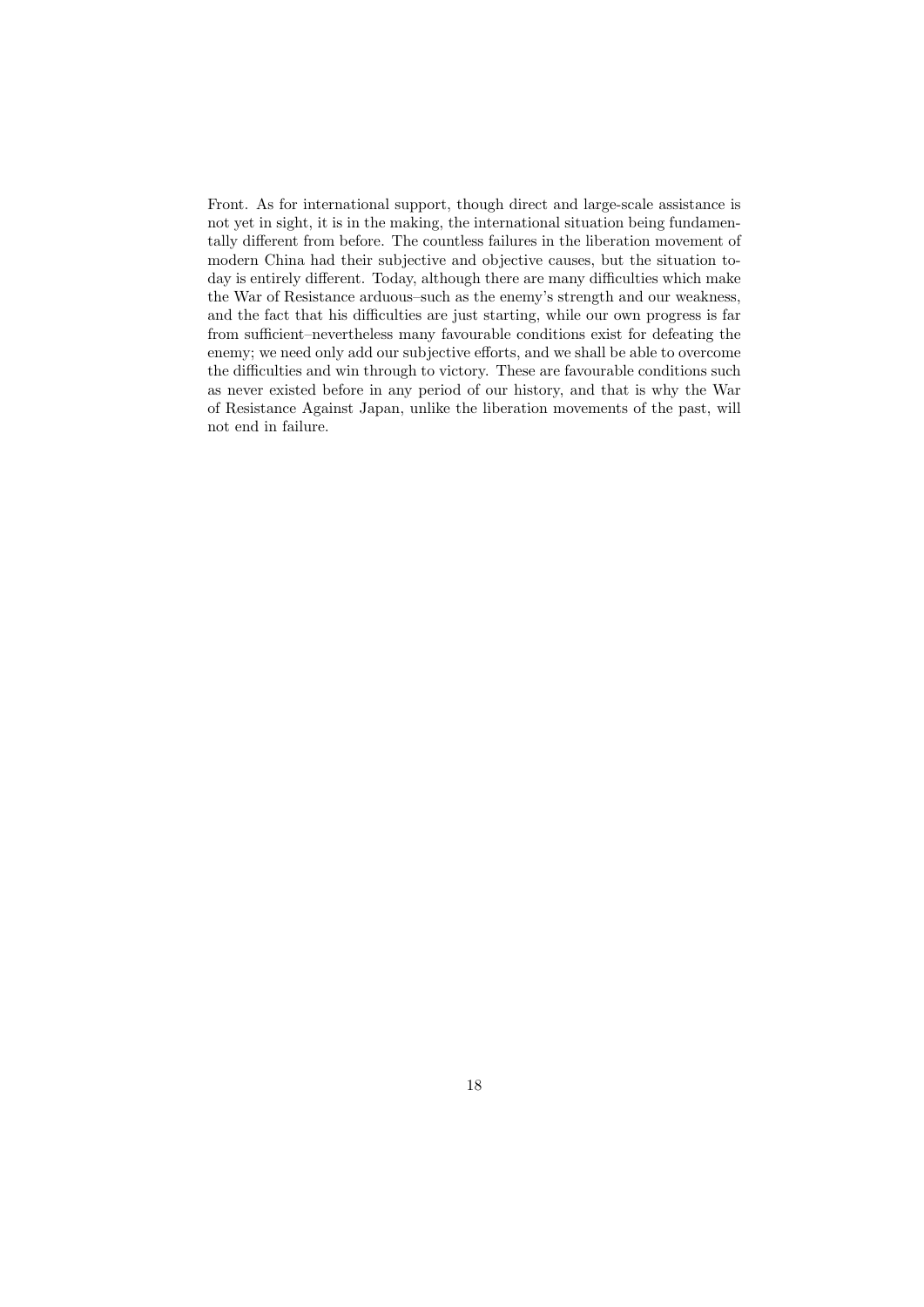#### Chapter 4

# Compromise or Resistance? Corruption or Progress?

20. It has been fully explained above that the theory of national subjugation is groundless. But there are many people who do not subscribe to this theory; they are honest patriots, who are nevertheless deeply worried about the present situation. Two things are worrying them, fear of a compromise with Japan and doubts about the possibility of political progress. These two vexing questions are being widely discussed and no key has been found to their solution. Let us now examine them.

21. As previously explained, the question of compromise has its social roots, and as long as these roots exist the question is bound to arise. But compromise will not avail. To prove the point, again we need only look for substantiation to Japan, China, and the international situation. First take Japan. At the very beginning of the War of Resistance, we estimated that the time would come when an atmosphere conducive to compromise would arise, in other words, that after occupying northern China, Kiangsu and Chekiang, Japan would probably resort to the scheme of inducing China to capitulate. True enough, she did resort to the scheme, but the crisis soon passed, one reason being that the enemy everywhere pursued a barbarous policy and practiced naked plunder. Had China capitulated, every Chinese would have become a slave without a country. The enemy's predatory policy, the policy of subjugating China, has two aspects, the material and the spiritual, both of which are being applied universally to all Chinese, not only to the people of the lower strata but also to members of the upper strata; of course the latter are treated a little more politely, but the difference is only one of degree, not of principle. In the main the enemy is transplanting into the interior of China the same old measures he adopted in the three northeastern provinces. Materially, he is robbing the common people even of their food and clothing, making them cry out in hunger and cold; he is plundering the means of production, thus ruining and enslaving China's national industries. Spiritually, he is working to destroy the national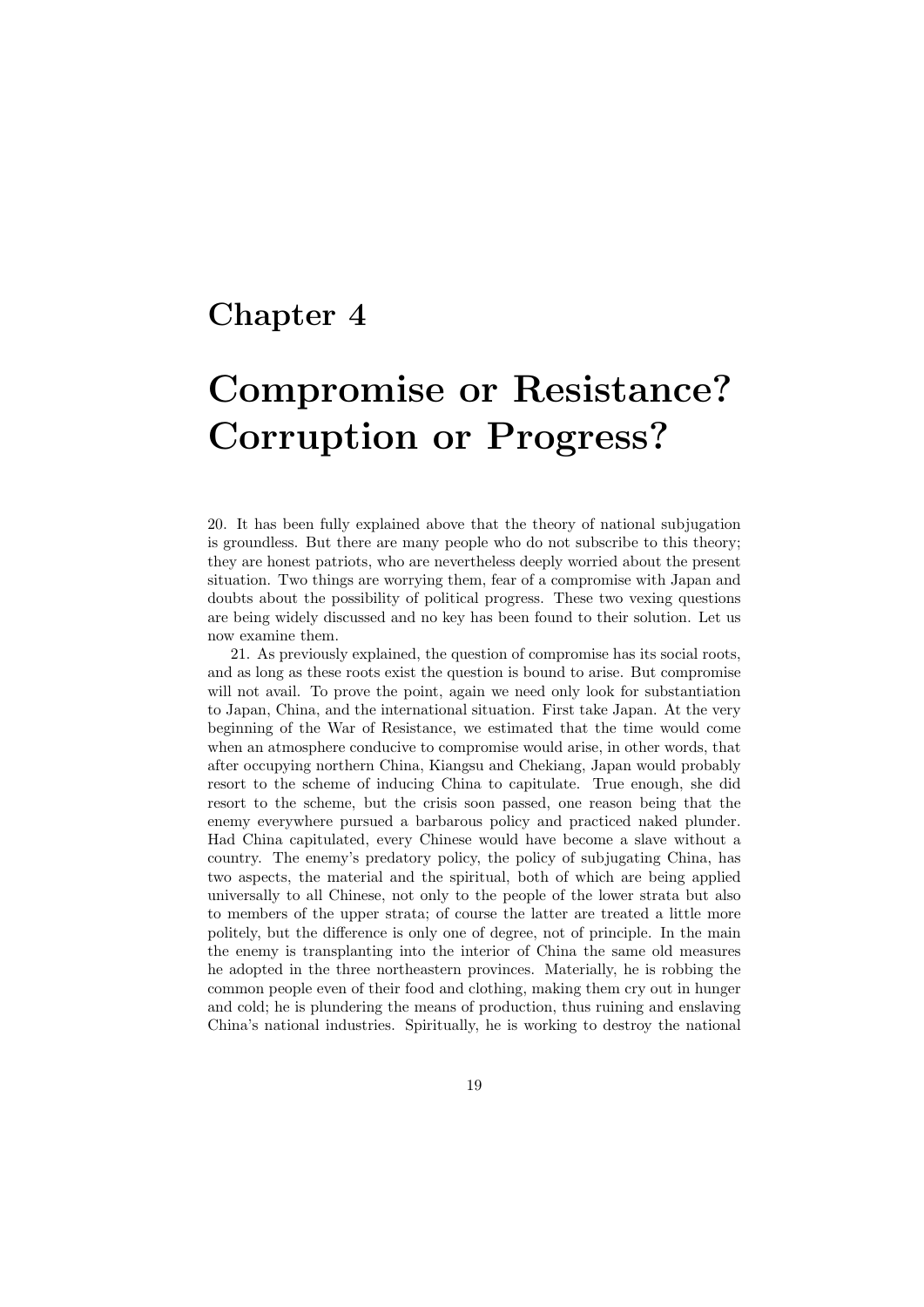consciousness of the Chinese people. Under the flag of the "Rising Sun" all Chinese are forced to be docile subjects, beasts of burden forbidden to show the slightest trace of Chinese national spirit. This barbarous enemy policy will be carried deeper into the interior of China. Japan with her voracious appetite is unwilling to stop the war. As was inevitable, the policy set forth in the Japanese cabinet's statement of January  $16$ ,  $1938$ <sup> $1$ </sup> is still being obstinately carried out, which has enraged all strata of the Chinese people. This rage is engendered by the reactionary and barbarous character of Japan's war–"there is no escape from fate", and hence an absolute hostility has crystallized. It is to be expected that on some future occasion the enemy will once again resort to the scheme of inducing China to capitulate and that certain subjugationists will again crawl out and most probably collude with certain foreign elements (to be found in Britain, the United States and France, and specially among the upper strata in Britain) as partners in crime. But the general trend of events will not permit capitulation; the obstinate and peculiarly barbarous character of Japan's war has decided this aspect of the question. is still being obstinately carried out, which has enraged all strata of the Chinese people. This rage is engendered by the reactionary and barbarous character of Japan's war–"there is no escape from fate", and hence an absolute hostility has crystallized. It is to be expected that on some future occasion the enemy will once again resort to the scheme of inducing China to capitulate and that certain subjugationists will again crawl out and most probably collude with certain foreign elements (to be found in Britain, the United States and France, and specially among the upper strata in Britain) as partners in crime. But the general trend of events will not permit capitulation; the obstinate and peculiarly barbarous character of Japan's war has decided this aspect of the question.

22. Second, let us take China. There are three factors contributing to China's perseverance in the War of Resistance. In the first place the Communist Party, which is the reliable force leading the people to resist Japan. Next, the Kuomintang, which depends on Britain and the United States and hence will not capitulate to Japan unless they tell it to. Finally, the other political parties and groups, most of which oppose compromise and support the War of Resistance. With unity among these three, whoever compromises will be standing with the traitors, and anybody will have the right to punish him. All those unwilling to be traitors have no choice but to unite and carry on the War of Resistance to the end; therefore compromise can hardly succeed.

23. Third, take the international aspect. Except for Japan's allies and certain elements in the upper strata of other capitalist countries, the whole world is in favour of resistance, and not of compromise by China. This factor reinforces China's hopes. Today the people throughout the country cherish the hope that international forces will gradually give China increasing help. It is not a vain

<sup>1</sup>On January 16, 1938, the Japanese cabinet declared in a policy statement that Japan would subjugate China by force. At the same time it tried by threats and blandishments to make the Kuomintang government capitulate, declaring that if the Kuomintang government "continued to plan resistance", the Japanese government would foster a new puppet regime in China and no longer accept the Kuomintang as "the other party" in negotiations.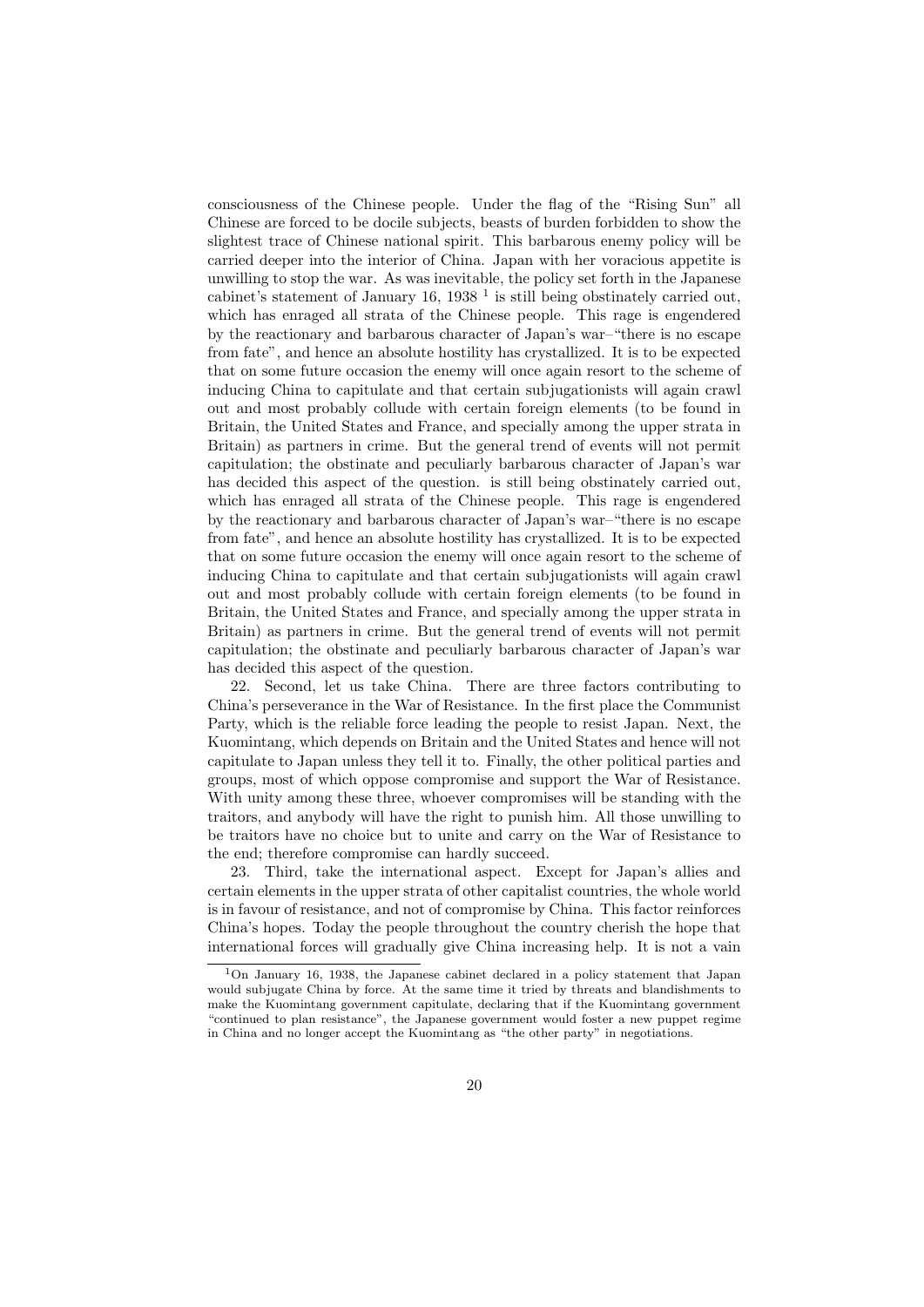hope; the existence of the Soviet Union in particular encourages China in her War of Resistance. The socialist Soviet Union, now strong as never before, has always shared China's joys and sorrows. In direct contrast to all the members of the upper strata in the capitalist countries who seek nothing but profits, the Soviet Union considers it its duty to help all weak nations and all revolutionary wars. That China is not fighting her war in isolation has its basis not only in international support in general but in Soviet support in particular. China and the Soviet Union are in close geographical proximity, which aggravates Japan's crisis and facilitates China's War of Resistance. Geographical proximity to Japan increases the difficulties of China's resistance. Proximity to the Soviet Union, on the other hand, is a favourable condition for the War of Resistance.

24. Hence we may conclude that the danger of compromise exists but can be overcome. Even if the enemy can modify his policy to some extent, he cannot alter it fundamentally. In China the social roots of compromise are present, but the opponents of compromise are in the majority. Internationally, also, some forces favour compromise but the main forces favour resistance. The combination of these three factors makes it possible to overcome the danger of compromise and persist to the end in the War of Resistance.

25. Let us now answer the second question. Political progress at home and perseverance in the War of Resistance are inseparable. The greater the political progress, the more we can persevere in the war, and the more we persevere in the war, the greater the political progress. But, fundamentally, everything depends on our perseverance in the War of Resistance. The unhealthy phenomena in various herds under the Kuomintang regime are very serious, and the accumulation of these undesirable factors over the years has caused great anxiety and vexation among the broad ranks of our patriots. But there is no ground for pessimism, since experience in the War of Resistance has already proved that the Chinese people have made as much progress in the last ten months as in many years in the past. Although the cumulative effects of long years of corruption are seriously retarding the growth of the people's strength to resist Japan, thus reducing the extent of our victories and causing us losses in the war, yet the over-all situation in China, in Japan and in the world is such that the Chinese people cannot but make progress. This progress will be slow because of the factor of corruption, which impedes progress. Progress and the slow pace of progress are two characteristics of the present situation, and the second ill accords with the urgent needs of the war, which is a source of great concern to patriots. But we are in the midst of a revolutionary war, and revolutionary war is an antitoxin which not only eliminates the enemy's poison but also purges us of our own filth. Every just, revolutionary war is endowed with tremendous power, which can transform many things or clear the way for their transformation. The Sino-Japanese war will transform both China and Japan; provided China perseveres in the War of Resistance and in the united front, the old Japan will surely be transformed into a new Japan and the old China into a new China, and people and everything else in both China and Japan will be transformed during and after the war. It is proper for us to regard the anti-Japanese war and our national reconstruction as interconnected. To say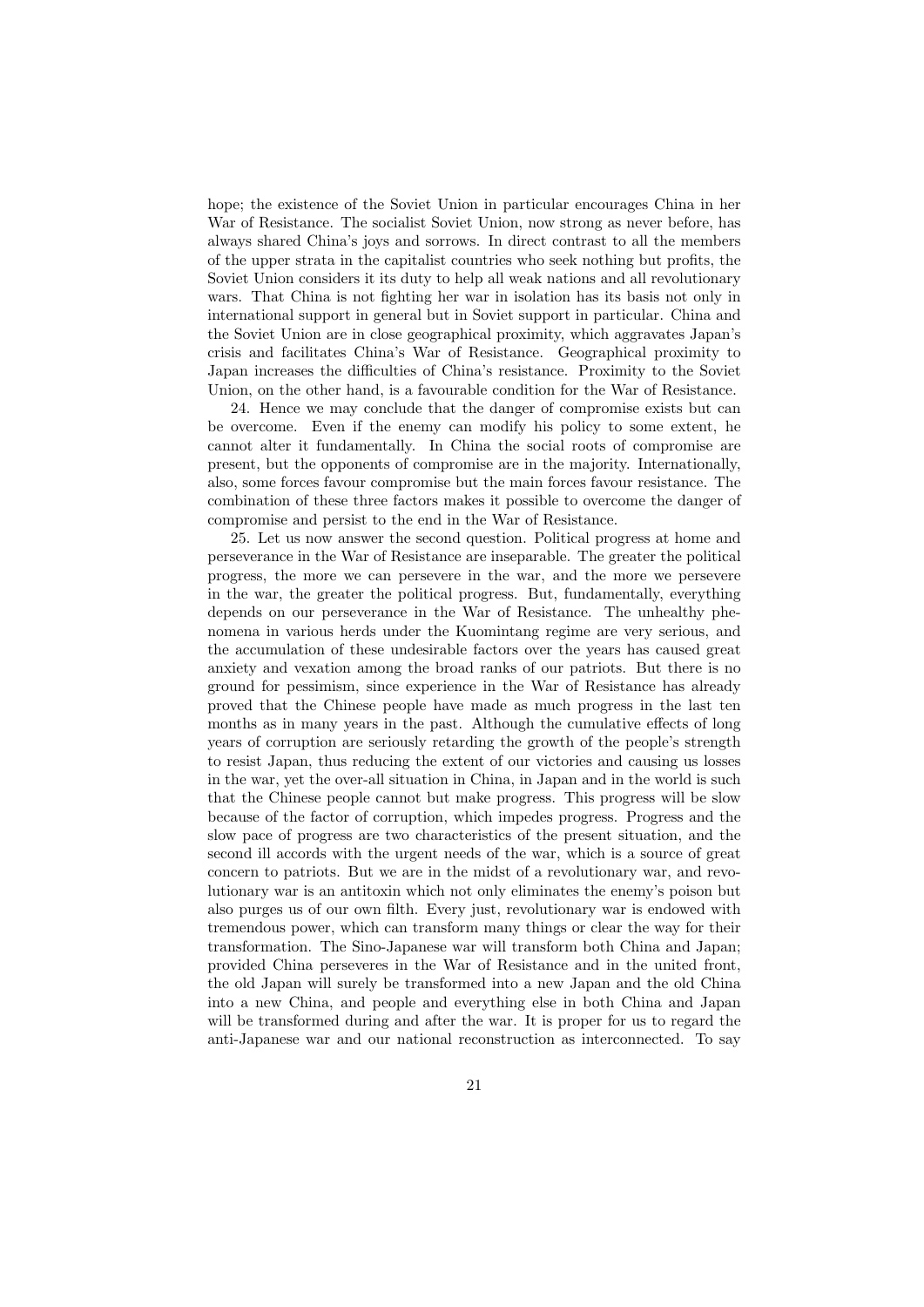that Japan can also be transformed is to say that the war of aggression by her rulers will end in defeat and may lead to a revolution by the Japanese people. The day of triumph of the Japanese people's revolution will be the day Japan is transformed. All this is closely linked with China's War of Resistance and is a prospect we should take into account.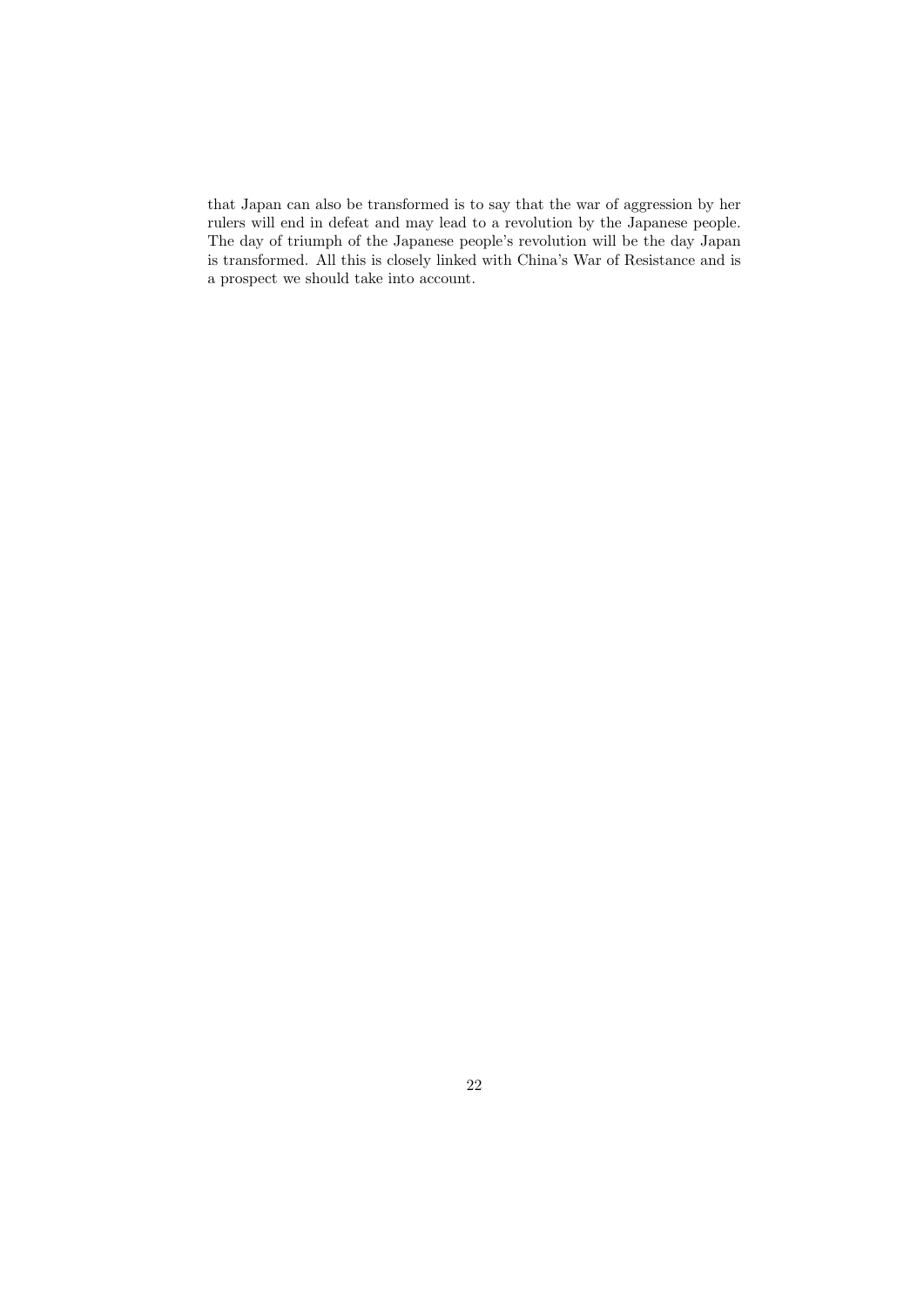#### Chapter 5

# The Theory of National Subjugation is Wrong and the Theory of Quick Victory is Likewise Wrong

26. In our comparative study of the enemy and ourselves with respect to the basic contradictory characteristics, such as relative strength, relative size, progress or reaction, and the relative extent of support, we have already refuted the theory of national subjugation, and we have explained why compromise is unlikely and why political progress is possible. The subjugationists stress the contradiction between strength and weakness and puff it up until it becomes the basis of their whole argument on the question, neglecting all the other contradictions. Their preoccupation with the contrast in strength shows their one-sidedness, and their exaggeration of this one side of the matter into the whole shows their subjectivism. Thus, if one looks at the matter as a whole, it will be seen that they have no ground to stand on and are wrong. As for those who are neither subjugationists nor confirmed pessimists, but who are in a pessimistic frame of mind for the moment simply because they are confused by the disparity between our strength and that of the enemy at a given time and in certain respects or by the corruption in the country, we should point out to them that their approach also tends to be one-sided and subjective. But in their case correction is relatively easy; once they are alerted, they will understand, for they are patriots and their errors only momentary.

27. The exponents of quick victory are likewise wrong. Either they completely forget the contradiction between strength and weakness, remembering only the other contradictions, or they exaggerate China's advantages beyond all semblance of reality and beyond recognition, or they presumptuously take the balance of forces at one time and place for the whole situation, as in the old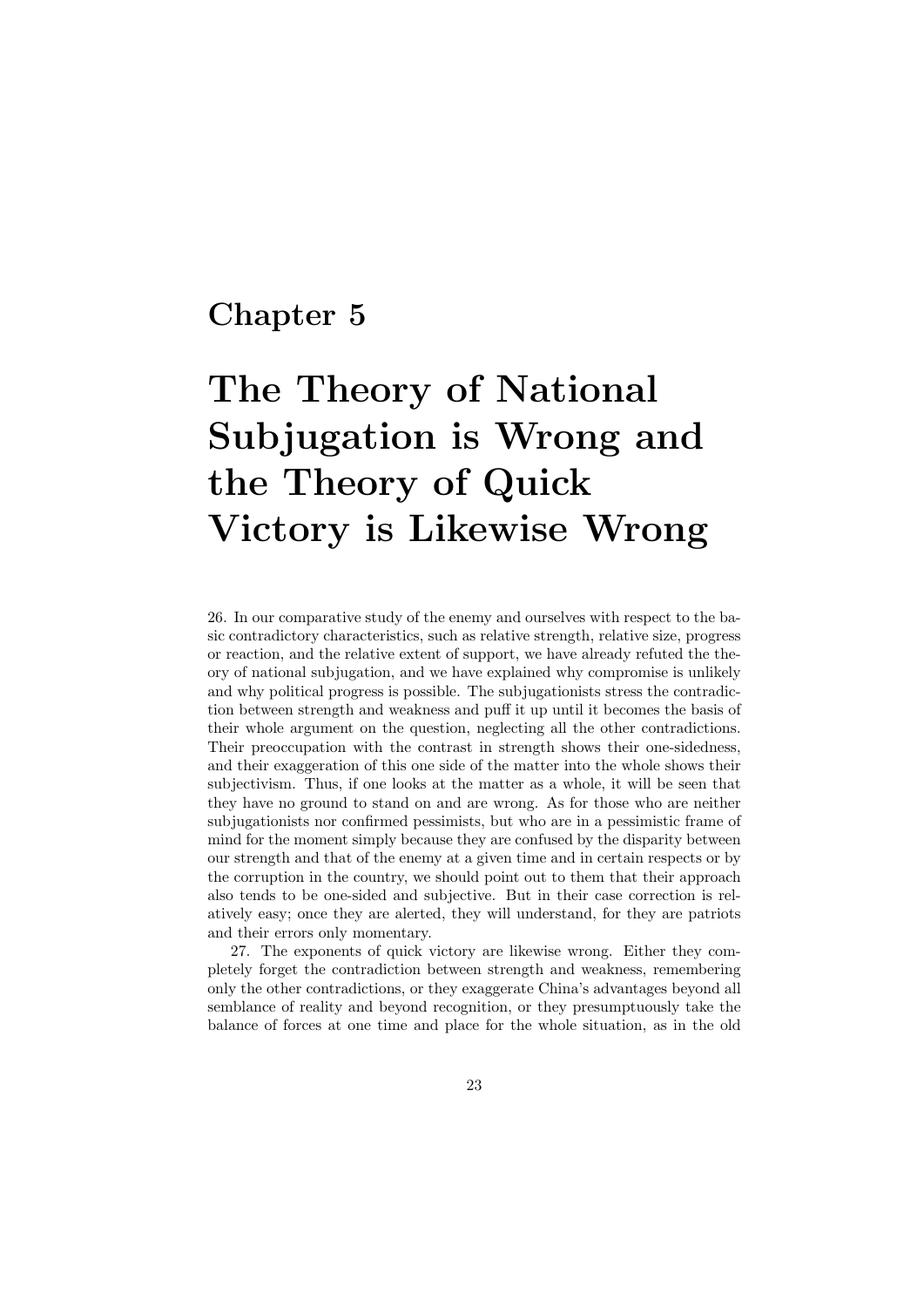saying, "A leaf before the eye shuts out Mount Tail" In a word, they lack the courage to admit that the enemy is strong while we are weak. They often deny this point and consequently deny one aspect of the truth. Nor do they have the courage to admit the limitations of our advantages, and thus they deny another aspect of the truth. The result is that they make mistakes, big and small, and here again it is subjectivism and one-sidedness that are doing the mischief. These friends have their hearts in the right place, and they, too, are patriots. But while "the gentlemen aspirations are indeed lofty", their views are wrong, and to act according to them would certainly be to run into a brick wall. For if appraisal does not conform to reality, action cannot attain its objective; and to act notwithstanding would mean the army's defeat and the nation's subjugation, so that the result would be the same as with the defeatists. Hence this theory of quick victory will not do either.

28. Do we deny the danger of national subjugation? No, we do not. We recognize that China faces two possible prospects, liberation or subjugation, and that the two are in violent conflict. Our task is to achieve liberation and to avert subjugation. The conditions for liberation are China's progress, which is basic, the enemy's difficulties, and international support. We differ from the subjugationists. Taking an objective and all-sided view, we recognize the two possibilities of national subjugation and liberation, stress that liberation is the dominant possibility, point out the conditions for its achievement, and strive to secure them. The subjugationists, on the other hand, taking a subjective and one-sided view, recognize only one possibility, that of subjugation; they do not admit the possibility of liberation, and still less point out the conditions necessary for liberation or strive to secure them. Moreover, while acknowledging the tendency to compromise and the corruption, we see other tendencies and phenomena which, we indicate, will gradually prevail and are already in violent conflict with the former; in addition, we point out the conditions necessary for the healthy tendencies and phenomena to prevail, and we strive to overcome the tendency to compromise and to change the state of corruption. Therefore, contrary to the pessimists, we are not at all down-hearted.

29. Not that we would not like a quick victory; everybody would be in favour of driving the "devils" out overnight. But we point out that, in the absence of certain definite conditions, quick victory is something that exists only in one's mind and not in objective reality, and that it is a mere illusion, a false theory. Accordingly, having made an objective and comprehensive appraisal of all the circumstances concerning both the enemy and ourselves, we point out that the only way to final victory is the strategy of protracted war, and we reject the groundless theory of quick victory. We maintain that we must strive to secure all the conditions indispensable to final victory, and the more fully and the earlier these conditions are secured, the surer we shall be of victory and the earlier we shall win it. We believe that only in this way can the course of the war be shortened, and we reject the theory of quick victory, which is just idle talk and an effort to get things on the cheap.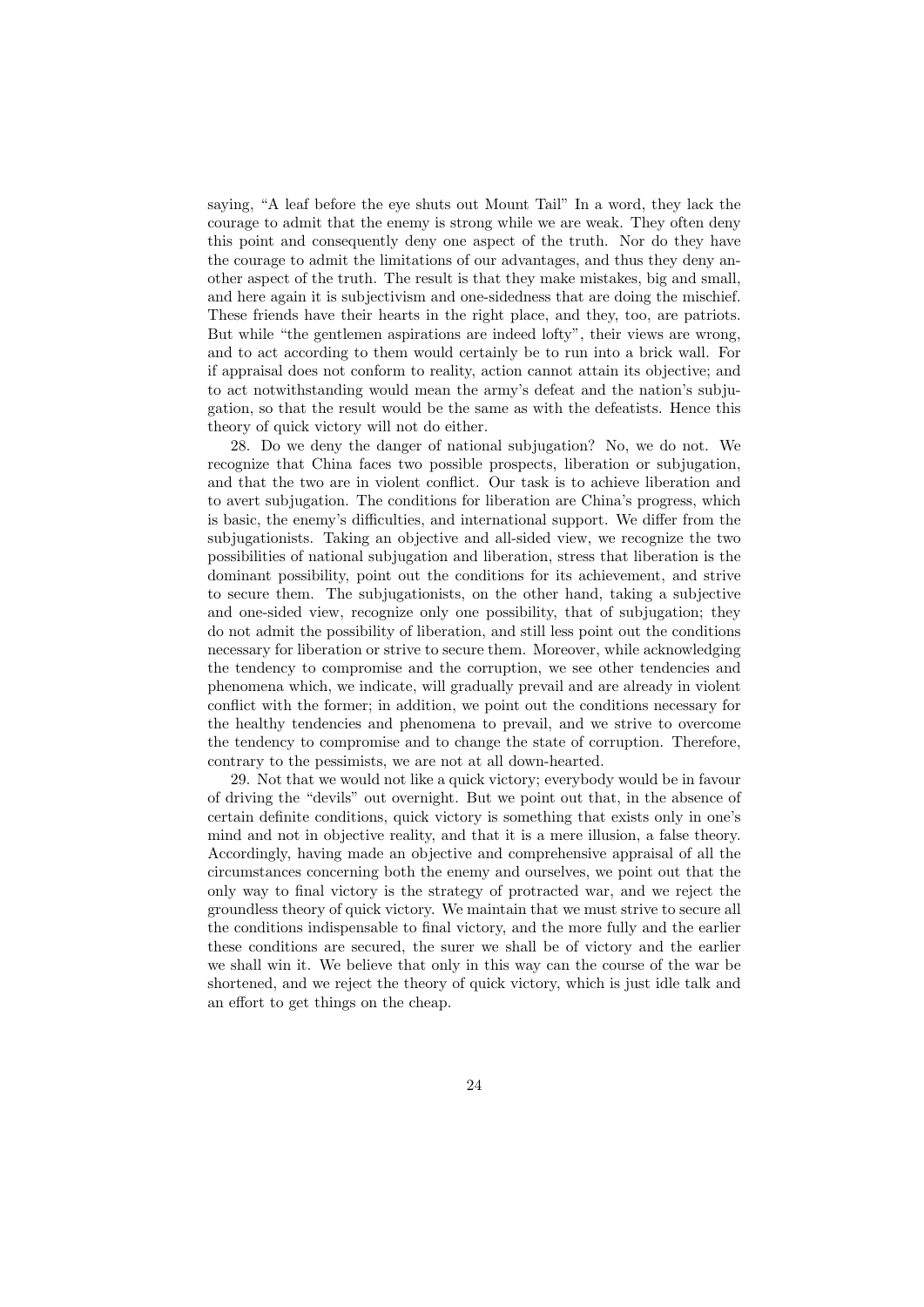# Chapter 6 Why a Protracted War?

30. Let us now examine the problem of protracted war. A correct answer to the question "Why a protracted war?" can be arrived at only on the basis of all the fundamental contrasts between China and Japan. For instance, if we say merely that the enemy is a strong imperialist power while we are a weak semicolonial and semi-feudal country, we are in danger of falling into the theory of national subjugation. For neither in theory nor in practice can a struggle become protracted by simply pitting the weak against the strong. Nor can it become protracted by simply pitting the big against the small, the progressive against the reactionary, or abundant support against meagre support. The annexation of a small country by a big one or of a big country by a small one is a common occurrence. It often happens that a progressive country which is not strong is destroyed by a big, reactionary country, and the same holds for everything that is progressive but not strong. Abundant or meagre support is an important but a subsidiary factor, and the degree of its effect depends upon the fundamental factors on both sides. Therefore when we say that the War of Resistance Against Japan is a protracted war, our conclusion is derived from the interrelations of all the factors at work on both sides. The enemy is strong and we are weak, and the danger of subjugation is there. But in other respects the enemy has shortcomings and we have advantages. The enemy's advantage can be reduced and his shortcomings aggravated by our efforts. On the other hand, our advantages can be enhanced and our shortcoming remedied by our efforts. Hence, we can win final victory and avert subjugation, while the enemy will ultimately be defeated and will be unable to avert the collapse of his whole imperialist system.

31. Since the enemy has advantages only in one respect but shortcomings in all others and we have shortcomings in only one respect but advantages in all others, why has this produced not a balance, but, on the contrary, a superior position for him and an inferior position for us at the present time? Quite clearly, we cannot consider the question in such a formal way. The fact is that the disparity between the enemy's strength and our own is now so great that the enemy's shortcomings have not developed, and for the time being cannot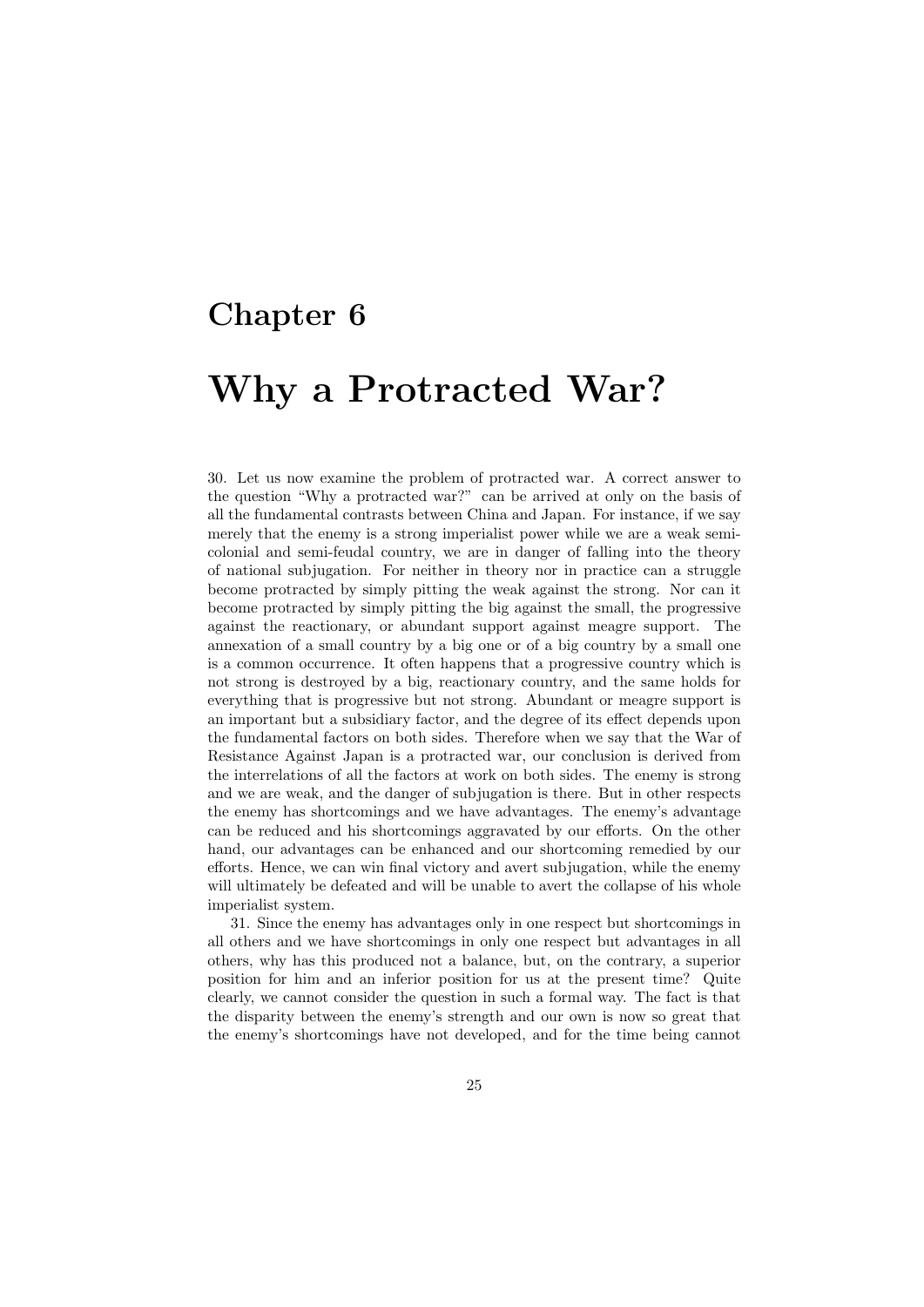develop, to a degree sufficient to offset his strength, while our advantages have not developed, and for the time being cannot develop, to a degree sufficient to compensate for our weakness. Therefore there can as yet be no balance, only imbalance.

32. Although our efforts in persevering in the War of Resistance and the united front have somewhat changed the enemy's strength and superiority as against our weakness and inferiority, there has as yet been no basic change. Hence during a certain stage of the war, to a certain degree the enemy will be victorious and we shall suffer defeat. But why is it that in this stage the enemy's victories and our defeats are definitely restricted in degree and cannot be transcended by complete victory or complete defeat? The reason is that, first, from the very beginning the enemy's strength and our weakness have been relative and not absolute, and that, second, our efforts in persevering in the War of Resistance and in the united front have further accentuated this relativeness. In comparison with the original situation, the enemy is still strong, but unfavourable factors have reduced his strength, although not yet to a degree sufficient to destroy his superiority, and similarly we are still weak, but favourable factors have compensated for our weakness, although not yet to a degree sufficient to transform our inferiority. Thus it turns out that the enemy is relatively strong and we are relatively weak, that the enemy is in a relatively superior and we are in a relatively inferior position. On both sides, strength and weakness, superiority and inferiority, have never been absolute, and besides, our efforts in persevering in resistance to Japan and in the united front during the war have brought about further changes in the original balance of forces between us and the enemy. Therefore, in this stage the enemy's victory and our defeat are definitely restricted in degree, and hence the war becomes protracted.

33. But circumstances are continually changing. In the course of the war, provided we employ correct military and political tactics, make no mistakes of principle and exert our best efforts, the enemy's disadvantages and China's advantages will both grow as the war is drawn out, with the inevitable result that there will be a continual change in the difference in comparative strength and hence in the relative position of the two sides. When a new stage is reached, a great change will take place in the balance of forces, resulting in the enemies defeat and our victory.

34. At present the enemy can still manage to exploit his strength, and our War of Resistance has not yet fundamentally weakened him. The insufficiency in his manpower and material resources is not yet such as to prevent his offensive; on the contrary, they can still sustain his offensive to a certain extent. The reactionary and barbarous nature of his war, a factor which intensifies both class antagonisms within Japan and the resistance of the Chinese nation, has not yet brought about a situation which radically impedes his advance. The enemy's international isolation is increasing but is not yet complete. In many countries which have indicated they will help us, the capitalists dealing in munitions and war materials and bent solely on profit are still furnshing Japan with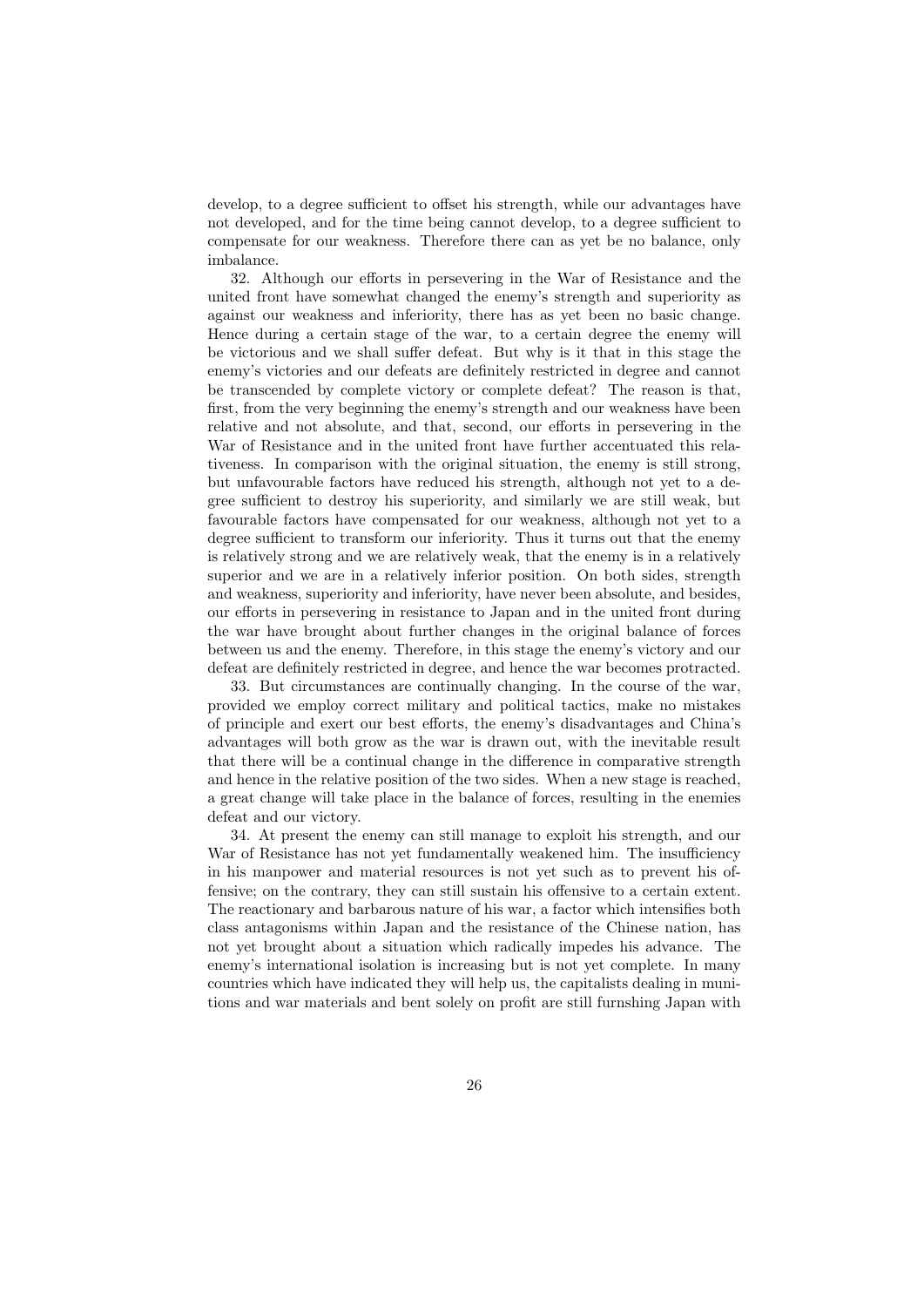large quantities of war supplies,  $\frac{1}{1}$  and their governments  $\frac{2}{1}$  are still reluctant to join the Soviet Union in practical sanctions against Japan. From all this it follows that our War of Resistance cannot be won quickly and can only be a protracted war. As for China, although there has been some improvement with regard to her weakness in the military, economic, political and cultural spheres in the ten months of resistance, it is still a long way from what is required to prevent the enemy's offensive and prepare our counteroffensive. Moreover, quantitatively speaking, we have had to sustain certain losses. Although all the factors favourable to us are having a positive effect, it will not be sufficient to halt the enemy's offensive and to prepare for our counter-offensive unless we make an immense effort. Neither the abolition of corruption and the acceleration of progress at home, nor the curbing of the pro-Japanese forces and the expansion of the anti-Japanese forces abroad, are yet accomplished facts. From all this it follows that our war cannot be won quickly but can only be a protracted war.

<sup>&</sup>lt;sup>1</sup>The capitalists referred to here are chiefly those of the United States.

<sup>2</sup>By "their governments" Comrade Mao Tse-tung is here referring to the governments of the imperialist countries–Britain, the United States and France.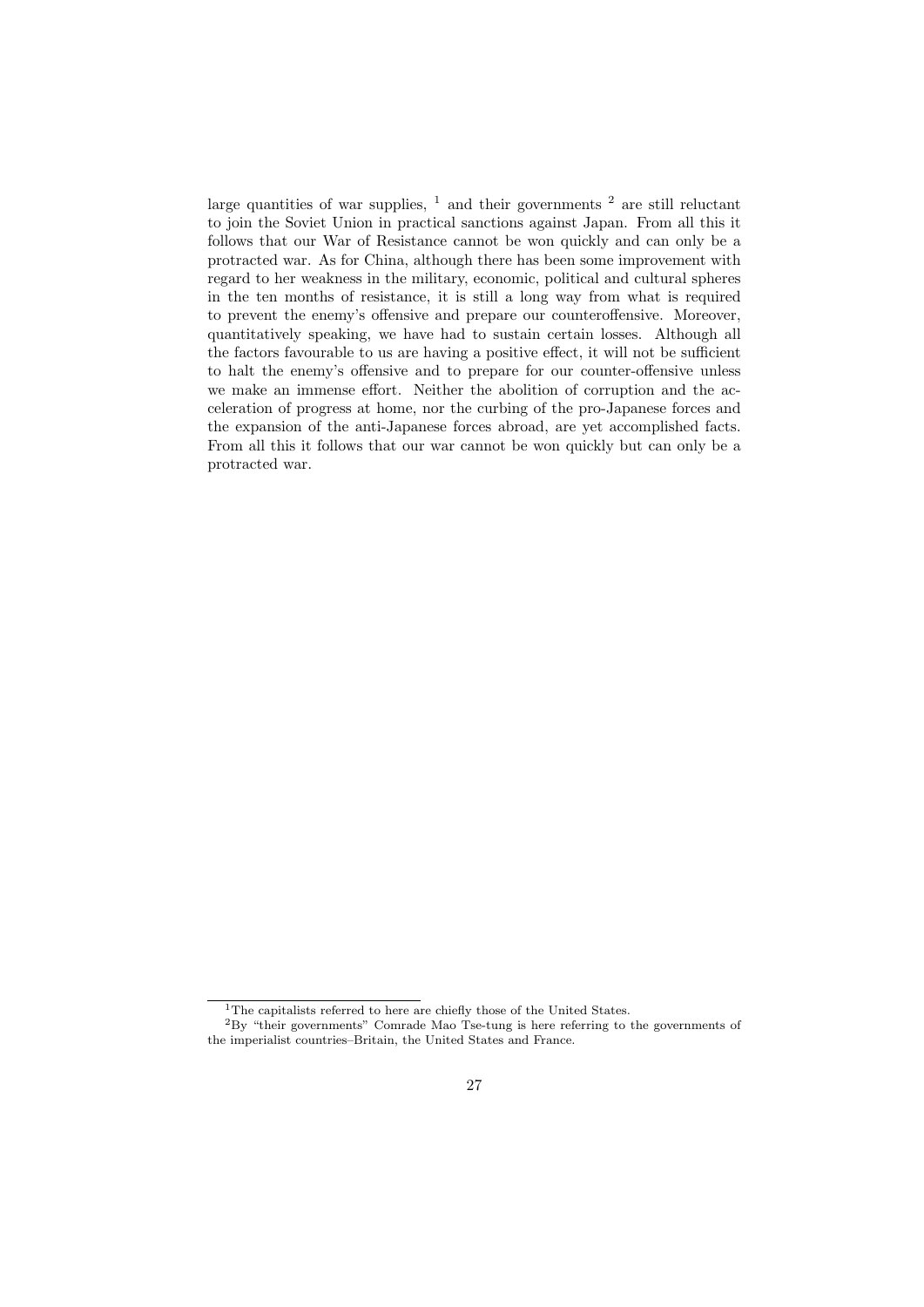### Chapter 7

### The Three Stages of a Protracted War

35. Since the Sino-Japanese war is a protracted one and final victory will belong to China, it can reasonably be assumed that this protracted war will pass through three stages. The first stage covers the period of the enemy's strategic offensive and our strategic defensive. The second stage will be the period of the enemy's strategic consolidation and our preparation for the counter-offensive. The third stage will be the period of our strategic counter-offensive and the enemy's strategic retreat. It is impossible to predict the concrete situation in the three stages, but certain main trends in the war may be pointed out in the light of present conditions. The objective course of events will be exceedingly rich and varied, with many twists and turns, and nobody can cast a horoscope for the Sino-Japanese war; nevertheless it is necessary for the strategic direction of the war to make a rough sketch of its trends. Although our sketch may not be in full accord with the subsequent facts and will be amended by them, it is still necessary to make it in order to give firm and purposeful strategic direction to the protracted war.

36. The first stage has not yet ended. The enemy's design is to occupy Canton, Wuhan and Lanchow and link up these three points. To accomplish this aim the enemy will have to use at least fifty divisions, or about one and a half million men, spend from one and a half to two years, and expend more than ten thousand million yen. In penetrating so deeply, he will encounter immense difficulties, with consequences disastrous beyond imagination. As for attempting to occupy the entire length of the Canton-Hankow Railway and the Sian-Lanchow Railway, he will have to fight perilous battles and even so may not fully accomplish his design. But in drawing up our operational plan we should base ourselves on the assumption that the enemy may occupy the three points and even certain additional areas, as well as link them up, and we should make dispositions for a protracted war, so that even if he does so, we shall be able to cope with him. In this stage the form of fighting we should adopt is primarily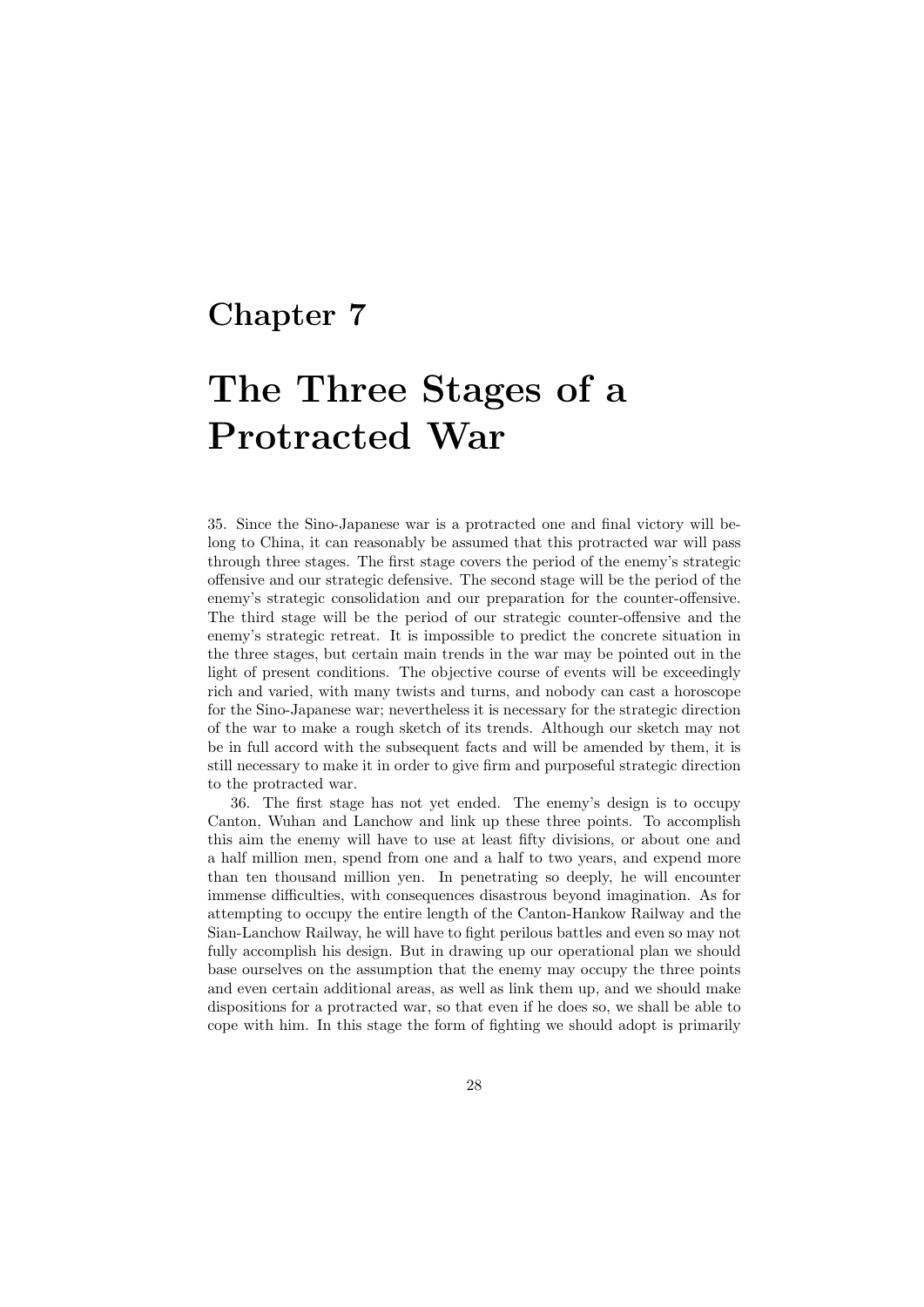mobile warfare, supplemented by guerrilla and positional warfare. Through the subjective errors of the Kuomintang military authorities, positional warfare was assigned the primary role in the first phase of this stage, but it is nevertheless supplementary from the point of view of the stage as a whole. In this stage, China has already built up a broad united front and achieved unprecedented unity. Although the enemy has used and will continue to use base and shameless means to induce China to capitulate in the attempt to realize his plan for a quick decision and to conquer the whole country without much effort, he has failed so far, nor is he likely to succeed in the future. In this stage, in spite of considerable losses, China will make considerable progress, which will become the main basis for her continued resistance in the second stage. In the present stage the Soviet Union has already given substantial aid to China. On the enemy side, there are already signs of flagging morale, and his army's momentum of attack is less in the middle phase of this stage than it was in the initial phase, and it will diminish still further in the concluding phase. Signs of exhaustion are beginning to appear in his finances and economy; war-weariness is beginning to set in among his people and troops and within the clique at the helm of the war, "war frustrations" are beginning to manifest themselves and pessimism about the prospects of the war is growing.

37. The second stage may be termed one of strategic stalemate. At the tail end of the first stage, the enemy will be forced to fix certain terminal points to his strategic offensive owing to his shortage of troops and our firm resistance, and upon reaching them he will stop his strategic offensive and enter the stage of safeguarding his occupied areas. In the second stage, the enemy will attempt to safeguard the occupied areas and to make them his own by the fraudulent method of setting up puppet governments, while plundering the Chinese people to the limit; but again he will be confronted with stubborn guerrilla warfare. Taking advantage of the fact that the enemy's rear is unguarded, our guerrilla warfare will develop extensively in the first stage, and many base areas will be established, seriously threatening the enemy's consolidation of the occupied areas, and so in the second stage there will still be widespread fighting. In this stage, our form of fighting will be primarily guerrilla warfare, supplemented by mobile warfare. China will still retain a large regular army, but she will find it difficult to launch the strategic counter-offensive immediately because, on the one hand, the enemy will adopt a strategically defensive position in the big cities and along the main lines of communication under his occupation and, on the other hand, China will not yet be adequately equipped technically. Except for the troops engaged in frontal defence against the enemy, our forces will be switched in large numbers to the enemy's rear in comparatively dispersed dispositions, and, basing themselves on all the areas not actually occupied by the enemy and co-ordinating with the people's local armed forces, they will launch extensive, fierce guerrilla warfare against enemy-occupied areas, keeping the enemy on the move as far as possible in order to destroy him in mobile warfare, as is now being done in Shansi Province. The fighting in the second stage will be ruthless, and the country will suffer serious devastation. But the guerrilla warfare will be successful, and if it is well conducted the enemy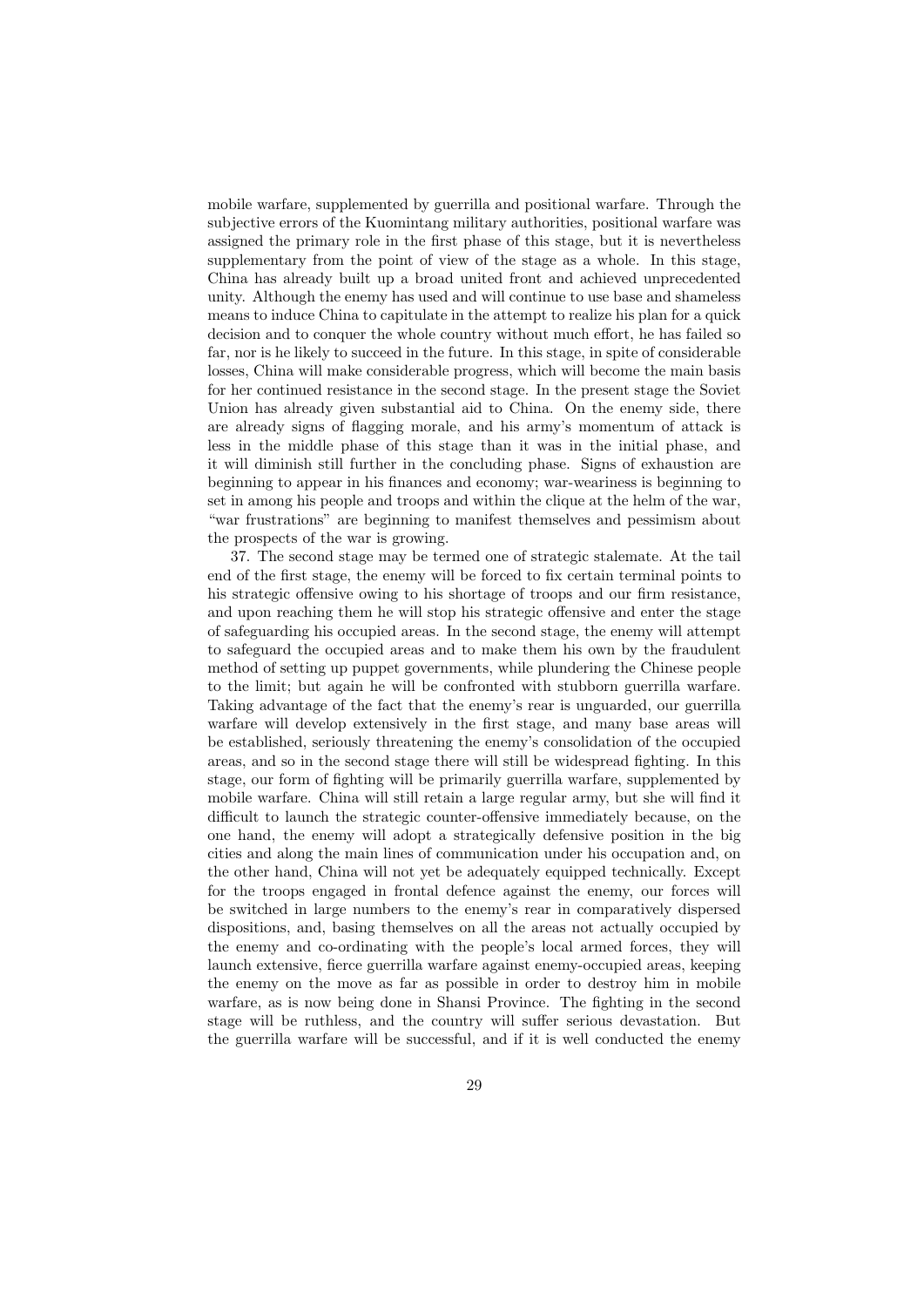may be able to retain only about one-third of his occupied territory, with the remaining two-thirds in our hands, and this will constitute a great defeat for the enemy and a great victory for China. By then the enemy-occupied territory as a whole will fall into three categories: first, the enemy base areas; second, our base areas for guerrilla warfare; and, third, the guerrilla areas contested by both sides. The duration of this stage will depend on the degree of change in the balance of forces between us and the enemy and on the changes in the international situation; generally speaking, we should be prepared to see this stage last a comparatively long time and to weather its hardships. It will be a very painful period for China; the two big problems will be economic difficulties and the disruptive activities of the traitors. The enemy will go all out to wreck China's united front, and the traitor organizations in all the occupied areas will merge into a so-called "unified government". Owing to the loss of big cities and the hardships of war, vacillating elements within our ranks will clamour for compromise, and pessimism will grow to a serious extent. Our tasks will then be to mobilize the whole people to unite as one man and carry on the war with unflinching perseverance, to broaden and consolidate the united front, sweep away all pessimism and ideas of compromise, promote the will to hard struggle and apply new wartime policies, and so to weather the hardships. In the second stage, we will have to call upon the whole country resolutely to maintain a united government, we will have to oppose splits and systematically improve fighting techniques, reform the armed forces, mobilize the entire people and prepare for the counter-offensive. The international situation will become still more unfavourable to Japan and the main international forces will incline towards giving more help to China, even though there may be talk of "realism" of the Chamberlain type which accommodates itself to faits accomplis. Japan's threat to Southeast Asia and Siberia will become greater, and there may even be another war. As regards Japan, scores of her divisions will be inextricably bogged down in China. Widespread guerrilla warfare and the people's anti-Japanese movement will wear down this big Japanese force, greatly reducing it and also disintegrating its morale by stimulating the growth of homesickness, war-weariness and even anti-war sentiment. Though it would be wrong to say that Japan will achieve no results at all in her plunder of China, yet, being short of capital and harassed by guerrilla warfare, she cannot possibly achieve rapid or substantial results. This second stage will be the transitional stage of the entire war; it will be the most trying period but also the pivotal one. Whether China becomes an independent country or is reduced to a colony will be determined not by the retention or loss of the big cities in the first stage but by the extent to which the whole nation exerts itself in the second. If we can persevere in the War of Resistance, in the united front and in the protracted war, China will in that stage gain the power to change from weakness to strength. It will be the second act in the three-act drama of China's War of Resistance. And through the efforts of the entire cast it will become possible to perform a most brilliant last act.

38. The third stage will be the stage of the counter-offensive to recover our lost territories. Their recovery will depend mainly upon the strength which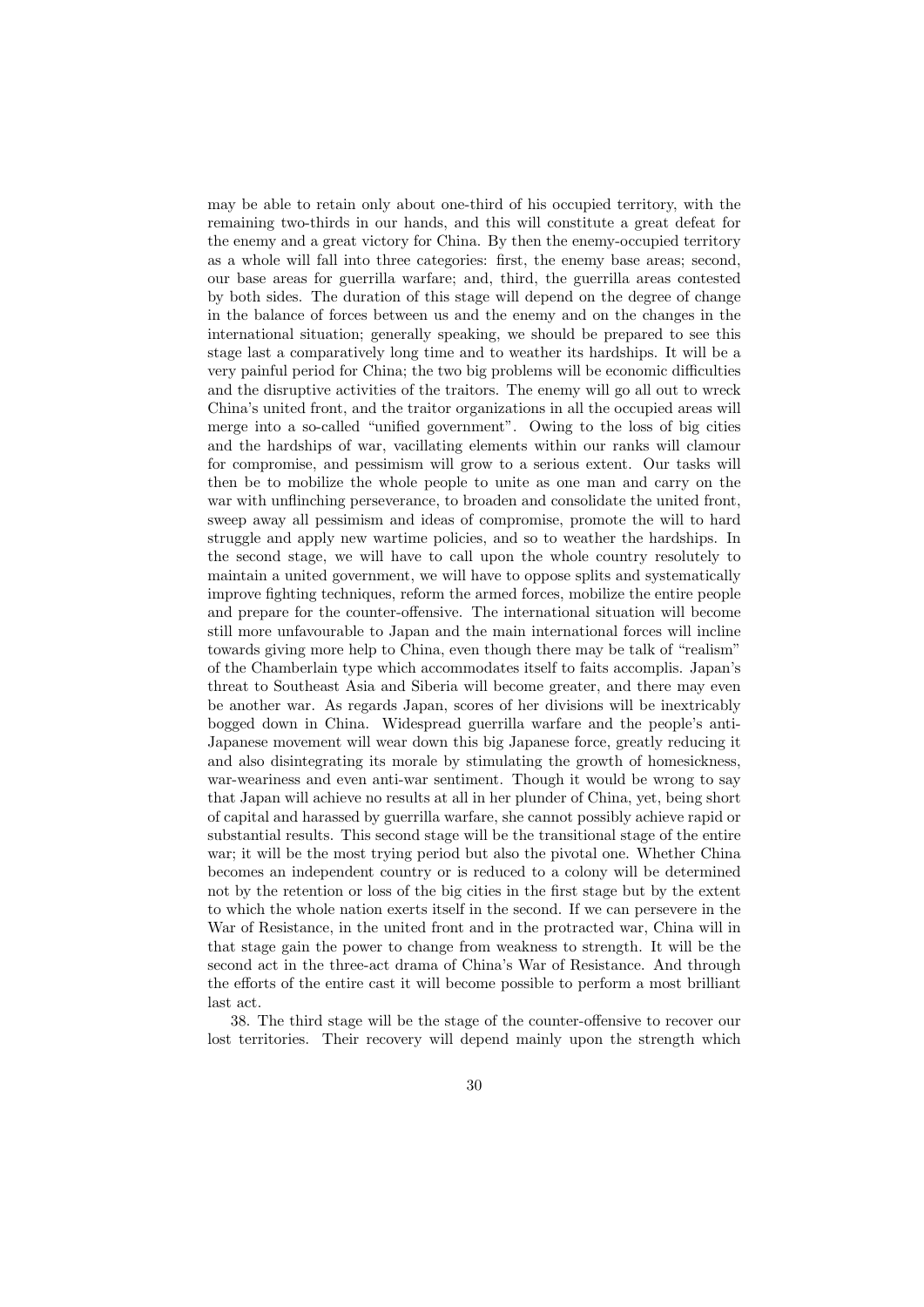China has built up in the preceding stage and which will continue to grow in the third stage. But China's strength alone will not be sufficient, and we shall also have to rely on the support of international forces and on the changes that will take place inside Japan, or otherwise we shall not be able to win; this adds to China's tasks in international propaganda and diplomacy. In the third stage, our war will no longer be one of strategic defensive, but will turn into a strategic counter-offensive manifesting itself in strategic offensives; and it will no longer be fought on strategically interior lines, but will shift gradually to strategically exterior lines. Not until we fight our way to the Yalu River can this war be considered over. The third stage will be the last in the protracted war, and when we talk of persevering in the war to the end, we mean going all the way through this stage. Our primary form of fighting will still be mobile warfare, but positional warfare will rise to importance. While positional defence cannot be regarded as important in the first stage because of the prevailing circumstances, positional attack will become quite important in the third stage because of the changed conditions and the requirements of the task. In the third stage guerrilla warfare will again provide strategic support by supplementing mobile and positional warfare, but it will not be the primary form as in the second stage.

39. It is thus obvious that the war is protracted and consequently ruthless in nature. The enemy will not be able to gobble up the whole of China but will be able to occupy many places for a considerable time. China will not be able to oust the Japanese quickly, but the greater part of her territory will remain in her hands. Ultimately the enemy will lose and we will win, but we shall have a hard stretch of road to travel.

40. The Chinese people will become tempered in the course of this long and ruthless war. The political parties taking part in the war will also be steeled and tested. The united front must be persevered in; only by persevering in the united front can we persevere in the war; and only by persevering in the united front and in the war can we win final victory. Only thus can all difficulties be overcome. After travelling the hard stretch of road we shall reach the highway to victory. This is the natural logic of the war.

41. In the three stages the changes in relative strength will proceed along the following lines. In the first stage, the enemy is superior and we are inferior in strength. With regard to our inferiority we must reckon on changes of two different kinds from the eve of the War of Resistance to the end of this stage. The first kind is a change for the worse. China's original inferiority will be aggravated by war losses, namely, decreases in territory, population, economic strength, military strength and cultural institutions. Towards the end of the first stage, the decrease will probably be considerable, especially on the economic side. This point will be exploited by some people as a basis for their theories of national subjugation and of compromise. But the second kind of change, the change for the better, must also be noted. It includes the experience gained in the war, the progress made by the armed forces, the political progress, the mobilization of the people, the development of culture in a new direction, the emergence of guerrilla warfare, the increase in international support, etc. What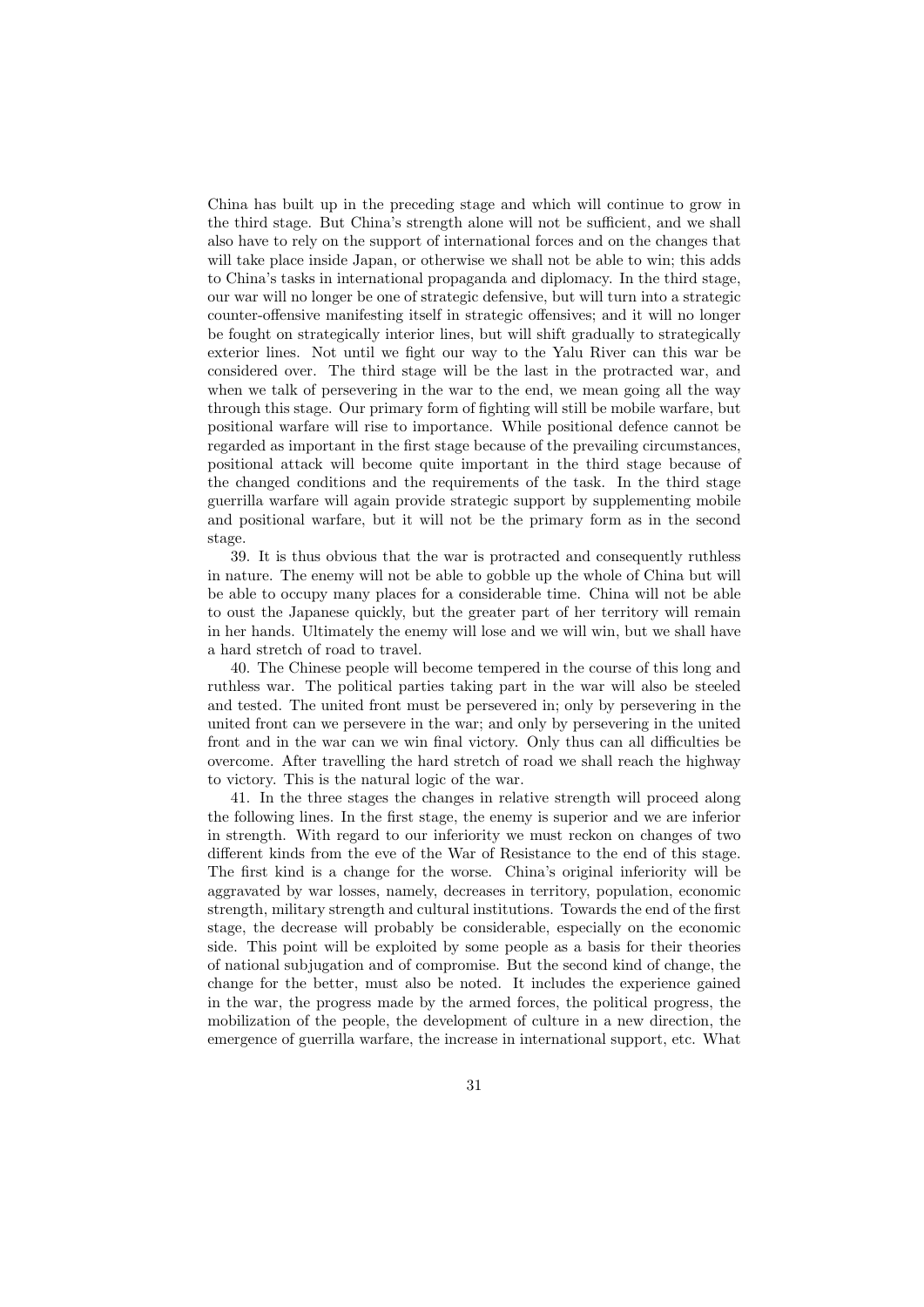is on the downgrade in the first stage is the old quantity and the old quality, the manifestations being mainly quantitative. What is on the upgrade is the new quantity and the new quality, the manifestations being mainly qualitative. It is the second kind of change that provides a basis for our ability to fight a protracted war and win final victory.

42. In the first stage, changes of two kinds are also occurring on the enemies side. The first kind is a change for the worse and manifests itself in hundreds of thousands of casualties, the drain on arms and ammunition, deterioration of troop morale, popular discontent at home, shrinkage of trade, the expenditure of over ten thousand million yen, condemnation by world opinion, etc. This trend also provides a basis for our ability to fight a protracted war and win final victory. But we must likewise reckon with the second kind of change on the enemy's side, a change for the better, that is, his expansion in territory, population and resources. This too is a basis for the protracted nature of our War of Resistance and the impossibility of quick victory, but at the same time certain people will use it as a basis for their theories of national subjugation and of compromise. However, we must take into account the transitory and partial character of this change for the better on the enemy's side. Japan is an imperialist power heading for collapse, and her occupation of China's territory is temporary. The vigorous growth of guerrilla warfare in China will restrict her actual occupation to narrow zones. Moreover, her occupation of Chinese territory has created and intensified contradictions between Japan and other foreign countries. Besides, generally speaking, such occupation involves a considerable period in which Japan will make capital outlays without drawing any profits, as is shown by the experience in the three northeastern provinces. All of which again gives us a basis for demolishing the theories of national subjugation and of compromise and for establishing the theories of protracted war and of final victory.

43. In the second stage, the above changes on both sides will continue to develop. While the situation cannot be predicted in detail, on the whole Japan will continue on the downgrade and China on the upgrade.<sup>1</sup> For example, Japan's military and financial resources will be seriously drained by China's guerrilla warfare, popular discontent will grow in Japan, the morale of her troops will deteriorate further, and she will become more isolated internationally. As for China, she will make further progress in the political, military and cultural spheres and in the mobilization of the people; guerrilla warfare will develop further; there will be some new economic growth on the basis of the small industries and the widespread agriculture in the interior; international support will gradually increase; and the whole picture will be quite different from what it is now. This second stage may last quite a long time, during which there will be

<sup>&</sup>lt;sup>1</sup>Comrade Mao Tse-tung's prediction that there would be an upswing in China during the stage of stalemate in the War of Resistance Against Japan was completely confirmed in the case of the Liberated Areas under the leadership of the Chinese Communist Party. But there was actually a decline instead of an upswing in the Kuomintang areas, because the ruling clique headed by ChiangKai-shek was passive in resisting Japan and active in opposing the Communist Party and the people. This roused opposition among the broad masses of the people and raised their political consciousness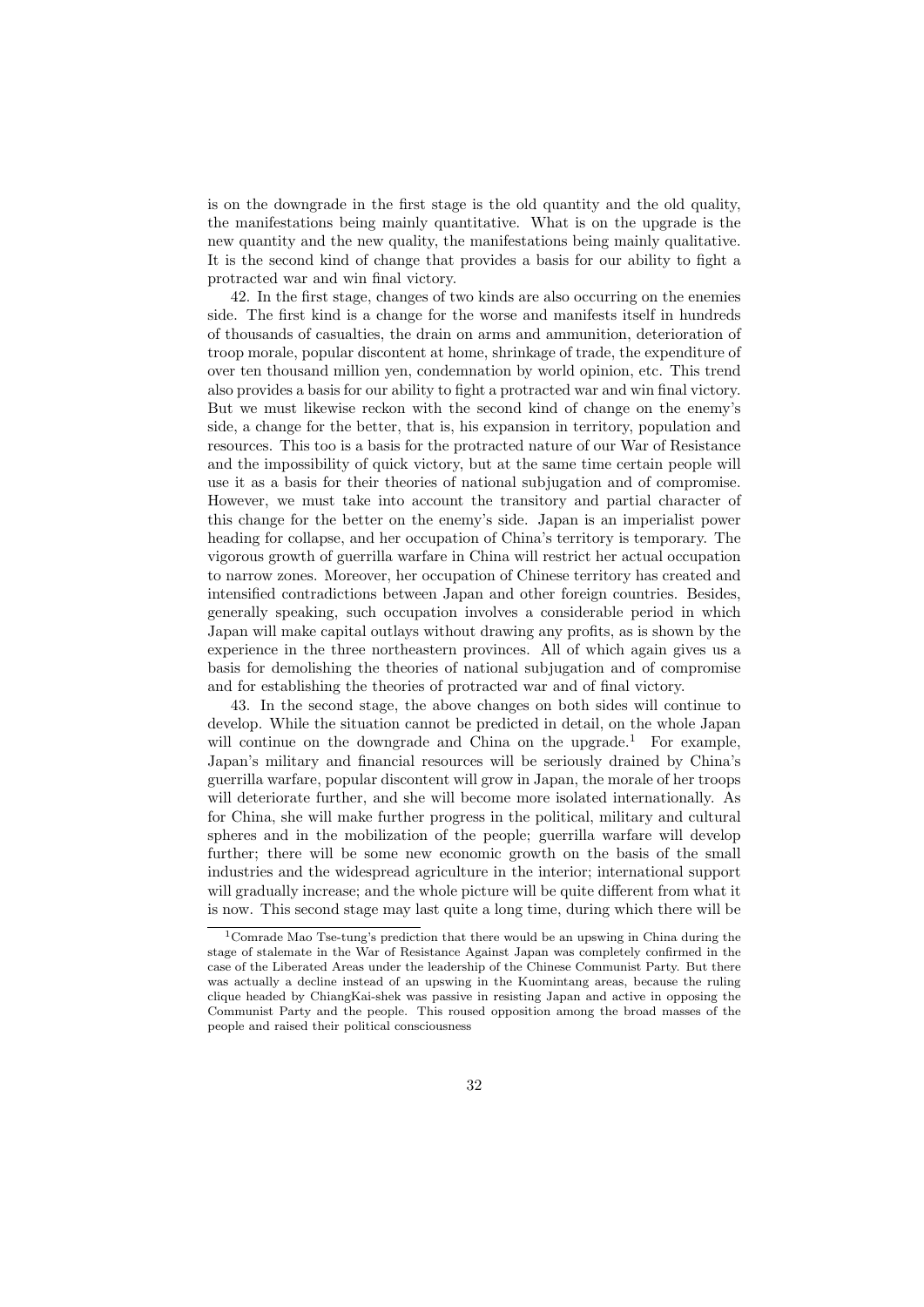a great reversal in the balance of forces, with China gradually rising and Japan gradually declining. China will emerge from her inferior position, and Japan will lose her superior position; first the two countries will become evenly matched, and then their relative positions will be reversed. Thereupon, China will in general have completed her preparations for the strategic counter-offensive and will enter the stage of the counter-offensive and the expulsion of the enemy. It should be reiterated that the change from inferiority to superiority and the completion of preparations for the counter-offensive will involve three things, namely, an increase in China's own strength, an increase in Japan's difficulties, and an increase in international support; it is the combination of all these forces that will bring about China's superiority and the completion of her preparations for the counter-offensive.

44. Because of the unevenness in China's political and economic development, the strategic counter-offensive of the third stage will not present a uniform and even picture throughout the country in its initial phase but will be regional in character, rising here and subsiding there. During this stage, the enemy will not relax his divisive tricks to break China's united front, hence the task of maintaining internal unity in China will become still more important, and we shall have to ensure that the strategic counter-offensive does not collapse halfway through internal dissension. In this period the international situation will become very favourable to China. China's task will be to take advantage of it in order to attain complete liberation and establish an independent democratic state, which at the same time will mean helping the world anti-fascist movement.

45. China moving from inferiority to parity and then to superiority, Japan moving from superiority to parity and then to inferiority; China moving from the defensive to stalemate and then to the counter-offensive, Japan moving from the offensive to the safeguarding of her gains and then to retreat–such will be the course of the Sino-Japanese war and its inevitable trend.

46. Hence the questions and the conclusions are as follows: Will China be subjugated? The answer is, No, she will not be subjugated, but will win final victory. Can China win quickly? The answer is, No, she cannot win quickly, and the war must be a protracted one. Are these conclusions correct? I think they are.

47. At this point, the exponents of national subjugation and of compromise will again rush in and say, "To move from inferiority to parity China needs a military and economic power equal to Japan's, and to move from parity to superiority she will need a military and economic power greater than Japan's. But this is impossible, hence the above conclusions are not correct."

48. This is the so-called theory that "weapons decide everything",<sup>2</sup> which constitutes a mechanical approach to the question of war and a subjective and one-sided view. Our view is opposed to this; we see not only weapons but also people. Weapons are an important factor in war, but not the decisive factor;

<sup>&</sup>lt;sup>2</sup>According to the theory that "weapons decide everything", China which was inferior to Japan in regard to arms was bound to be defeated in the war. This view was current among all the leaders of the Kuomintang reaction, Chiang Kai-shek included.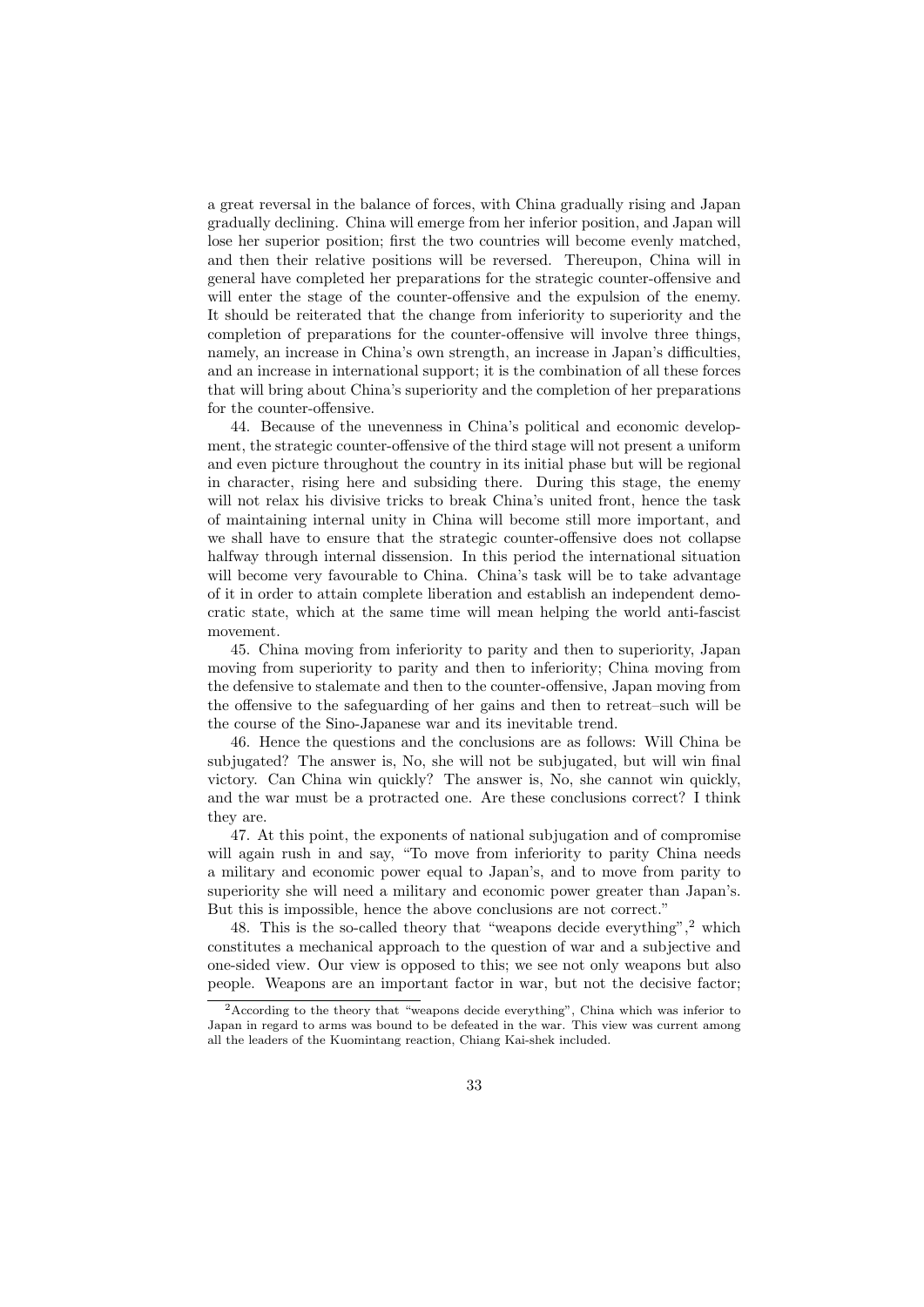it is people, not things, that are decisive. The contest of strength is not only a contest of military and economic power, but also a contest of human power and morale. Military and economic power is necessarily wielded by people. If the great majority of the Chinese, of the Japanese and of the people of other countries are on the side of our War of Resistance Against Japan, how can Japan's military and economic power, wielded as it is by a small minority through coercion, count as superiority? And if not, then does not China, though wielding relatively inferior military and economic power, become the superior? There is no doubt that China will gradually grow in military and economic power, provided she perseveres in the War of Resistance and in the united front. As for our enemy, weakened as he will be by the long war and by internal and external contradictions, his military and economic power is bound to change in the reverse direction. In these circumstances, is there any reason why China cannot become the superior? And that is not all. Although we cannot as yet count the military and economic power of other countries as being openly and to any great extent on our side, is there any reason why we will not be able to do so in the future? If Japan's enemy is not just China, if in future one or more other countries make open use of their considerable military and economic power defensively or offensively against Japan and openly help us, then will not our superiority be still greater? Japan is a small country, her war is reactionary and barbarous, and she will become more and more isolated internationally; China is a large country, her war is progressive and just, and she will enjoy more and more support internationally. Is there any reason why the long-term development of these factors should not definitely change the relative position between the enemy and ourselves?

49. The exponents of quick victory, however, do not realize that war is a contest of strength, and that before a certain change has taken place in the relative strength of the belligerents, there is no basis for trying to fight strategically decisive battles and shorten the road to liberation. Were their ideas to be put into practice, we should inevitably run our heads into a brick wall. Or perhaps they are just talking for their own pleasure without really intending to put their ideas into practice. In the end Mr. Reality will come and pour a bucket of cold water over these chatterers, showing them up as mere windbags who want to get things on the cheap, to have gains without pains. We have had this kind of idle chatter before and we have it now, though not very much so far; but there may be more as the war develops into the stage of stalemate and then of counter-offensive. But in the meantime, if China's losses in the first stage are fairly heavy and the second stage drags on very long, the theories of national subjugation and of compromise will gain great currency. Therefore, our fire should be directed mainly against them and only secondarily against the idle chatter about quick victory.

50. That the war will be protracted is certain, but nobody can predict exactly how many months or years it will last, as this depends entirely upon the degree of the change in the balance of forces. All those who wish to shorten the war have no alternative but to work hard to increase our own strength and reduce that of the enemy. Specifically, the only way is to strive to win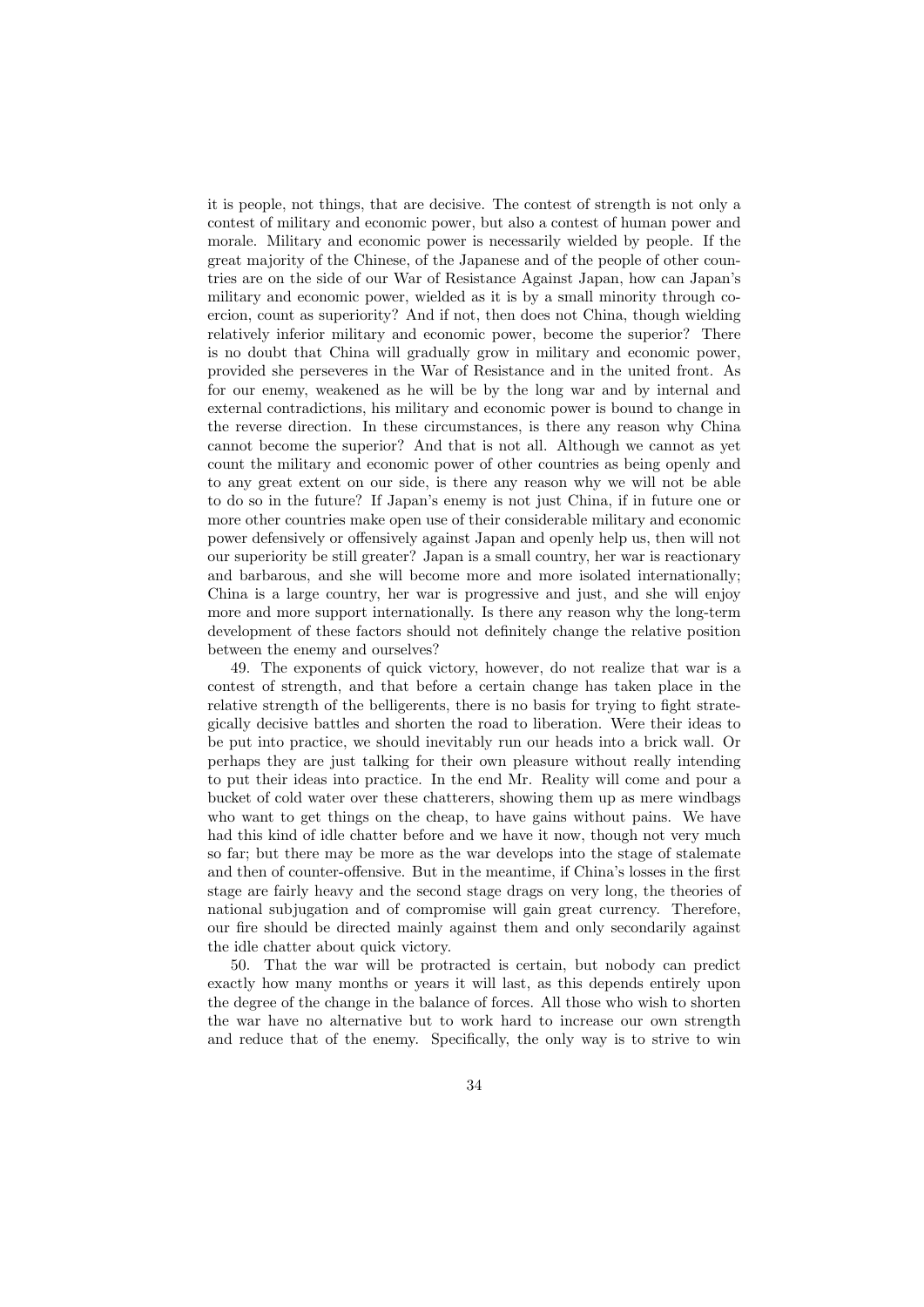more battles and wear down the enemy's forces, develop guerrilla warfare to reduce enemy-occupied territory to a minimum, consolidate and expand the united front to rally the forces of the whole nation, build up new armies and develop new war industries, promote political, economic and cultural progress, mobilize the workers, peasants, businessmen, intellectuals and other sections of the people, disintegrate the enemy forces and win over their soldiers, carry on international propaganda to secure foreign support, and win the support of the Japanese people and other oppressed peoples. Only by doing all this can we reduce the duration of the war. There is no magic short-cut.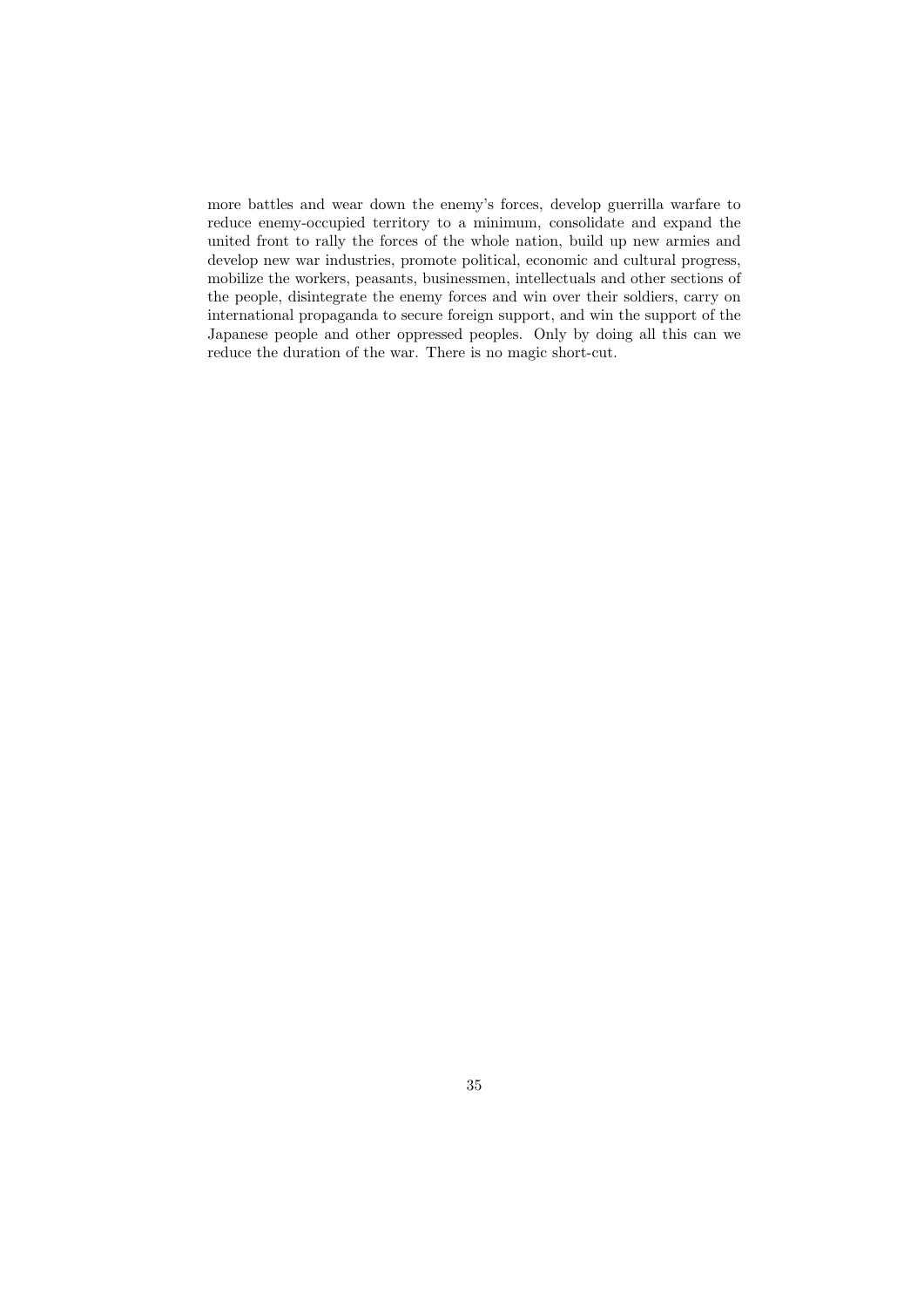### A War of a Jigsaw Pattern

51. We can say with certainty that the protracted War of Resistance Against Japan will write a splendid page unique in the war history of mankind. One of the special features of this war is the interlocking "jig-saw" pattern which arises from such contradictory factors as the barbarity of Japan and her shortage of troops on the one hand, and the progressiveness of China and the extensiveness of her territory on the other. There have been other wars of jig-saw pattern in history, the three years' civil war in Russia after the October Revolution being a case in point. But what distinguishes this war in China is its especially protracted and extensive character, which will set a record in history. Its jig-saw pattern manifests itself as follows.

52. Interior and exterior lines. The anti-Japanese war as a whole is being fought on interior lines; but as far as the relation between the main forces and the guerrilla units is concerned, the former are on the interior lines while the latter are on the exterior lines, presenting a remarkable spectacle of pincers around the enemy. The same can be said of the relationship between the various guerrilla areas. From its own viewpoint each guerrilla area is on interior lines and the other areas are on exterior lines; together they form many battle fronts, which hold the enemy in pincers. In the first stage of the war, the regular army operating strategically on interior lines is withdrawing but the guerrilla units operating strategically on exterior lines will advance with great strides over wide areas to the rear of the enemy– they will advance even more fiercely in the second stage–thereby presenting a remarkable picture of both withdrawal and advance.

53. Possession and non-possession of a rear area. The main forces, which extend the front lines to the outer limits of the enemy's occupied areas, are operating from the rear area of the country as a whole. The guerrilla units, which extend the battle lines into the enemy rear, are separated from the rear area of the country as a whole. But each guerrilla area has a small rear of its own, upon which it relies to establish its fluid battle lines. The case is different with the guerrilla detachments which are dispatched by a guerrilla area for shortterm operations in the rear of the enemy in the same area; such detachments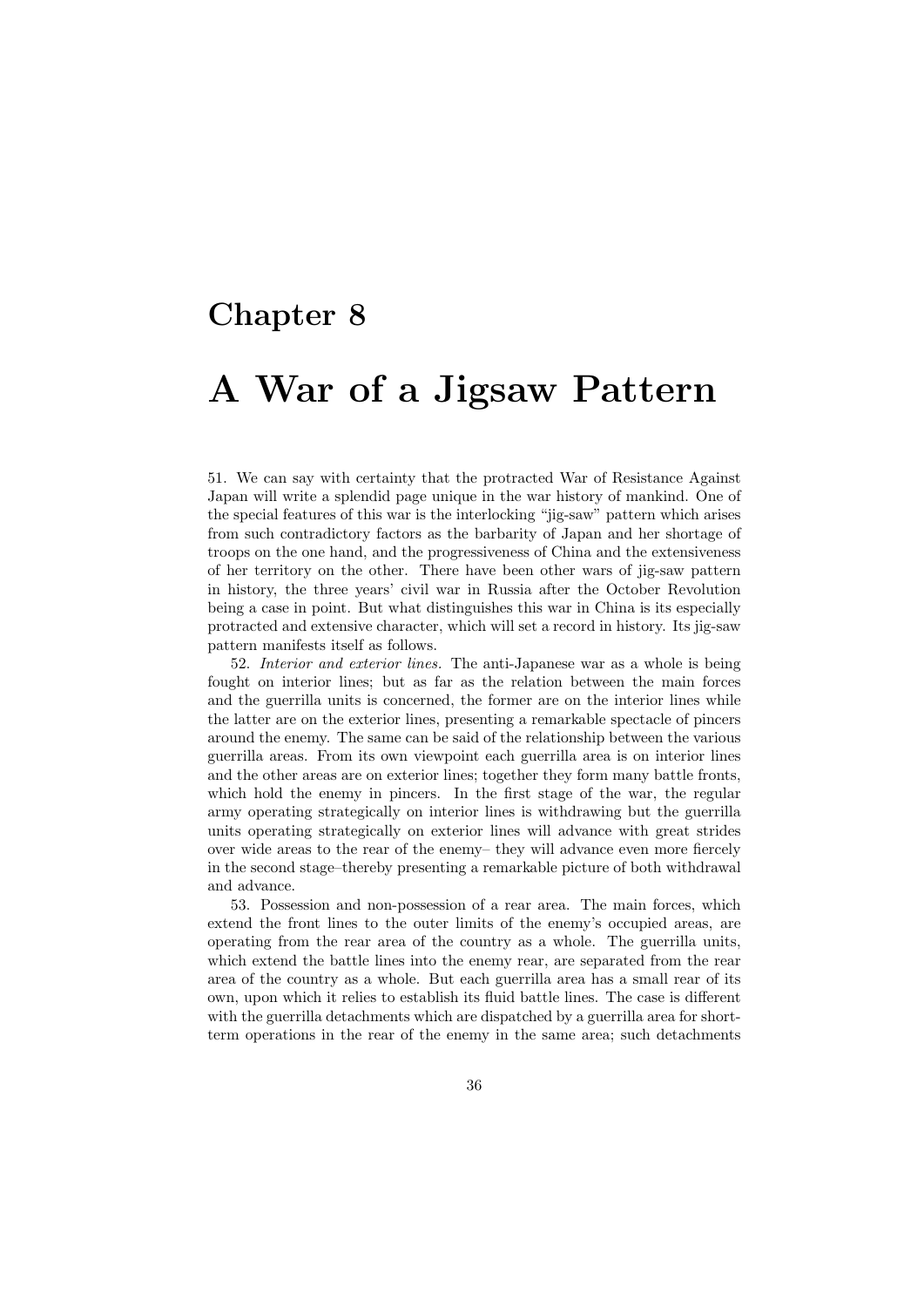have no rear, nor do they have a battle line. "Operating without a rear area" is a special feature of revolutionary war in the new era, wherever a vast territory, a progressive people, and an advanced political party and army are to be found; there is nothing to fear but much to gain from it, and far from having doubts about it we should promote it.

54. Encirclement and counter-encirclement. Taking the war as a whole, there is no doubt that we are strategically encircled by the enemy because he is on the strategic offensive and operating on exterior lines while we are on the strategic defensive and operating on interior lines. This is the first form of enemy encirclement. We on our part can encircle one or more of the enemy columns advancing on us along separate routes, because we apply the policy of fighting campaigns and battles from tactically exterior lines by using numerically preponderant forces against these enemy columns advancing on us from strategically exterior lines. This is the first form of our counter-encirclement of the enemy. Next, if we consider the guerrilla base areas in the enemy's rear, each area taken singly is surrounded by the enemy on all sides, like the Wutai Mountains, or on three sides, like the northwestern Shansi area. This is the second form of enemy encirclement. However, if one considers all the guerrilla base areas together and in their relation to the positions of the regular forces, one can see that we in turn surround a great many enemy forces. In Shansi Province, for instance, we have surrounded the Tatung-puchow Railway on three sides (the east and west flanks and the southern end) and the city of Taiyuan on all sides; and there are many similar instances in Hopei and Shantung Provinces. This is the second form of our counter-encirclement of the enemy. Thus there are two forms of encirclement by the enemy forces and two forms of encirclement by our own–rather like a game of weichi.  $\frac{1}{1}$  Campaigns and battles fought by the two sides resemble the capturing of each other's pieces, and the establishment of enemy strongholds (such as Talyuan) and our guerrilla base areas (such as the Wutai Mountains) resembles moves to dominate spaces on the board. If the game of weichi is extended to include the world, there is yet a third form of encirclement as between us and the enemy, namely, the interrelation between the front of aggression and the front of peace. The enemy encircles China, the Soviet Union, France and Czechoslovakia with his front of aggression, while we counter-encircle Germany, Japan and Italy with our front of peace. But our encirclement, like the hand of Buddha, will turn into the Mountain of Five Elements lying athwart the Universe, and the modern Sun Wu-kungs  $2$ –the fascist aggressors–will finally be buried underneath it, never to rise again. Therefore, if on the international plane we can create an anti-Japanese front in the Pacific region, with China as one strategic unit, with the Soviet Union and other countries which may join it as other strategic units, and with the Japanese people's

<sup>&</sup>lt;sup>1</sup>See "Problems of Strategy in Guerrilla War Against Japan", Note 9, p. 112 of this volume. <sup>2</sup>Sun Wu-kung is the monkey king in the Chinese novel Hsi Yu Chi (Pilgrimage to the West), written in the 16th century. He could cover 108,000 li by turning a somersault. Yet once in the palm of the Buddha, he could not escape from it, however many somersaults he turned. With a flick of his palm Buddha transformed his fingers into the five-peak Mountain of Five Elements, and buried Sun Wu-kung.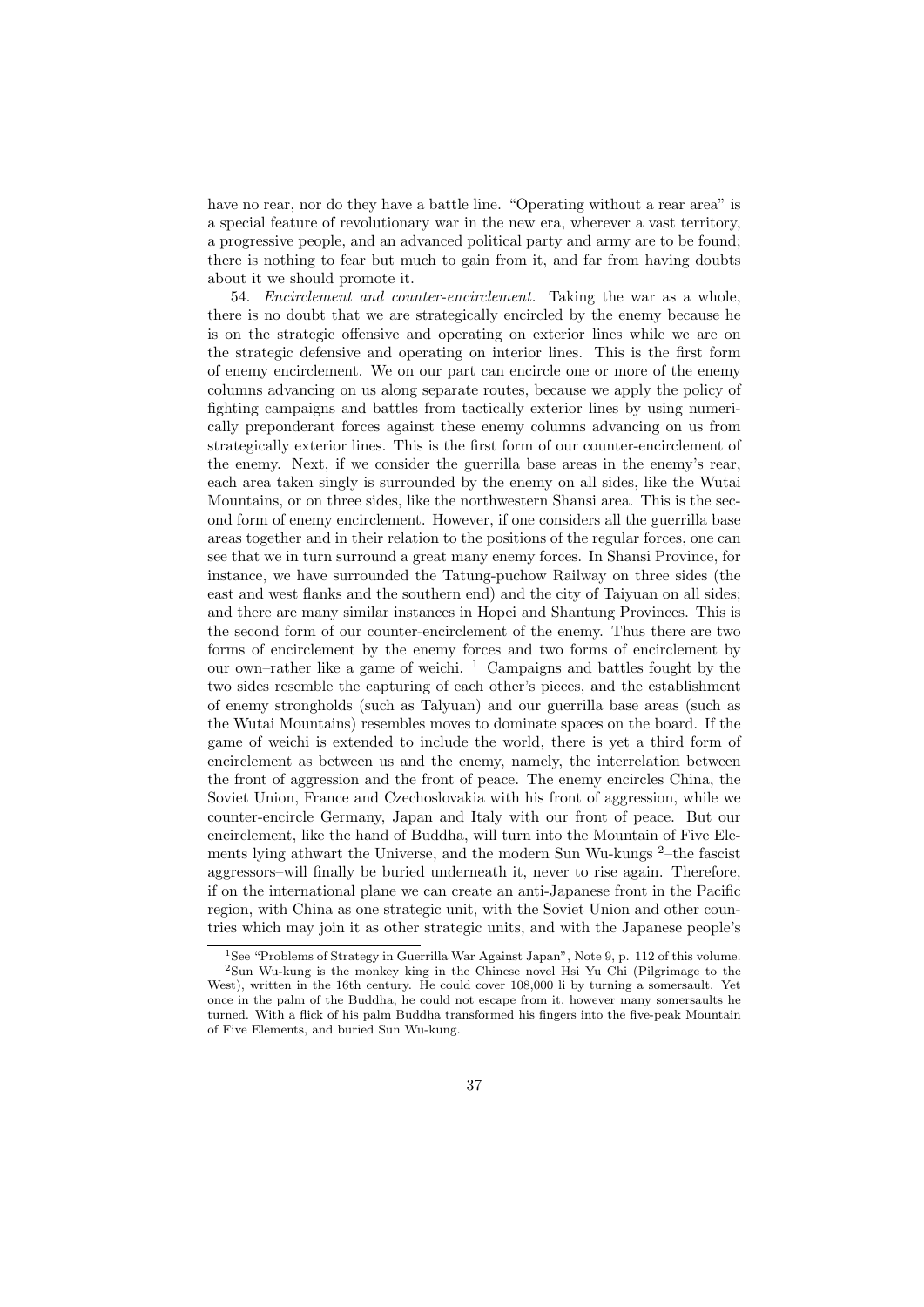movement as still another strategic unit, and thus form a gigantic net from which the fascist Sun Wu-kungs can find no escape, then that will be our enemy's day of doom. Indeed, the day when this gigantic net is formed will undoubtedly be the day of the complete overthrow of Japanese imperialism. We are not jesting; this is the inevitable trend of the war.

55. Big areas and little areas. There is a possibility that the enemy will occupy the greater part of Chinese territory south of the Great Wall, and only the smaller part will be kept intact. That is one aspect of the situation. But within this greater part, which does not include the three northeastern provinces, the enemy can actually hold only the big cities, the main lines of communication and some of the plains–which may rank first in importance, but will probably constitute only the smaller part of the occupied territory in size and population, while the greater part will be taken up by the guerrilla areas that will grow up everywhere. That is another aspect of the situation. If we go beyond the provinces south of the Great Wall and include Mongolia, Sinkiang, Chinghai and Tibet, then the unoccupied area will constitute the greater part of China's territory, and the enemy-occupied area will become the smaller part, even with the three northeastern provinces. That is yet another aspect of the situation. The area kept intact is undoubtedly important, and we should devote great efforts to developing it, not only politically, militarily and economically but, what is also important, culturally. The enemy has transformed our former cultural centres into culturally backward areas, and we on our part must transform the former culturally backward areas into cultural centres. At the same time, the work of developing extensive guerrilla areas behind the enemy lines is also extremely important, and we should attend to every aspect of this work, including the cultural. All in all, big pieces of China's territory, namely, the rural areas, will be transformed into regions of progress and light, while the small pieces, namely, the enemy-occupied areas and especially the big cities, will temporarily become regions of backwardness and darkness.

56. Thus it can be seen that the protracted and far-flung War of Resistance Against Japan is a war of a jig-saw pattern militarily, politically, economically and culturally. It is a marvellous spectacle in the annals of war, a heroic undertaking by the Chinese nation, a magnificent and earth-shaking feat. This war will not only affect China and Japan, strongly impelling both to advance, but will also affect the whole world, impelling all nations, especially the oppressed nations such as India, to march forward. Every Chinese should consciously throw himself into this war of a jig-saw pattern, for this is the form of war by which the Chinese nation is liberating itself, the special form of war of liberation waged by a big semi-colonial country in the Nineteen Thirties and the Nineteen Forties.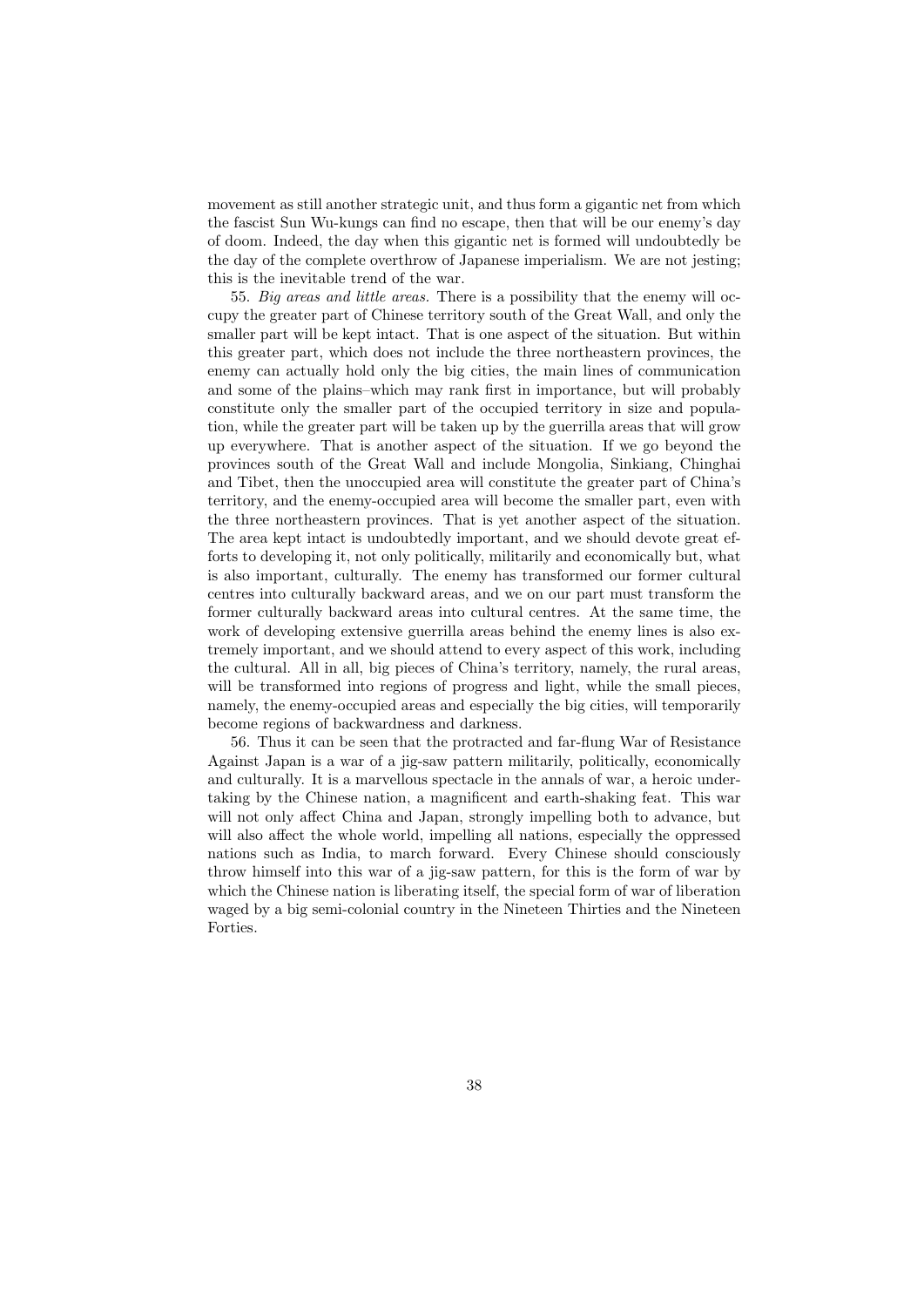# Fighting for Perpetual Peace

57. The protracted nature of China's anti-Japanese war is inseparably connected with the fight for perpetual peace in China and the whole world. Never has there been a historical period such as the present in which war is so close to perpetual peace. For several thousand years since the emergence of classes, the life of mankind has been full of wars; each nation has fought countless wars, either internally or with other nations. In the imperialist epoch of capitalist society, wars are waged on a particularly extensive scale and with a peculiar ruthlessness. The first great imperialist war of twenty years ago was the first of its kind in history, but not the last. Only the war which has now begun comes close to being the final war, that is, comes close to the perpetual peace of mankind. By now one-third of the world's population has entered the war. Look ! Italy, then Japan; Abyssinia, then Spain, then China. The population of the countries at war now amounts to almost 600 million, or nearly a third of the total population of the world. The characteristics of the present war are its uninterruptedness and its proximity to perpetual peace. Why is it uninterrupted? After attacking Abyssinia, Italy attacked Spain, and Germany joined in; then Japan attacked China. What will come next? Undoubtedly Hitler will fight the great powers. "Fascism is war" <sup>1</sup>–this is perfectly true. There will be no interruption in the development of the present war into a world war; mankind will not be able to avoid the calamity of war. Why then do we say the present war is near to perpetual peace? The present war is the result of the development of the general crisis of world capitalism which began with World War I; this general crisis is driving the capitalist countries into a new war and, above all, driving the fascist countries into new war adventures. This war, we can foresee, will not

 $1$  "Fascism is unbridled chauvinism and predatory war," said Comrade Georgi Dimitrov in his report to the Seventh World Congress of the Communist International in August 1935, entitled "The Fascist Offensive and the Tasks of the Communist International" (see Selected Articles and Speeches, Eng. ed., Lawrence and Wishart London, 1951, p. 44 ). In July 1937, Comrade Dimitrov published an article entitled Fascism Is War.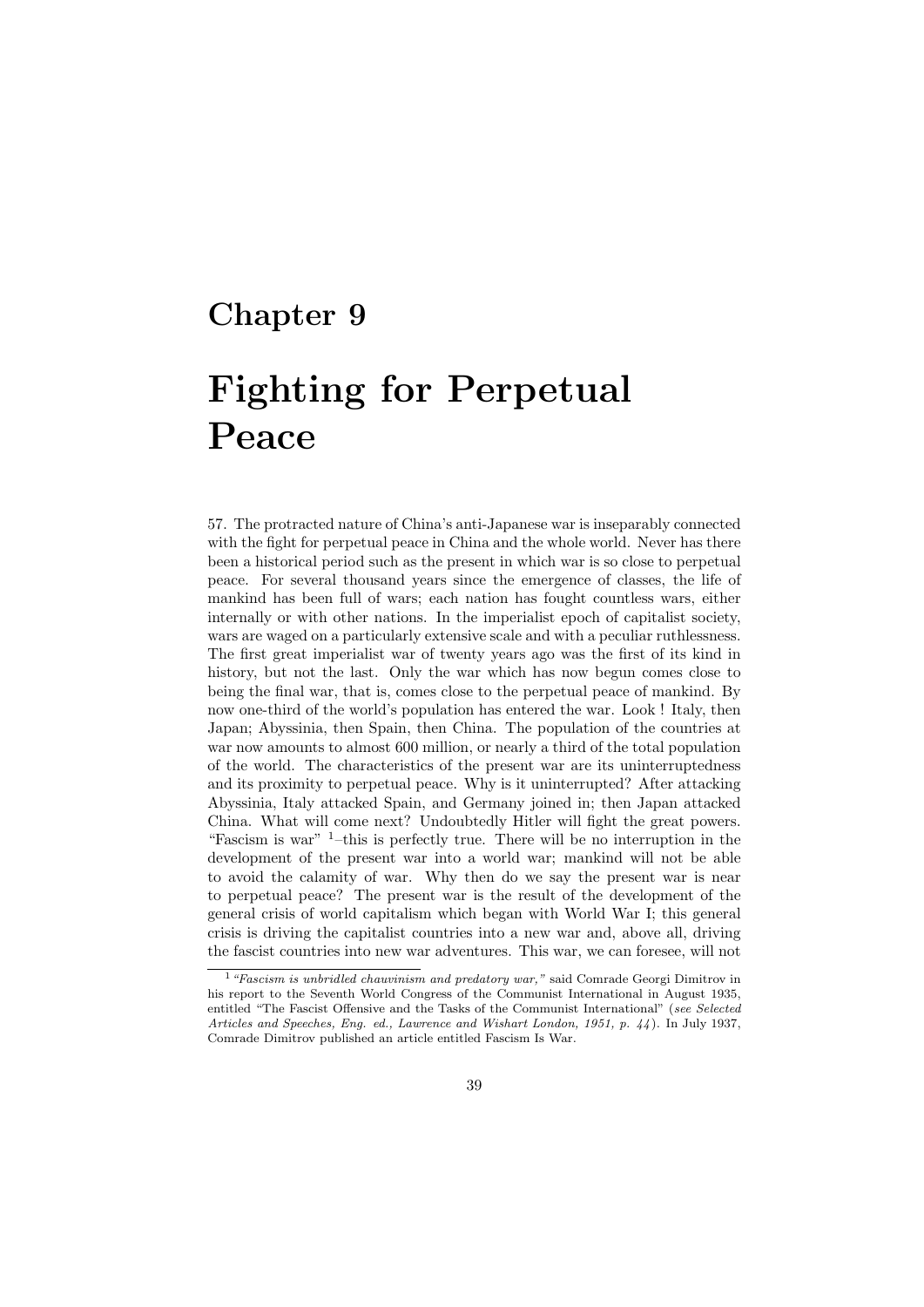save capitalism, but will hasten its collapse. It will be greater in scale and more ruthless than the war of twenty years ago, all nations will inevitably be drawn in, it will drag on for a very long time, and mankind will suffer greatly. But, owing to the existence of the Soviet Union and the growing political consciousness of the people of the world, great revolutionary wars will undoubtedly emerge from this war to oppose all counter-revolutionary wars, thus giving this war the character of a struggle for perpetual peace. Even if later there should be another period of war, perpetual world peace will not be far off. Once man has eliminated capitalism, he will attain the era of perpetual peace, and there will be no more need for war. Neither armies, nor warships, nor military aircraft, nor poison gas will then be needed. Thereafter and for all time, mankind will never again know war. The revolutionary wars which have already begun are part of the war for perpetual peace. The war between China and Japan, two countries which have a combined population of over 500 million, will take an important place in this war for perpetual peace, and out of it will come the liberation of the Chinese nation. The liberated new China of the future will be inseparable from the liberated new world of the future. Hence our War of Resistance Against Japan takes on the character of a struggle for perpetual peace.

58. History shows that wars are divided into two kinds, just and unjust. All wars that are progressive are just, and all wars that impede progress are unjust. We Communists oppose all unjust wars that impede progress, but we do not oppose progressive, just wars. Not only do we Communists not oppose just wars, we actively participate in them. As for unjust wars, World War I is an instance in which both sides fought for imperialist interests; therefore the Communists of the whole world firmly opposed that war. The way to oppose a war of this kind is to do everything possible to prevent it before it breaks out and, once it breaks out, to oppose war with war, to oppose unjust war with just war, whenever possible. Japan's war is an unjust war that impedes progress, and the peoples of the world, including the Japanese people, should oppose it and are opposing it. In our country the people and the government, the Communist Party and the Kuomintang, have all raised the banner of righteousness in the national revolutionary war against aggression. Our war is sacred and just, it is progressive and its aim is peace. The aim is peace not just in one country but throughout the world, not just temporary but perpetual peace. To achieve this aim we must wage a life-and-death struggle, be prepared for any sacrifice, persevere to the end and never stop short of the goal. However great the sacrifice and however long the time needed to attain it, a new world of perpetual peace and brightness already lies clearly before us. Our faith in waging this war is based upon the new China and the new world of perpetual peace and brightness for which we are striving. Fascism and imperialism wish to perpetuate war, but we wish to put an end to it in the not too distant future. The great majority of mankind should exert their utmost efforts for this purpose. The 450 million people of China constitute one quarter of the world's population, and if by their concerted efforts they overthrow Japanese imperialism and create a new China of freedom and equality, they will most certainly be making a tremendous contribution to the struggle for perpetual world peace. This is no vain hope, for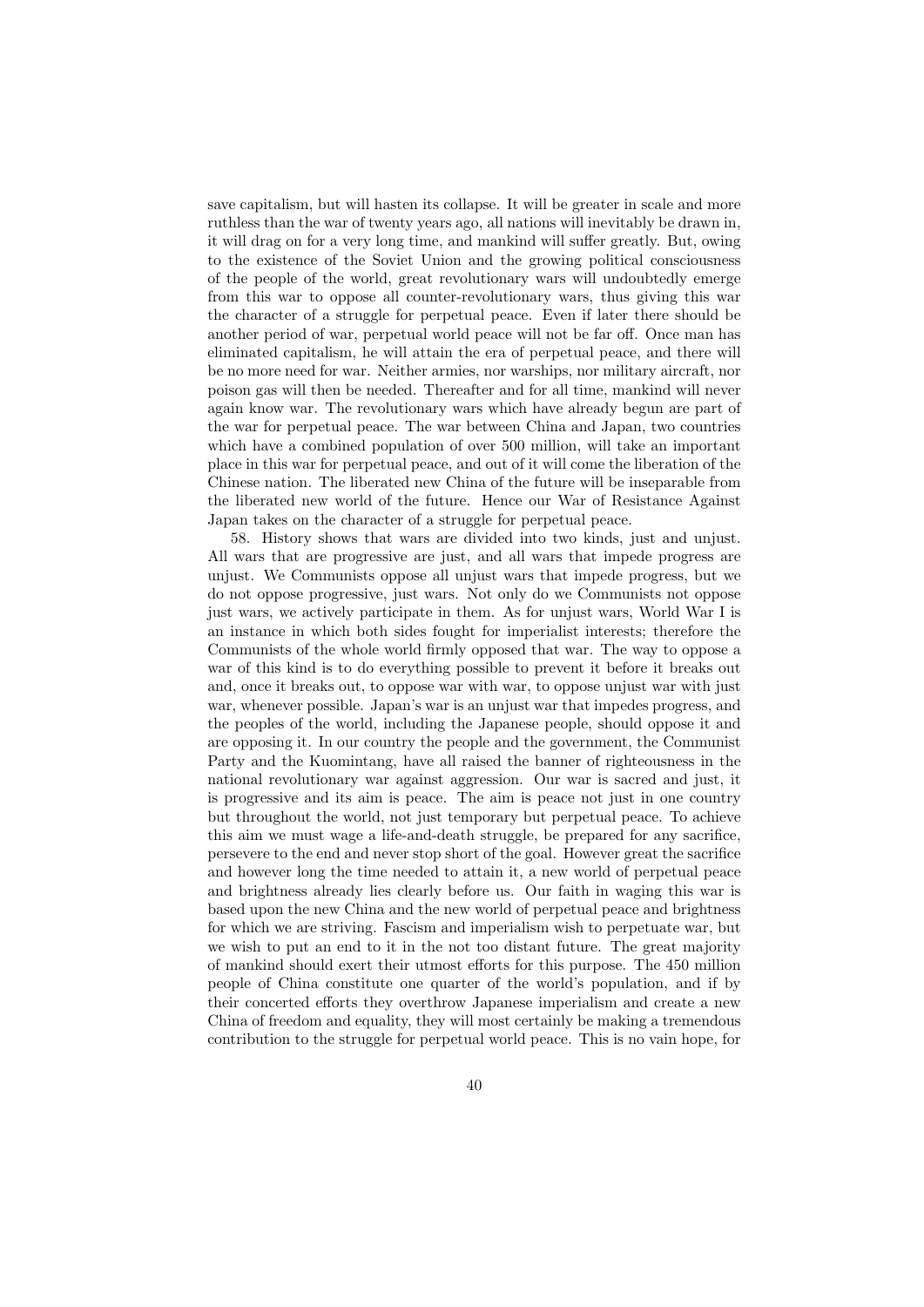the whole world is approaching this point in the course of its social and economic development, and provided that the majority of mankind work together, our goal will surely be attained in several decades.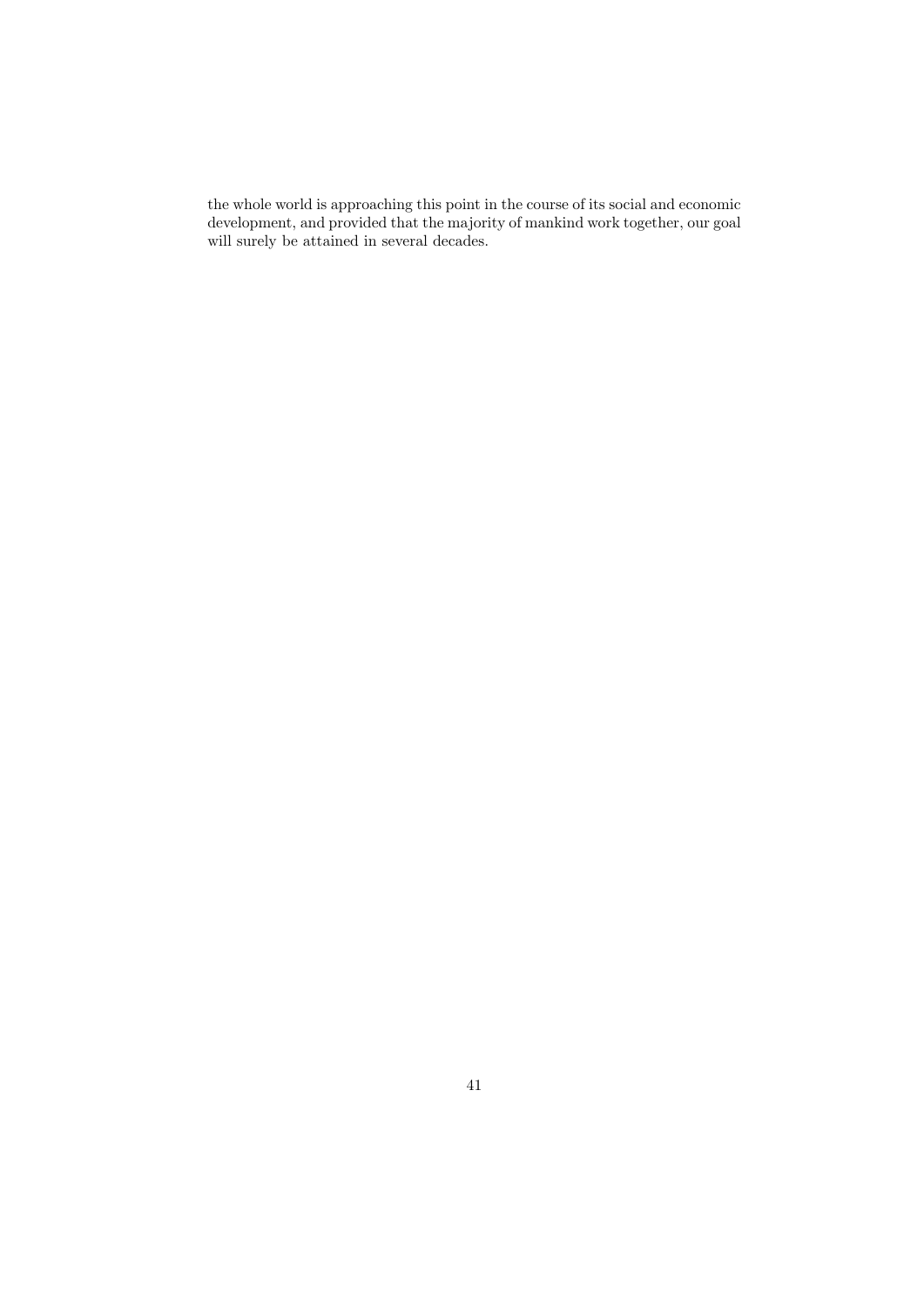## Man's Dynamic Role in War

59.We have so far explained why the war is a protracted war and why the final victory will be China's, and in the main dealt with what protracted war is and what it is not. Now we shall turn to the question of what to do and what not to do. How to conduct protracted war and how to win the final victory? These are the questions answered below. We shall therefore successively discuss the following problems: man's dynamic role in war, war and politics, political mobilization for the War of Resistance, the object of war, offence within defence, quick decisions within a protracted war, exterior lines within interior lines, initiative, flexibility, planning, mobile warfare, guerrilla warfare, positional warfare, war of annihilation, war of attrition, the possibilities of exploiting the enemy's mistakes, the question of decisive engagements in the anti-Japanese war, and the army and the people as the foundation of victory. Let us start with the problem of man's dynamic role.

60. When we say we are opposed to a subjective approach to problems, we mean that we must oppose ideas which are not based upon or do not correspond to objective facts, because such ideas are fanciful and fallacious and will lead to failure if acted on. But whatever is done has to be done by human beings; protracted war and final victory will not come about without human action. For such action to be effective there must be people who derive ideas, principles or views from the objective facts, and put forward plans, directives, policies, strategies and tactics. Ideas, etc. are subjective, while deeds or actions are the subjective translated into the objective, but both represent the dynamic role peculiar to human beings. We term this kind of dynamic role "man's conscious dynamic role", and it is a characteristic that distinguishes man from all other beings. All ideas based upon and corresponding to objective facts are correct ideas, and all deeds or actions based upon correct ideas are correct actions. We must give full scope to these ideas and actions, to this dynamic role. The anti-Japanese war is being waged to drive out imperialism and transform the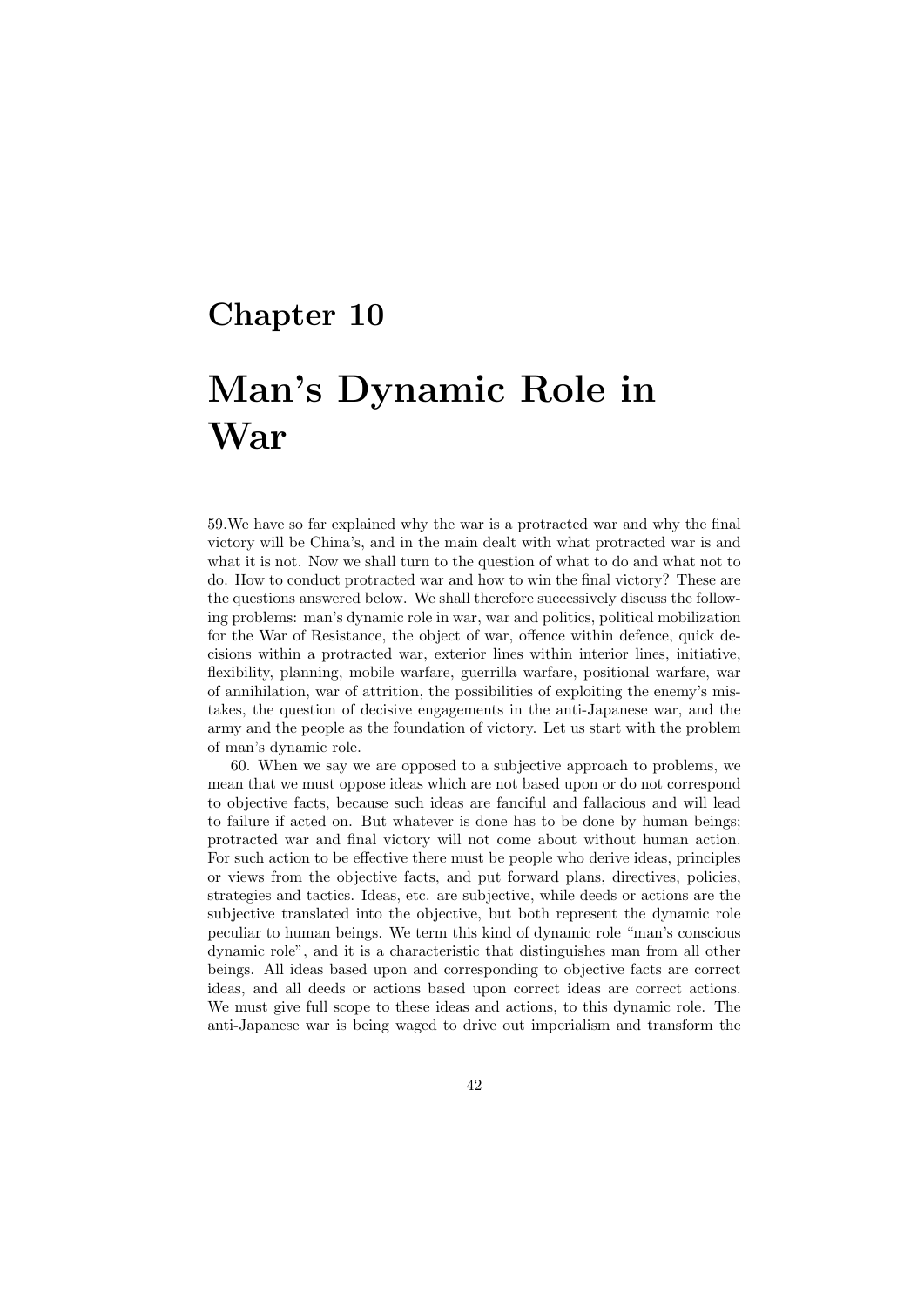old China into a new China; this can be achieved only when the whole Chinese people are mobilized and full scope is given to their conscious dynamic role in resisting Japan. If we just sit by and take no action, only subjugation awaits us and there will be neither protracted war nor final victory.

61. It is a human characteristic to exercise a conscious dynamic role. Man strongly displays this characteristic in war. True, victory or defeat in war is decided by the military, political, economic and geographical conditions on both sides, the nature of the war each side is waging and the international support each enjoys, but it is not decided by these alone; in themselves, all these provide only the possibility of victory or defeat but do not decide the issue. To decide the issue, subjective effort must be added, namely, the directing and waging of war, man's conscious dynamic role in war.

62. In seeking victory, those who direct a war cannot overstep the limitations imposed by the objective conditions; within these limitations, however, they can and must play a dynamic role in striving for victory. The stage of action for commanders in a war must be built upon objective possibilities, but on that stage they can direct the performance of many a drama, full of sound and colour, power and grandeur. Given the objective material foundations, the commanders in the anti-Japanese war should display their prowess and marshal all their forces to crush the national enemy, transform the present situation in which our country and society are suffering from aggression and oppression, and create a new China of freedom and equality; here is where our subjective faculties for directing war can and must be exercised. We do not want any of our commanders in the war to detach himself from the objective conditions and become a blundering hothead, but we decidedly want every commander to become a general who is both bold and sagacious. Our commanders should have not only the boldness to overwhelm the enemy but also the ability to remain masters of the situation throughout the changes and vicissitudes of the entire war. Swimming in the ocean of war, they must not flounder but make sure of reaching the opposite shore with measured strokes. Strategy and tactics, as the laws for directing war, constitute the art of swimming in the ocean of war.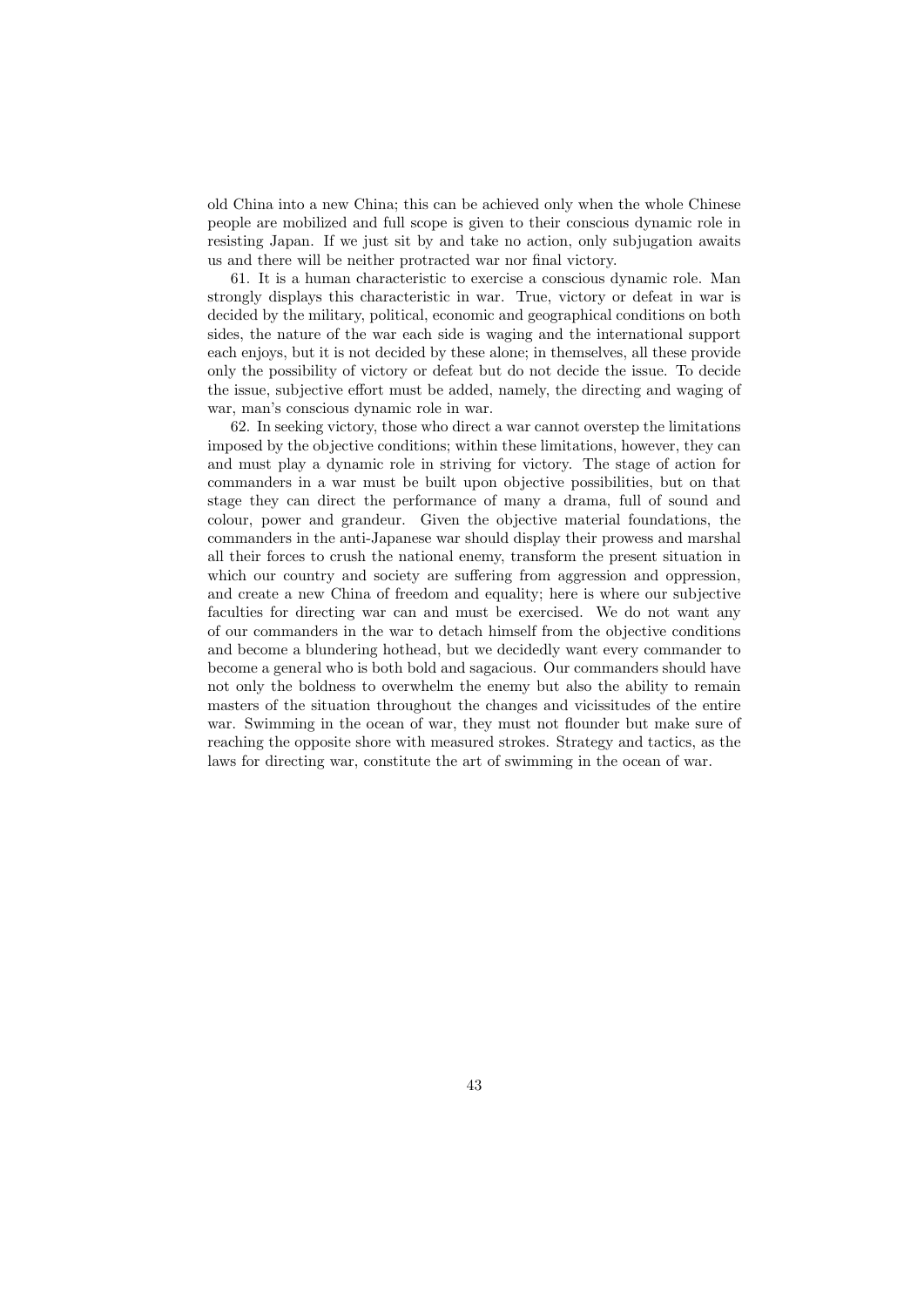# Chapter 11 War and Politics

63. "War is the continuation of politics." In this sense war is politics and war itself is a political action; since ancient times there has never been a war that did not have a political character. The anti-Japanese war is a revolutionary war waged by the whole nation, and victory is inseparable from the political aim of the war–to drive out Japanese imperialism and build a new China of freedom and equality–inseparable from the general policy of persevering in the War of Resistance and in the united front, from the mobilization of the entire people, and from the political principles of the unity between officers and men, the unity between army and people and the disintegration of the enemy forces, and inseparable from the effective application of united front policy, from mobilization on the cultural front, and from the efforts to win international support and the support of the people inside Japan. In a word, war cannot for a single moment be separated from politics. Any tendency among the anti-Japanese armed forces to belittle politics by isolating war from it and advocating the idea of war as an absolute is wrong and should be corrected.

64. But war has its own particular characteristics and in this sense it cannot be equated with politics in general. "War is the continuation of politics by other ... means." <sup>1</sup> When politics develops to a certain stage beyond which it cannot proceed by the usual means, war breaks out to sweep the obstacles from the way. For instance, the semi-independent status of China is an obstacle to the political growth of Japanese imperialism, hence Japan has unleashed a war of aggression to sweep away that obstacle. What about China? Imperialist oppression has long been an obstacle to China's bourgeois-democratic revolution, hence many wars of liberation have been waged in the effort to sweep it away. Japan is now using war for the purpose of oppressing China and completely blocking the advance of the Chinese revolution, and therefore China is compelled to wage the War of Resistance in her determination to sweep away this obstacle. When the obstacle is removed, our political aim will be attained and the war concluded. But if the obstacle is not completely swept away, the war will have to continue

<sup>1</sup>V. I. Lenin, Socialism and War, Eng. ed., FLPH, Moscow, 1950, p. 19.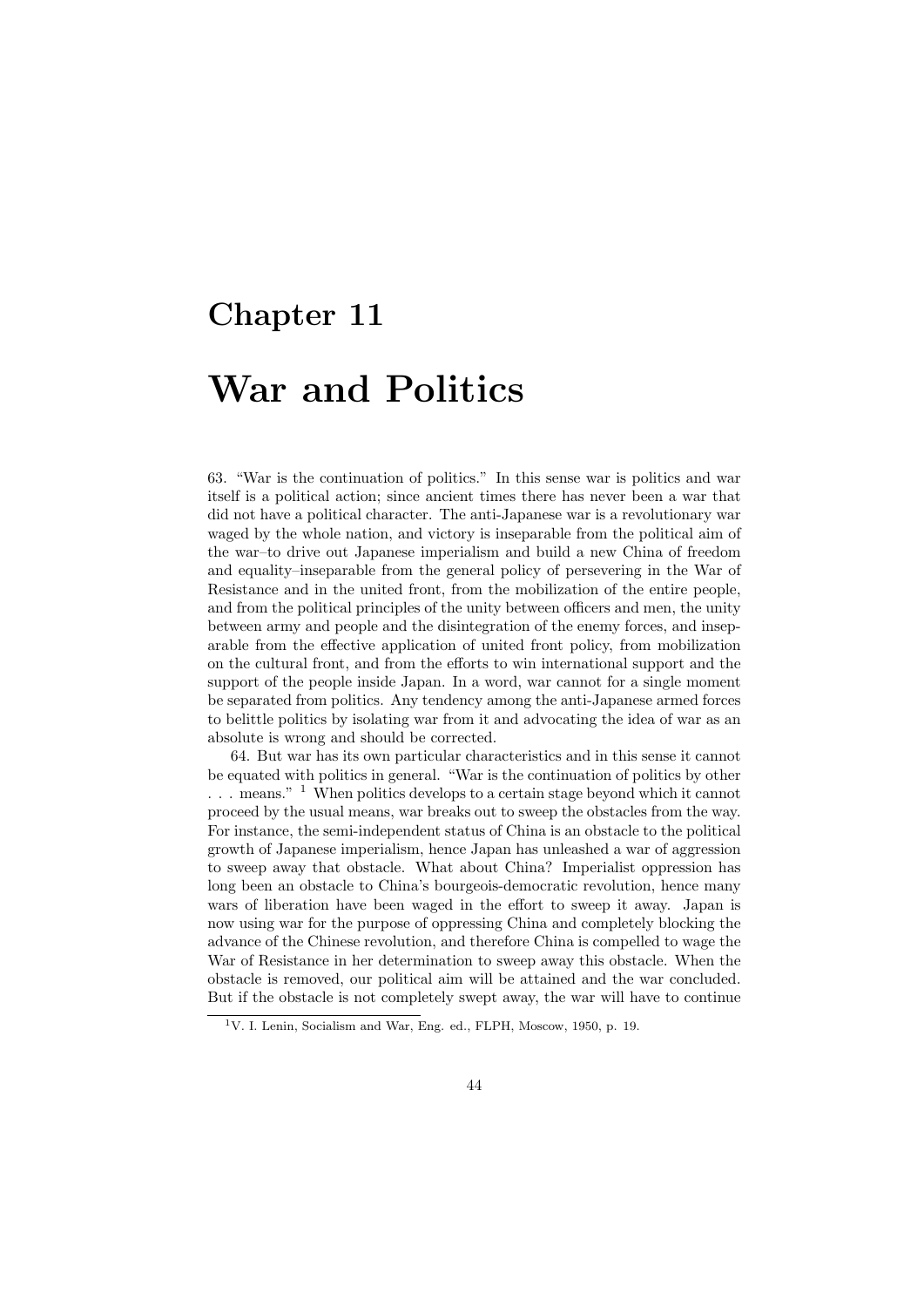till the aim is fully accomplished. Thus anyone who seeks a compromise before the task of the anti-Japanese war is fulfilled is bound to fail, because even if a compromise were to occur for one reason or another, the war would break out again, since the broad masses of the people would certainly not submit but would continue the war until its political objective was achieved. It can therefore be said that politics is war without bloodshed while war is politics with bloodshed.

65. From the particular characteristics of war there arise a particular set of organizations, a particular series of methods and a particular kind of process. The organizations are the armed forces and everything that goes with them. The methods are the strategy and tactics for directing war. The process is the particular form of social activity in which the opposing armed forces attack each other or defend themselves against one another, employing strategy and tactics favourable to themselves and unfavourable to the enemy. Hence war experience is a particular kind of experience. All who take part in war must rid themselves of their customary ways and accustom themselves to war before they can win victory.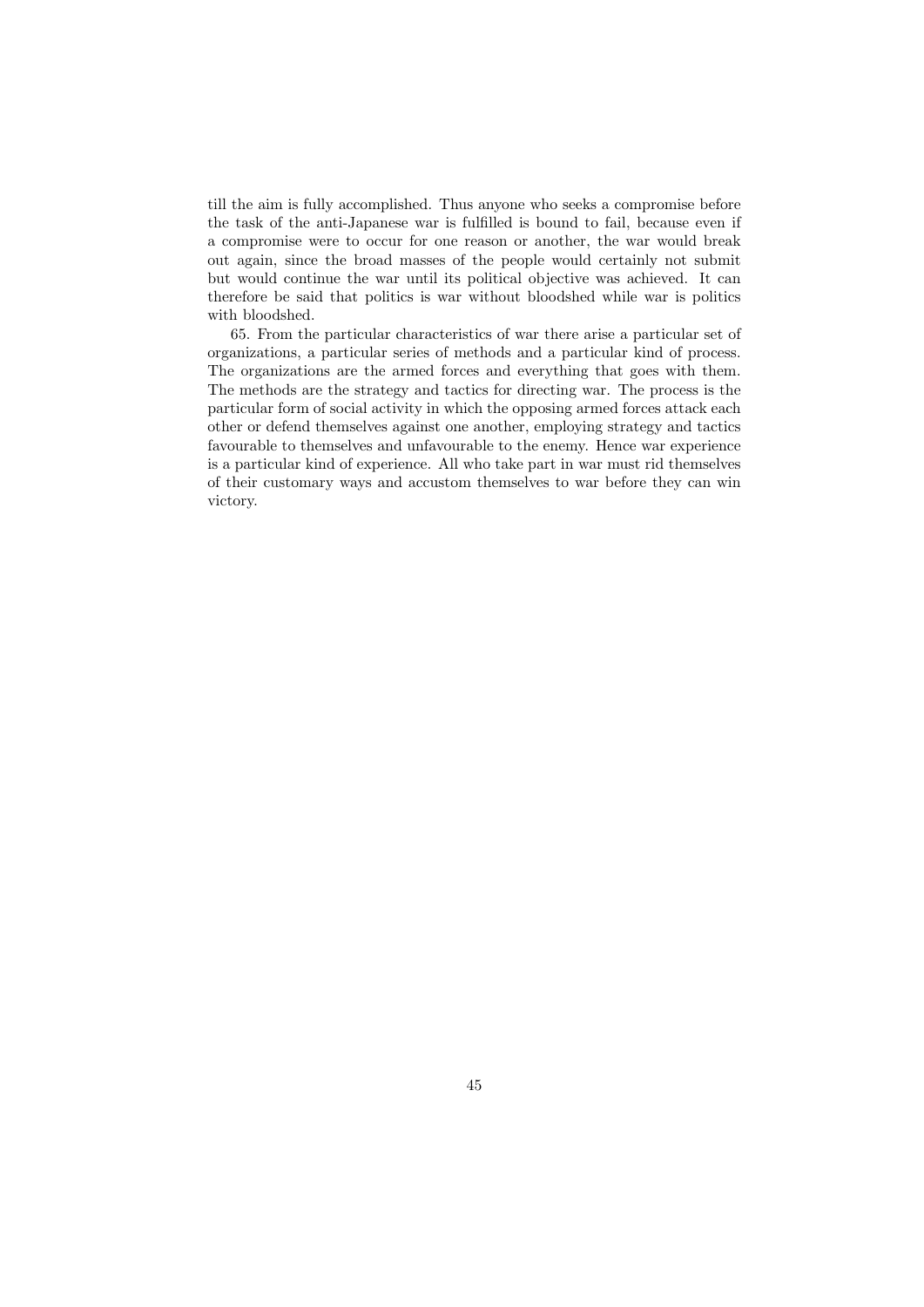# Political Mobilization for the War of Resistance

66. A national revolutionary war as great as ours cannot be won without extensive and thoroughgoing political mobilization. Before the anti-Japanese war there was no political mobilization for resistance to Japan, and this was a great drawback, as a result of which China has already lost a move to the enemy. After the war began, political mobilization was very far from extensive, let alone thoroughgoing. It was the enemy's gunfire and the bombs dropped by enemy airplanes that brought news of the war to the great majority of the people. That was also a kind of mobilization, but it was done for us by the enemy, we did not do it ourselves. Even now the people in the remoter regions beyond the noise of the guns are carrying on quietly as usual. This situation must change, or otherwise we cannot win in our life-and-death struggle. We must never lose another move to the enemy; on the contrary, we must make full use of this move, political mobilization, to get the better of him. This move is crucial; it is indeed of primary importance, while our inferiority in weapons and other things is only secondary. The mobilization of the common people throughout the country will create a vast sea in which to drown the enemy, create the conditions that will make up for our inferiority m arms and other things, and create the prerequisites for overcoming every difficulty in the war. To win victory, we must persevere in the War of Resistance, in the united front and in the protracted war. But all these are inseparable from the mobilization of the common people. To wish for victory and yet neglect political mobilization is like wishing to "go south by driving the chariot north", and the result would inevitably be to forfeit victory.

67. What does political mobilization mean? First, it means telling the army and the people about the political aim of the war. It is necessary for every soldier and civilian to see why the war must be fought and how it concerns him. The political aim of the war is "to drive out Japanese imperialism and build a new China of freedom and equality"; we must proclaim this aim to everybody, to all soldiers and civilians, before we can create an anti-Japanese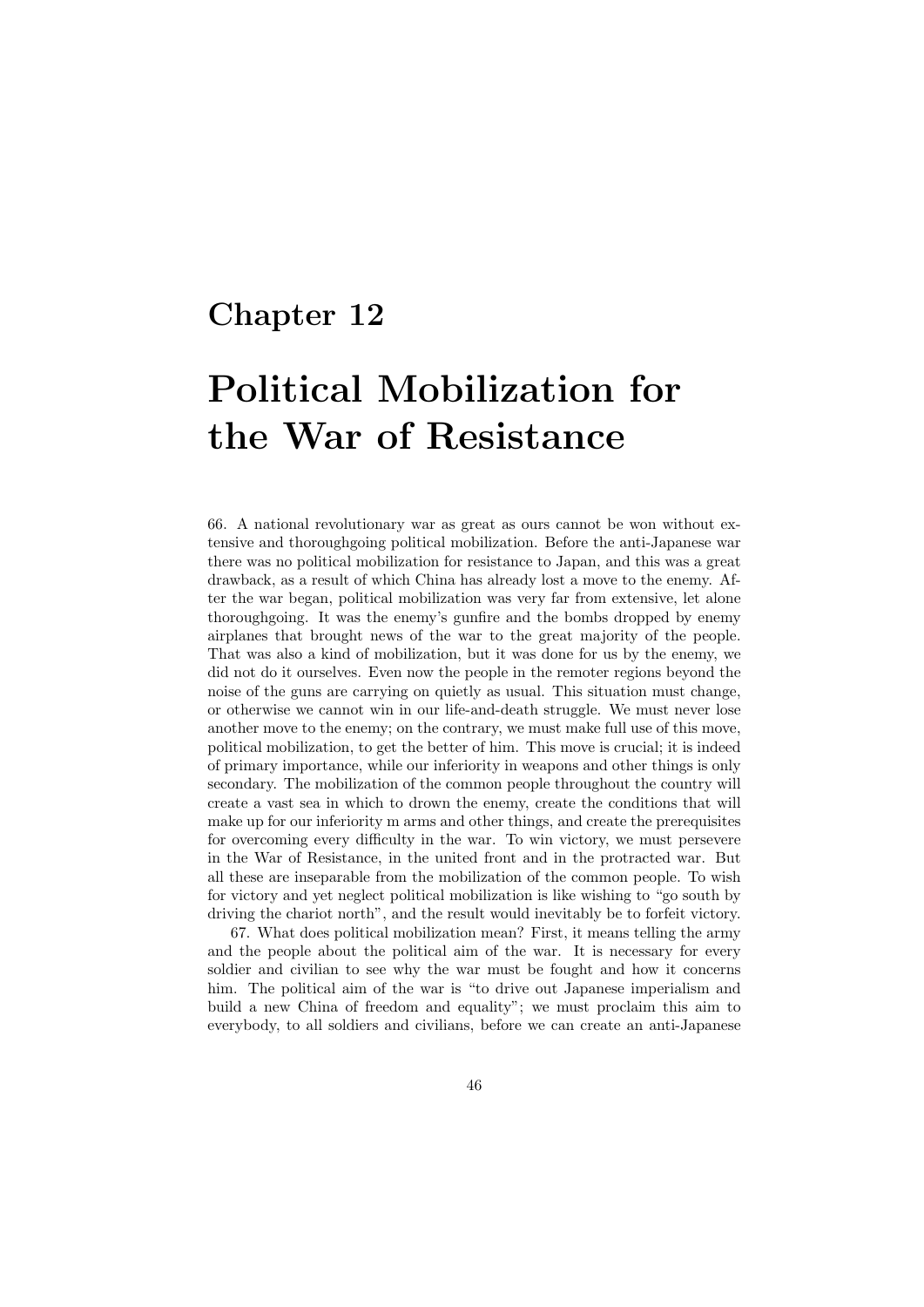upsurge and unite hundreds of millions as one man to contribute their all to the war. Secondly, it is not enough merely to explain the aim to them; the steps and policies for its attainment must also be given, that is, there must be a political programme. We already have the Ten-Point Programme for Resisting Japan and Saving the Nation and also the Programme of Armed Resistance and National Reconstruction; we should popularize both of them in the army and among the people and mobilize everyone to carry them out. Without a clearcut, concrete political programme it is impossible to mobilize all the armed forces and the whole people to carry the war against Japan through to the end. Thirdly, how should we mobilize them? By word of mouth, by leaflets and bulletins, by newspapers, books and pamphlets, through plays and films, through schools, through the mass organizations and through our cadres. What has been done so far in the Kuomintang areas is only a drop in the ocean, and moreover it has been done in a manner ill-suited to the people's tastes and in a spirit uncongenial to them; this must be drastically changed. Fourthly, to mobilize once is not enough; political mobilization for the War of Resistance must be continuous. Our job is not to recite our political programme to the people, for nobody will listen to such recitations; we must link the political mobilization for the war with developments in the war and with the life of the soldiers and the people, and make it a continuous movement. This is a matter of immense importance on which our victory in the war primarily depends.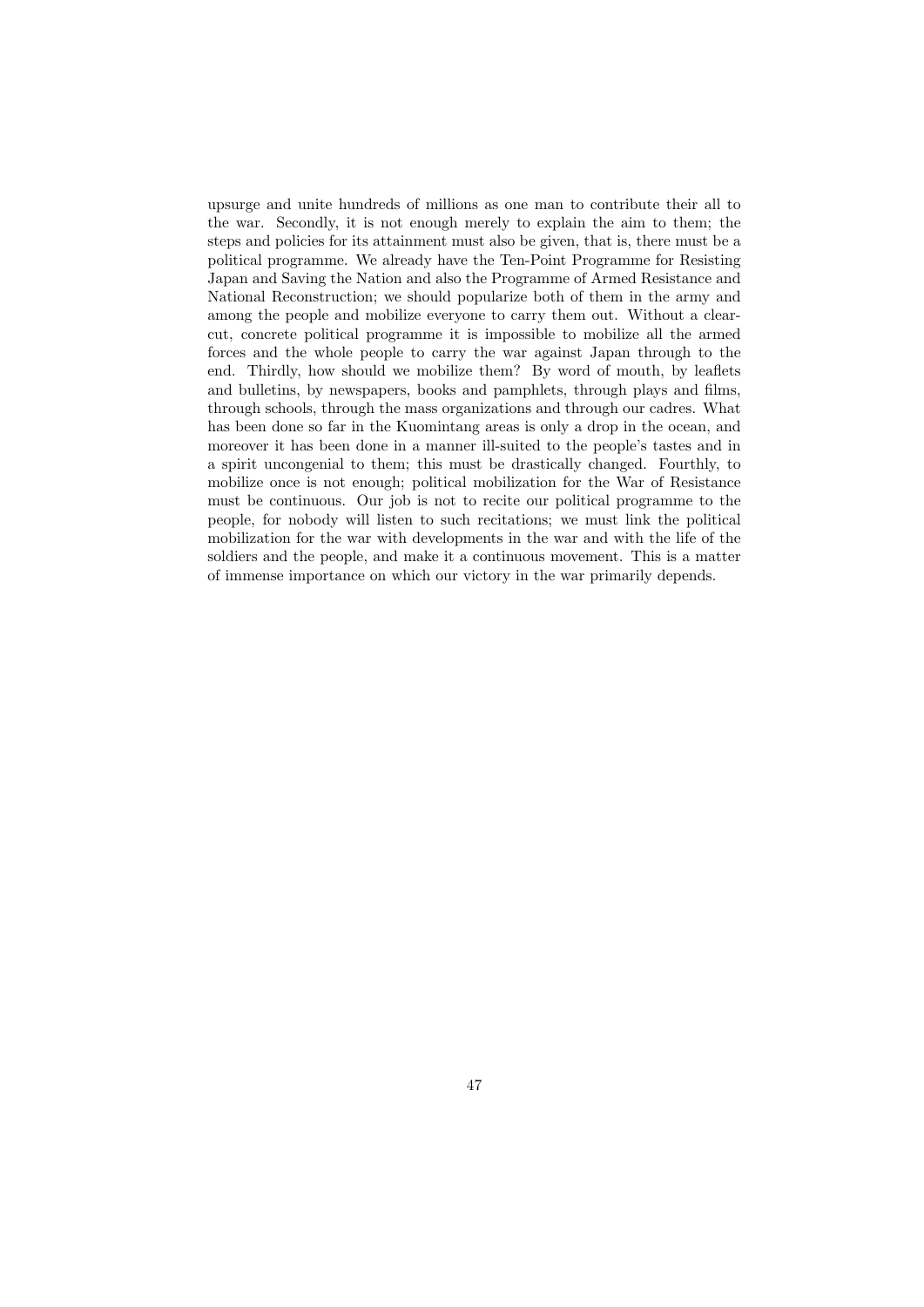### The Object of War

68. Here we are not dealing with the political aim of war; the political aim of the War of Resistance Against Japan has been defined above as "to drive out Japanese imperialism and build a new China of freedom and equality". Here we are dealing with the elementary object of war, war as "politics with bloodshed", as mutual slaughter by opposing armies. The object of war is specifically "to preserve oneself and destroy the enemy" (to destroy the enemy means to disarm him or "deprive him of the power to resist", and does not mean to destroy every member of his forces physically). In ancient warfare, the spear and the shield were used, the spear to attack and destroy the enemy, and the shield to defend and preserve oneself. To the present day, all weapons are still an extension of the spear and the shield. The bomber, the machine-gun, the long-range gun and poison gas are developments of the spear, while the air-raid shelter, the steel helmet, the concrete fortification and the gas mask are developments of the shield. The tank is a new weapon combining the functions of both spear and shield. Attack is the chief means of destroying the enemy, but defence cannot be dispensed with. In attack the immediate object is to destroy the enemy, but at the same time it is self-preservation, because if the enemy is not destroyed, you will be destroyed. In defence the immediate object is to preserve yourself, but at the same time defence is a means of supplementing attack or preparing to go over to the attack. Retreat is in the category of defence and is a continuation of defence, while pursuit is a continuation of attack. It should be pointed out that destruction of the enemy is the primary object of war and self-preservation the secondary, because only by destroying the enemy in large numbers can one effectively preserve oneself. Therefore attack, the chief means of destroying the enemy, is primary, while defence, a supplementary means of destroying the enemy and a means of self-preservation, is secondary. In actual warfare the chief role is played by defence much of the time and by attack for the rest of the time, but if war is taken as a whole, attack remains primary.

69. How do we justify the encouragement of heroic sacrifice in war? Does it not contradict "self-preservation"? No, it does not; sacrifice and self-preservation are both opposite and complementary to each other. War is politics with blood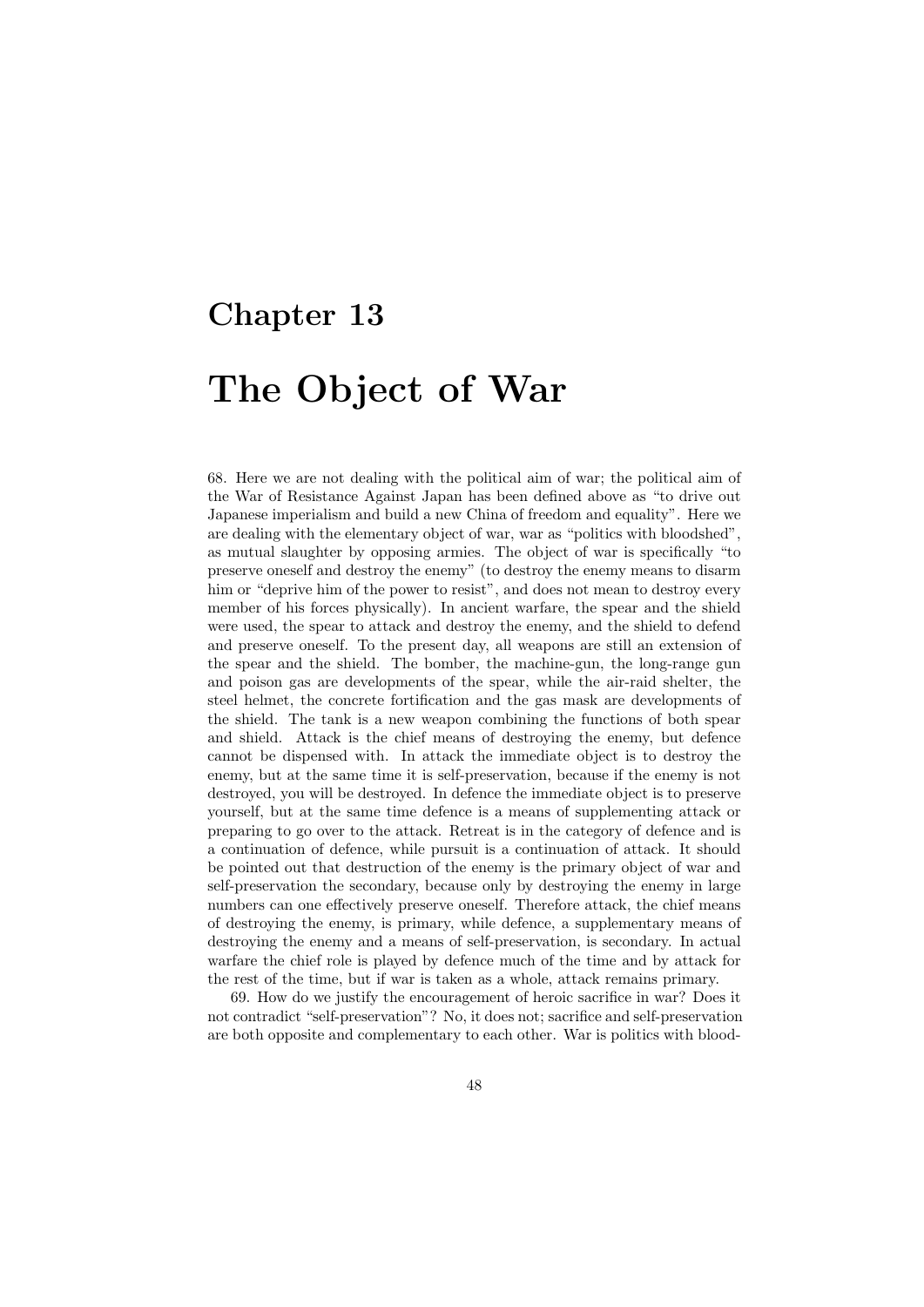shed and exacts a price, sometimes an extremely high price. Partial and temporary sacrifice (non-preservation) is incurred for the sake of general and permanent preservation. This is precisely why we say that attack, which is basically a means of destroying the enemy, also has the function of self-preservation. It is also the reason why defence must be accompanied by attack and should not be defence pure and simple.

70. The object of war, namely, the preservation of oneself and the destruction of the enemy, is the essence of war and the basis of all war activities, an essence which pervades all war activities, from the technical to the strategic. The object of war is the underlying principle of war, and no technical, tactical, or strategic concepts or principles can in any way depart from it. What for instance is meant by the principle of "taking cover and making full use of fire-power" in shooting? The purpose of the former is self-preservation, of the latter the destruction of the enemy. The former gives rise to such techniques as making use of the terrain and its features, advancing in spurts, and spreading out in dispersed formation. The latter gives rise to other techniques, such as clearing the field of fire and organizing a fire-net. As for the assault force, the containing force and the reserve force in a tactical operation, the first is for annihilating the enemy, the second for preserving oneself, and the third is for either purpose according to circumstances–either for annihilating the enemy (in which case it reinforces the assault force or serves as a pursuit force), or for self-preservation (in which case it reinforces the containing force or serves as a covering force). Thus, no technical, tactical, or strategical principles or operations can in any way depart from the object of war, and this object pervades the whole of a war and runs through it from beginning to end.

71. In directing the anti-Japanese war, leaders at the various levels must lose sight neither of the contrast between the fundamental factors on each side nor of the object of this war. In the course of military operations these contrasting fundamental factors unfold themselves in the struggle by each side to preserve itself and destroy the other. In our war we strive in every engagement to win a victory, big or small, and to disarm a part of the enemy and destroy a part of his men and materiel. We must accumulate the results of these partial destructions of the enemy into major strategic victories and so achieve the final political aim of expelling the enemy, protecting the motherland and building a new China.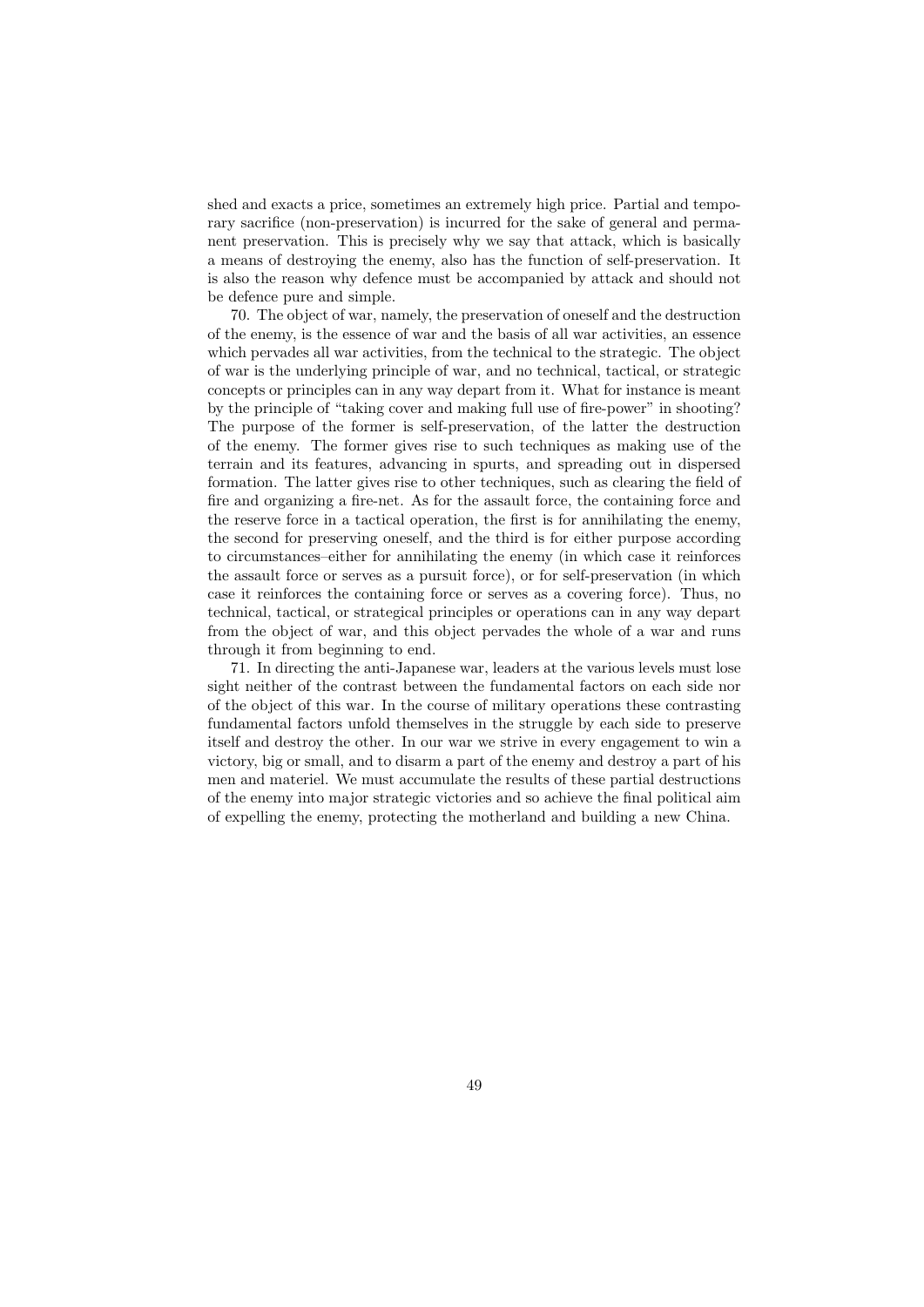# Offense within Defense, Quick Decisions within a Protracted War, and Exterior Lines within Interior Lines

72. Now let us examine the specific strategy of the War of Resistance Against Japan. We have already said that our strategy for resisting Japan is that of protracted war, and indeed this is perfectly right. But this strategy is general, not specific. Specifically, how should the protracted war be conducted? We shall now discuss this question. Our answer is as follows. In the first and second stages of the war, i.e., in the stages of the enemy's offensive and preservation of his gains, we should conduct tactical offensives within the strategic defensive, campaigns and battles of quick decision within the strategically protracted war, and campaigns and battles on exterior lines within strategically interior lines. In the third stage, we should launch the strategic counter-offensive.

73. Since Japan is a strong imperialist power and we are a weak semi-colonial and semi-feudal country, she has adopted the policy of the strategic offensive while we are on the strategic defensive. Japan is trying to execute the strategy of a war of quick decision; we should consciously execute the strategy of protracted war. Japan is using dozens of army divisions of fairly high combat effectiveness (now numbering thirty) and part of her navy to encircle and blockade China from both land and sea, and is using her air force to bomb China. Her army has already established a long front stretching from Paotow to Hangchow and her navy has reached Fukien and Kwangtung; thus exterior-line operations have taken shape on a vast scale. On the other hand, we are in the position of operating on interior lines. All this is due to the fact that the enemy is strong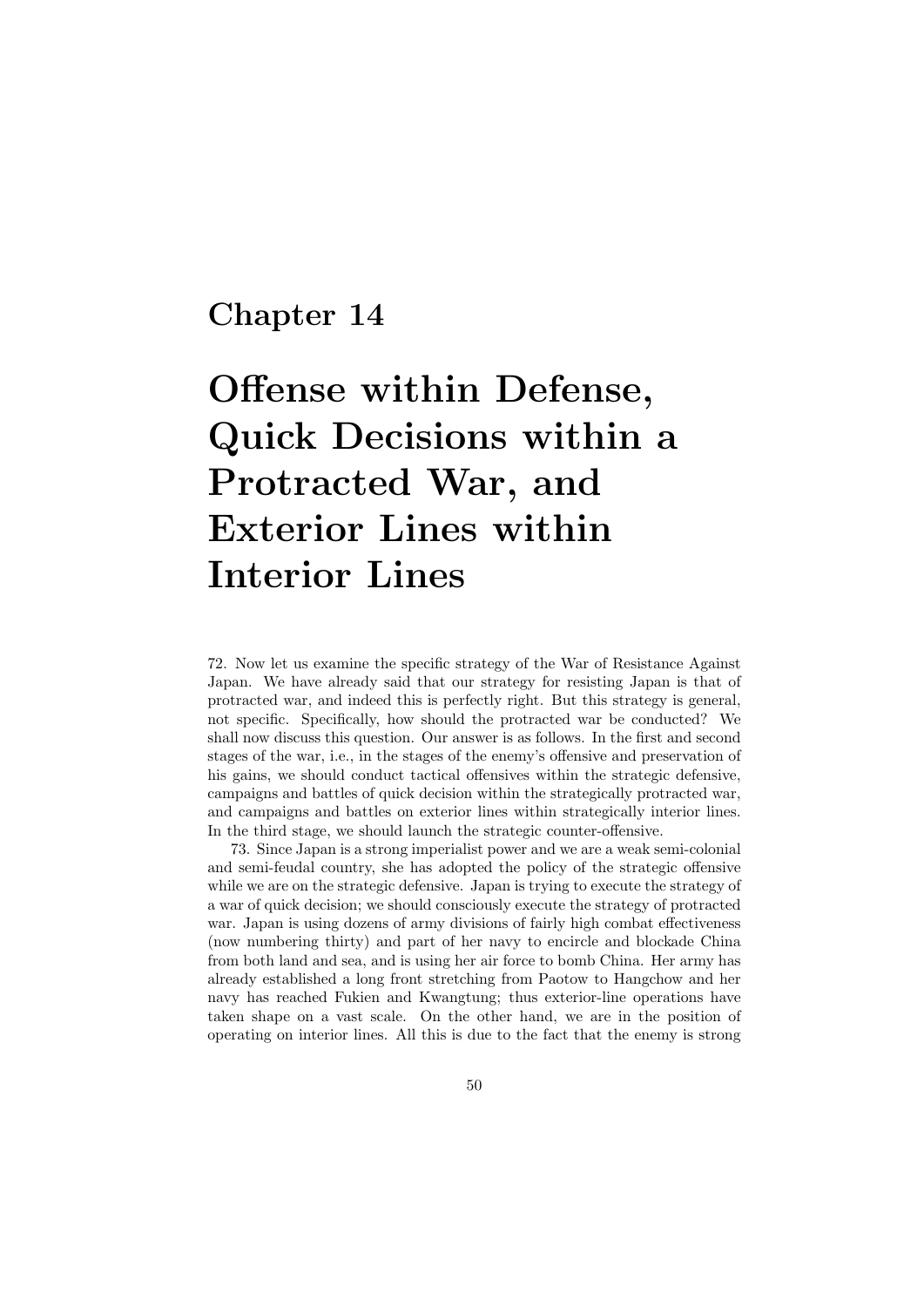while we are weak. This is one aspect of the situation.

74. But there is another and exactly opposite aspect. Japan, though strong, does not have enough soldiers. China, though weak, has a vast territory, a large population and plenty of soldiers. Two important consequences follow. First, the enemy, employing his small forces against a vast country, can only occupy some big cities and main lines of communication and part of the plains. Thus there are extensive areas in the territory under his occupation which he has had to leave ungarrisoned, and which provide a vast arena for our guerrilla warfare. Taking China as a whole, even if the enemy manages to occupy the line connecting Canton, Wuhan and Lanchow and its adjacent areas, he can hardly seize the regions beyond, and this gives China a general rear and vital bases from which to carry on the protracted war to final victory. Secondly, in pitting his small forces against large forces, the enemy is encircled by our large forces. The enemy is attacking us along several routes, strategically he is on exterior lines while we are on interior lines, strategically he is on the offensive while we are on the defensive; all this looks very much to our disadvantage. However, we can make use of our two advantages, namely, our vast territory and large forces, and, instead of stubborn positional warfare, carry on flexible mobile warfare, employing several divisions against one enemy division, several tens of thousands of our men against ten thousand of his, several columns against one of his columns, and suddenly encircling and attacking a single column from the exterior lines of the battlefield. In this way, while the enemy is on exterior lines and on the offensive in strategic operations, he will be forced to fight on interior lines and on the defensive in campaigns and battles. And for us, interior lines and the defensive in strategic operations will be transformed into exterior lines and the offensive in campaigns and battles. This is the way to deal with one or indeed with any advancing enemy column. Both the consequences discussed above follow from the fact that the enemy is small while we are big. Moreover, the enemy forces, though small, are strong (in arms and in training) while our forces, though large, are weak (in arms and in training but not in morale), and in campaigns and battles, therefore, we should not only employ large forces against small and operate from exterior against interior lines, but also follow the policy of seeking quick decisions. In general, to achieve quick decision, we should attack a moving and not a stationary enemy. We should concentrate a big force under cover beforehand alongside the route which the enemy is sure to take, and while he is on the move, advance suddenly to encircle and attack him before he knows what is happening, and thus quickly conclude the battle. If we fight well, we may destroy the entire enemy force or the greater part or some part of it, and even if we do not fight so well, we may still inflict heavy casualties. This applies to any and every one of our battles. If each month we could win one sizable victory like that at Pinghsingkuan or Taierhchuang, not to speak of more, it would greatly demoralize the enemy, stimulate the morale of our own forces and evoke international support. Thus our strategically protracted war is translated in the field into battles of quick decision. The enemy's war of strategic quick decision is bound to change into protracted war after he is defeated in many campaigns and battles.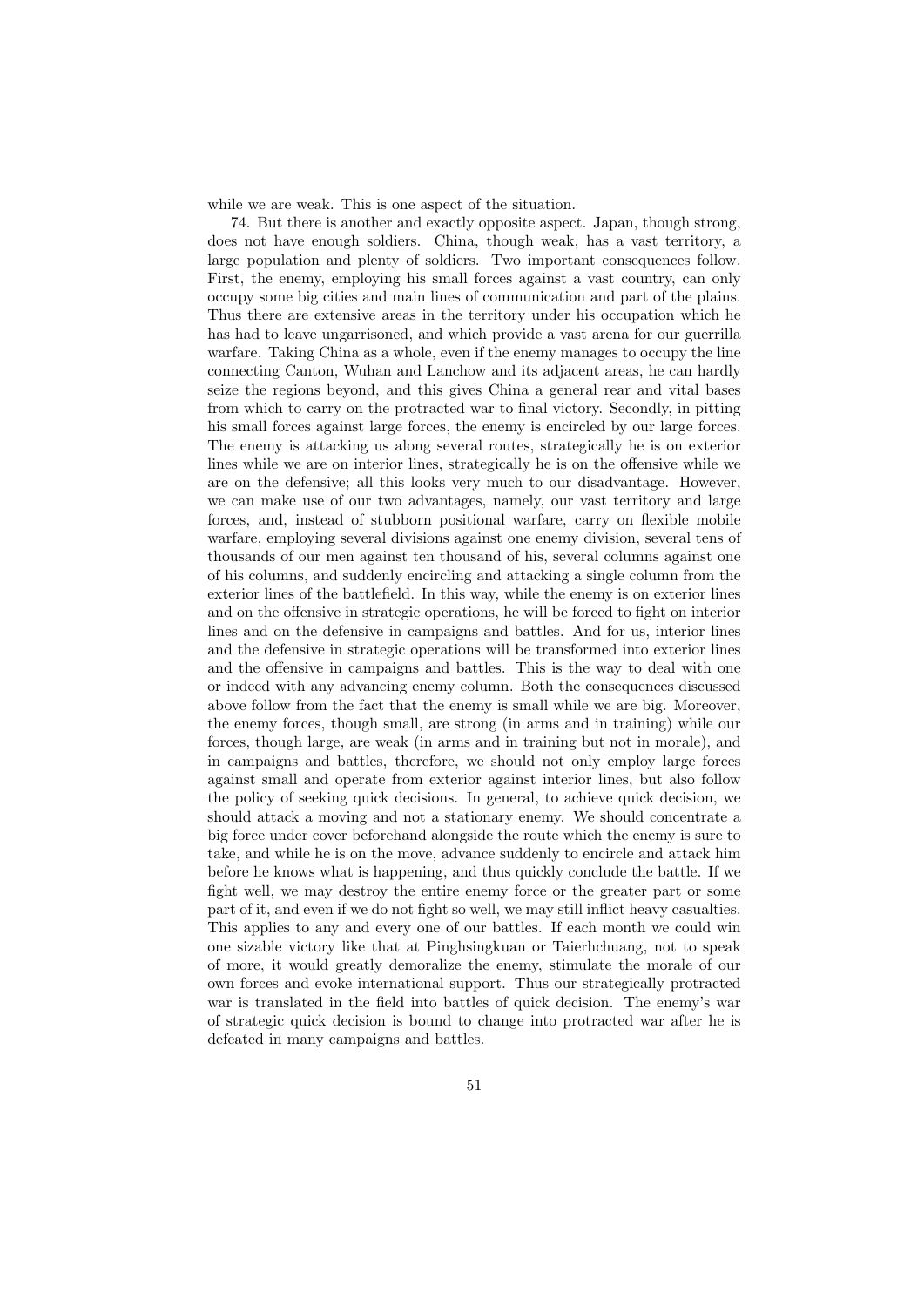75. In a word, the above operational principle for fighting campaigns and battles is one of "quick-decision offensive warfare on exterior lines". It is the opposite of our strategic principle of "protracted defensive warfare on interior lines", and yet it is the indispensable principle for carrying out this strategy. If we should use "protracted defensive warfare on interior lines" as the principle for campaigns and battles too, as we did at the beginning of the War of Resistance, it would be totally unsuited to the circumstances in which the enemy is small while we are big and the enemy is strong while we are weak; in that case we could never achieve our strategic objective of a protracted war and we would be defeated by the enemy. That is why we have always advocated the organization of the forces of the entire country into a number of large field armies, each counterposed to one of the enemy's field armies but having two, three or four times its strength, and so keeping the enemy engaged in extensive theatres of war in accordance with the principle outlined above. This principle of "quickdecision offensive warfare on exterior lines" can and must be applied in guerrilla as well as in regular warfare. It is applicable not only to any one stage of the war but to its entire course. In the stage of strategic counter-offensive, when we are better equipped technically and are no longer in the position of the weak fighting the strong, we shall be able to capture prisoners and booty on a large scale all the more effectively if we continue to employ superior numbers in quickdecision offensive battles from exterior lines. For instance, if we employ two, three or four mechanized divisions against one mechanized enemy division, we can be all the more certain of destroying it. It is common sense that several hefty fellows can easily beat one.

76. If we resolutely apply "quick-decision offensive warfare on exterior lines" on a battlefield, we shall not only change the balance of forces on that battlefield, but also gradually change the general situation. On the battlefield we shall be on the offensive and the enemy on the defensive, we shall be employing superior numbers on exterior lines and the enemy inferior numbers on interior lines, and we shall seek quick decisions, while the enemy, try as he may, will not be able to protract the fighting in the expectation of reinforcements; for all these reasons, the enemy's position will change from strong to weak, from superior to inferior, while that of our forces will change from weak to strong, from inferior to superior. After many such battles have been victoriously fought, the general situation between us and the enemy will change. That is to say, through the accumulation of victories on many battlefields by quick-decision offensive warfare on exterior lines, we shall gradually strengthen ourselves and weaken the enemy, which will necessarily affect the general balance of forces and bring about changes in it. When that happens, these changes, together with other factors on our side and together with the changes inside the enemy camp and a favourable international situation, will turn the over-all situation between us and the enemy first into one of parity and then into one of superiority for us. That will be the time for us to launch the counter-offensive and drive the enemy out of the country.

77. War is a contest of strength, but the original pattern of strength changes in the course of war. Here the decisive factor is subjective effort–winning more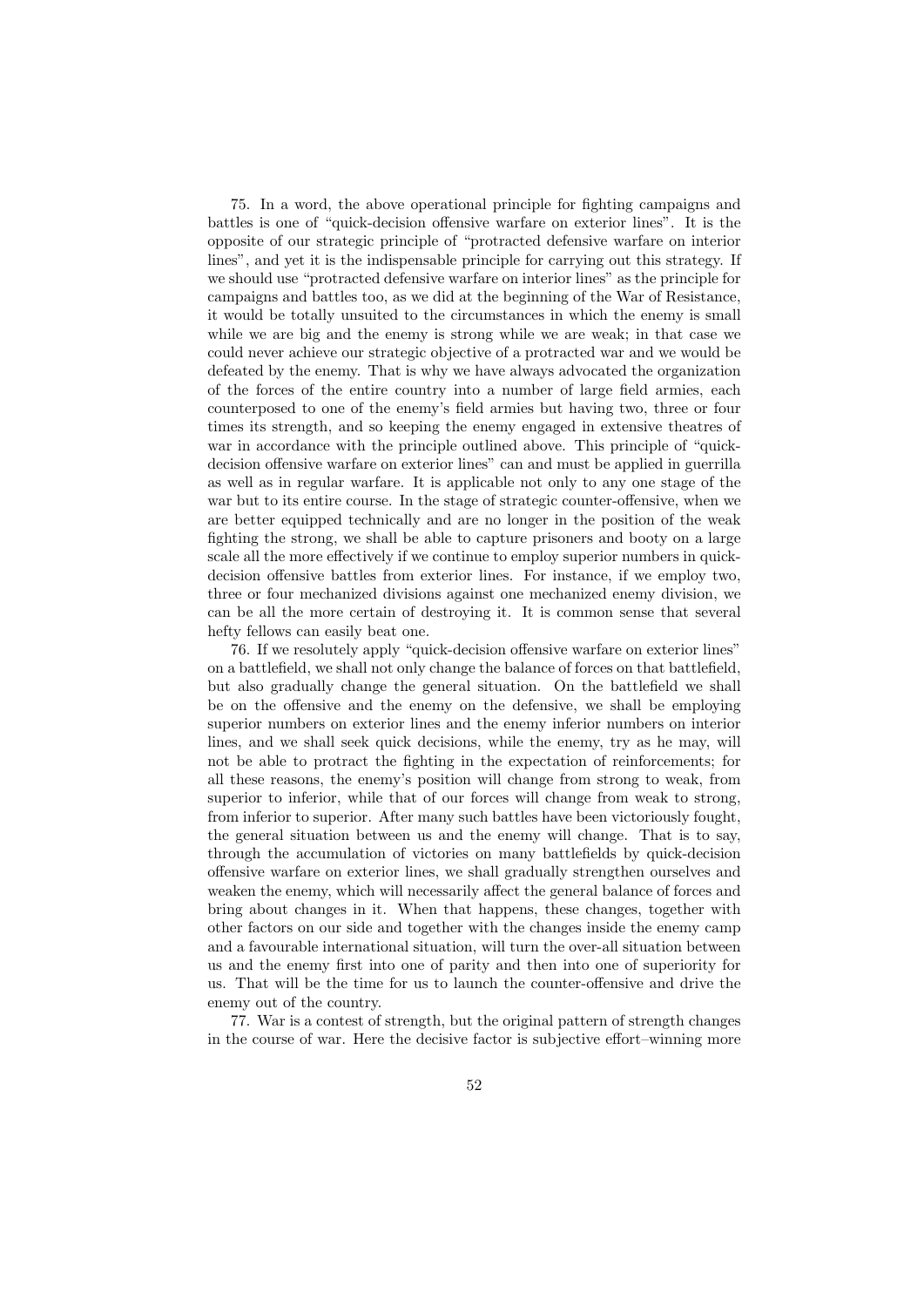victories and committing fewer errors. The objective factors provide the possibility for such change, but in order to turn this possibility into actuality both correct policy and subjective effort are essential. It is then that the subjective plays the decisive role.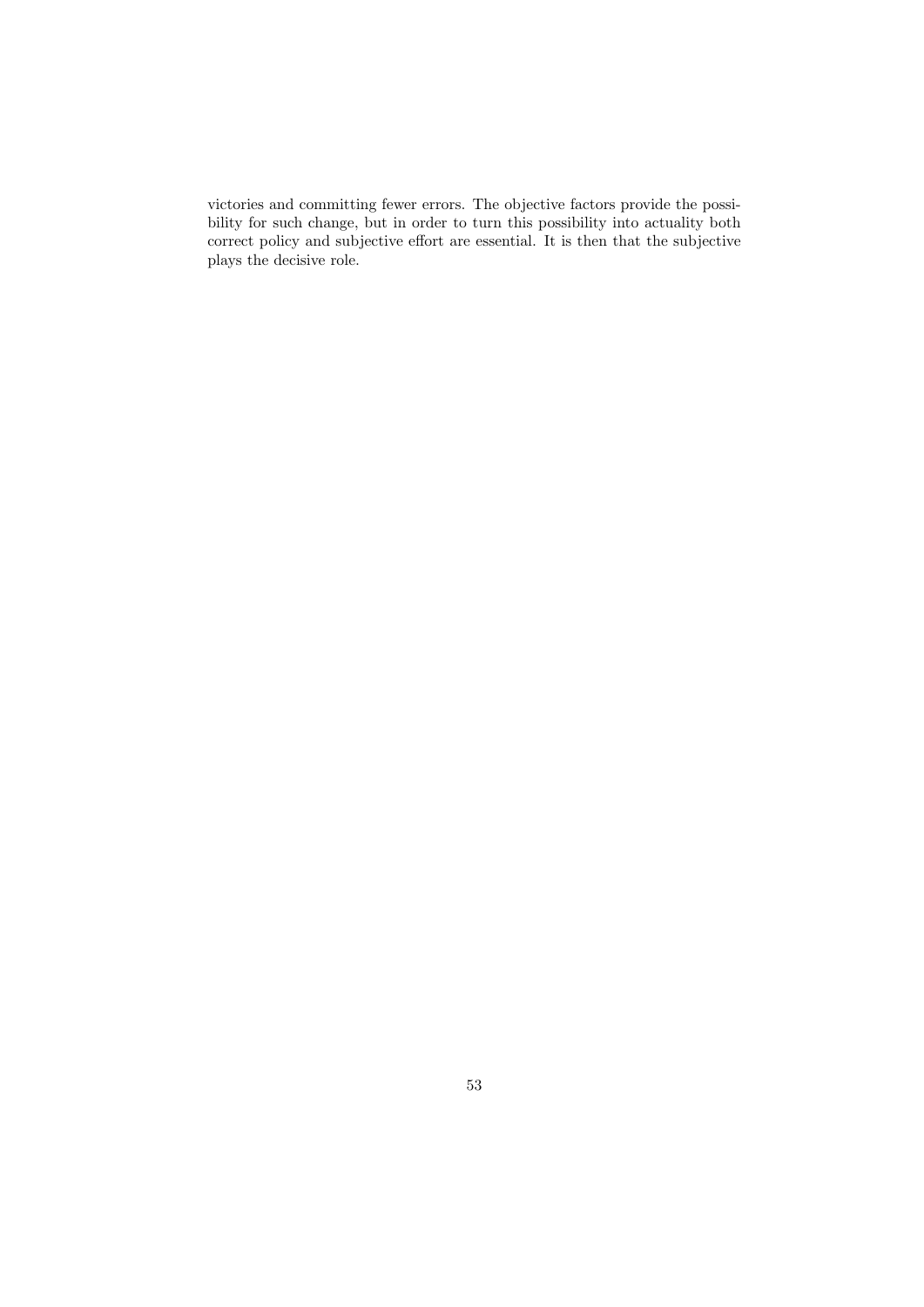# Initiative, Flexibility, and Planning

78. In quick-decision offensive campaigns and battles on exterior lines, as discussed above, the crucial point is the "offensive"; "exterior lines" refers to the sphere of the offensive and "quick-decision" to its duration. Hence the name "quick-decision offensive warfare on exterior lines". It is the best principle for waging a protracted war and it is also the principle for what is known as mobile warfare. But it cannot be put into effect without initiative, flexibility and planning. Let us now study these three questions.

79. We have already discussed man's conscious dynamic role, so why do we talk about the initiative again? By conscious dynamic role we mean conscious action and effort, a characteristic distinguishing man from other beings, and this human characteristic manifests itself most strongly in war; all this has been discussed already. The initiative here means an army's freedom of action as distinguished from an enforced loss of freedom. Freedom of action is the very life of an army and, once it is lost, the army is close to defeat or destruction. The disarming of a soldier is the result of his losing freedom of action through being forced into a passive position. The same is true of the defeat of an army. For this reason both sides in war do all they can to gain the initiative and avoid passivity. It may be said that the quick-decision offensive warfare on exterior lines which we advocate and the flexibility and planning necessary for its execution are designed to gain the initiative and thus force the enemy into a passive position and achieve the object of preserving ourselves and destroying the enemy. But initiative or passivity is inseparable from superiority or inferiority in the capacity to wage war. Consequently it is also inseparable from the correctness or incorrectness of the subjective direction of war. In addition, there is the question of exploiting the enemy's misconceptions and unpreparedness in order to gain the initiative and force the enemy into passivity. These points are analysed below.

80. Initiative is inseparable from superiority in capacity to wage war, while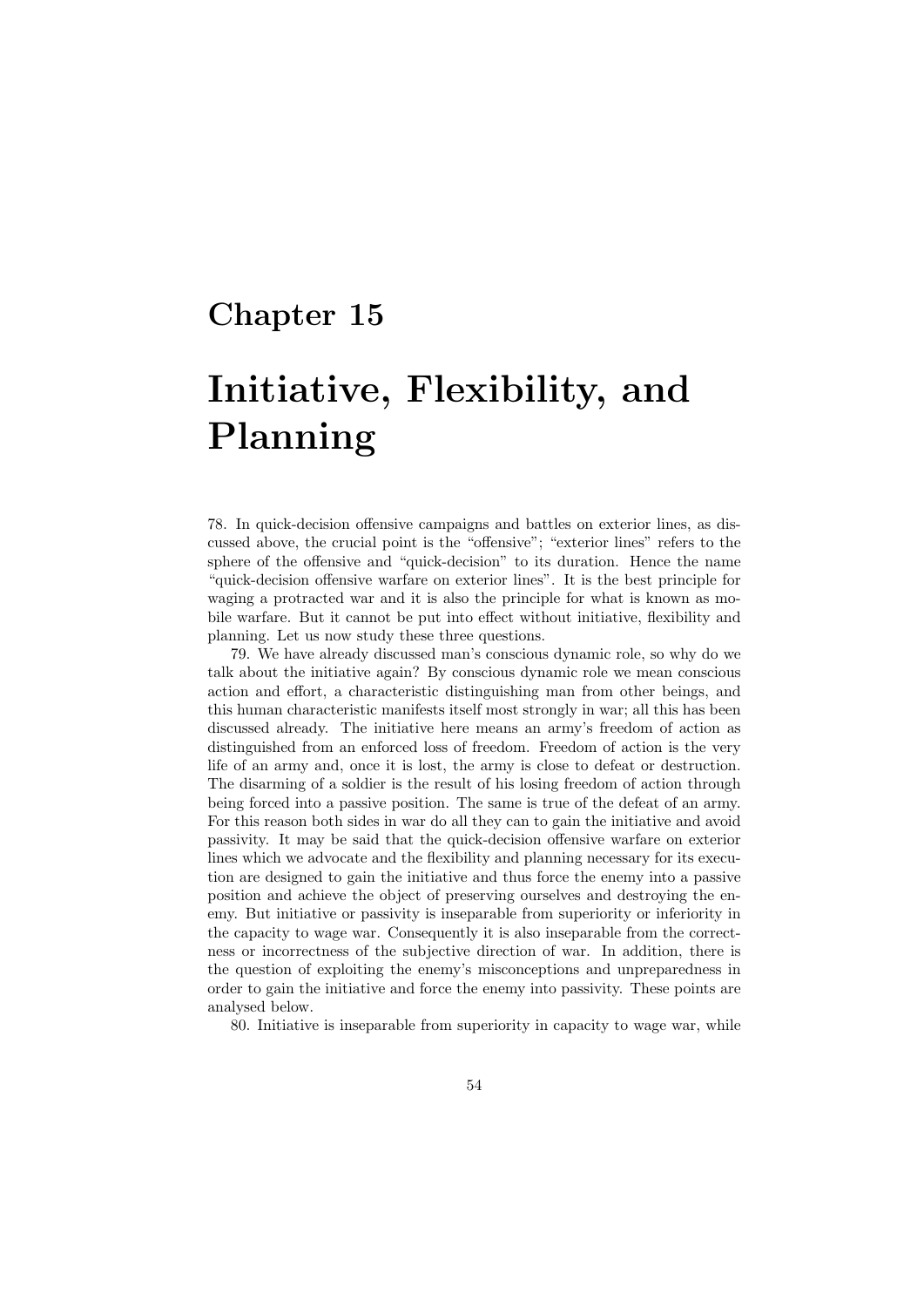passivity is inseparable from inferiority in capacity to wage war. Such superiority or inferiority is the objective basis of initiative or passivity. It is natural that the strategic initiative can be better maintained and exercised through a strategic offensive, but to maintain the initiative always and everywhere, that is, to have the absolute initiative, is possible only when there is absolute superiority matched against absolute inferiority. When a strong, healthy man wrestles with an invalid, he has the absolute initiative. If Japan were not riddled with insoluble contradictions, if, for instance, she could throw in a huge force of several million or ten million men all at once, if her financial resources were several times what they are, if she had no opposition from her own people or from other countries, and if she did not pursue the barbarous policies which arouse the desperate resistance of the Chinese people, then she would be able to maintain absolute superiority and have the absolute initiative always and everywhere. In history, such absolute superiority rarely appears in the early stages of a war or a campaign but is to be found towards its end. For instance, on the eve of Germany's capitulation in World War I, the Entente countries became absolutely superior and Germany absolutely inferior, so that Germany was defeated and the Entente countries were victorious; this is an example of absolute superiority and inferiority towards the end of a war. Again, on the eve of the Chinese victory at Taierhchuang, the isolated Japanese forces there were reduced after bitter fighting to absolute inferiority while our forces achieved absolute superiority, so that the enemy was defeated and we were victorious; this is an example of absolute superiority and inferiority towards the end of a campaign. A war or campaign may also end in a situation of relative superiority or of parity, in which case there is compromise in the war or stalemate in the campaign. But in most cases it is absolute superiority and inferiority that decide victory and defeat. All this holds for the end of a war or a campaign, and not for the beginning. The outcome of the Sino-Japanese war, it can be predicted, will be that Japan will become absolutely inferior and be defeated and that China will become absolutely superior and gain victory. But at present superiority or inferiority is not absolute on either side, but is relative. With the advantages of her military, economic and political-organizational power, Japan enjoys superiority over us with our military, economic and political-organizational weakness, which creates the basis for her initiative. But since quantitatively her military and other power is not great and she has many other disadvantages, her superiority is reduced by her own contradictions. Upon her invasion of China, her superiority has been reduced still further because she has come up against our vast territory, large population, great numbers of troops and resolute nation-wide resistance. Hence, Japan's general position has become one of only relative superiority, and her ability to exercise and maintain the initiative, which is thereby restricted, has likewise become relative. As for China, though placed in a somewhat passive position strategically because of her inferior strength, she is nevertheless quantitatively superior in territory, population and troops, and also superior in the morale of her people and army and their patriotic hatred of the enemy; this superiority, together with other advantages, reduces the extent of her inferiority in military, economic and other power, and changes it into a relative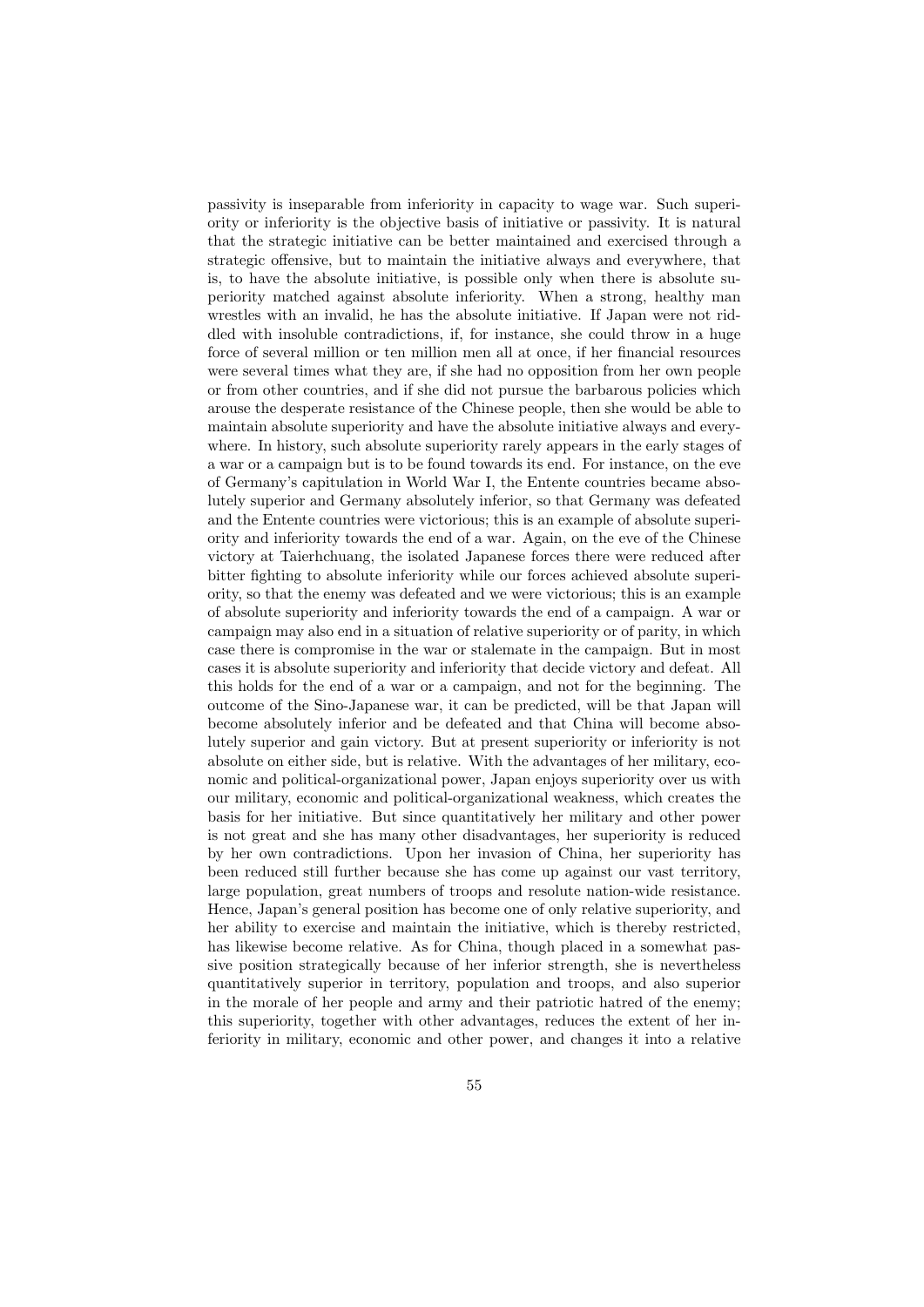strategic inferiority. This also reduces the degree of China's passivity so that her strategic position is one of only relative passivity. Any passivity, however, is a disadvantage, and one must strive hard to shake it off. Militarily, the way to do so is resolutely to wage quick-decision offensive warfare on exterior lines, to launch guerrilla warfare in the rear of the enemy and so secure overwhelming local superiority and initiative in many campaigns of mobile and guerrilla warfare. Through such local superiority and local initiative in many campaigns, we can gradually create strategic superiority and strategic initiative and extricate ourselves from strategic inferiority and passivity. Such is the interrelation between initiative and passivity, between superiority and inferiority.

80. Initiative is inseparable from superiority in capacity to wage war, while passivity is inseparable from inferiority in capacity to wage war. Such superiority or inferiority is the objective basis of initiative or passivity. It is natural that the strategic initiative can be better maintained and exercised through a strategic offensive, but to maintain the initiative always and everywhere, that is, to have the absolute initiative, is possible only when there is absolute superiority matched against absolute inferiority. When a strong, healthy man wrestles with an invalid, he has the absolute initiative. If Japan were not riddled with insoluble contradictions, if, for instance, she could throw in a huge force of several million or ten million men all at once, if her financial resources were several times what they are, if she had no opposition from her own people or from other countries, and if she did not pursue the barbarous policies which arouse the desperate resistance of the Chinese people, then she would be able to maintain absolute superiority and have the absolute initiative always and everywhere. In history, such absolute superiority rarely appears in the early stages of a war or a campaign but is to be found towards its end. For instance, on the eve of Germany's capitulation in World War I, the Entente countries became absolutely superior and Germany absolutely inferior, so that Germany was defeated and the Entente countries were victorious; this is an example of absolute superiority and inferiority towards the end of a war. Again, on the eve of the Chinese victory at Taierhchuang, the isolated Japanese forces there were reduced after bitter fighting to absolute inferiority while our forces achieved absolute superiority, so that the enemy was defeated and we were victorious; this is an example of absolute superiority and inferiority towards the end of a campaign. A war or campaign may also end in a situation of relative superiority or of parity, in which case there is compromise in the war or stalemate in the campaign. But in most cases it is absolute superiority and inferiority that decide victory and defeat. All this holds for the end of a war or a campaign, and not for the beginning. The outcome of the Sino-Japanese war, it can be predicted, will be that Japan will become absolutely inferior and be defeated and that China will become absolutely superior and gain victory. But at present superiority or inferiority is not absolute on either side, but is relative. With the advantages of her military, economic and political-organizational power, Japan enjoys superiority over us with our military, economic and political-organizational weakness, which creates the basis for her initiative. But since quantitatively her military and other power is not great and she has many other disadvantages, her superiority is reduced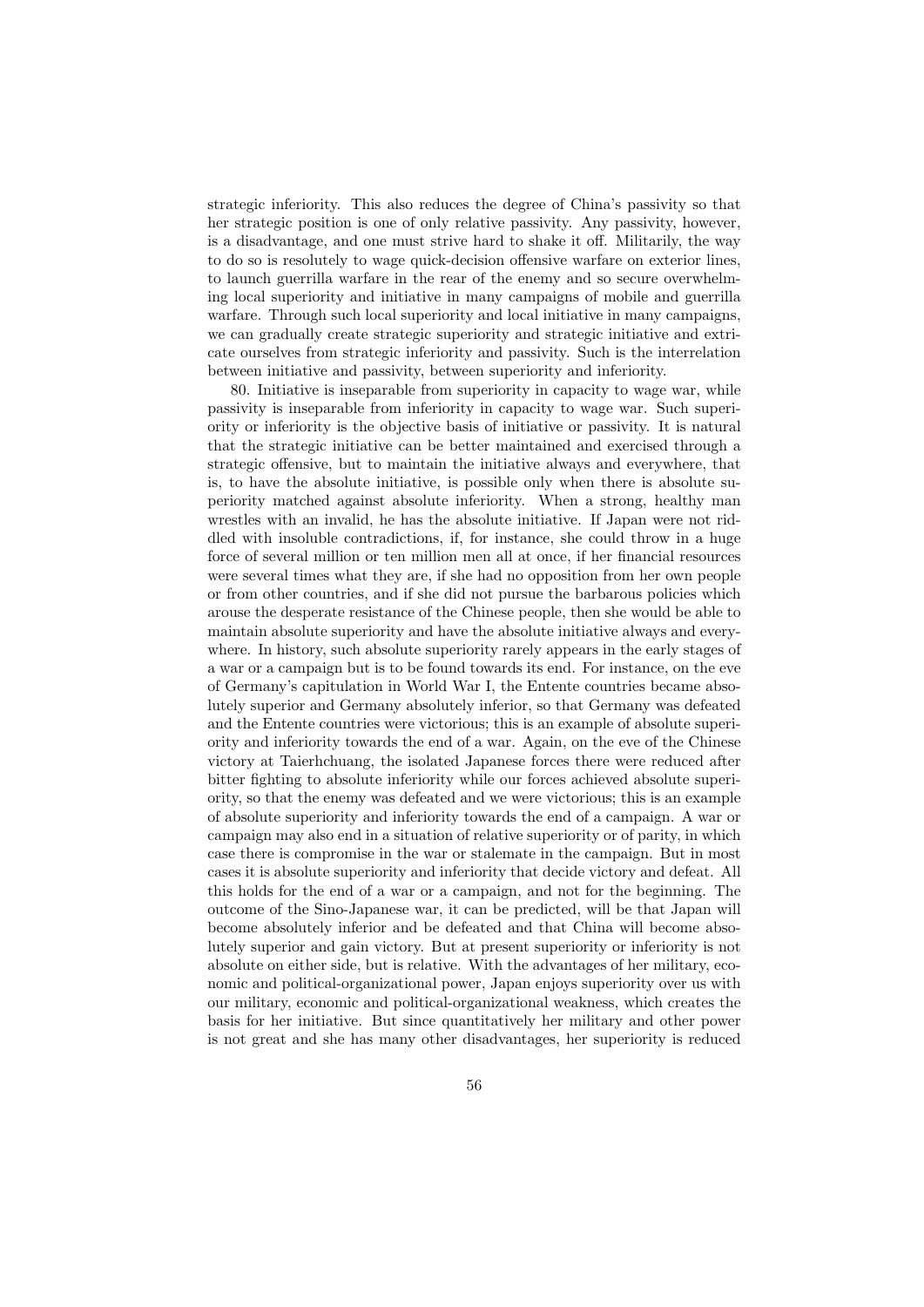by her own contradictions. Upon her invasion of China, her superiority has been reduced still further because she has come up against our vast territory, large population, great numbers of troops and resolute nation-wide resistance. Hence, Japan's general position has become one of only relative superiority, and her ability to exercise and maintain the initiative, which is thereby restricted, has likewise become relative. As for China, though placed in a somewhat passive position strategically because of her inferior strength, she is nevertheless quantitatively superior in territory, population and troops, and also superior in the morale of her people and army and their patriotic hatred of the enemy; this superiority, together with other advantages, reduces the extent of her inferiority in military, economic and other power, and changes it into a relative strategic inferiority. This also reduces the degree of China's passivity so that her strategic position is one of only relative passivity. Any passivity, however, is a disadvantage, and one must strive hard to shake it off. Militarily, the way to do so is resolutely to wage quick-decision offensive warfare on exterior lines, to launch guerrilla warfare in the rear of the enemy and so secure overwhelming local superiority and initiative in many campaigns of mobile and guerrilla warfare. Through such local superiority and local initiative in many campaigns, we can gradually create strategic superiority and strategic initiative and extricate ourselves from strategic inferiority and passivity. Such is the interrelation between initiative and passivity, between superiority and inferiority.

81. From this we can also understand the relationship between initiative or passivity and the subjective directing of war. As already explained, it is possible to escape from our position of relative strategic inferiority and passivity, and the method is to create local superiority and initiative in many campaigns, so depriving the enemy of local superiority and initiative and plunging him into inferiority and passivity. These local successes will add up to strategic superiority and initiative for us and strategic inferiority and passivity for the enemy. Such a change depends upon correct subjective direction. Why? Because while we seek superiority and the initiative, so does the enemy; viewed from this angle, war is a contest in subjective ability between the commanders of the opposing armies in their struggle for superiority and for the initiative on the basis of material conditions such as military forces and financial resources. Out of the contest there emerge a victor and a vanquished; leaving aside the contrast in objective material conditions, the victor will necessarily owe his success to correct subjective direction and the vanquished his defeat to wrong subjective direction. We admit that the phenomenon of war is more elusive and is characterized by greater uncertainty than any other social phenomenon, in other words, that it is more a matter of "probability". Yet war is in no way supernatural, but a mundane process governed by necessity. That is why Sun Wu Tzu's axiom, "Know the enemy and know yourself, and you can fight a hundred battles with no danger of defeat"', <sup>1</sup> remains a scientific truth. Mistakes arise from ignorance about the enemy and about ourselves, and moreover the peculiar nature of war makes it impossible in many cases to have full knowledge about both sides; hence the

 $1$  Sun Tzu, Chapter 3, "The Strategy of Attack".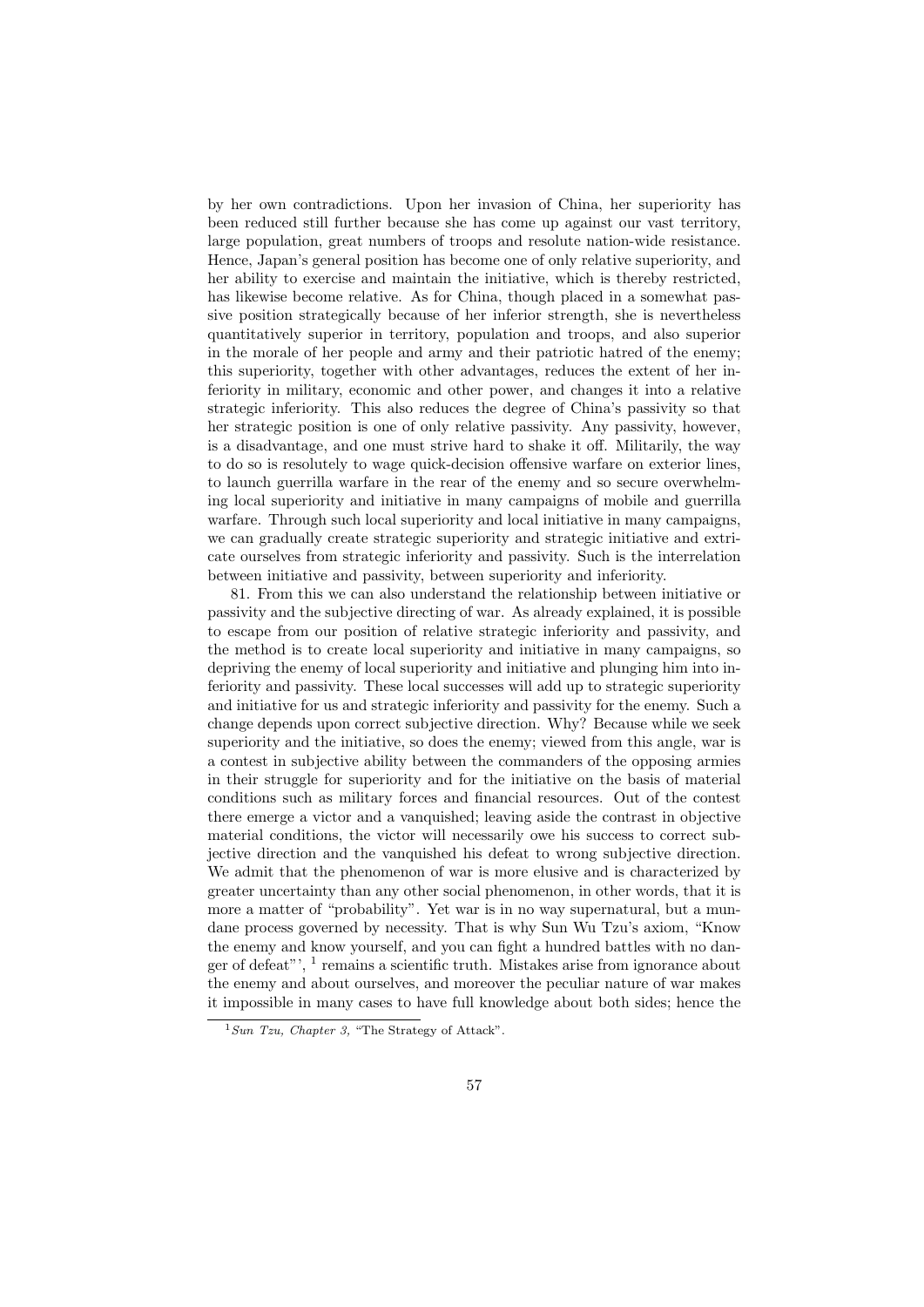uncertainty about military conditions and operations, and hence mistakes and defeats. But whatever the situation and the moves in a war, one can know their general aspects and essential points. It is possible for a commander to reduce errors and give generally correct direction, first through all kinds of reconnaissance and then through intelligent inference and judgement. Armed with the weapon of "generally correct direction", we can win more battles and transform our inferiority into superiority and our passivity into initiative. This is how initiative or passivity is related to the correct or incorrect subjective direction of a war.

82. The thesis that incorrect subjective direction can change superiority and initiative into inferiority and passivity, and that correct subjective direction can effect a reverse change, becomes all the more convincing when we look at the record of defeats suffered by big and powerful armies and of victories won by small and weak armies. There are many such instances in Chinese and foreign history. Examples in China are the Battle of Chengpu between the states of Tsin and Chu, <sup>2</sup> the Battle of Chengkao between the states of Chu and Han, <sup>3</sup> the Battle in which Han Hsin defeated the Chao armies, <sup>4</sup> the Battle of Kunyang between the states of Hsin and Han, <sup>5</sup> the Battle of Kuantu between Yuan Shao and Tsao Tsao, <sup>6</sup> the Battle of Chihpi between the states of Wu and Wei, <sup>7</sup>

<sup>2</sup>Chengpu, situated in the southwest of the present Chuancheng County in Shantung Province, was the scene of a great battle between the states of Tsin and Chu in 632 BC. At the beginning of the battle the Chu troops got the upper hand. The Tsin troops, after making a retreat of 90 li, chose the right and left flanks of the Chu troops, their weak spots, and inflicted heavy defeats on them.

<sup>&</sup>lt;sup>3</sup>The ancient town of Chengkeo, in the northwest of the present Chengkao County, Honan Province, was of great military importance. It was the scene of battles fought in 203 B.C. between Liu Pang, King of Han, and Hsiang Yu, King of Chu. At first Hsiang Yu captured Hsingyang and Chengkao and Liu Pang's troops were almost routed. Liu Pang waited until the opportune moment when Hsiang Yu's troops were in midstream crossing the Szeshui River, and then crushed them and recaptured Chengkao.

<sup>4</sup> In 204 B.C., Han Hsin, a general of the state of Han, led his men in a big battle with Chao Hsieh at Chinghsing. Chao Hsieh's army, said to be 200,000 strong, was several times that of Han. Deploying his troops with their backs to a river, Han Hsin led them in valiant combat, and at the same time dispatched some units to attack and occupy the enemy's weakly garrisoned rear. Caught in a pincer, Chao Hsieh's troops were utterly defeated.

<sup>&</sup>lt;sup>5</sup>The ancient town of Kunyang, in the north of the present Yehhsien County, Honan Province, was the place where Liu Hsiu, founder of the Eastern Han Dynasty, defeated the troops of Wang Mang, Emperor of the Hsin Dynasty, in A.D. 23. There was a huge numerical disparity between the two sides, Liu Hsiu's forces totalling 8,000 to 9,000 men as against Wang Mang's 400,000. But taking advantage of the negligence of Wang Mang's generals, Wang Hsun and Wang Yi, who underestimated the enemy, Liu Hsiu with only three thousand picked troops put Wang Mang's main forces to rout. He followed up this victory by crushing the rest of the enemy troops.

 $6$ Kuantu was in the northeast of the present Chungmou County, Honan Province, and the scene of the battle between the armies of Tsao Tsao and Yuan Shao in A D 200. Yuan Shao had an army of 100,000, while Tsao Tsao had only a meagre force and was short of supplies. Taking advantage of the lack of vigilance on the part of Yuan Shao's troops, who belittled the enemy, Tsao Tsao dispatched his light-footed soldiers to spring a surprise attack on them and set their supplies on fire. Yuan Shao's army was thrown into confusion and its main force wiped out.

<sup>7</sup>The state of Wu was ruled by Sun Chuan, and the state of Wei by Tsao Tsao. Chihpi is situated on the south bank of the Yangtse River, to the northeast of Chisyu, Hupeh Province.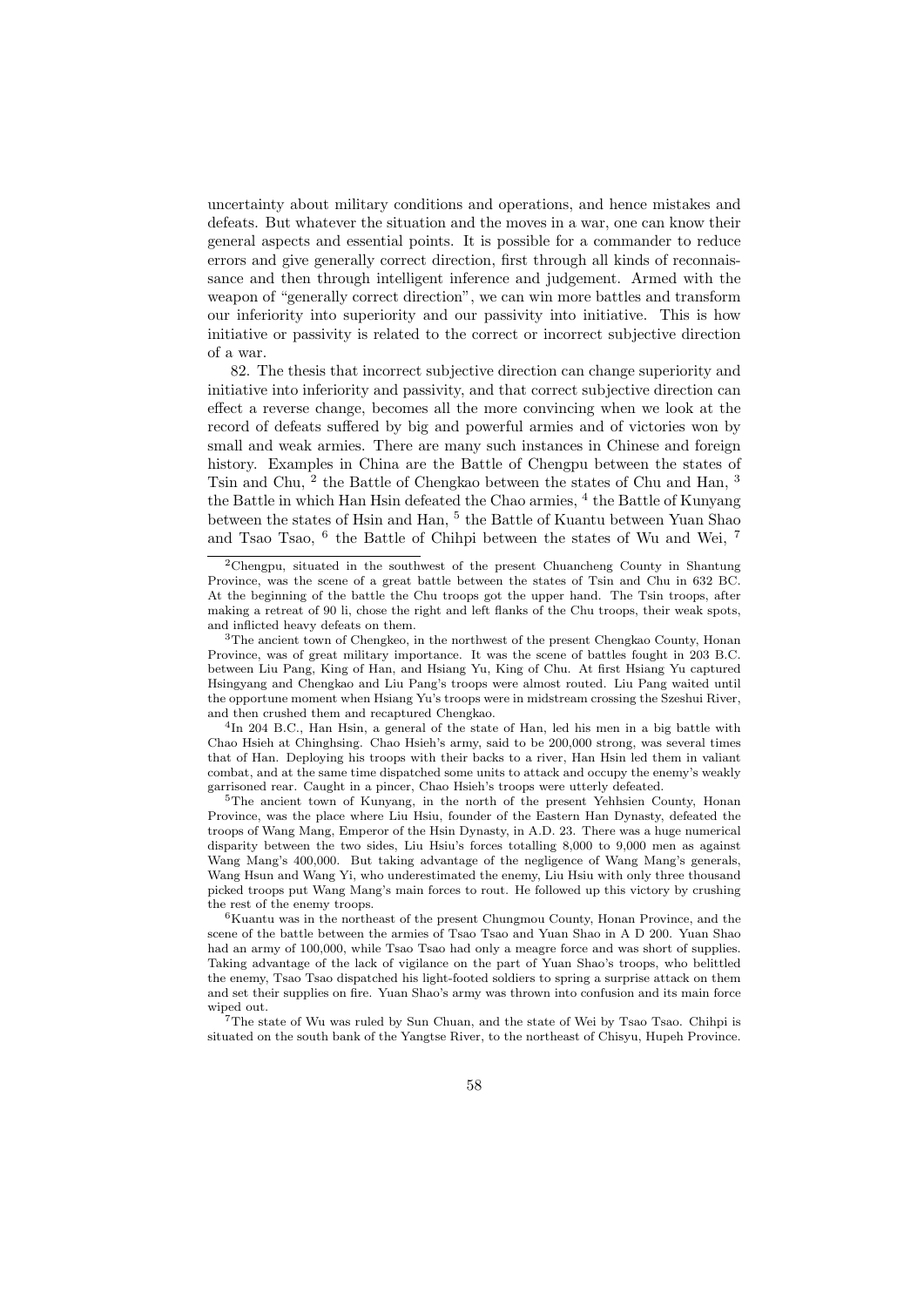the Battle of Yiling between the states of Wu and Shu,  $^8$  the Battle of Feishui between the states of Chin and Tsin, <sup>9</sup> etc. Among examples to be found abroad are most of Napoleon's campaigns and the civil war in the Soviet Union after the October Revolution. In all these instances, victory was won by small forces over big and by inferior over superior forces. In every case, the weaker force, pitting local superiority and initiative against the enemy's local inferiority and passivity, first inflicted one sharp defeat on the enemy and then turned on the rest of his forces and smashed them one by one, thus transforming the over-all situation into one of superiority and initiative. The reverse was the case with the enemy who originally had superiority and held the initiative; owing to subjective errors and internal contradictions, it sometimes happened that he completely lost an excellent or fairly good position in which he enjoyed superiority and initiative, and became a general without an army or a king without a kingdom. Thus it can be seen that although superiority or inferiority in the capacity to wage war is the objective basis determining initiative or passivity, it is not in itself actual initiative or passivity; it is only through a struggle, a contest of ability, that actual initiative or passivity can emerge. In the struggle, correct subjective direction can transform inferiority into superiority and passivity into initiative, and incorrect subjective direction can do the opposite. The fact that every ruling dynasty was defeated by revolutionary armies shows that mere superiority in certain respects does not guarantee the initiative, much less the final victory. The inferior side can wrest the initiative and victory from the superior side by securing certain conditions through active subjective endeavour in accordance with the actual circumstances.

83. To have misconceptions and to be caught unawares may mean to lose superiority and initiative. Hence, deliberately creating misconceptions for the enemy and then springing surprise attacks upon him are two ways–indeed two

In A.D. 208 Tsao Tsao led an army of over 500,000 men, which he proclaimed to be 800,000 strong, to launch an attack on Sun Chuan. The latter, in alliance with Tsao Tsao's antagonist Liu Pei, mustered a force of 30,000. Knowing that Tsao Tsao's army was plagued by epidemics and was unaccustomed to action afloat, the allied forces of Sun Chuan and Liu Pei set fire to Tsao Tsao's fleet and crushed his army.

<sup>8</sup>Yiling, to the east of the present Ichang, Hupeh Province, was the place where Lu Sun, a general of the state of Wu, defeated the army of Liu Pei, ruler of Shu, in A D. 222. Liu Pei's troops scored successive victories at the beginning of the war and penetrated five or six hundred li into the territory of Wu as far as Yiling. Lu Su/n, who was defending Yiling, avoided battle for over seven months until Liu Pei "was at his wits' end and his troops were exhausted and demoralized". Then he crushed Liu Pei's troops by taking advantage of a favourable wind to set fire to their tents.

<sup>9</sup>Hsieh Hsuan, a general of Eastern Tsin Dynasty, defeated Fu Chien, ruler of the state of Chin, in AD 383 at the Feishui River in Anhwei Province. Fu Chien had an infantry force of more than 600,000, a cavalry force of 270,000 and a guards corps of more than 30,000, while the land and river forces of Eastern Tsin numbered only 80,000. When the armies lined up on opposite banks of the Feishui River, Hsieh Hsuan, taking advantage of the overconfidence and conceit of the enemy troops, requested Fu Chien to move his troops back so as to leave room for the Eastern Tsin troops to cross the river and fight it out. Fu Chien complied, but when he ordered withdrawal, his troops got into a panic and could not be stopped. Seizing the opportunity, the Eastern Tsin troops crossed the river, launched an offensive and crushed the enemy.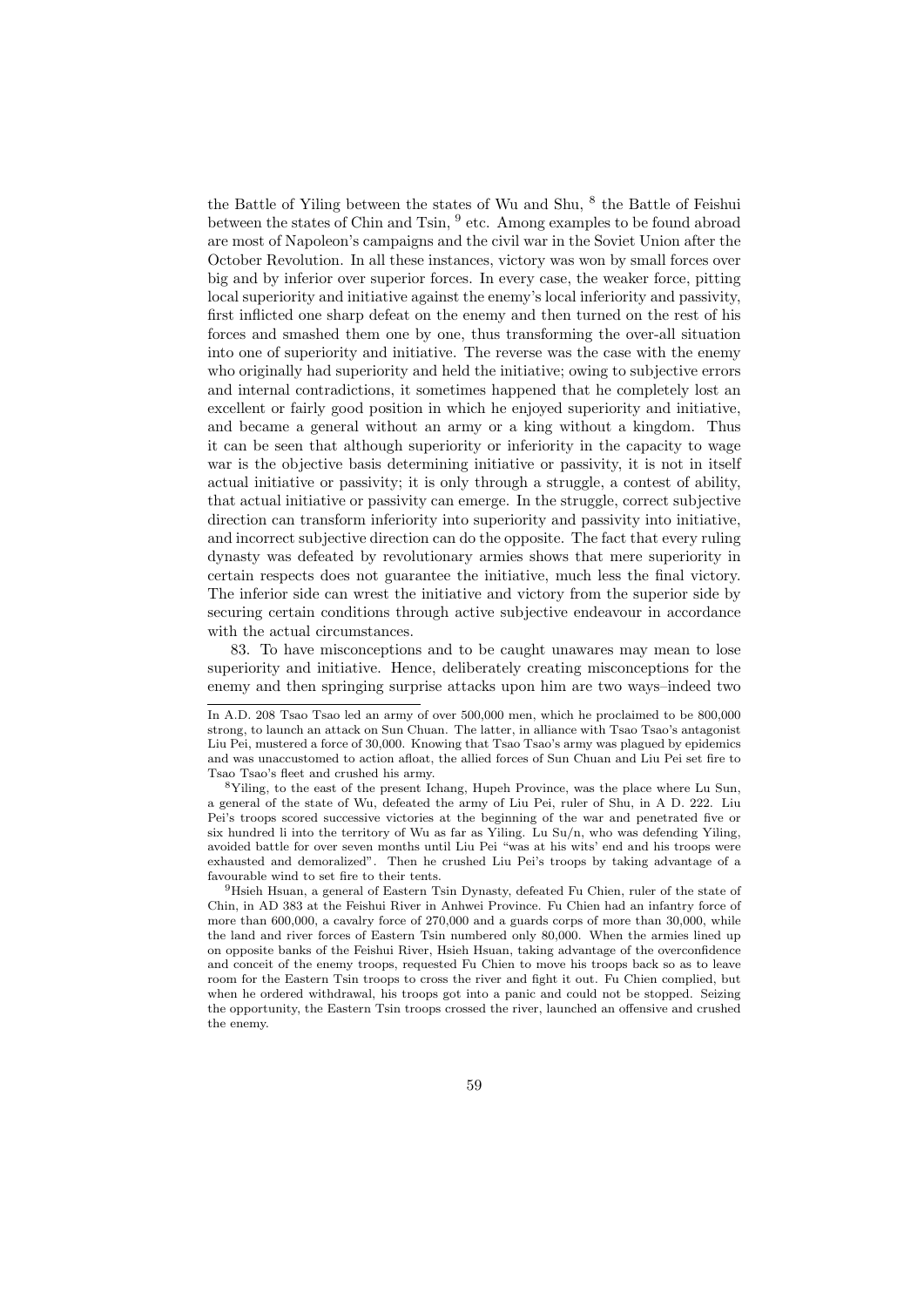important means–of achieving superiority and seizing the initiative. What are misconceptions? "To see every bush and tree on Mount Pakung as an enemy soldier" <sup>10</sup> is an example of misconception. And "making a feint to the east but attacking in the west" is a way of creating misconceptions among the enemy. When the mass support is sufficiently good to block the leakage of news, it is often possible by various ruses to succeed in leading the enemy into a morass of wrong judgements and actions so that he loses his superiority and the initiative. The saying, "There can never be too much deception in war", means precisely this. What does "being caught unawares" mean? It means being unprepared. Without preparedness superiority is not real superiority and there can be no initiative either. Having grasped this point, a force which is inferior but prepared can often defeat a superior enemy by surprise attack. We say an enemy on the move is easy to attack precisely because he is then off guard, that is, unprepared. These two points–creating misconceptions among the enemy and springing surprise attacks on him– mean transferring the uncertainties of war to the enemy while securing the greatest possible certainty for ourselves and thereby gaining superiority, the initiative and victory. Excellent organization of the masses is the prerequisite for attaining all this. Therefore it is extremely important to arouse all the people who are opposed to the enemy, to arm themselves to the last man, make widespread raids on the enemy and also prevent the leakage of news and provide a screen for our own forces; in this way the enemy will be kept in the dark about where and when our forces will attack, and an objective basis will be created for misconceptions and unpreparedness on his part. It was largely owing to the organized, armed masses of the people that the weak and small force of the Chinese Red Army was able to win many battles in the period of the Agrarian Revolutionary War. Logically, a national war should win broader mass support than an agrarian revolutionary war; however, as a result of past mistakes  $11$  the people are in an unorganized state, cannot be promptly drawn in to serve the cause and are sometimes even made use of by the enemy. The resolute rallying of the people on a broad scale is the only way to secure inexhaustible resources to meet all the requirements of the war. Moreover, it will definitely play a big part in carrying out our tactics of defeating the enemy by misleading him and catching him unawares. We are not Duke Hsiang of Sung and have no use for his asinine ethics.<sup>12</sup> In order to

<sup>10</sup>In A.D. 383, Fu Chien, the ruler of the state of Chin, belittled the forces of Tsin and attacked them. The Tsin troops defeated the enemy's advance units at Lochien, Shouyang County, Anhwei Province, and pushed forward by land and water. Ascending the city wall of Shonyang, Fu Chien observed the excellent alignment of the Tsin troops and, mistaking the woods and bushes on Mount Pakung for enemy soldiers, was frightened by the enemy's apparent strength.

<sup>11</sup>Comrade Mao Tse-tung is here referring to the fact that Chiang Kai-shek and Wang Ching-wei, having betrayed the first national democratic united front of the Kuomintang and the Communist Party in 1927, launched a ten-year war against the people, and thus made it impossible for the Chinese people to be organized on a large scale. For this the Kuomintang reactionaries headed by Chiang Kai-shek must be held responsible.

<sup>12</sup>Duke Hsiang of Sung ruled in the Spring and Autumn Era. In 638 BC, the state of Sung fought with the powerful state of Chu. The Sung forces were already deployed in battle positions when the Chu troops were crossing the river. One of the Sung officers suggested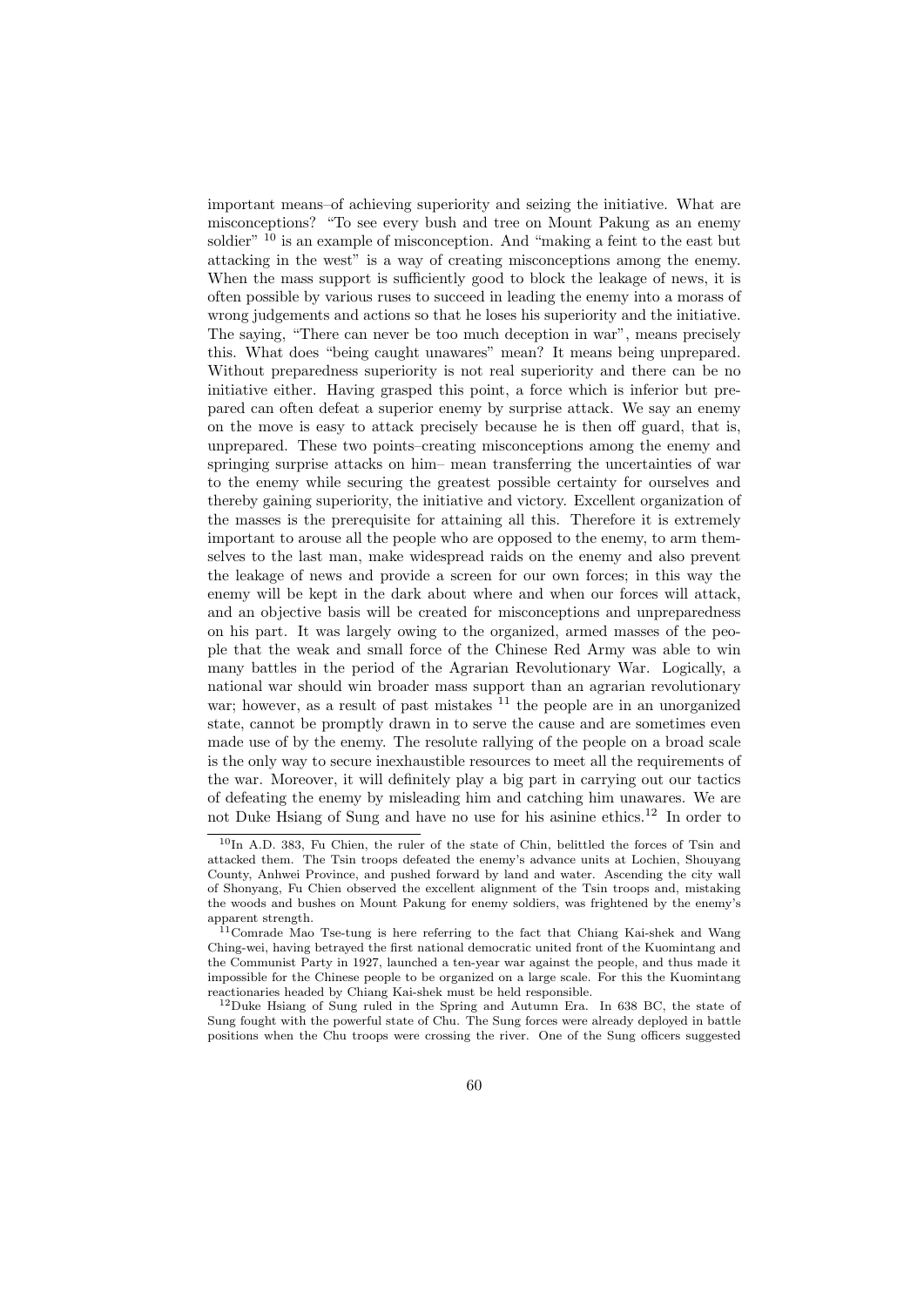achieve victory we must as far as possible make the enemy blind and deaf by sealing his eyes and ears and drive his commanders to distraction by creating confusion in their minds. The above concerns the way in which the initiative or passivity is related to the subjective direction of the war. Such subjective direction is indispensable for defeating Japan.

84. By and large, Japan has held the initiative in the stage of her offensive by reason of her military power and her exploitation of our subjective errors, past and present. But her initiative is beginning to wane to some extent because of her many inherent disadvantages and of the subjective errors she too has committed in the course of the war (of which more later) and also because of our many advantages. The enemy's defeat at Taierhchuang and his predicament in Shansi prove this clearly. The widespread development of guerrilla warfare in the enemy's rear has placed his garrisons in the occupied areas in a completely passive position. Although he is still on the offensive strategically and still holds the initiative, his initiative will end when his strategic offensive ends. The first reason why the enemy will not be able to maintain the initiative is that his shortage of troops renders it impossible for him to carry on the offensive indefinitely. Our offensive warfare in campaigns and our guerrilla warfare behind the enemy lines, together with other factors, constitute the second reason why he will have to cease his offensive at a certain limit and will not be able to keep his initiative. The existence of the Soviet Union and changes in the international situation constitute the third reason. Thus it can be seen that the enemy's initiative is limited and can be shattered. If, in military operations, China can keep up offensive warfare by her main forces in campaigns and battles, vigorously develop guerrilla warfare in the enemy's rear and mobilize the people on a broad scale politically, we can gradually build up a position of strategic initiative.

85. Let us now discuss flexibility. What is flexibility? It is the concrete realization of the initiative in military operations; it is the flexible employment of armed forces. The flexible employment of armed forces is the central task in directing a war, a task most difficult to perform well. In addition to organizing and educating the army and the people, the business of war consists in the employment of troops in combat, and all these things are done to win the fight. Of course it is difficult to organize an army, etc., but it is even more difficult to employ it, particularly when the weak are fighting the strong. To do so requires subjective ability of a very high order and requires the overcoming of the confusion, obscurity and uncertainty peculiar to war and the discovery of order, clarity and certainty in it; only thus can flexibility in command be realized.

86. The basic principle of field operations for the War of Resistance Against

that, as the Chu troops were numerically stronger, this was the moment for attack. But the Duke said, "No, a gentleman should never attack one who is unprepared." When the Chu troops had crossed the river but had not yet completed their battle alignment, the officer again proposed an immediate aback, and once again the Duke said, "No, a gentleman should never attack an army which has not yet completed its battle alignment." The Duke gave the order for attack on after the Chu troops were fully prepared. As a result, the Sung troops met with disastrous defeat and the Duke himself was wounded.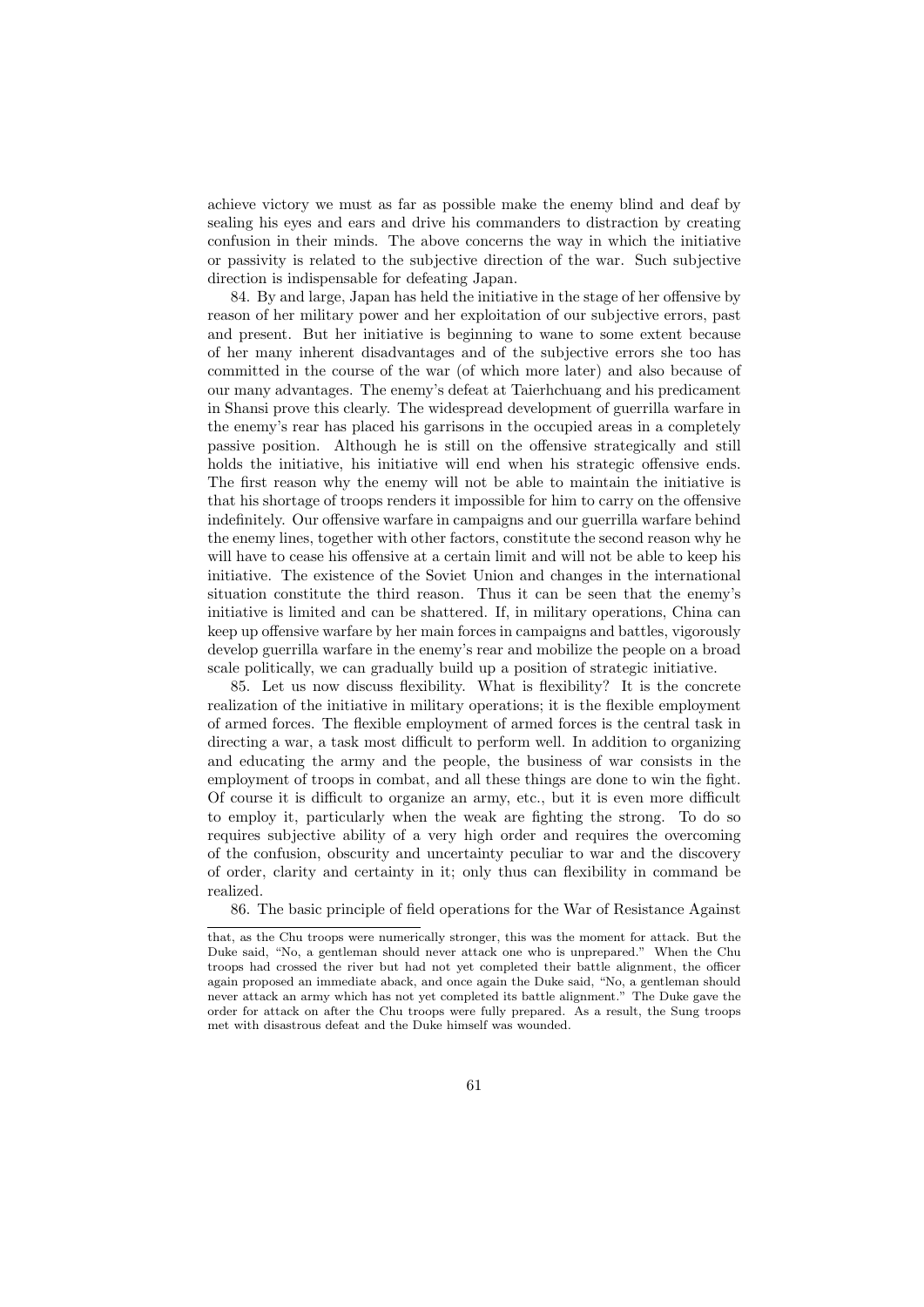Japan is quick-decision offensive warfare on exterior lines. There are various tactics or methods for giving effect to this principle, such as dispersion and concentration of forces, diverging advance and converging attack, the offensive and the defensive, assault and containment, encirclement and outflanking, advance and retreat. It is easy to understand these tactics, but not at all easy to employ and vary them flexibly. Here the three crucial links are the time, the place and the troops. No victory can be won unless the time, the place and the troops are well chosen. For example, in attacking an enemy force on the move, if we strike too early, we expose ourselves and give the enemy a chance to prepare, and if we strike too late, the enemy may have encamped and concentrated his forces, presenting us with a hard nut to crack. This is the question of the time. If we select a point of assault on the left flank which actually turns out to be the enemy's weak point, victory will be easy; but if we select the right flank and hit a snag, nothing will be achieved. This is the question of the place. If a particular unit of our forces is employed for a particular task, victory may be easy; but if another unit is employed for the same task, it may be hard to achieve results. This is the question of the troops. We should know not only how to employ tactics but how to vary them. For flexibility of command the important task is to make changes such as from the offensive to the defensive or from the defensive to the offensive, from advance to retreat or from retreat to advance, from containment to assault or from assault to containment, from encirclement to outflanking or from outflanking to encirclement, and to make such changes properly and in good time according to the circumstances of the troops and terrain on both sides. This is true of command in campaigns and strategic command as well as of command in battles.

87. The ancients said: "Ingenuity in varying tactics depends on mother wit"; this "ingenuity", which is what we mean by flexibility, is the contribution of the intelligent commander. Flexibility does not mean recklessness; recklessness must be rejected. Flexibility consists in the intelligent commander's ability to take timely and appropriate measures on the basis of objective conditions after "judging the hour and sizing up the situation"' (the "situation" includes the enemy's situation, our situation and the terrain), and this flexibility is "ingenuity in varying tactics". On the basis of this ingenuity, we can win more victories in quick-decision offensive warfare on exterior lines, change the balance of forces in our favour, gain the initiative over the enemy, and overwhelm and crush him so that the final victory will be ours.

88. Let us now discuss the question of planning. Because of the uncertainty peculiar to war, it is much more difficult to prosecute war according to plan than is the case with other activities. Yet, since "preparedness ensures success and unpreparedness spells failure", there can be no victory in war without advance planning and preparations. There is no absolute certainty in war, and yet it is not without some degree of relative certainty. We are comparatively certain about our own situation. We are very uncertain about the enemy's, but here too there are signs for us to read, clues to follow and sequences of phenomena to ponder. These form what we call a degree of relative certainty, which provides an objective basis for planning in war. Modern technical developments (telegraphy,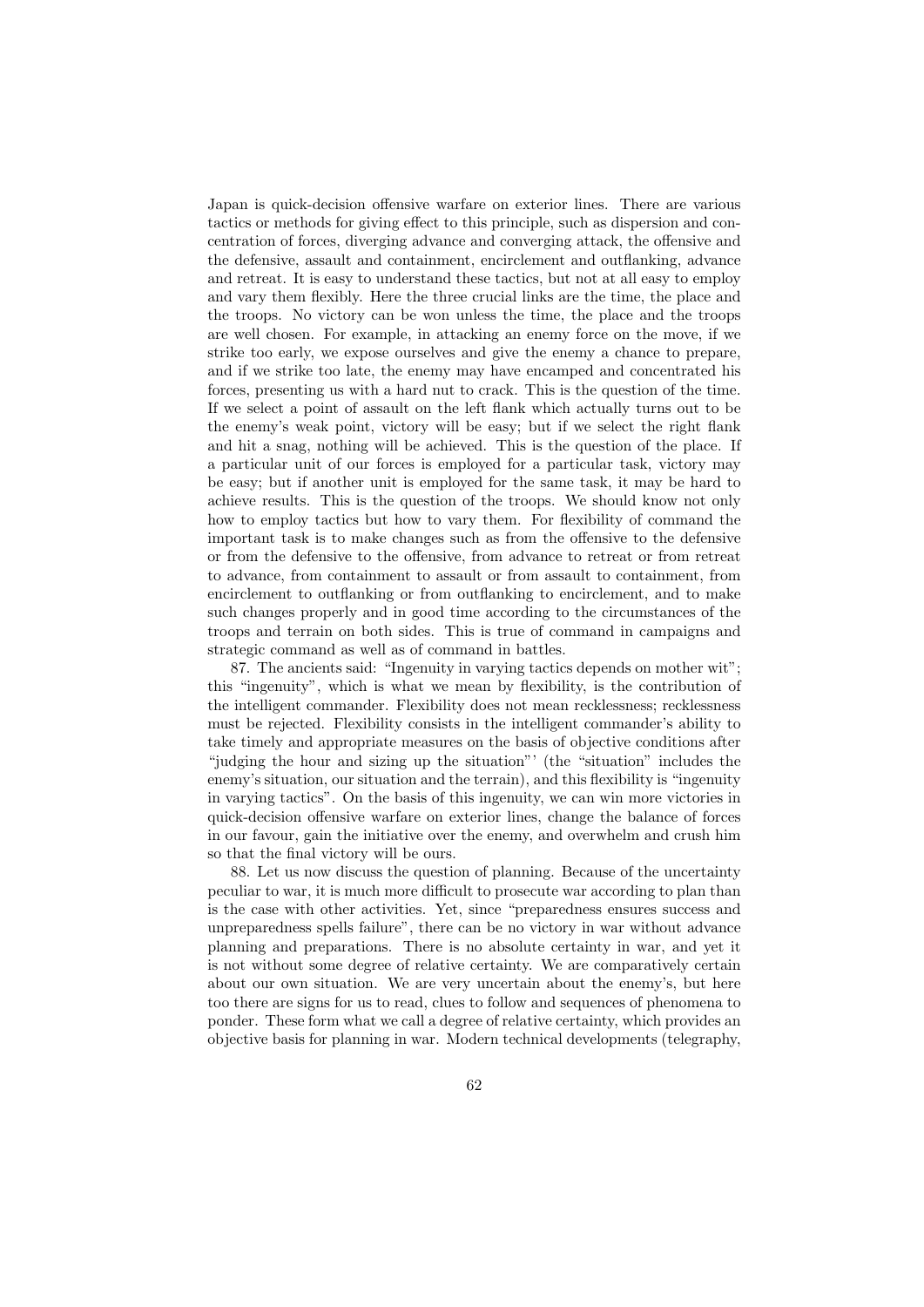radio, airplanes, motor vehicles, railways, steamships, etc.) have added to the possibilities of planning in war. However, complete or stable planning is difficult because there is only very limited and transient certainty in war; such planning must change with the movement (flow or change) of the war and vary in degree according to the scale of the war. Tactical plans, such as plans for attack or defence by small formations or units, often have to be changed several times a day. A plan of campaign, that is, of action by large formations, can generally stand till the conclusion of the campaign, in the course of which, however, it is often changed partially or sometimes even wholly. A strategic plan based on the over-all situation of both belligerents is still more stable, but it too is applicable only in a given strategic stage and has to be changed when the war moves towards a new stage. The making and changing of tactical, campaign and strategic plans in accordance with scope and circumstance is a key factor in directing a war; it is the concrete expression of flexibility in war, in other words, it is also ingenuity in varying one's tactics. Commanders at all levels in the anti-Japanese war should take note.

89. Because of the fluidity of war, some people categorically deny that war plans or policies can be relatively stable, describing such plans or policies as "mechanical". This view is wrong. In the preceding section we fully recognized that, because the circumstances of war are only relatively certain and the flow (movement or change) of war is rapid, war plans or policies can be only relatively stable and have to be changed or revised in good time in accordance with changing circumstances and the flow of the war; otherwise we would become mechanists. But one must not deny the need for war plans or policies that are relatively stable over given periods; to negate this is to negate everything, including the war itself as well as the negator himself. As both military conditions and operations are relatively stable, we must grant the relative stability of the war plans and policies resulting from them. For example, since both the circumstances of the war in northern China and the dispersed nature of the Eighth Route Army's operations are relatively stable for a particular stage, it is absolutely necessary during this stage to acknowledge the relative stability of the Eighth Route Army's strategic principle of operation, namely "Guerrilla warfare is basic, but lose no chance for mobile warfare under favourable conditions." The period of validity of a plan for a campaign is shorter than that of a strategic plan, and for a tactical plan it is shorter still, but each is stable over a given period. Anyone denying this point would have no way of handling warfare and would become a relativist in war with no settled views, for whom one course is just as wrong or just as right as another. No one denies that even a plan valid for a given period is fluid; otherwise, one plan would never be abandoned in favour of another. But it is fluid within limits, fluid within the bounds of the various war operations undertaken for carrying it out, but not fluid as to its essence; in other words it is quantitatively but not qualitatively fluid. Within such a given period of time, this essence is definitely not fluid. which is what we mean by relative stability within a given period. In the great river of absolute fluidity throughout the war there is relative stability at each particular stretch–such is our fundamental view regarding war plans or policies.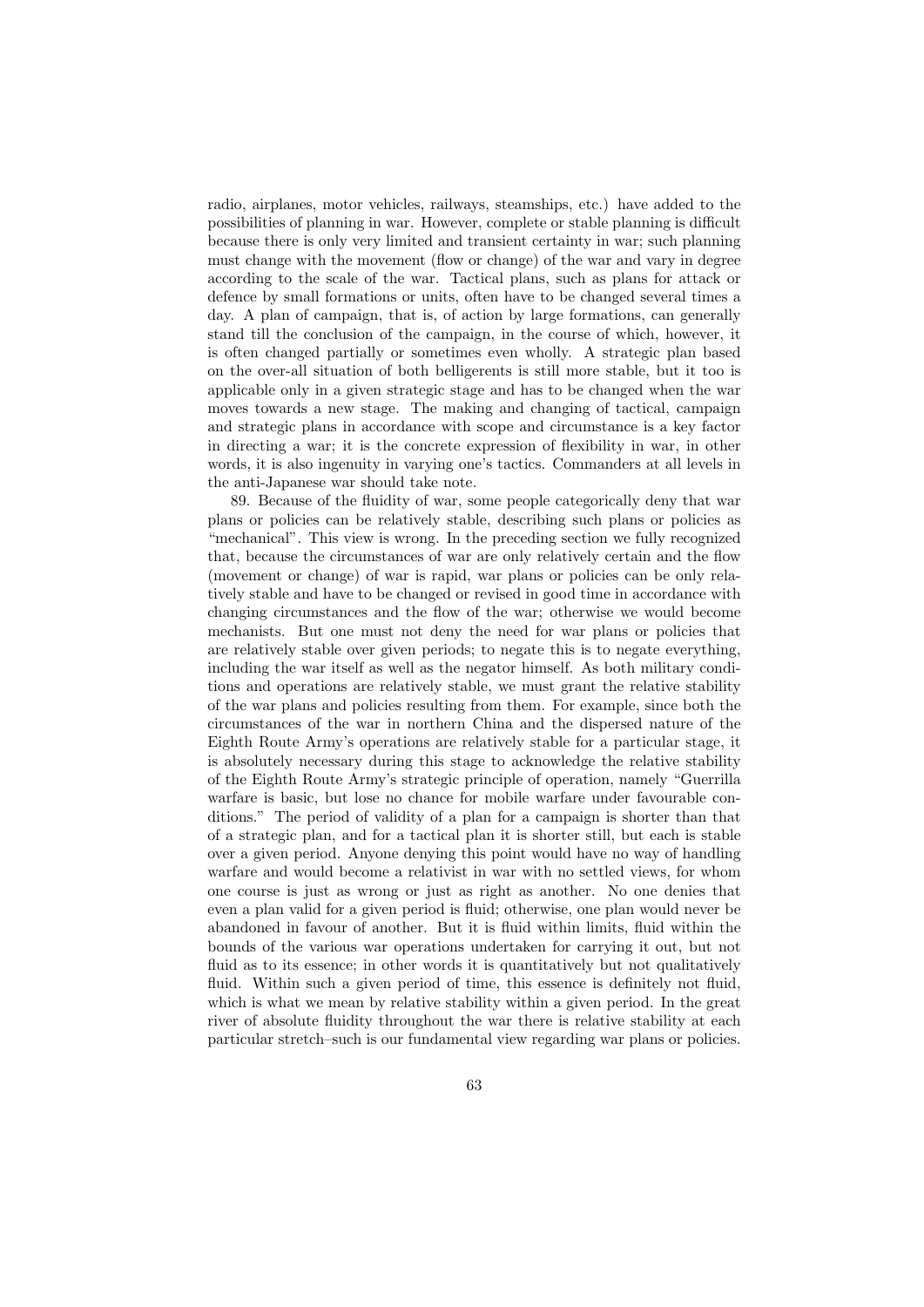90. Having dealt with protracted defensive warfare on interior lines in strategy and with quick-decision offensive warfare on exterior lines in campaigns and battles, and also with the initiative, flexibility and planning, we can now sum up briefly. The anti-Japanese war must have a plan. War plans, which are the concrete application of strategy and tactics, must be flexible so that they can be adapted to the circumstances of the war. We should always seek to transform our inferiority into superiority and our passivity into the initiative so as to change the situation as between the enemy and ourselves. All these find expression in quick-decision offensive warfare on exterior lines in campaigns and battles and protracted defensive warfare on interior lines in strategy.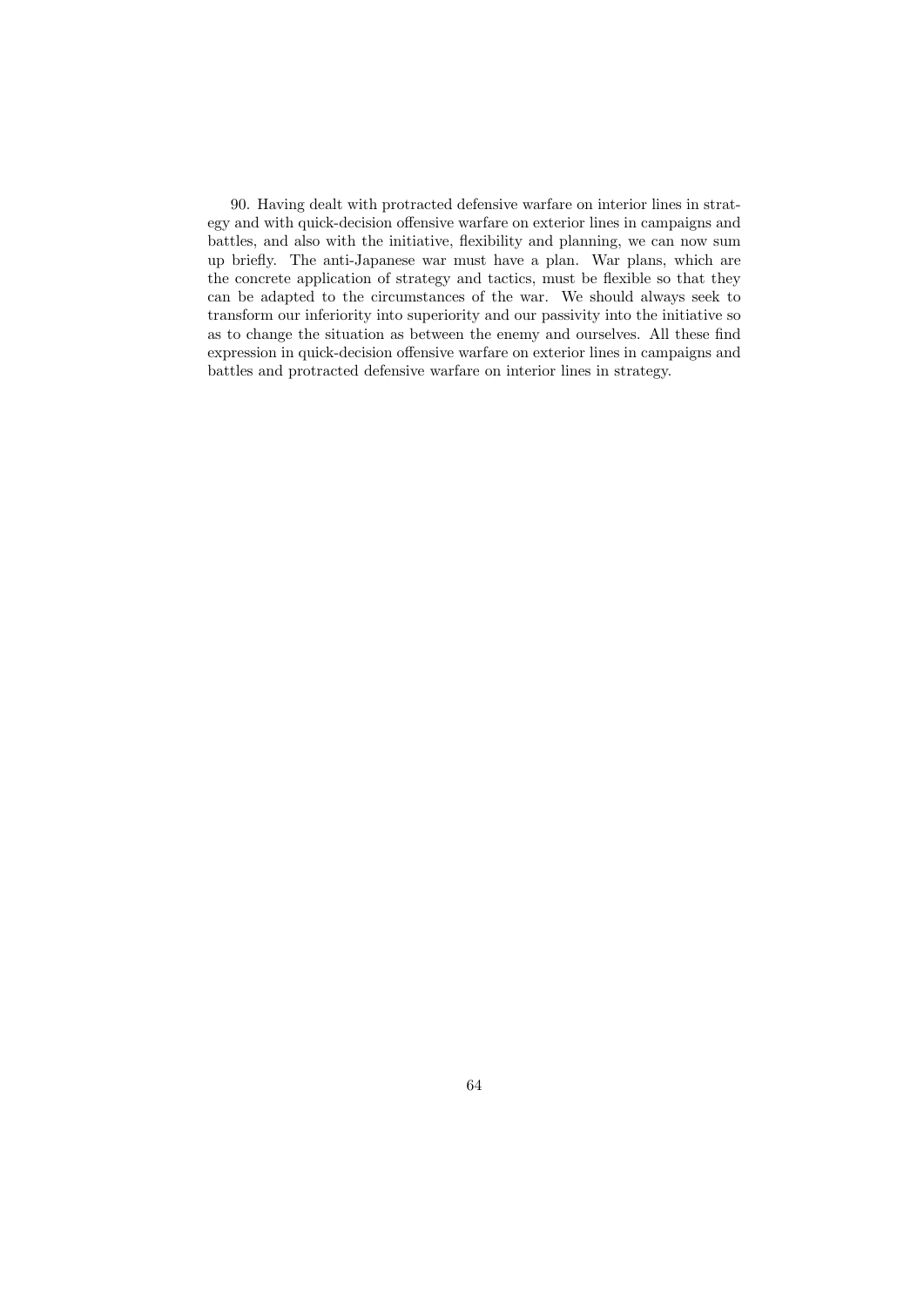# Mobile Warfare, Guerrilla Warfare, and Positional Warfare

91. A war will take the form of mobile warfare when its content is quickdecision offensive warfare on exterior lines in campaigns and battles within the framework of the strategy of interior lines, protracted war and defence. Mobile warfare is the form in which regular armies wage quick-decision offensive campaigns and battles on exterior lines along extensive fronts and over big areas of operation. At the same time, it includes "mobile defence", which is conducted when necessary to facilitate such offensive battles; it also includes positional attack and positional defence in a supplementary role. Its characteristics are regular armies, superiority of forces in campaigns and battles, the offensive, and fluidity.

92. China has a vast territory and an immense number of soldiers, but her troops are inadequately equipped and trained; the enemy's forces, on the other hand, are inadequate in number, but better equipped and trained. In this situation, there is no doubt that we must adopt offensive mobile warfare as our primary form of warfare, supplementing it by others and integrating them all into mobile warfare. We must oppose "only retreat, never advance"', which is flightism, and at the same time oppose "only advance, never retreat" which is desperate recklessness.

93. One of the characteristics of mobile warfare is fluidity, which not only permits but requires a field army to advance and to withdraw in great strides. However, it has nothing in common with flightism of the Han Fu-chu brand.<sup>1</sup> The primary requirement of war is to destroy the enemy, and the other require-

<sup>&</sup>lt;sup>1</sup>Han Pu-chu, a Kuomintang warlord, was for several years governor of Shantun. When the Japanese invaders thrust southward to Shantung along the Tientsin-Pukow Railway after occupying Peiping and Tientsin in 1937, Han Fu-chu fled all the was from Shantung to Honan without fighting a single battle.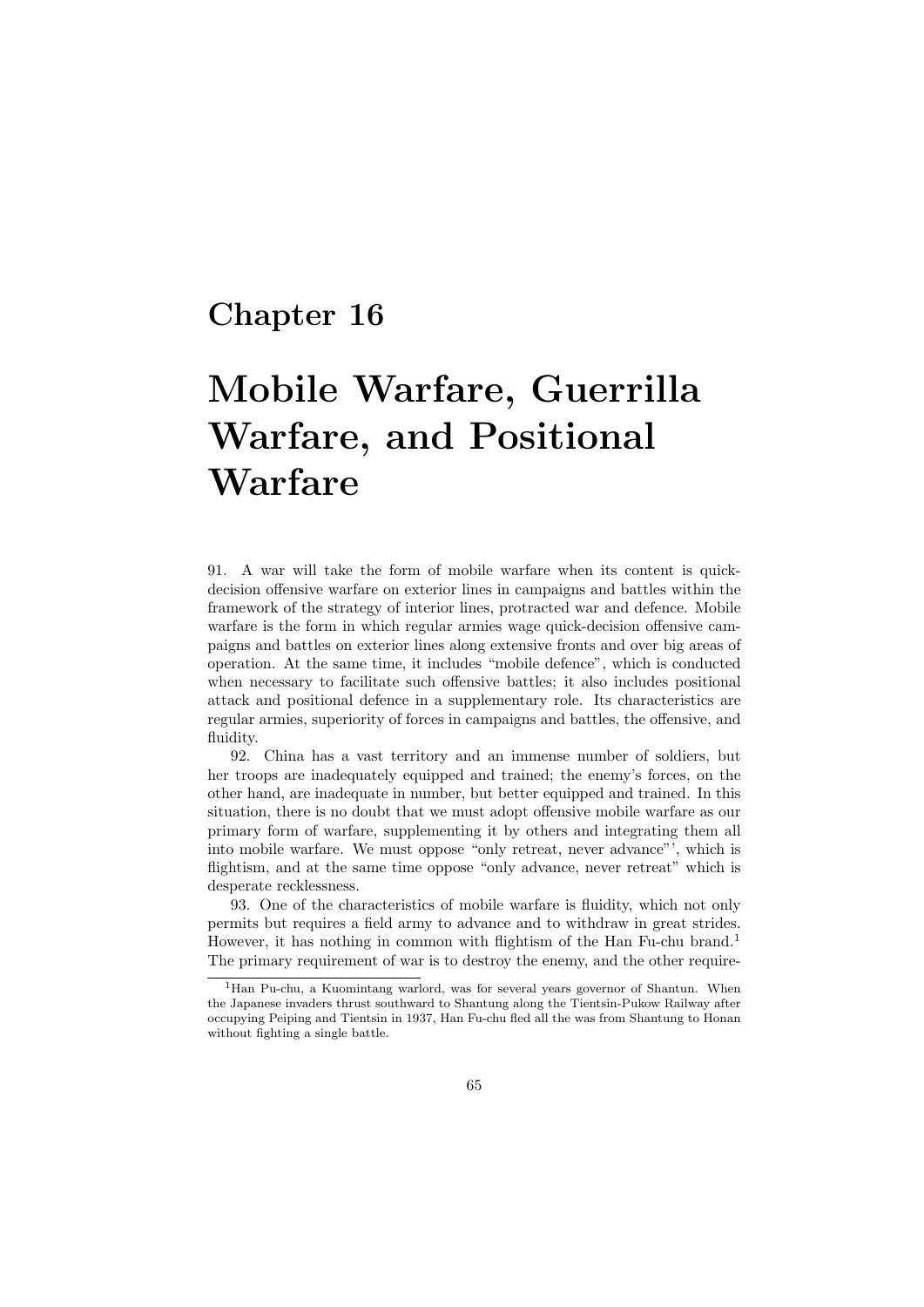ment is self-preservation. The object of self-preservation is to destroy the enemy, and to destroy the enemy is in turn the most effective means of self-preservation. Hence mobile warfare is in no way an excuse for people like Han Pu-chu and can never mean moving only backward, and never forward; that kind of "moving" which negates the basic offensive character of mobile warfare would, in practice, "move" China out of existence despite her vastness.

94. However, the other view, which we call the desperate recklessness of "only advance, never retreat", is also wrong. The mobile warfare we advocate, the content of which is quick-decision offensive warfare on exterior lines in campaigns and battles, includes positional warfare in a supplementary role, "mobile defence" and retreat, without all of which mobile warfare cannot be fully carried out. Desperate recklessness is military short-sightedness, originating often from fear of losing territory. A man who acts with desperate recklessness does not know that one characteristic of mobile warfare is fluidity, which not only permits but requires a field army to advance and to withdraw in great strides. On the positive side, in order to draw the enemy into a fight unfavourable to him but favourable to us, it is usually necessary that he should be on the move and that we should have a number of advantages, such as favourable terrain, a vulnerable enemy, a local population that can prevent the leakage of information, and the enemy's fatigue and unpreparedness. This requires that the enemy should advance, and we should not grudge a temporary loss of part of our territory. For the temporary loss of part of our territory is the price we pay for the permanent preservation of all our territory, including the recovery of lost territory. On the negative side, whenever we are forced into a disadvantageous position which fundamentally endangers the preservation of our forces, we should have the courage to retreat, so as to preserve our forces and hit the enemy when new opportunities arise. In their ignorance of this principle, the advocates of desperate action will contest a city or a piece of ground even when the position is obviously and definitely unfavourable; as a result, they not only lose the city or ground but fail to preserve their forces. We have always advocated the policy of "luring the enemy in deep", precisely because it is the most effective military policy for a weak army strategically on the defensive to employ against a strong army.

95. Among the forms of warfare in the anti-Japanese war mobile warfare comes first and guerrilla warfare second. When we say that in the entire war mobile warfare is primary and guerrilla warfare supplementary, we mean that the outcome of the war depends mainly on regular warfare, especially in its mobile form, and that guerrilla warfare cannot shoulder the main responsibility in deciding the outcome. It does not follow, however, that the role of guerrilla warfare is unimportant in the strategy of the war. Its role in the strategy of the war as a whole is second only to that of mobile warfare, for without its support we cannot defeat the enemy. In saying this we also have in mind the strategic task of developing guerrilla warfare into mobile warfare. Guerrilla warfare will not remain the same throughout this long and cruel war, but will rise to a higher level and develop into mobile warfare. Thus the strategic role of guerrilla warfare is twofold, to support regular warfare and to transform itself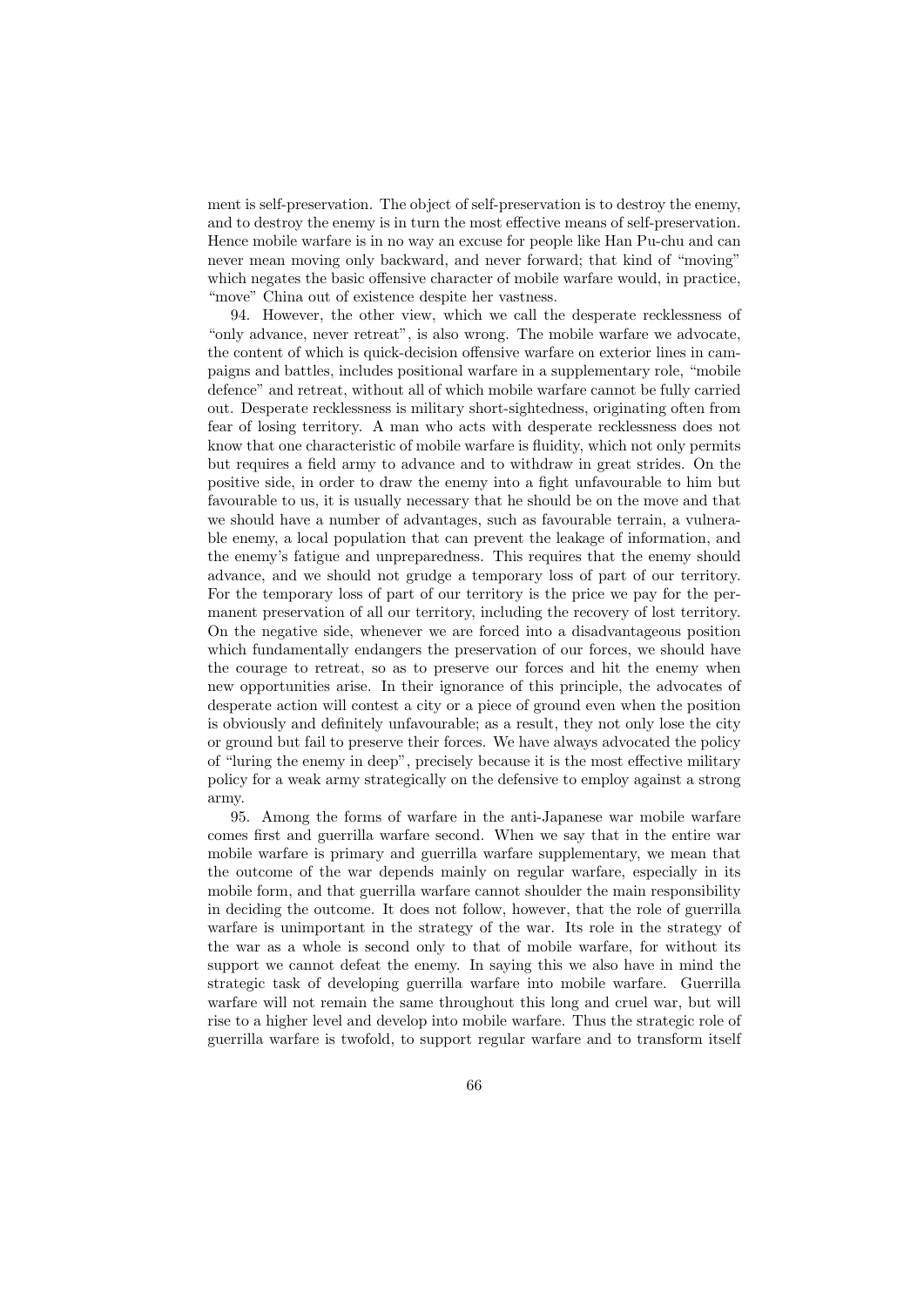into regular warfare. Considering the unprecedented extent and duration of guerrilla warfare in China's War of Resistance, it is all the more important not to underestimate its strategic role. Guerrilla warfare in China, therefore, has not only its tactical but also its peculiar strategic problems. I have already discussed this in "Problems of Strategy in Guerrilla War Against Japan". As indicated above, the forms of warfare in the three strategic stages of the War of Resistance are as follows. In the first stage mobile warfare is primary, while guerrilla and positional warfare are supplementary. In the second stage guerrilla warfare will advance to the first place and will be supplemented by mobile and positional warfare. In the third stage mobile warfare will again become the primary form and will be supplemented by positional and guerrilla warfare. But the mobile warfare of the third stage will no longer be undertaken solely by the original regular forces; part, possibly quite an important part, will be undertaken by forces which were originally guerrillas but which will have progressed from guerrilla to mobile warfare. From the viewpoint of all three stages in China's War of Resistance Against Japan, guerrilla warfare is definitely indispensable. Our guerrilla war will present a great drama unparalleled in the annals of war. For this reason, out of the millions of China's regular troops, it is absolutely necessary to assign at least several hundred thousand to disperse through all enemy-occupied areas, arouse the masses to arm themselves, and wage guerrilla warfare in co-ordination with the masses. The regular forces so assigned should shoulder this sacred task conscientiously, and they should not think their status lowered because they fight fewer big battles and for the time being do not appear as national heroes. Any such thinking is wrong. Guerrilla warfare does not bring as quick results or as great renown as regular warfare, but "a long road tests a horse's strength and a long task proves a man's heart", and in the course of this long and cruel war guerrilla warfare will demonstrate its immense power; it is indeed no ordinary undertaking. Moreover, such regular forces can conduct guerrilla warfare when dispersed and mobile warfare when concentrated, as the Eighth Route Army has been doing. The principle of the Eighth Route Army is, "Guerrilla warfare is basic, but lose no chance for mobile warfare under favourable conditions." This principle is perfectly correct; the views of its opponents are wrong.

96. At China's present technical level, positional warfare, defensive or offensive, is generally impracticable, and this is where our weakness manifests itself. Moreover, the enemy is also exploiting the vastness of our territory to bypass our fortified positions. Hence positiona1 warfare cannot be an important, still less the principal, means for us. But in the first and second stages of the war, it is possible and essential, within the scope of mobile warfare, to employ localized positional warfare in a supplementary role in campaigns. Semi-positional "mobile defence" is a still more essential part of mobile warfare undertaken for the purpose of resisting the enemy at every step, thereby depleting his forces and gaining extra time. China must strive to increase her supplies of modern weapons so that she can fully carry out the tasks of positional attack in the stage of the strategic counter-offensive. In this third stage positional warfare will undoubtedly play a greater role, for then the enemy will be holding fast to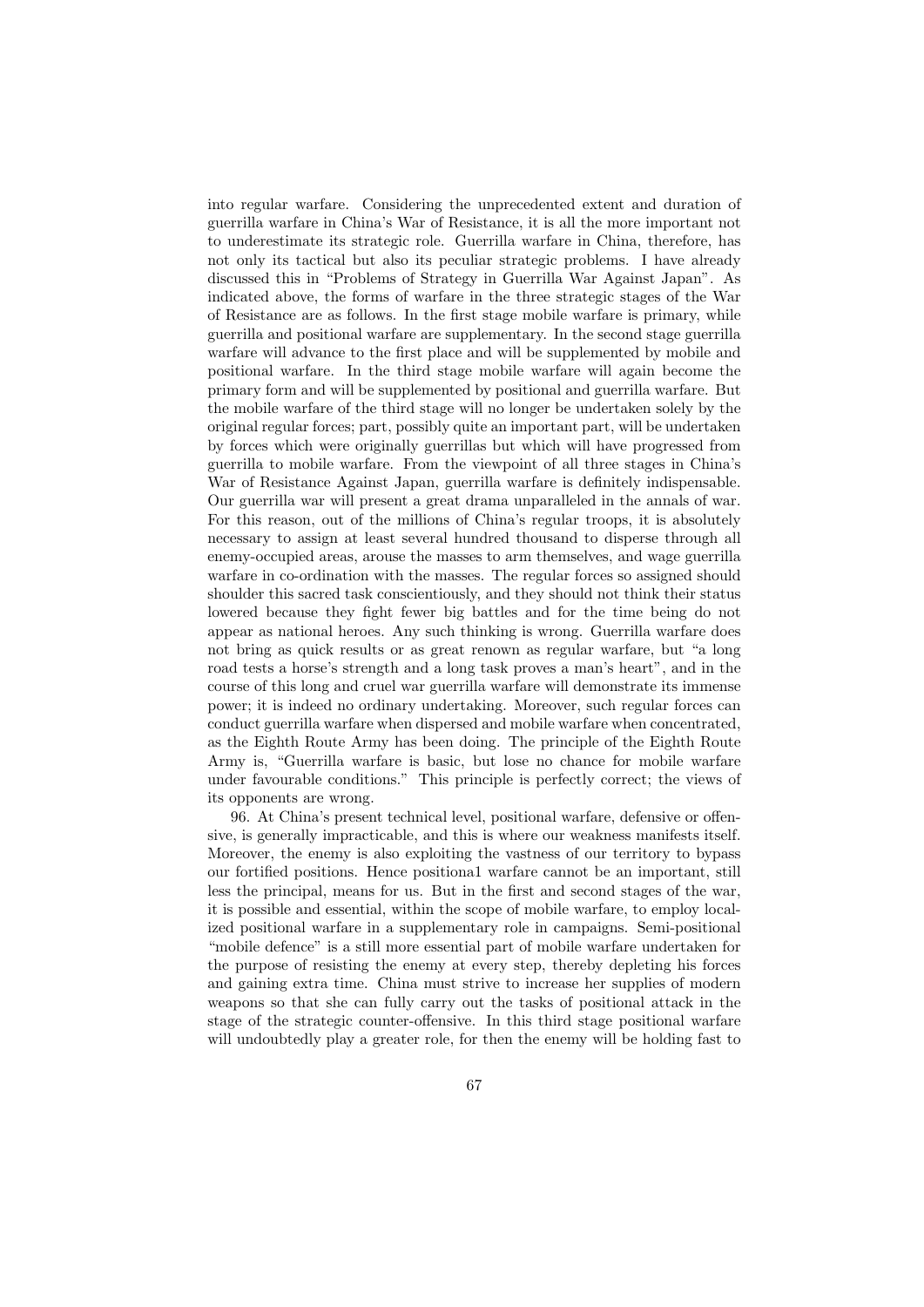his positions, and we shall not be able to recover our lost territory unless we launch powerful positional attacks in support of mobile warfare. Nevertheless, in the third stage too, we must exert our every effort to make mobile warfare the primary form of warfare. For the art of directing war and the active role of man are largely nullified in positional warfare such as that fought in Western Europe in the second half of World War I. It is only natural that the war should be taken "out of the trenches", since the war is being fought in the vast expanses of China and since our side will remain poorly equipped technically for quite a long time. Even during the third stage, when China's technical position will be better, she will hardly surpass her enemy in that respect, and so will have to concentrate on highly mobile warfare, without which she cannot achieve final victory. Hence, throughout the War of Resistance China will not adopt positional warfare as primary; the primary or important forms are mobile warfare and guerrilla warfare. These two forms of warfare will afford full play to the art of directing war and to the active role of man– what a piece of good fortune out of our misfortune!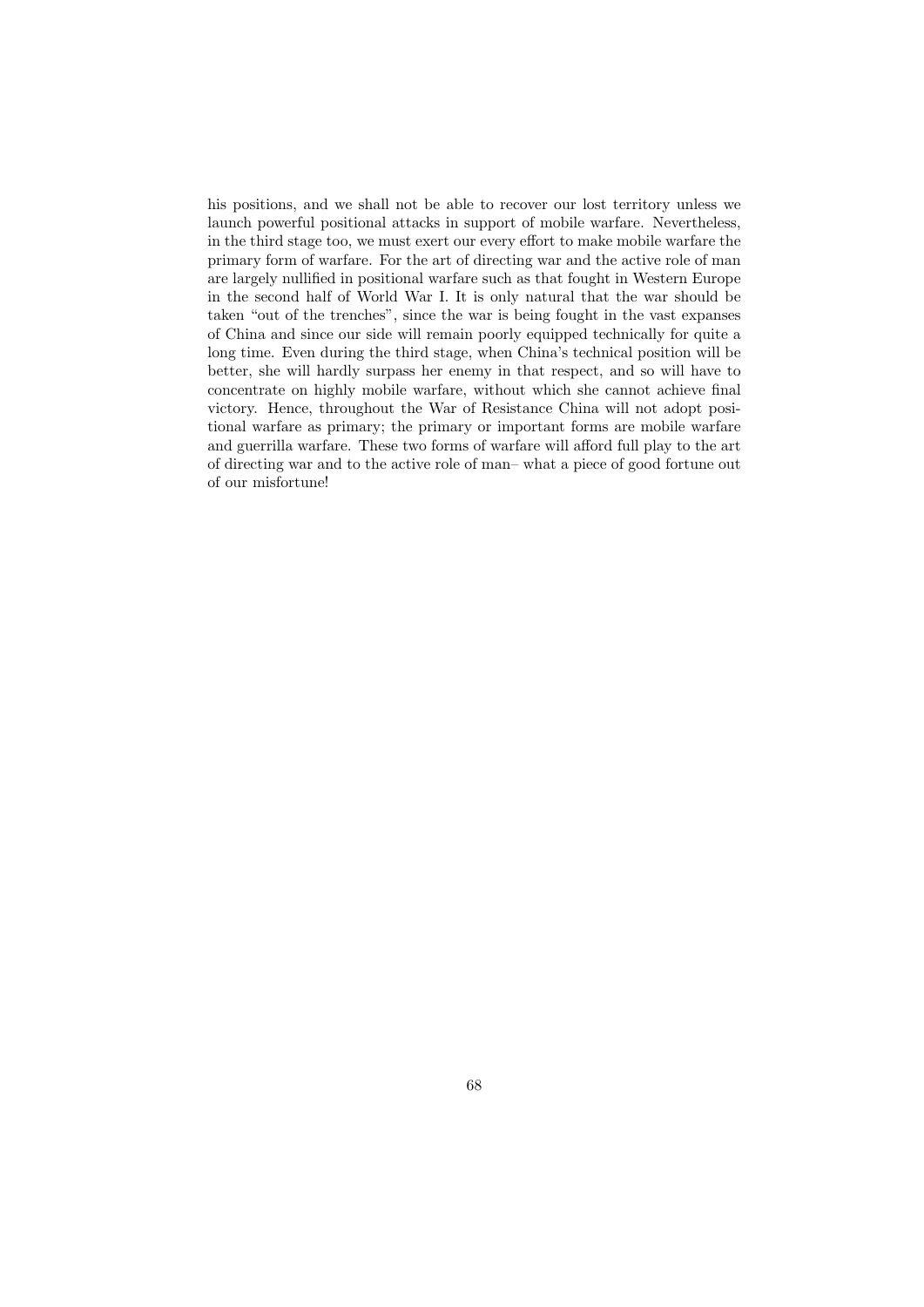# War of Attrition and War of Annihilation

97. As we have said before, the essence, or the object, of war is to preserve oneself and destroy the enemy. Since there are three forms of warfare, mobile, positional and guerrilla, for achieving this object, and since they differ in degrees of effectiveness, there arises the broad distinction between war of attrition and war of annihilation.

98. To begin with, we may say that the anti-Japanese war is at once a war of attrition and a war of annihilation. Why? Because the enemy is still exploiting his strength and retains strategic superiority and strategic initiative, and therefore, unless we fight campaigns and battles of annihilation, we cannot effectively and speedily reduce his strength and break his superiority and initiative. We still have our weakness and have not yet rid ourselves of strategic inferiority and passivity; therefore, unless we fight campaigns and battles of annihilation, we cannot win time to improve our internal and international situation and alter our unfavourable position. Hence campaigns of annihilation are the means of attaining the objective of strategic attrition. In this sense war of annihilation is war of attrition. It is chiefly by using the method of attrition through annihilation that China can wage protracted war.

99. But the objective of strategic attrition may also be achieved by campaigns of attrition. Generally speaking, mobile warfare performs the task of annihilation, positional warfare performs the task of attrition, and guerrilla warfare performs both simultaneously; the three forms of warfare are thus distinguished from one another. In this sense war of annihilation is different from war of attrition. Campaigns of attrition are supplementary but necessary in protracted war.

100. Speaking theoretically and in terms of China's needs, in order to achieve the strategic objective of greatly depleting the enemy's forces, China in her defensive stage should not only exploit the function of annihilation, which is fulfilled primarily by mobile warfare and partially by guerrilla warfare, but also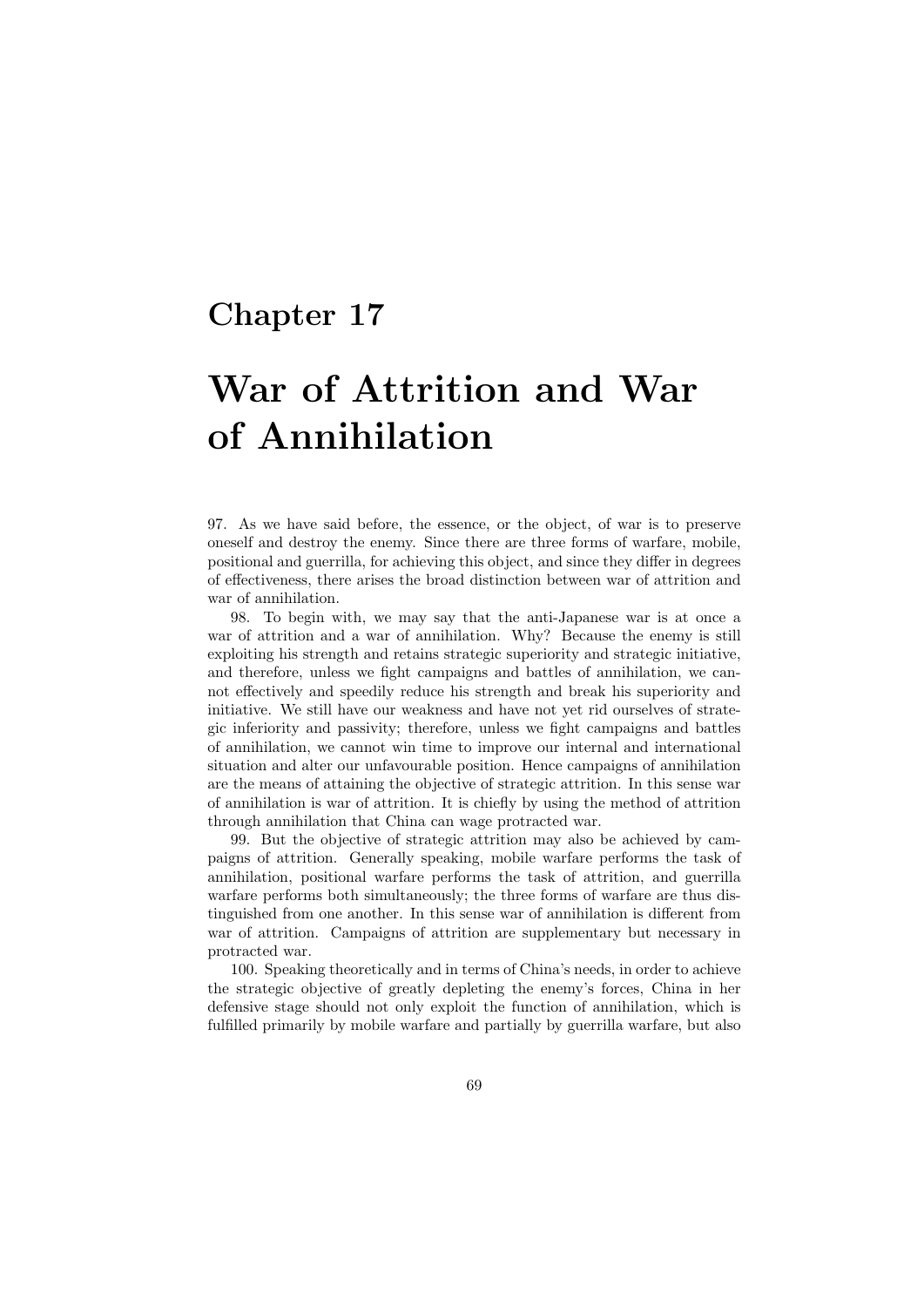exploit the function of attrition, which is fulfilled primarily by positional warfare (which itself is supplementary) and partially by guerrilla warfare. In the stage of stalemate we should continue to exploit the functions of annihilation and attrition fulfilled by guerrilla and mobile warfare for further large-scale depletion of the enemy's forces. All this is aimed at protracting the war, gradually changing the general balance of forces and preparing the conditions for our counter-offensive. During the strategic counter-offensive, we should continue to employ the method of attrition through annihilation so as finally to expel the enemy.

101. But as a matter of fact, it was our experience in the last ten months that many or even most of the mobile warfare campaigns became campaigns of attrition, and guerrilla warfare did not adequately fulfil its proper function of annihilation in certain areas. The positive aspect is that at least we depleted the enemy's forces, which is important both for the protracted warfare and for our final victory, and did not shed our blood in vain. But the drawbacks are first, that we did not sufficiently deplete the enemy, and second, that we were unable to avoid rather heavy losses and captured little war booty. Although we should recognize the objective cause of this situation, namely, the disparity between us and the enemy in technical equipment and in the training of troops, in any case it is necessary, both theoretically and practically, to urge that our main forces should fight vigorous battles of annihilation whenever circumstances are favourable. And although our guerrilla units have to wage battles of pure attrition in performing specific tasks such as sabotage and harassment, it is necessary to advocate and vigorously carry out campaigns and battles of annihilation whenever circumstances are favourable, so as greatly to deplete the enemy's forces and greatly replenish our own.

102. The "exterior lines", the "quick-decision" and the "offensive" in quickdecision offensive warfare on exterior lines and the "mobility" in mobile warfare find their main operational expression in the use of encircling and outflanking tactics; hence the necessity for concentrating superior forces. Therefore concentration of forces and the use of encircling and outflanking tactics are the prerequisites for mobile warfare, that is, for quick-decision offensive warfare on exterior lines. All this is aimed at annihilating the enemy forces.

103. The strength of the Japanese army lies not only in its weapons but also in the training of its officers and men–its degree of organization, its selfconfidence arising from never having been defeated, its superstitious belief in the Mikado and in supernatural beings, its arrogance, its contempt for the Chinese people and other such characteristics, all of which stem from long years of indoctrination by the Japanese warlords and from the Japanese national tradition. This is the chief reason why we have taken very few prisoners, although we have killed and wounded a great many enemy troops. It is a point that has been underestimated by many people in the past. To destroy these enemy characteristics will be a long process. The first thing to do is to give the matter serious attention, and then patiently and systematically to work at it in the political field and in the fields of international propaganda and the Japanese people's movement; in the military sphere war of annihilation is of course one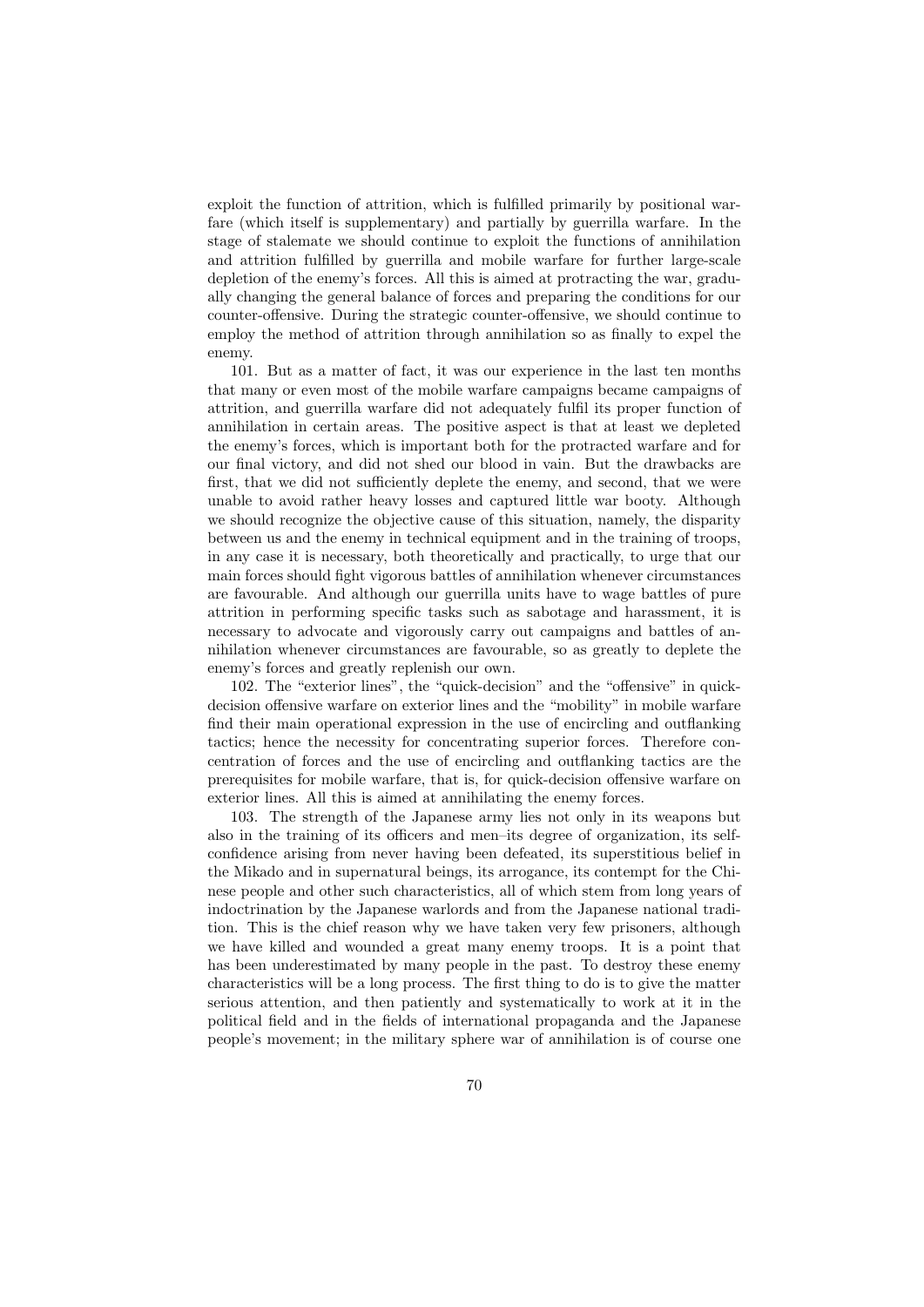of the means. In these enemy characteristics pessimists may find a basis for the theory of national subjugation, and passively minded military men a basis for opposition to war of annihilation. We, on the contrary, maintain that these strong points of the Japanese army can be destroyed and that their destruction has already begun. The chief method of destroying them is to win over the Japanese soldiers politically. We should understand, rather than hurt, their pride and channel it in the proper direction and, by treating prisoners of war leniently, lead the Japanese soldiers to see the anti-popular character of the aggression committed by the Japanese rulers. On the other hand, we should demonstrate to the Japanese soldiers the indomitable spirit and the heroic, stubborn fighting capacity of the Chinese army and the Chinese people, that is, we should deal them blows in battles of annihilation. Our experience in the last ten months of military operations shows that it is possible to annihilate enemy forces–witness the Pinghsingkuan and Taierhchuang campaigns. The Japanese army's morale is beginning to sag, its soldiers do not understand the aim of the war, they are engulfed by the Chinese armies and by the Chinese people, in assault they show far less courage than the Chinese soldiers, and so on; all these are objective factors favourable to waging battles of annihilation, and they will, moreover, steadily develop as the war becomes protracted. From the viewpoint of destroying the enemy's overweening arrogance through battles of annihilation, such battles are one of the prerequisites for shortening the war and accelerating the emancipation of the Japanese soldiers and the Japanese people. Cats make friends with cats, and nowhere in the world do cats make friends with mice.

104. On the other hand, it must be admitted that for the present we are inferior to the enemy in technical equipment and in troop training. Therefore, it is often difficult to achieve the maximum in annihilation, such as capturing the whole or the greater part of an enemy force, especially when fighting on the plains. In this connection the excessive demands of the theorists of quick victory are wrong. What should be demanded of our forces in the anti-Japanese war is that they should fight battles of annihilation as far as possible. In favourable circumstances, we should concentrate superior forces in every battle and employ encircling and outflanking tactics–encircle part if not all of the enemy forces, capture part if not all of the encircled forces, and inflict heavy casualties on part of the encircled forces if we cannot capture them. In circumstances which are unfavourable for battles of annihilation, we should fight battles of attrition. In favourable circumstances, we should employ the principle of concentration of forces, and in unfavourable circumstances that of their dispersion. As for the relationship of command in campaigns, we should apply the principle of centralized command in the former and that of decentralized command in the latter. These are the basic principles of field operations for the War of Resistance Against Japan.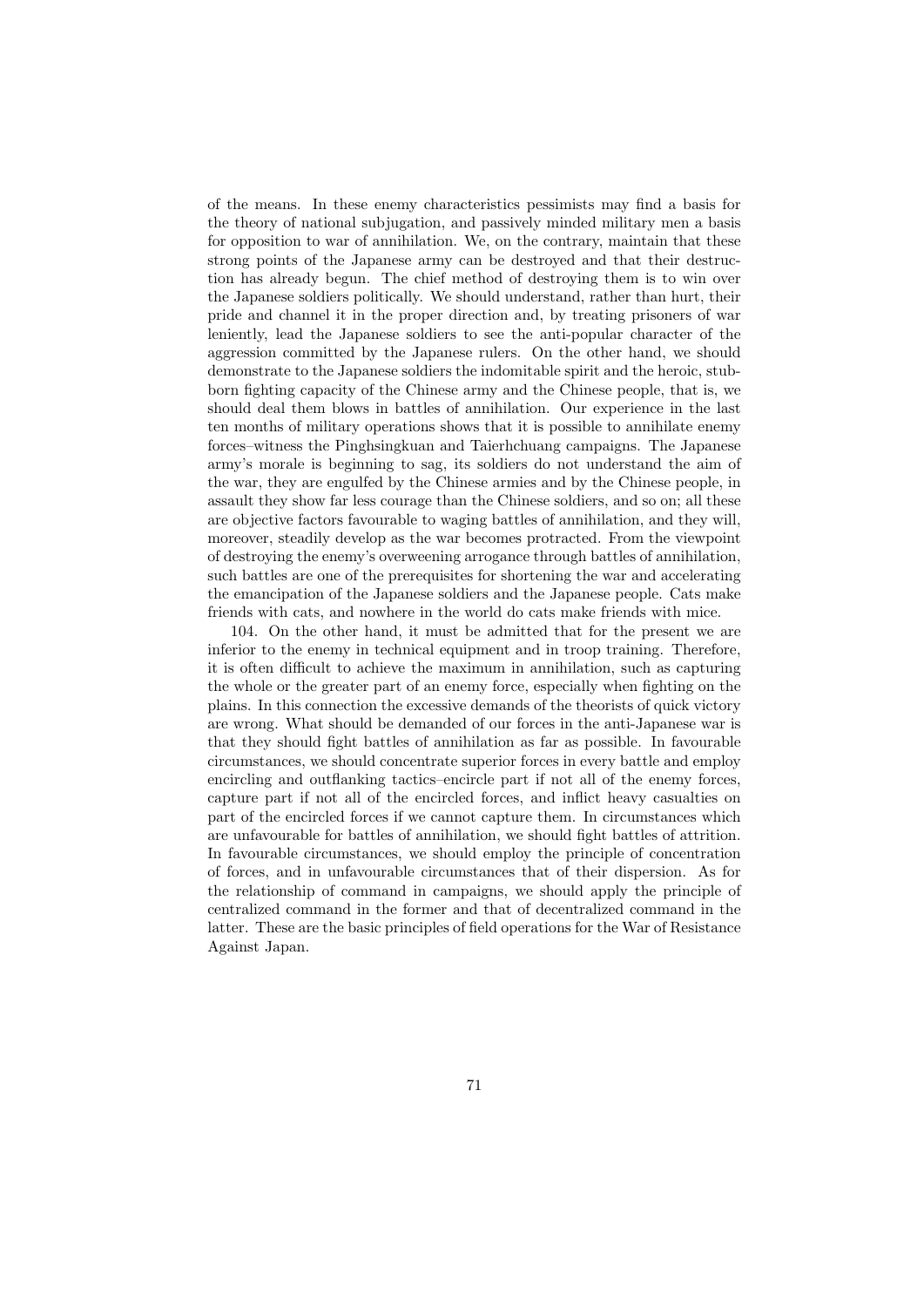## The Possibility of Exploiting the Enemy's Mistakes

105. The enemy command itself provides a basis for the possibility of defeating Japan. History has never known an infallible general and the enemy makes mistakes just as we ourselves can hardly avoid making them; hence, the possibility exists of exploiting the enemy's errors. In the ten months of his war of aggression the enemy has already made many mistakes in strategy and tactics. There are five major ones.

First, piecemeal reinforcement. This is due to the enemy's underestimation of China and also to his shortage of troops. The enemy has always looked down on us. After grabbing the four northeastern provinces at small cost, he occupied eastern Hopei and northern Chahar, all by way of strategic reconnaissance. The conclusion the enemy came to was that the Chinese nation is a heap of loose sand. Thus, thinking that China would crumble at a single blow, he mapped out a plan of "quick decision", attempting with very small forces to send us scampering in panic. He did not expect to find such great unity and such immense powers of resistance as China has shown during the past ten months, forgetting as he did that China is already in an era of progress and already has an advanced political party, an advanced army and an advanced people. Meeting with setbacks, the enemy then increased his forces piecemeal from about a dozen to thirty divisions. If he wants to advance, he will have to augment his forces still further. But because of Japan's antagonism with the Soviet Union and her inherent shortage of manpower and finances, there are inevitable limits to the maximum number of men she can throw in and to the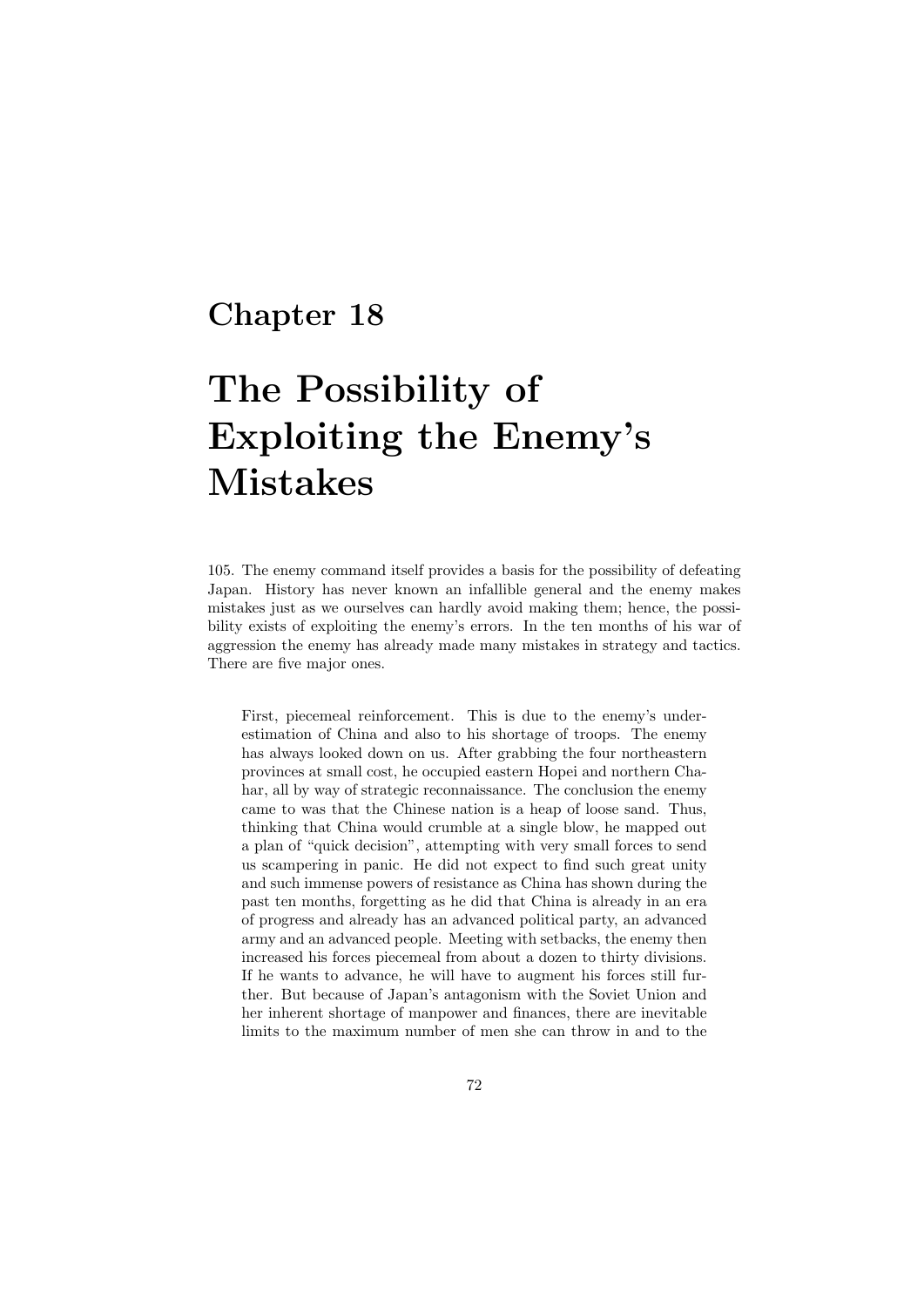furthest extent of her advance.

Second, absence of a main direction of attack. Before the Taierhchuang campaign, the enemy had divided his forces more or less evenly between northern and central China and had again divided them inside each of these areas. In northern China, for instance, he divided his forces among the Tientsin-pukow, the Peiping-Hankow and the Tatung-Puchow Railways, and along each of these lines he suffered some casualties and left some garrisons in the places occupied, after which he lacked the forces for further advances. After the Taierhchuang defeat, from which he learned a lesson, the enemy concentrated his main forces in the direction of Hsuchow, and so temporarily corrected this mistake.

Third, lack of strategic co-ordination. On the whole coordination exists within the groups of enemy forces in northern China and in central China, but there is glaring lack of coordination between the two. When his forces on the southern section of the Tientsin-Pukow Railway attacked Hsiaopengpu, those on the northern section made no move, and when his forces on the northern section attacked Taierhchuang, those on the southern section made no move. After the enemy came to grief at both places, the Japanese minister of war arrived on an inspection tour and the chief of general staff turned up to take charge, and for the moment, it seemed, there was co-ordination. The landlord class, the bourgeoisie and the warlords of Japan have very serious internal contradictions, which are growing, and the lack of military co-ordination is one of the concrete manifestations of this fact.

Fourth, failure to grasp strategic opportunities. This failure was conspicuously shown in the enemy's halt after the occupation of Nanking and Taiyuan, chiefly because of his shortage of troops and his lack of a strategic pursuit force.

Fifth, encirclement of large, but annihilation of small, numbers. Before the Taierhchuang campaign, in the campaigns of Shanghai, Nanking, Tsangchow, Paoting, Nankow, Hsinkou and Linfen, many Chinese troops were routed but few were taken prisoner, which shows the stupidity of the enemy command.

These five errors–piecemeal reinforcement, absence of a main direction of attack, lack of strategic co-ordination, failure to grasp opportunities, and encirclement of large, but annihilation of small, numbers–were all points of incompetence in the Japanese command before the Taierhchuang campaign. Although the enemy has since made some improvements, he cannot possibly avoid repeating his errors because of his shortage of troops, his internal contradictions and other factors. In addition, what he gains at one point he loses at another. For instance, when he concentrated his forces in northern China on Hsuchow, he left a great vacuum in the occupied areas in northern China, which gave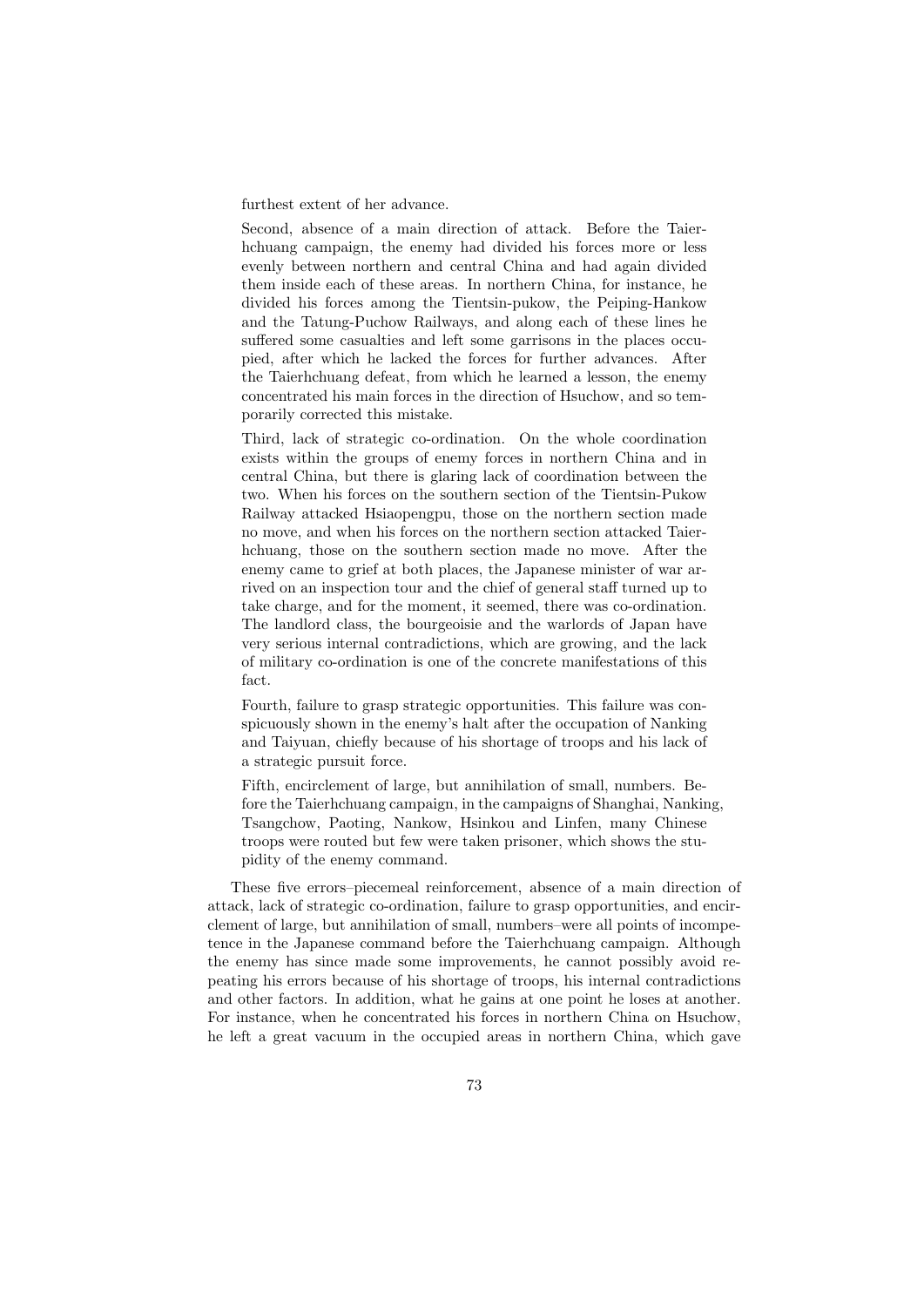us full scope for developing guerrilla warfare. These mistakes were of the enemy's own making and not induced by us. On our part, we can deliberately make the enemy commit errors, that is, we can mislead him and manoeuvre him into the desired position by ingenious and effective moves with the help of a well-organized local population, for example, by "making a feint to the east but attacking in the west". This possibility has already been discussed. All the above shows that in the enemy's command, too, we can find some basis for victory. Of course, we should not take it as an important basis for our strategic planning; on the contrary, the only reliable course is to base our planning on the assumption that the enemy will make few mistakes. Besides, the enemy can exploit our mistakes just as we can exploit his. It is the duty of our command to allow him the minimum of opportunities for doing so. Actually, the enemy command has committed errors, will again commit errors in the future, and can be made to do so through our endeavours. All these errors we can exploit, and it is the business of our generals in the War of Resistance to do their utmost to seize upon them. However, although much of the enemy's strategic and campaign command is incompetent, there are quite a few excellent points in his battle command, that is, in his unit and small formation tactics, and here we should learn from him.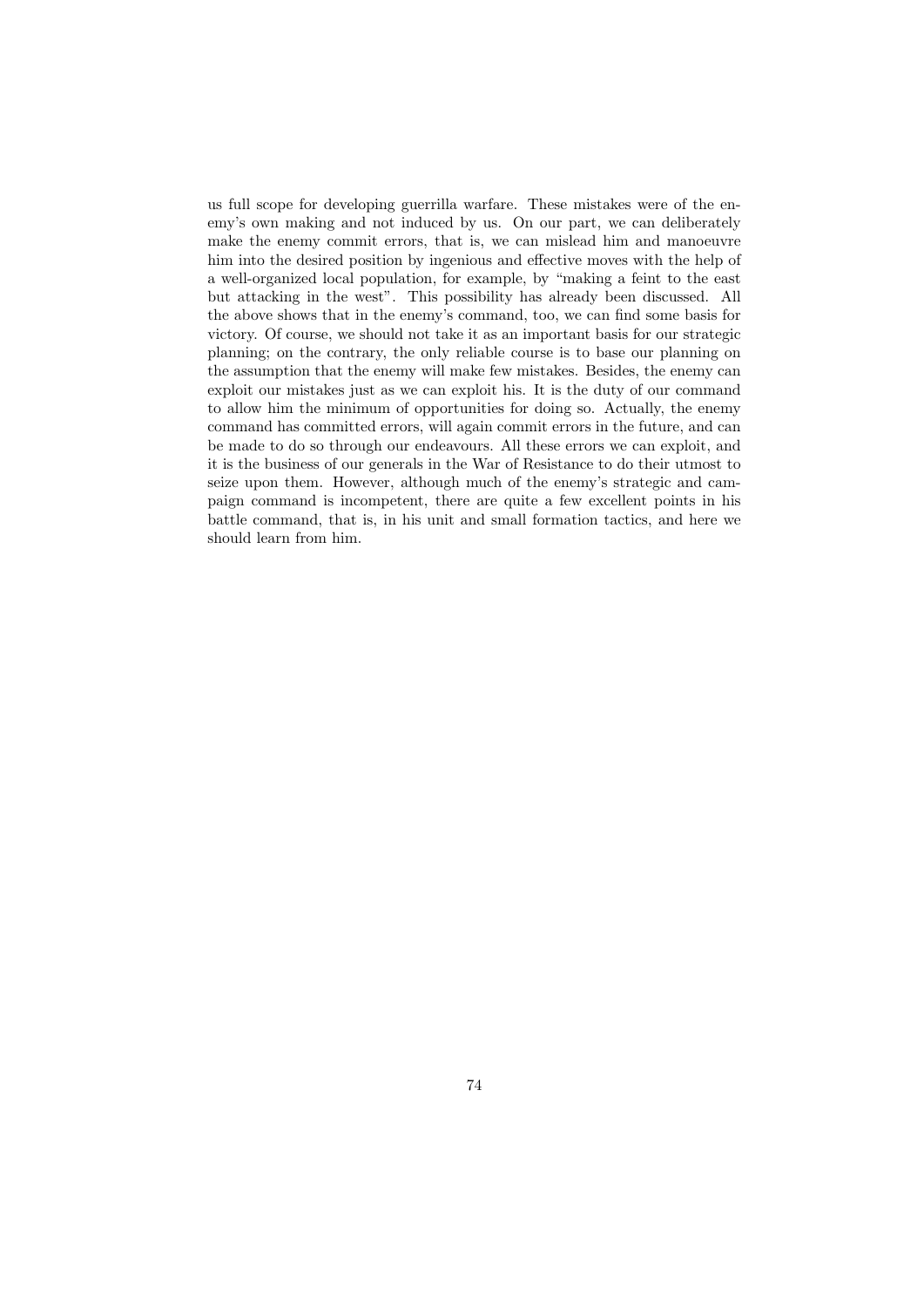# The Question of Decisive Engagement in the Anti-Japanese War

106. The question of decisive engagements in the anti-Japanese war should be approached from three aspects: we should resolutely fight a decisive engagement in every campaign or battle in which we are sure of victory; we should avoid a decisive engagement in every campaign or battle in which we are not sure of victory; and we should absolutely avoid a strategically decisive engagement on which the fate of the whole nation is staked. The characteristics differentiating our War of Resistance Against Japan from many other wars are also revealed in this question of decisive engagements. In the first and second stages of the war, which are marked by the enemy's strength and our weakness, the enemy's objective is to have us concentrate our main forces for a decisive engagement. Our objective is exactly the opposite. We want to choose conditions favourable to us, concentrate superior forces and fight decisive campaigns or battles only when we are sure of victory, as in the battles at Pinghsingkuan, Taierhchuang and other places; we want to avoid decisive engagements under unfavourable conditions when we are not sure of victory, this being the policy we adopted in the Changteh and other campaigns. As for fighting a strategically decisive engagement on which the fate of the whole nation is staked, we simply must not do so, as witness the recent withdrawal from Hsuchow. The enemy's plan for a "quick decision" was thus foiled, and now he cannot help fighting a protracted war with us. These principles are impracticable in a country with a small territory, and hardly practicable in a country that is very backward politically. They are practicable in China because she is a big country and is in an era of progress. If strategically decisive engagements are avoided, then "as long as the green mountains are there, one need not worry about firewood", for even though some of our territory may be lost, we shall still have plenty of room for manoeuvre and thus be able to promote and await domestic progress,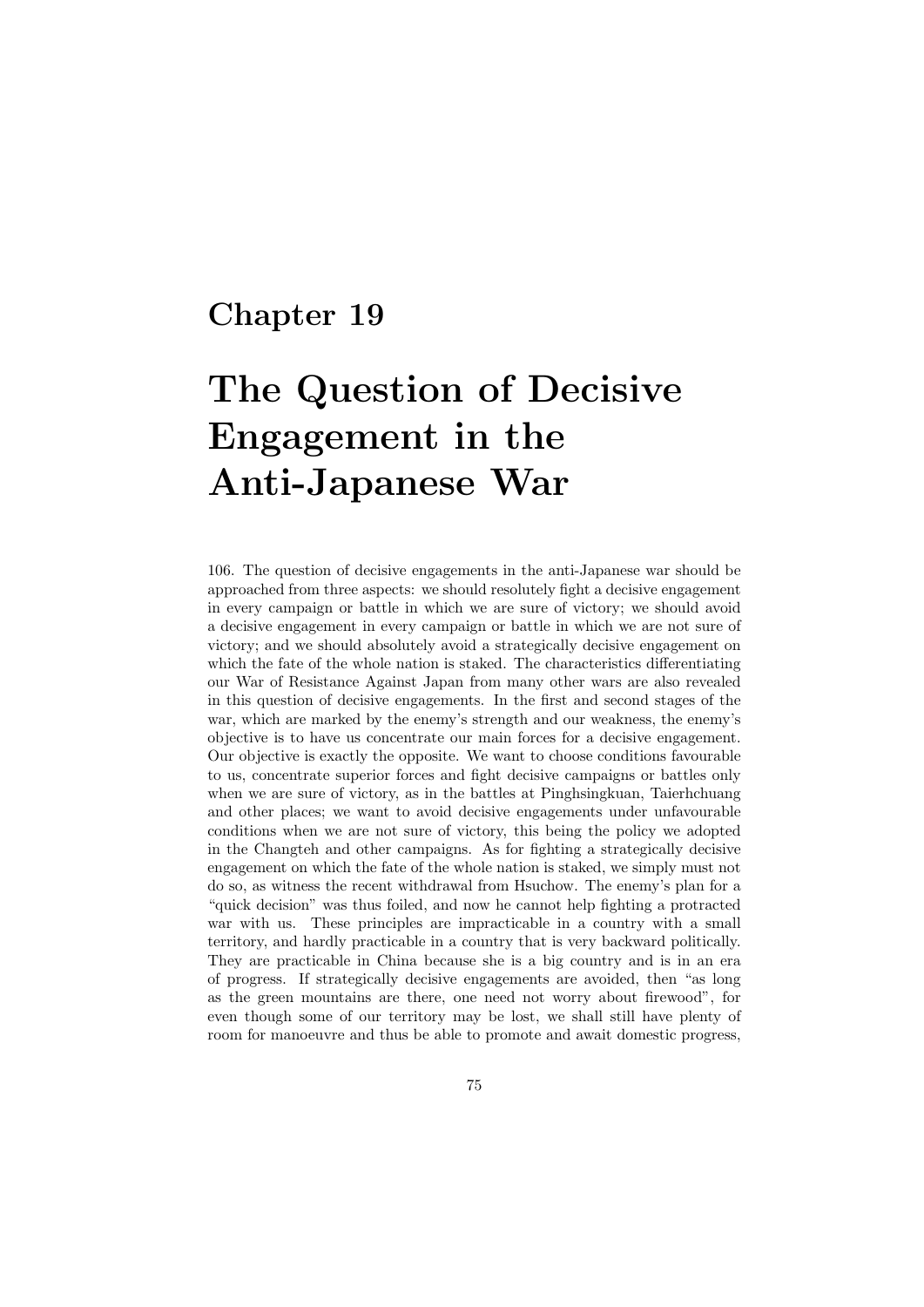international support and the internal disintegration of the enemy; that is the best policy for us in the anti-Japanese war. Unable to endure the arduous trials of a protracted war and eager for an early triumph, the impetuous theorists of quick victory clamour for a strategically decisive engagement the moment the situation takes a slightly favourable turn. To do what they want would be to inflict incalculable damage on the entire war, spell finis to the protracted war, and land us in the enemy's deadly trap; actually, it would be the worst policy. Undoubtedly, if we are to avoid decisive engagements, we shall have to abandon territory, and we must have the courage to do so when (and only when) it becomes completely unavoidable. At such times we should not feel the slightest regret, for this policy of trading space for time is correct. History tells us how Russia made a courageous retreat to avoid a decisive engagement and then defeated Napoleon, the terror of his age. Today China should do likewise.

107. Are we not afraid of being denounced as "non-resisters"? No, we are not. Not to fight at all but to compromise with the enemy – that is nonresistance, which should not only be denounced but must never be tolerated. We must resolutely fight the War of Resistance, but in order to avoid the enemy's deadly trap, it is absolutely necessary that we should not allow our main forces to be finished off at one blow, which would make it difficult to continue the War of Resistance–in brief, it is absolutely necessary to avoid national subjugation. To have doubts on this point is to be shortsighted on the question of the war and is sure to lead one into the ranks of the subjugationists. We have criticized the desperate recklessness of "only advance, never retreat" precisely because, if it became the fashion, this doctrine would make it impossible to continue the War of Resistance and would lead to the danger of ultimate national subjugation.

108. We are for decisive engagements whenever circumstances are favourable, whether in battles or in major or minor campaigns, and in this respect we should never tolerate passivity. Only through such decisive engagements can we achieve the objective of annihilating or depleting the enemy forces, and every soldier in the anti-Japanese war should resolutely play his part. For this purpose considerable partial sacrifices are necessary; to avoid any sacrifice whatsoever is the attitude of cowards and of those afflicted by the fear of Japan and must be firmly opposed. The execution of Li Fu-ying, Han Fu-chu and other Rightists was justified. Within the scope of correct war planning, encouraging the spirit and practice of heroic self-sacrifice and dauntless advance in battle is absolutely necessary and inseparable from the waging of protracted war and the achievement of final victory. We have strongly condemned the flightism of "only retreat, never advance" and have supported the strict enforcement of discipline, because it is only through heroic decisive engagements, fought under a correct plan, that we can vanquish the powerful enemy; flightism, on the contrary, gives direct support to the theory of national subjugation.

109. Is it not self-contradictory to fight heroically first and then abandon territory? Will not our heroic fighters have shed their blood in vain? That is not at all the way questions should be posed. To eat and then to empty your bowels–is this not to eat in vain? To sleep and then to get up–is this not to sleep in vain? Can questions be posed in such a way? I would suppose not. To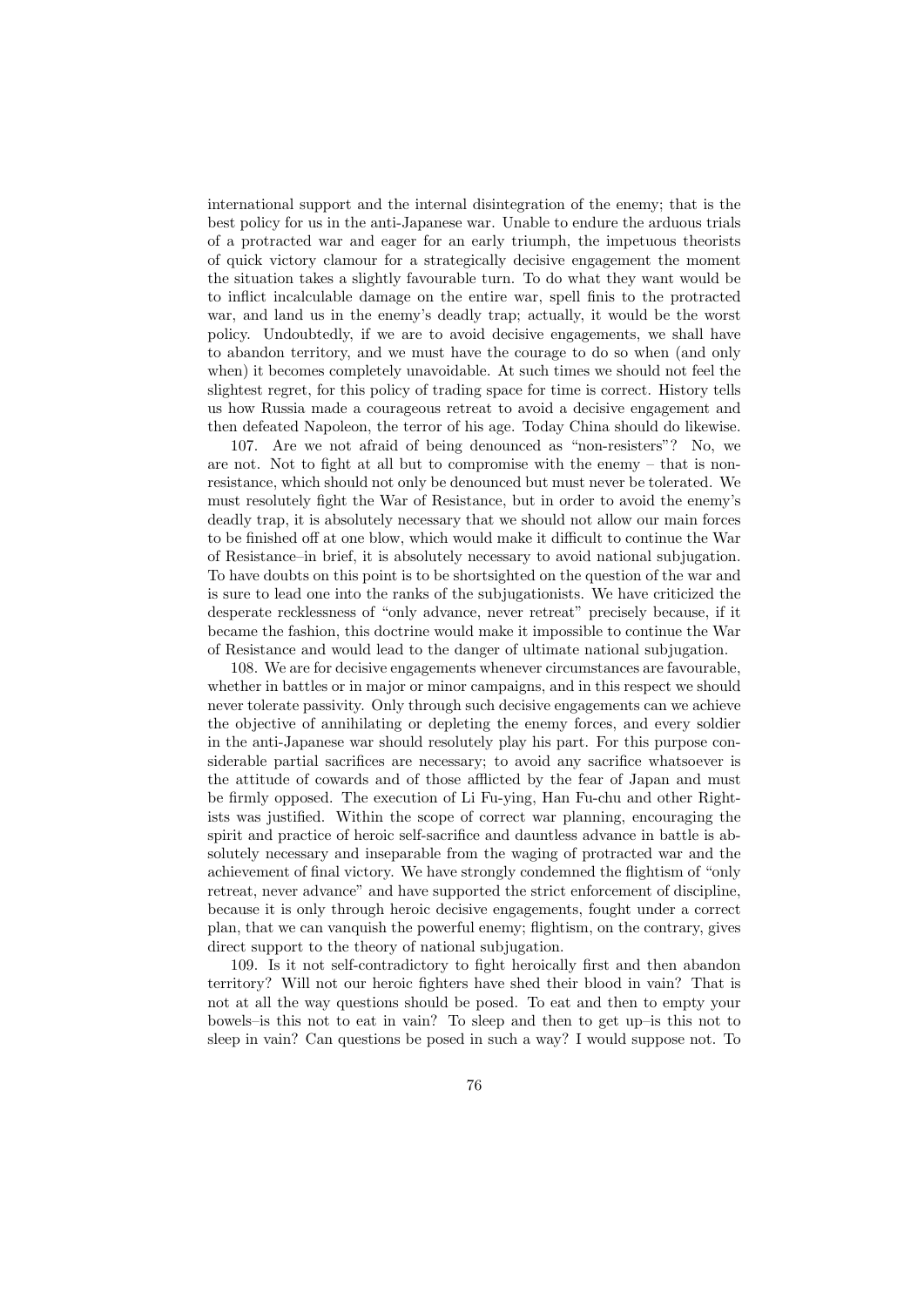keep on eating, to keep on sleeping, to keep on fighting heroically all the way to the Yalu River without a stop–these are subjectivist and formalist illusions, not realities of life. As everybody knows, although in fighting and shedding our blood in order to gain time and prepare the counter-offensive we have had to abandon some territory, in fact we have gained time, we have achieved the objective of annihilating and depleting enemy forces we have acquired experience in fighting, we have aroused hitherto inactive people and improved our international standing. Has our blood been shed in vain? Certainly not. Territory has been given up in order to preserve our military forces and indeed to preserve territory, because if we do not abandon part of our territory when conditions are unfavourable but blindly fight decisive engagements without the least assurance of winning, we shall lose our military forces and then be unable to avoid the loss of all our territory; to say nothing of recovering territory already lost. A capitalist must have capital to run his business, and if he loses it all he is no longer a capitalist. Even a gambler must have money to stake, and if he risks it all on a single throw and his luck fails, he cannot gamble any more. Events have their twists and turns and do not follow a straight line, and war is no exception; only formalists are unable to comprehend this truth.

110. I think the same will also hold true for the decisive engagements in the stage of strategic counter-offensive. Although by then the enemy will be in the inferior and we in the superior position, the principle of "fighting profitable decisive engagements and avoiding unprofitable ones" will still apply and will continue to apply until we have fought our way to the Yalu River. This is how we will be able to maintain our initiative from beginning to end, and as for the enemy's "challenges" and other people's "taunts", we should imperturbably brush them aside and ignore them. In the War of Resistance only those generals who show this kind of firmness can be deemed courageous and wise. This is beyond the ken of those who "jump whenever touched". Even though we are in a more or less passive position strategically in this first stage of the war, we should have the initiative in every campaign; and of course we should have the initiative throughout the later stages. We are for protracted war and final victory, we are not gamblers who risk everything on a single throw.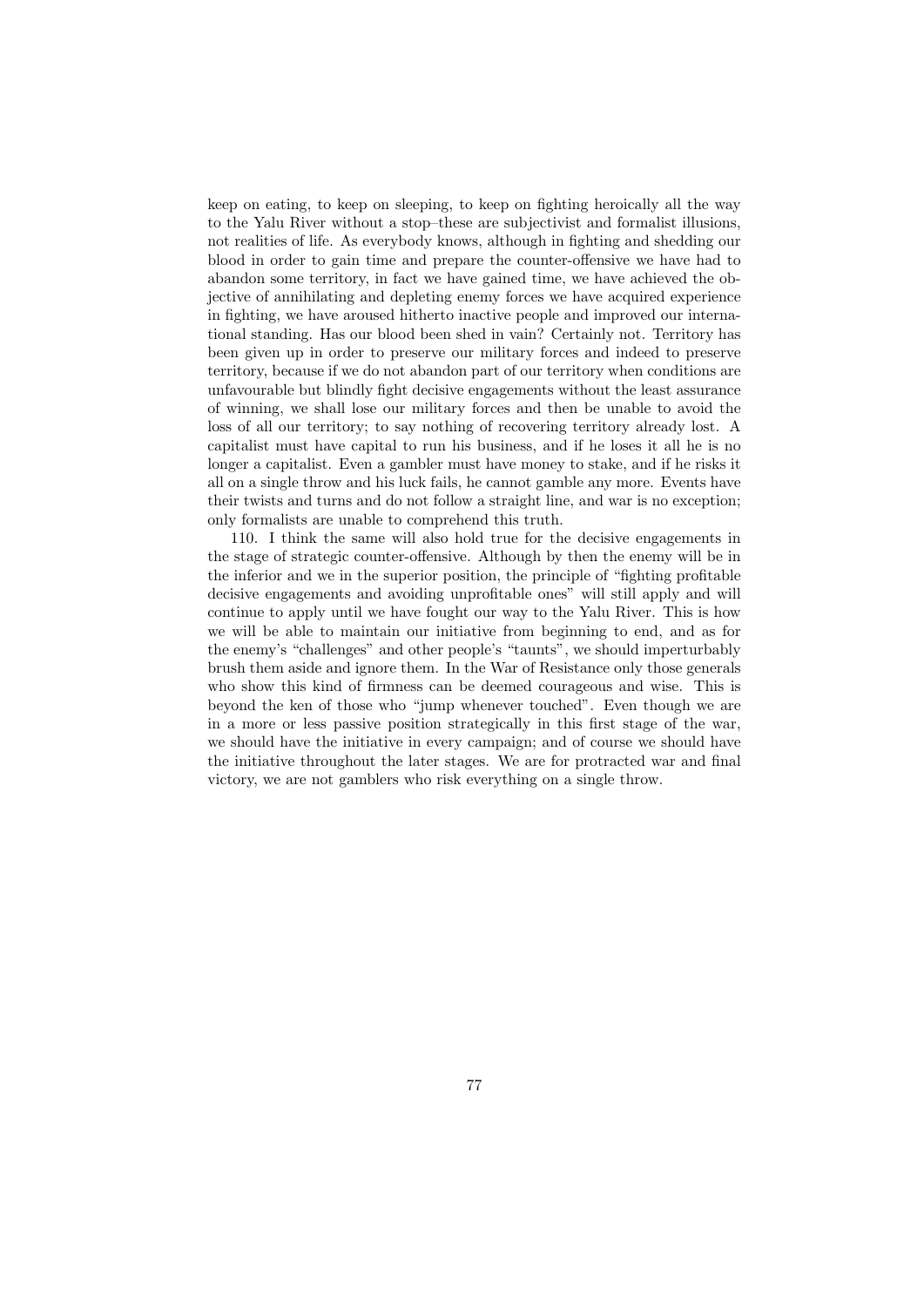## The Army and the People are the Foundation of **Victory**

111. Japanese imperialism will never relax in its aggression against and repression of revolutionary China; this is determined by its imperialist nature. If China did not resist, Japan would easily seize all China without firing a single shot, as she did the four northeastern provinces. Since China is resisting, it is an inexorable law that Japan will try to repress this resistance until the force of her repression is exceeded by the force of China's resistance. The Japanese landlord class and bourgeoisie are very ambitious, and in order to drive south to Southeast Asia and north to Siberia, they have adopted the policy of breaking through in the centre by first attacking China. Those who think that Japan will know where to stop and be content with the occupation of northern China and of Kiangsu and Chekiang Provinces completely fail to perceive that imperialist Japan, which has developed to a new stage and is approaching extinction, differs from the Japan of the past. When we say that there is a definite limit both to the number of men Japan can throw in and to the extent of her advance, we mean that with her available strength, Japan can only commit part of her forces against China and only penetrate China as far as their capacity allows, for she also wants to attack in other directions and has to defend herself against other enemies; at the same time China has given proof of progress and capacity for stubborn resistance, and it is inconceivable that there should be fierce attacks by Japan without inevitable resistance by China. Japan cannot occupy the whole of China, but she will spare no effort to suppress China's resistance in all the areas she can reach, and will not stop until internal and external developments push Japanese imperialism to the brink of the grave. There are only two possible outcomes to the political situation in Japan. Either the downfall of her entire ruling class occurs rapidly, political power passes to the people and war thus comes to an end, which is impossible at the moment; or her landlord class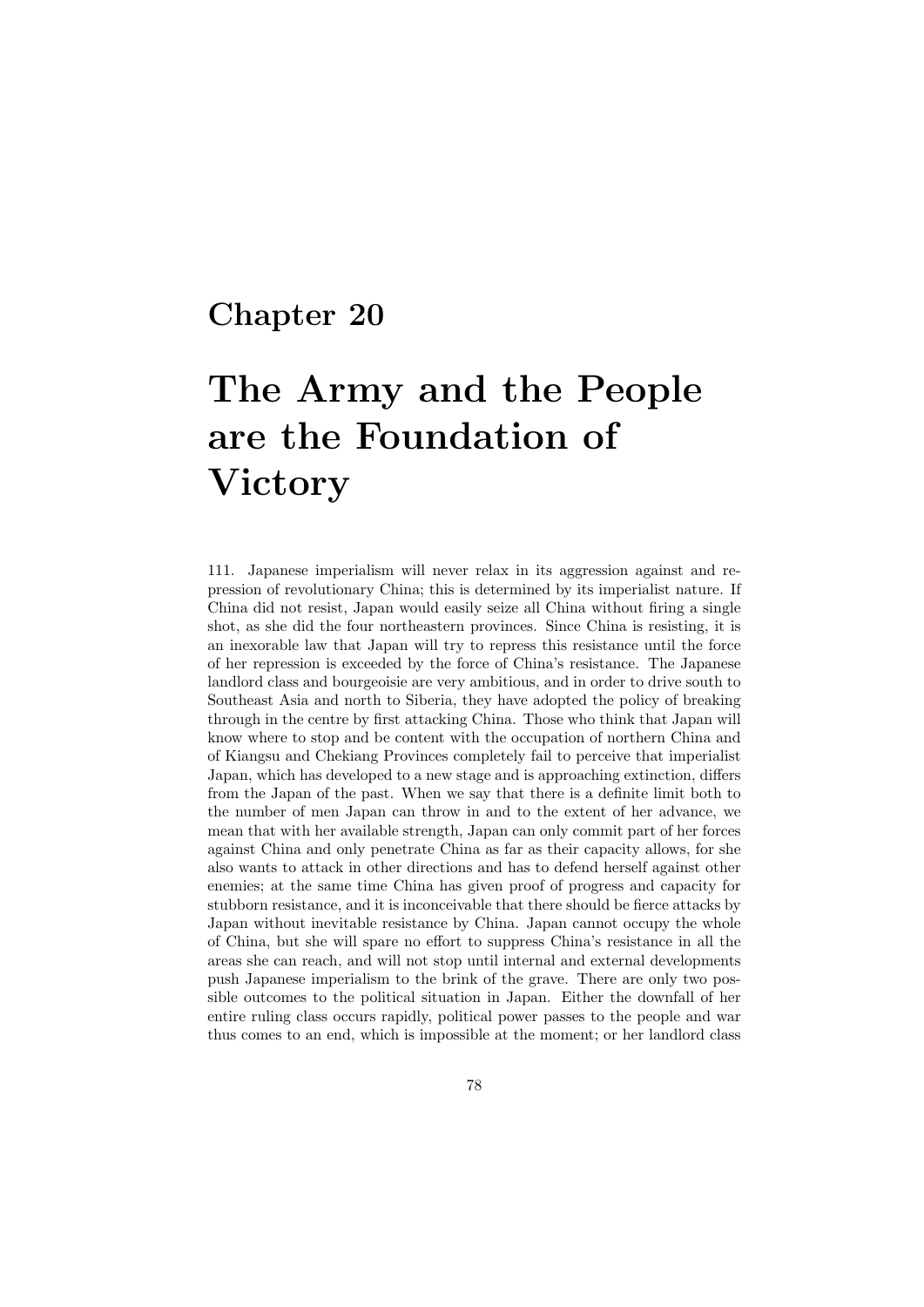and bourgeoisie become more and more fascist and maintain the war until the day of their downfall, which is the very road Japan is now travelling. There can be no other outcome. Those who hope that the moderates among the Japanese bourgeoisie will come forward and stop the war are only harbouring illusions. The reality of Japanese politics for many years has been that the bourgeois moderates of Japan have fallen captive to the landlords and the financial magnates. Now that Japan has launched war against China, so long as she does not suffer a fatal blow from Chinese resistance and still retains sufficient strength, she is bound to attack Southeast Asia or Siberia, or even both. She will do so once war breaks out in Europe; in their wishful calculations' the rulers of Japan have it worked out on a grandiose scale. Of course, it is possible that Japan will have to drop her original plan of invading Siberia and adopt a mainly defensive attitude towards the Soviet Union on account of Soviet strength and of the serious extent to which Japan herself has been weakened by her war against China. But in that case, so far from relaxing her aggression against China she will intensify it, because then the only way left to her will be to gobble up the weak. China's task of persevering in the War of Resistance, the united front and the protracted war will then become all the more weighty, and it will be all the more necessary not to slacken our efforts in the slightest.

112. Under the circumstances the main prerequisites for China's victory over Japan are nation-wide unity and all-round progress on a scale ten or even a hundred times greater than in the past. China is already in an era of progress and has achieved a splendid unity, but her progress and unity are still far from adequate. That Japan has occupied such an extensive area is due not only to her strength but also to China's weakness; this weakness is entirely the cumulative effect of the various historical errors of the last hundred years, and especially of the last ten years, which have confined progress to its present bounds. It is impossible to vanquish so strong an enemy without making an extensive and long-term effort. There are many things we have to exert ourselves to do; here I will deal only with two fundamental aspects, the progress of the army and the progress of the people.

113. The reform of our military system requires its modernization and improved technical equipment, without which we cannot drive the enemy back across the Yalu River. In our employment of troops we need progressive, flexible strategy and tactics, without which we likewise cannot win victory. Nevertheless, soldiers are the foundation of an army; unless they are imbued with a progressive political spirit, and unless such a spirit is fostered through progressive political work, it will be impossible to achieve genuine unity between officers and men, impossible to arouse their enthusiasm for the War of Resistance to the full, and impossible to provide a sound basis for the most effective use of all our technical equipment and tactics. When we say that Japan will finally be defeated despite her technical superiority, we mean that the blows we deliver through annihilation and attrition, apart from inflicting losses, will eventually shake the morale of the enemy army whose weapons are not in the hands of politically conscious soldiers. With us, on the contrary, officers and men are at one on the political aim of the War of Resistance. This gives us the founda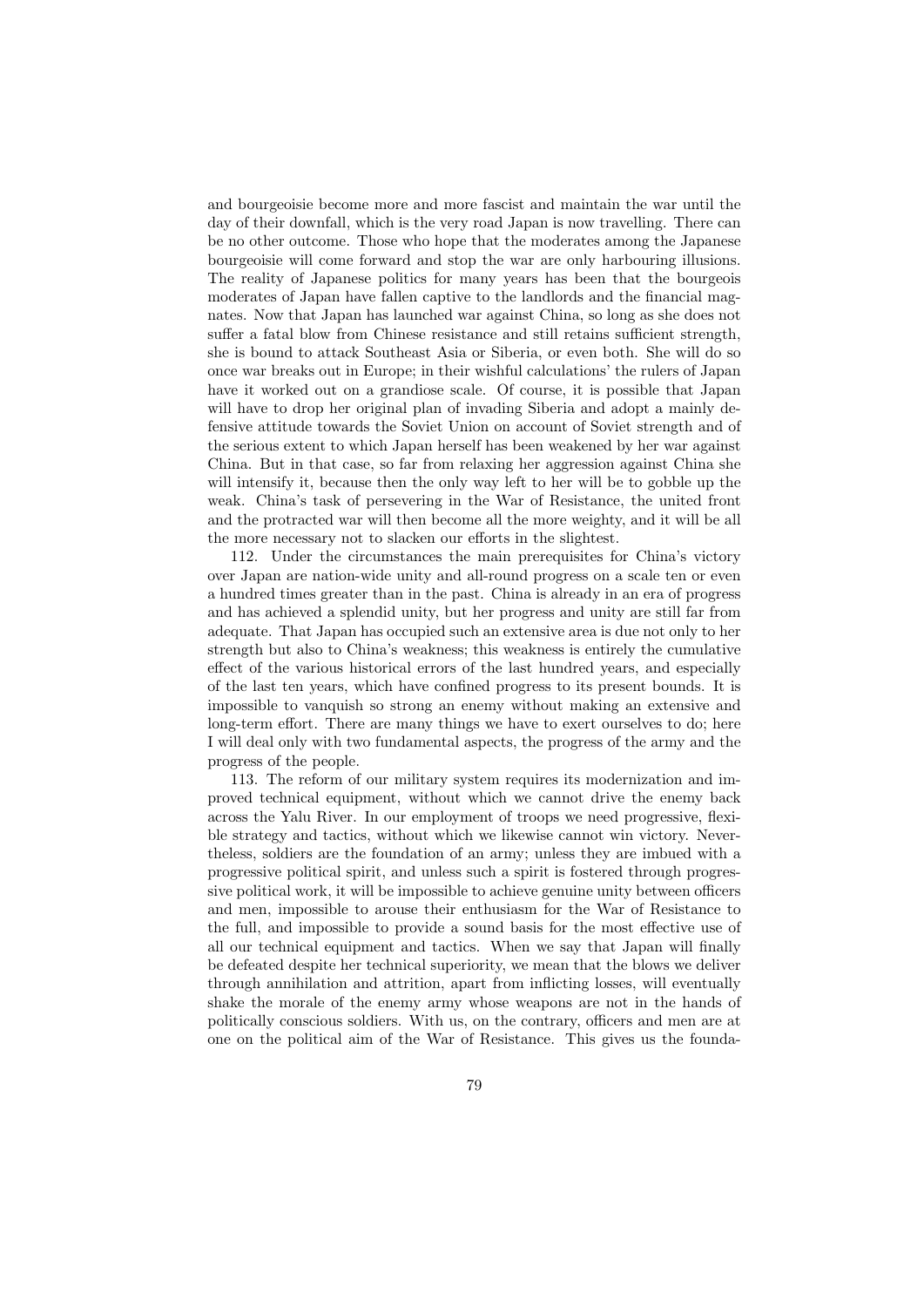tion for political work among all the anti-Japanese forces. A proper measure of democracy should be put into effect in the army, chiefly by abolishing the feudal practice of bullying and beating and by having officers and men share weal and woe. Once this is done, unity will be achieved between officers and men, the combat effectiveness of the army will be greatly increased, and there will be no doubt of our ability to sustain the long, cruel war.

114. The richest source of power to wage war lies in the masses of the people. It is mainly because of the unorganized state of the Chinese masses that Japan dares to bully us. When this defect is remedied, then the Japanese aggressor, like a mad bull crashing into a ring of flames, will be surrounded by hundreds of millions of our people standing upright, the mere sound of their voices will strike terror into him, and he will be burned to death. China's armies must have an uninterrupted flow of reinforcements, and the abuses of press-ganging and of buying substitutes, $1$  which now exist at the lower levels, must immediately be banned and replaced by widespread and enthusiastic political mobilization, which will make it easy to enlist millions of men. We now have great difficulties in raising money for the war, but once the people are mobilized, finances too will cease to be a problem. Why should a country as large and populous as China suffer from lack of funds? The army must become one with the people so that they see it as their own army. Such an army will be invincible, and an imperialist power like Japan will be no match for it.

115. Many people think that it is wrong methods that make for strained relations between officers and men and between the army and the people, but I always tell them that it is a question of basic attitude (or basic principle), of having respect for the soldiers and the people. It is from this attitude that the various policies, methods and forms ensue. If we depart from this attitude, then the policies, methods and forms will certainly be wrong, and the relations between officers and men and between the army and the people are bound to be unsatisfactory. Our three major principles for the army's political work are, first, unity between officers and men; second, unity between the army and the people; and third, the disintegration of the enemy forces. To apply these principles effectively, we must start with this basic attitude of respect for the soldiers and the people, and of respect for the human dignity of prisoners of war once they have laid down their arms. Those who take all this as a technical matter and not one of basic attitude are indeed wrong, and they should correct their view.

116. At this moment when the defence of Wuhan and other places has become urgent, it is a task of the utmost importance to arouse the initiative and enthusiasm of the whole army and the whole people to the full in support of the war. There is no doubt that the task of defending Wuhan and other places must be seriously posed and seriously performed. But whether we can be certain of holding them depends not on our subjective desires but on concrete conditions. Among the most important of these conditions is the political mobilization of

<sup>&</sup>lt;sup>1</sup>The Kuomintang expanded its army by press-ganging. Its military and police seized people everywhere, roping them up and treating them like convicts. Those who had money would bribe the Kuomintang officials or pay for substitutes.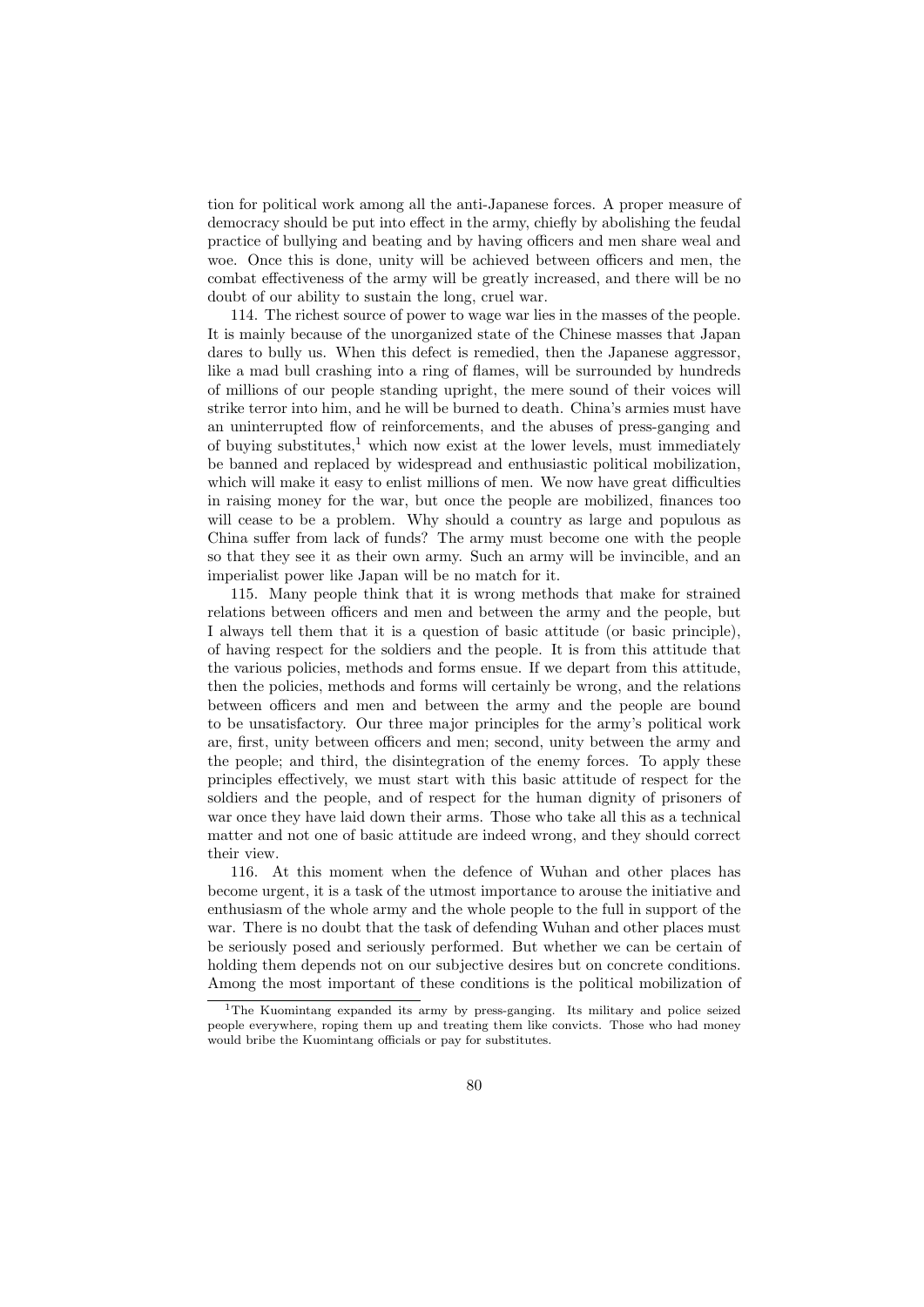the whole army and people for the struggle. If a strenuous effort is not made to secure all the necessary conditions, indeed even if one of these conditions is missing, disasters like the loss of Nanking and other places are bound to be repeated. China will have her Madrids in places where the conditions are present. So far China has not had a Madrid, and from now on we should work hard to create several, but it all depends on the conditions. The most fundamental of these is extensive political mobilization of the whole army and people.

117. In all our work we must persevere in the Anti-Japanese National United Front as the general policy. For only with this policy can we persevere in the War of Resistance and in protracted warfare, bring about a widespread and profound improvement in the relations between officers and men and between the army and the people, arouse to the full the initiative and enthusiasm of the entire army and the entire people in the fight for the defence of all the territory still in our hands and for the recovery of what we have lost, and so win final victory.

118. This question of the political mobilization of the army and the people is indeed of the greatest importance. We have dwelt on it at the risk of repetition precisely because victory is impossible without it. There are, of course, many other conditions indispensable to victory, but political mobilization is the most fundamental. The Anti-Japanese National United Front is a united front of the whole army and the whole people, it is certainly not a united front merely of the headquarters and members of a few political parties; our basic objective in initiating the Anti-Japanese National United Front is to mobilize the whole army and the whole people to participate in it.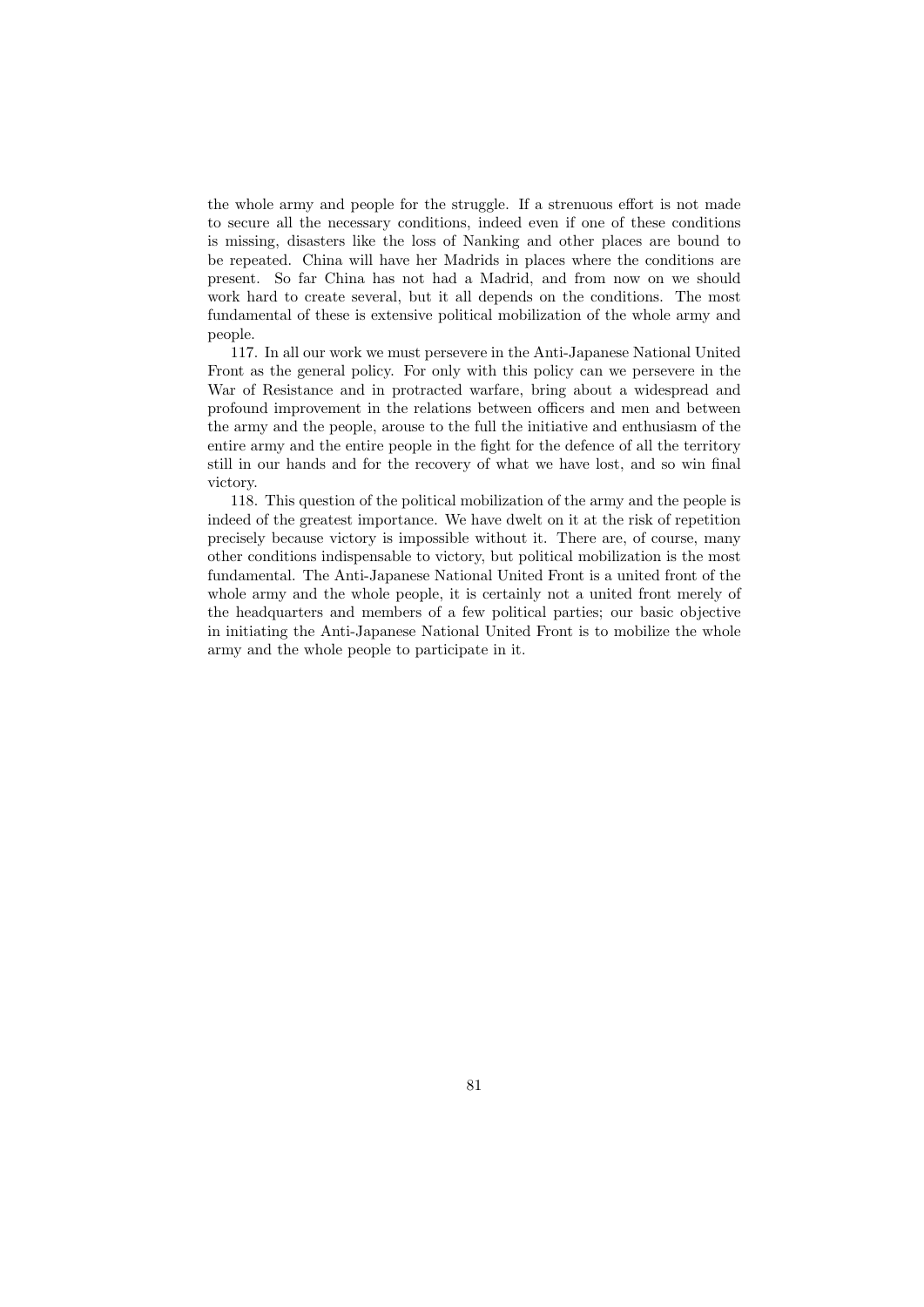### Conclusions

#### 119. What are our conclusions? They are:

"Under what conditions do you think China can defeat and destroy the forces of Japan?" "Three conditions are required first, the establishment of an anti-Japanese united front in China second, the formation of an international anti-Japanese united front; third, the rise of the revolutionary movement of the people in Japan and the Japanese colonies. From the standpoint of the Chinese people, the unity of the people of China is the most important of the three conditions."

"How long do you think such a war would last?" "That depends on the strength of China's anti-Japanese united front and many other conditioning factors involving China and Japan."

"If these conditions are not realized quickly, the war will be prolonged. But in the end, just the same, Japan will certainly be defeated and China will certainly be victorious. Only the sacrifices will be great and there will be a very painful period."

"Our strategy should be to employ our main forces to operate over an extended and fluid front. To achieve success, the Chinese troops must conduct their warfare with a high degree of mobility on extensive battlefields."

"Besides employing trained armies to carry on mobile warfare, we must organize great numbers of guerrilla units among the peasants."

"In the course of the war, China will be able to . . . reinforce the equipment of her troops gradually. Therefore China will be able to conduct positional warfare in the latter period of the war and make positional attacks on the Japanese-occupied areas. Thus Japan's economy will crack under the strain of China's long resistance and the morale of the Japanese forces will break under the trial of innumerable battles. On the Chinese side, however, the growing latent power of resistance will be constantly brought into play and large numbers of revolutionary people will be pouring into the front lines to fight for their freedom. The combination of all these and other factors will enable us to make the final and decisive attacks on the fortifications and bases in the Japanese occupied areas and drive the Japanese forces of aggression out of China." (From